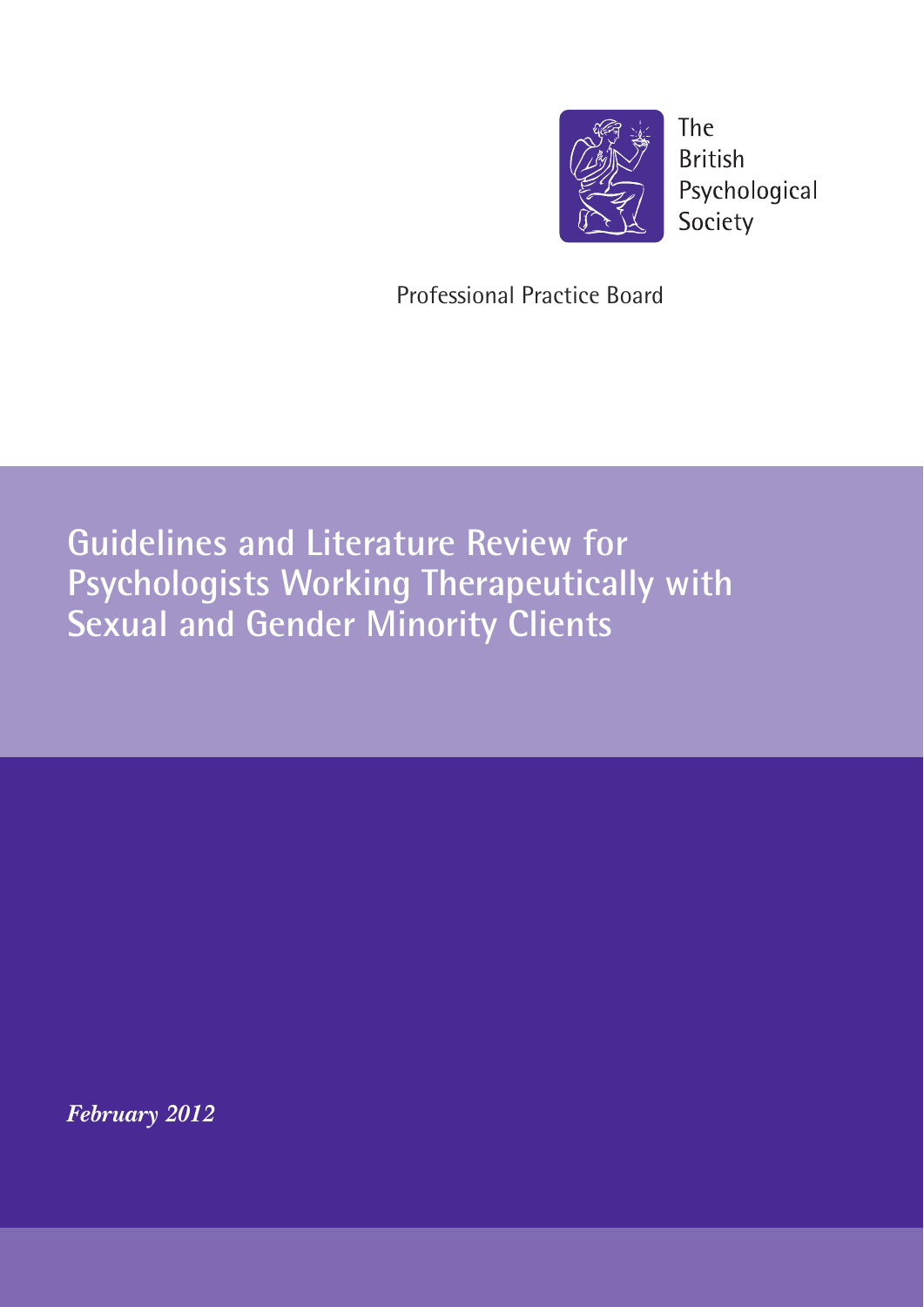## **Working Party Membership**

Liz Shaw (Chair), Catherine Butler, Darren Langdridge, Stuart Gibson, Meg Barker, Penny Lenihan, Roshan das Nair, and Christina Richards.

## **Other contributors**

Peter Hegarty, Allan Tyler, Damian McCann, Lih-Mei Liao, Sarah Davidson, Polly Carmichael, Jeremy Monsen, and Neil Rees.

A web-only document, published by the British Psychological Society.

© The British Psychological Society 2012.

The British Psychological Society St Andrews House, 48 Princess Road East, Leicester LE1 7DR, UK Telephone 0116 254 9568 Facsimile 0116 247 0787

E-mail mail@bps.org.uk Website www.bps.org.uk

Incorporated by Royal Charter Registered Charity No 229642

If you have problems reading this document and would like it in a different format, please contact us with your specific requirements.

Tel: 0116 252 9523; E-mail: P4P@bps.org.uk.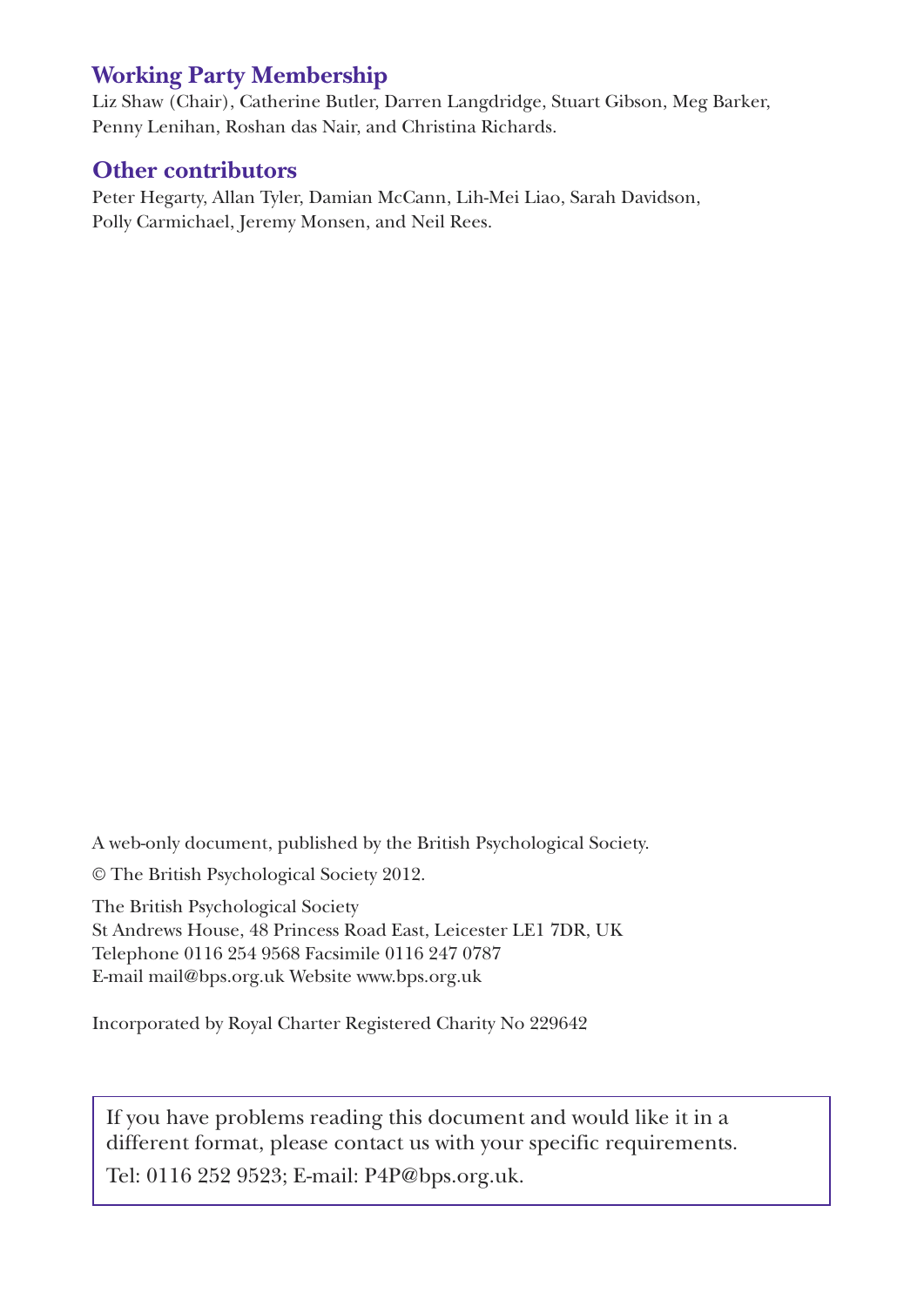# **Contents**

|                                                                               | $\overline{2}$ |
|-------------------------------------------------------------------------------|----------------|
|                                                                               | 3              |
| Part I: Ethical Standards and Responsibilities for Practitioner Psychologists | $\overline{5}$ |
|                                                                               | 6              |
|                                                                               | 12             |
|                                                                               | 12             |
|                                                                               | 12             |
|                                                                               | 14             |
|                                                                               | 18             |
|                                                                               | 19             |
|                                                                               | 19             |
|                                                                               | 24             |
|                                                                               | 42             |
|                                                                               | 48             |
|                                                                               | 52             |
|                                                                               | 58             |
|                                                                               | 59             |
|                                                                               | 64             |
|                                                                               | 68             |
|                                                                               | 69             |
| 3.1 Education, training and professional development needs of psychologists   | 69             |
|                                                                               | 70             |
| 3.3 Therapies focused on attempts to change sexual orientation                | 71             |
| 3.4 Therapies focused on attempts to change other aspects of sexuality        | 72             |
|                                                                               | 73             |
|                                                                               | 74             |
|                                                                               | 74             |
|                                                                               | 95             |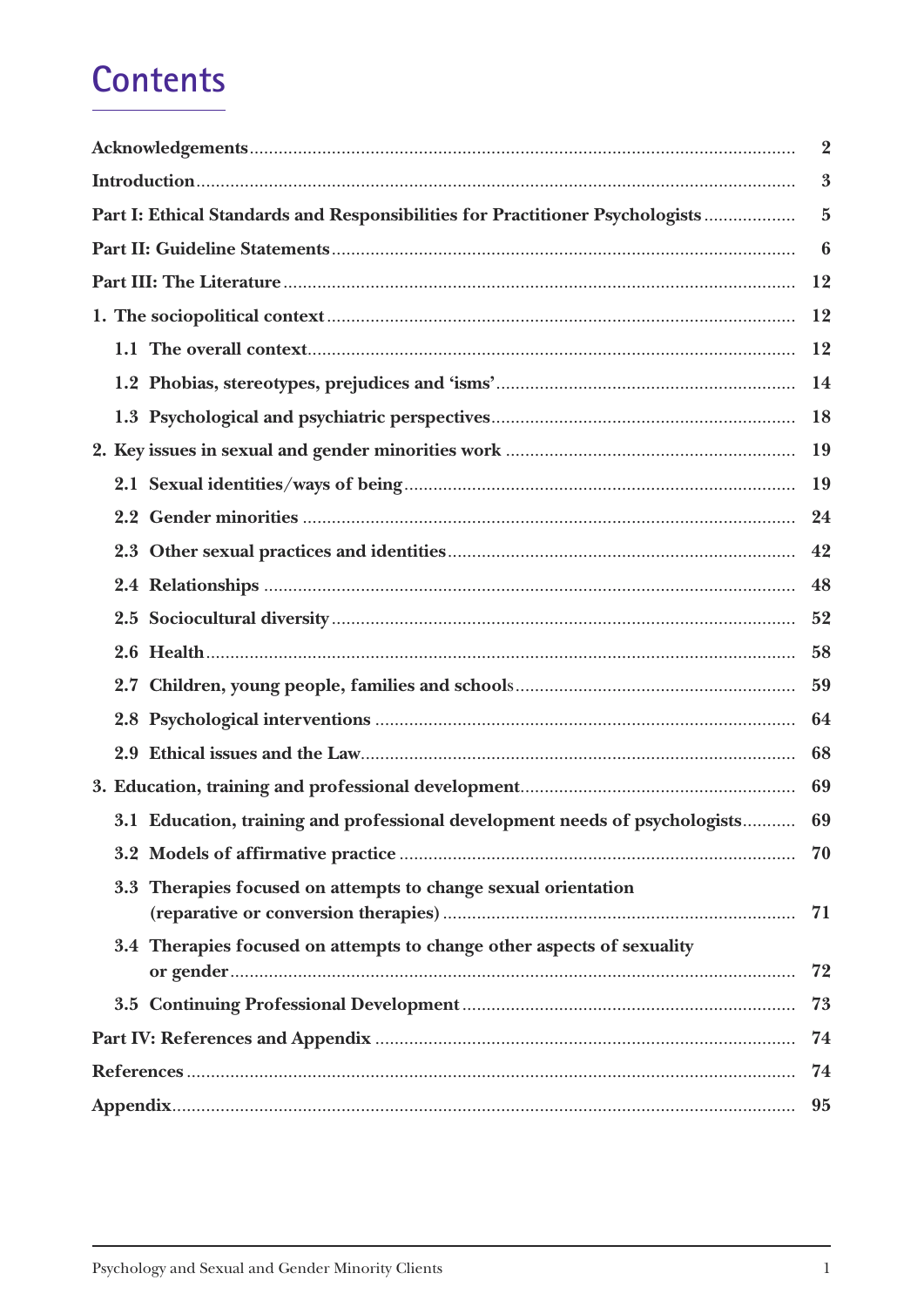# **Acknowledgements**

While chairing the Faculty of HIV and Sexual Health of the Division of Clinical Psychology (DCP) I had the privilege of being in a position to raise the profile of issues around sex and sexuality within the DCP. I was helped by a hardworking and dedicated committee. This has included: Catherine Butler, Sylvia Kapp, Sarah Zetler, Stuart Gibson, Barbara Hedge, Mime Matthews, Amanda O'Donovan, Claire Mariott, and Claire Stevenson. The work took the form of writing good practice guidelines for training and consolidation of clinical psychology practice in HIV and sexual health, including a curriculum around sexuality awareness training; sexuality awareness CPD workshops; a survey of clinical psychology training courses provision in the area of sex and sexuality; a conference; and the editing of a teaching manual for self-reflection around issues of sexuality (Butler et al., 2009). These guidelines were also part of the vision to facilitate thoughtful, best practice in the controversial area of minority sexuality and gender.

Following discussion with Richard Toogood of the Professional Governance Panel of the DCP, the Faculty was asked to work with the Psychology of Sexualities Section in reviewing the status of the seminal APA 2000 *Guidelines for Psychotherapy with Lesbian, Gay and Bisexual Clients*. A meeting was held with representatives from the Faculty and Section. From this meeting it was recommended that the guidance would be timely; that the US guidance could be updated for the UK, filling in gaps, broadening the scope to other aspects of sexuality and gender; and that in order to make the guidance useful to all psychologists in clinical practice a Working Party with representatives from relevant Sections and Divisions would need to be formed.

A proposal for the Working Party was put to Nigel Atter from the Professional Practice Board of the British Psychological Society. He has guided and encouraged the process ever since. On its acceptance in April 2007 the core Working Party was formed with further representation invited from the Division of Counselling Psychology, Psychologists Specialising in Psychotherapy, Psychologists working in the Charing Cross Gender Reassignment Clinic, Educational Psychologists and Forensic Psychologists. I thank these individuals for their drive, lively discussion and belief in the guidance: Meg Barker, Darren Langdridge, Catherine Butler, Stuart Gibson, Penny Lenihan, Roshan das Nair, and Christina Richards. Other contributors to the writing have included Peter Hegarty, Allan Tyler, Damian McCann, LihMai Laoi, Sarah Davidson, Polly Carmichael, Jeremy Monsen, and Neil Rees.

In order to develop a structure and contents of the document experts outside the profession were consulted, as well as consulting Sections and Divisions at different stages. Their comments and direction were greatly valued. Special thanks around this to: Dominic Davies, Jan Burns; Martin Milton; Alex Iantaffi; Matthew Waite; Jim McManus; Clinton Anderson; Kathleen Ritter; Ron Fox; Jinthana Haritaworn; Bobbie Petford; James Gray; Damien Riggs; Adam Bourne; Christine Burns; Melanie Steffens; Jan Schippers; Jane Stavert; Doug Ritchie-O'Dell; and Steven Whittle. Thanks are also given to all the Sections and Divisions that helped with their encouragement and with the consultation process.

For their assistance in supporting the process of developing the guidelines I thank the Chairs of the relevant Sections and Faculties including: Lindsey Moon, Peter Martin, Jenny Taylor, Peter Kinderman and John Hannah.

Finally many thanks to the BPS Ethics Committee, Martin Crawshaw for his work editing in the final phases of the document, the Professional Practice Board and the Preparation for Print (P4P) team who work tirelessly behind the scenes and who made it possible to produce the document on the web and publicise it.

**Liz Shaw (Chair of the Working Party)**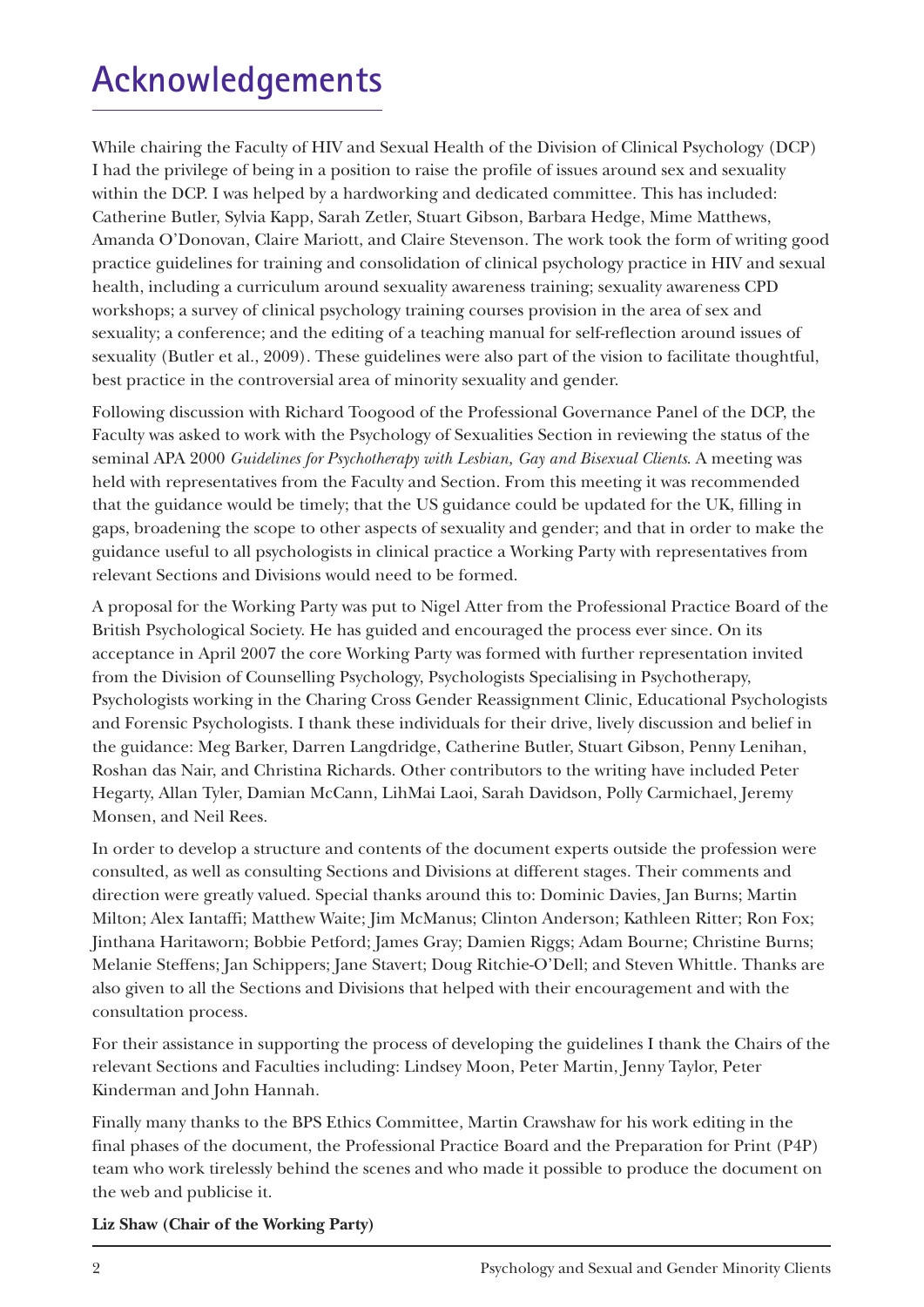## **Introduction**

## **Purpose and status of the document**

These guidelines have been developed in recognition of the importance of guiding and supporting applied psychologists around their work with sexual and gender minority clients in order to enable their inclusion in clinical practice at a high standard. They also aspire to engender better understanding of clients who may have suffered social exclusion and stigmatisation in order to reduce the possibility of this in the clinical arena.

The guidelines reflect where psychologists and society in the UK have reached in terms of legislation and advances in insight into the clinical issues faced by sexual and gender minority clients. This includes: new core training standards for sexual orientation training developed by the Department of Health (DOH, 2006) for the NHS making it an essential part of diversity training for staff as a part of the knowledge and skills framework; the Public Health White Paper 'Choosing Health' (DOH, 2004) and the Sexual Health Strategy recommendations (DOH, 2001) identify training and workforce capacity issues as integral to the sexual health agenda; guidance for GPs, other clinicians and health professionals on the care of gender variant people (DOH, 2008) and guidance on clear sexual boundaries between health care professionals and patients: responsibilities of health care professionals in order to safeguard patients (CHRE, 2008). The Government at the time of writing has also taken steps to ensure greater equality for Lesbian, Gay, Bisexual and Transgender People in terms of legislation (Government Equalities Office, 2010)

Acknowledgement is also given to the ground-breaking American Psychological Association (APA) Guidelines for Psychotherapy with Lesbian, Gay, and Bisexual Clients published in 1991, which provided the foundation upon which these guidelines are built. The APA document was written following the American Psychiatric Association's 1973 decision to remove homosexuality from its list of mental disorders and later evidence that suggested the implications of the resolution had not been fully implemented in practice. This document extends the APA guidance to include current fringes of common understanding in the area of gender and minority sexuality, which may be challenging to practitioners, in order to provide Psychologists information, knowledge and skills which are affirmative and growth oriented for both clients and practitioners. The APA has recently issued further guidance on: 'Appropriate Therapeutic Responses to Sexual Orientation' (APA, 2009) and the Australian Psychological Society has issued 'Guidelines for Psychological Practice with Lesbian, Gay, and Bisexual Clients' (APS, 2010) which can complement aspects of the guidance.

## **How to use the document**

The document is set out as a series of guidelines statements that are linked to a more detailed evidence-based document with references for personal instruction and reflection by practitioners who wish to use it. They complement the Division of Clinical Psychology's Professional Practice Guidelines (BPS, 1995). The statements have overarching themes so they are not bound to any one model of therapy and represent general affirmative good practice. Detailed guidance on how to undertake therapy is referenced. Central to this is a critical constructivist approach that assumes that beliefs around sexuality and gender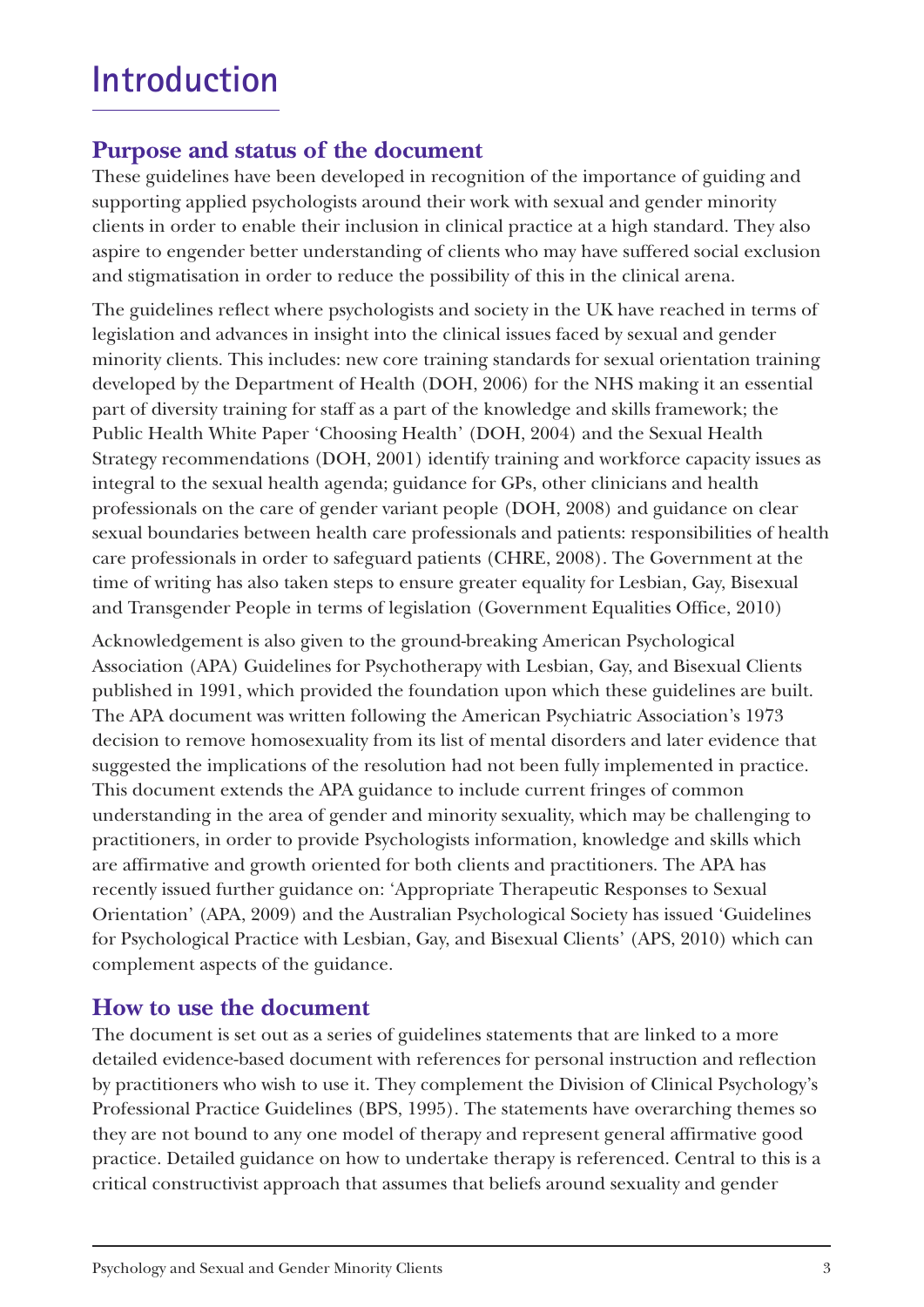evolve over time and that practitioners need to reflect on their own beliefs and assumptions on these issues in order to work ethically and effectively in this field. The document is comprehensive but not exhaustive. It also does not state positions on medical aspects of treatments but highlights issues that may be encountered related to these.

The authors are psychologists from different sections of the Society working with clients who have sexual and gender minority issues, led mainly by the Faculty of Sexual Health and HIV and The Psychology of Sexualities Section (previously known as the Lesbian and Gay Psychology Section). The inclusion of certain topics and the contents, although broad but not definitive, has been widely consulted upon by experts within the Society and outside the organisation (including relevant international organisations), and mirrors knowledge and frontiers of awareness at the time of writing. This document consists of four parts:

Part I describes the ethical requirements of the Health Professions Council on the need for appropriate sexual boundaries between health care professionals and their patients,

Part II consists of the guideline statements;

Part III, an extended text (which covers some of the latest literature and thinking in the field); and

Part IV, References and Appendix. The areas covered include: psychology and sexual and gender minority clients; the socio-political context and attitudes towards sexual and gender minorities; key issues in sexual and gender minority work (sexual and gender identities and practices; relationships and families and diversity); children, young people, schools and families; and education/training and professional development.

## **References**

- APA (2009). *Appropriate therapeutic responses to sexual orientation.*
- APS (2010). *Guidelines for psychological practice with lesbian, gay, and bisexual clients.*
- BPS (1995). Division of Clinical Psychology, *Professional Practice Guidelines*. Leicester: British Psychological Society.
- Butler, C., O'Donovan, A. & Shaw, E. (2009). *Sex, sexuality and therapeutic practice: A manual for therapists and trainers.* London: Routledge.
- DOH (2001). *Sexual Health Strategy.* Series No. 24527.
- DOH (2004). *Choosing Health.* Public Health White Paper. Series No. CM 6374.
- DOH (2006). *Core training standards for sexual orientation: Making national health services inclusive for LGB people.*
- DOH (2008). *Guidance for GPs, other clinicians and health professionals on the care of gender variant people.*
- CHRE (2008). *Clear sexual boundaries between health care professionals and patients: Responsibilities of health care professionals.*
- Government Equalities Office (2010). *Factsheet: Lesbian, Gay, Bisexual and Transgender Equality.*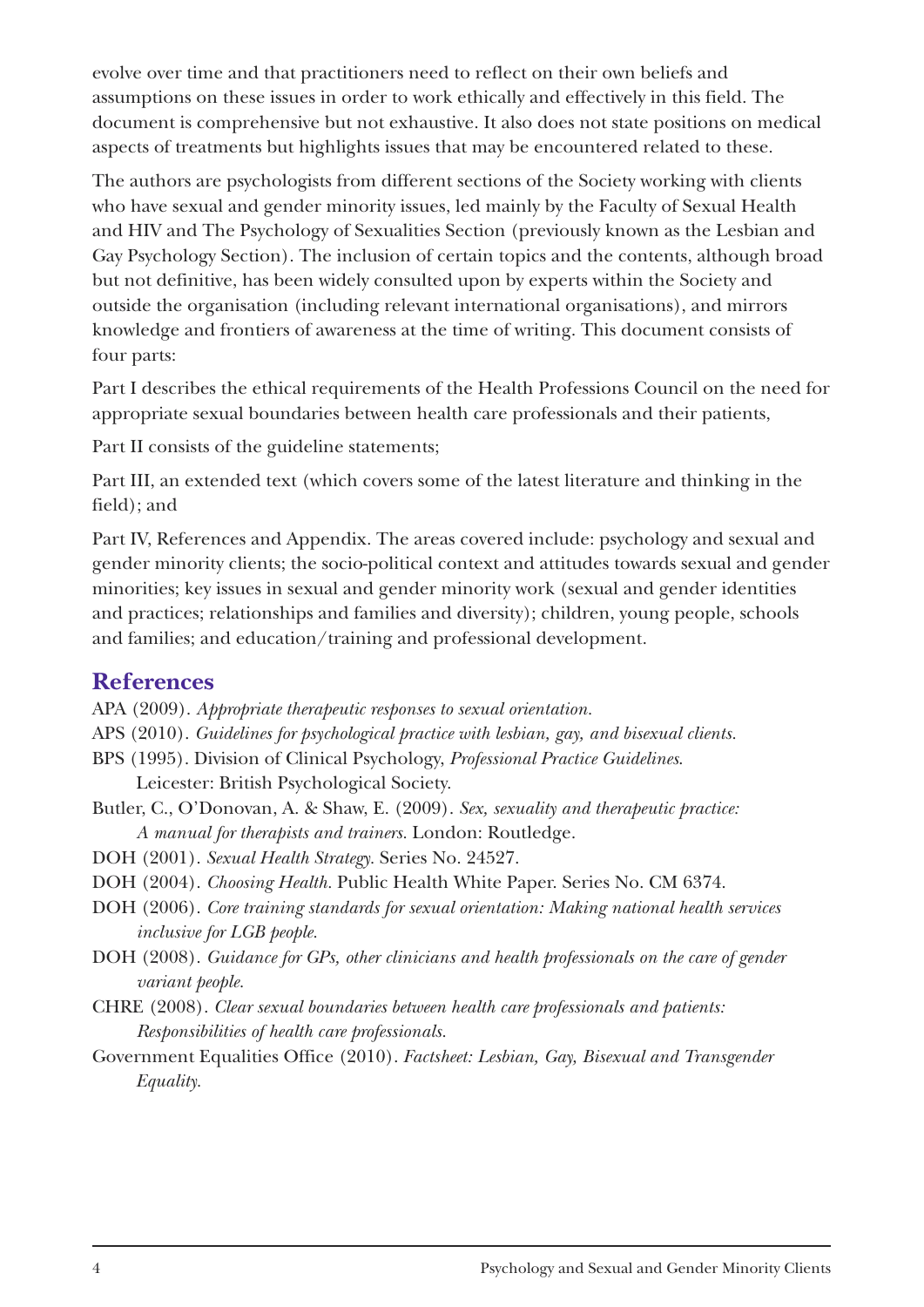## **Part I: Ethical Standards and Responsibilities for Practitioner Psychologists**

The British Psychological Society advises that these guidelines are set within a context of the requirements of the Health Professions Council's Standards of Conduct, Performance and Ethics (HPC, 2008).

These responsibilities are described in more detail in a report prepared for the regulators of health care professionals by the Council for Healthcare Regulatory Excellence entitled, 'Clear sexual boundaries between health care professionals and patients: Responsibilities of health care professionals' (CHRE, 2008).

It contains information about:

- The importance of clear sexual boundaries between health care professionals and their patients;
- The establishment and maintenance of clear sexual boundaries with patients;
- The action that health care professionals must take if they are informed about of, or have concerns about, a breach of sexual boundaries.

A summary of the advice notes that, health care professionals must not display sexualised behaviour towards patients or their carers, because doing so can cause significant and enduring harm. The health care professional/patient relationship depends on confidence and trust. A health care professional who displays sexualised behaviour towards a patient breaches that trust, acts unprofessionally, and may, additionally, be committing a criminal act.

The report also provides a definition of sexualised behaviour, which is described as, 'acts, words or behaviour designed or intended to arouse or gratify sexual impulses or desires'. An illustrative list of unacceptable 'sexualised behaviours' are listed in Appendix B of the report. Breaches of sexual boundaries include criminal acts such as rape and assault but cover a specrum of behaviours including requesting details of sexual orientation, history or preferences that are not necessary or relevant and telling patients about the clinicians 'own sexual problems, preferences or fantasies or disclosing other intimate personal details'.

Practitioners are required to meet these standards.

## **References**

CHRE (2008). *Clear sexual boundaries between health care professionals and patients: Responsibilities of health care professionals.* London: Council for Healthcare Regulatory Excellence.

HPC (2008). *Standards of Conduct, Performance and Ethics.* London: Health Professions Council.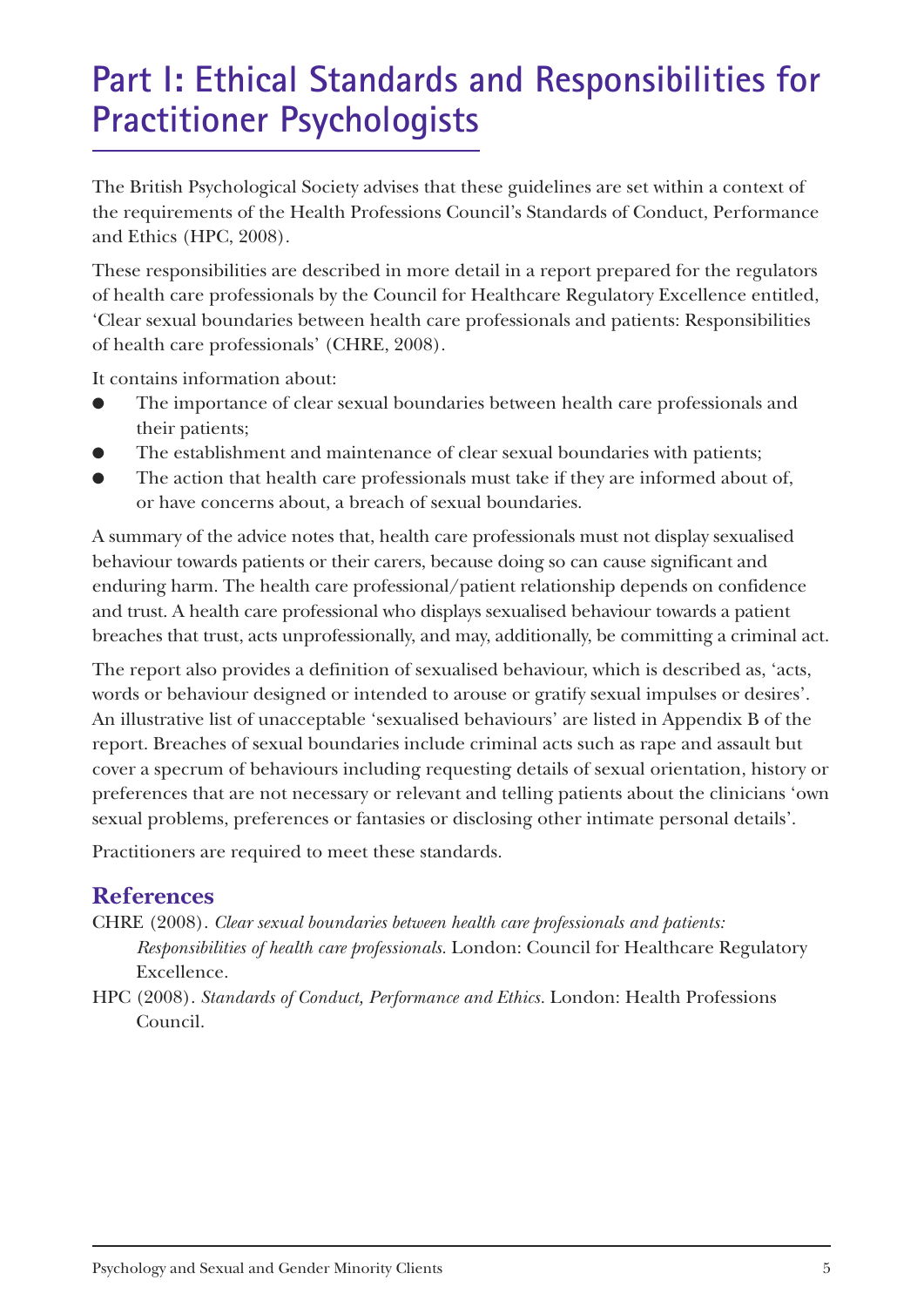## **1 Psychology and sexual and gender minority clients**

## **1.1 Psychologists are encouraged to remember that sexual and gender minority identities and practices are not in themselves indicative of a mental disorder.**

Since 1973, when the American Psychiatric Association removed homosexuality from its list of mental disorders, it has been recognised that same-sex attraction is a normal variant of human sexuality. Similarly there are diverse forms of gender identity none of which is specifically related to psychopathology. Consistently found, however, is that stigmatising, stressful experiences for sexual and gender minority individuals, resulting from prejudice, can lead to increased risk of emotional problems, suicide attempts, and substance abuse.

## **2 The socio-political context and attitudes towards sexual and gender minorities**

## **2.1 Psychologists are encouraged to recognise that attitudes towards sexuality and gender are located in a changing socio-political context, and to reflect on their own understanding of these concepts.**

Social attitudes and therapeutic approaches to sexual and gender minorities have evolved over time in the UK to become more accepting and affirmative rather than pathologising. To be able to undertake practice with such clients, psychologists are encouraged to reflect on how the process and history of social stigmatisation may affect both their clients and themselves. For some individuals, societal negative attitudes may be internalised, such that they experience loathing and shame of their sexual or gender minority identities. Psychologists are also encouraged to recognise how their own attitudes, assumptions and knowledge may be relevant to assessment and treatment of these minority clients.

## **2.2 Psychologists are encouraged to reflect on the limits to their practice when working with sexual and gender minority clients and to consider appropriate referral and training when indicated.**

A psychologist unfamiliar with, or having insufficient training in, working with sexual and gender minorities can use their continuous professional development to overcome and/or recognise the limitations they may have in helping their clients and to refer on to more appropriate practitioners or agencies. Personal opinion may not be founded on psychological literature and good practice; this can be acknowledged and explored in supervision.

## **2.3 Psychologists are encouraged to understand the ways in which social stigmatisation (e.g. prejudice, discrimination and violence) pose risks to gender and sexual minority clients.**

Psychologists are encouraged to integrate an affirmative stance to their models of practice when working with sexual and gender minority clients. Central to this transtheoretical stance is an understanding of the adverse effects of social stigmatisation on clients' identities and the distress caused to individuals who are seen as different. Interventions may need to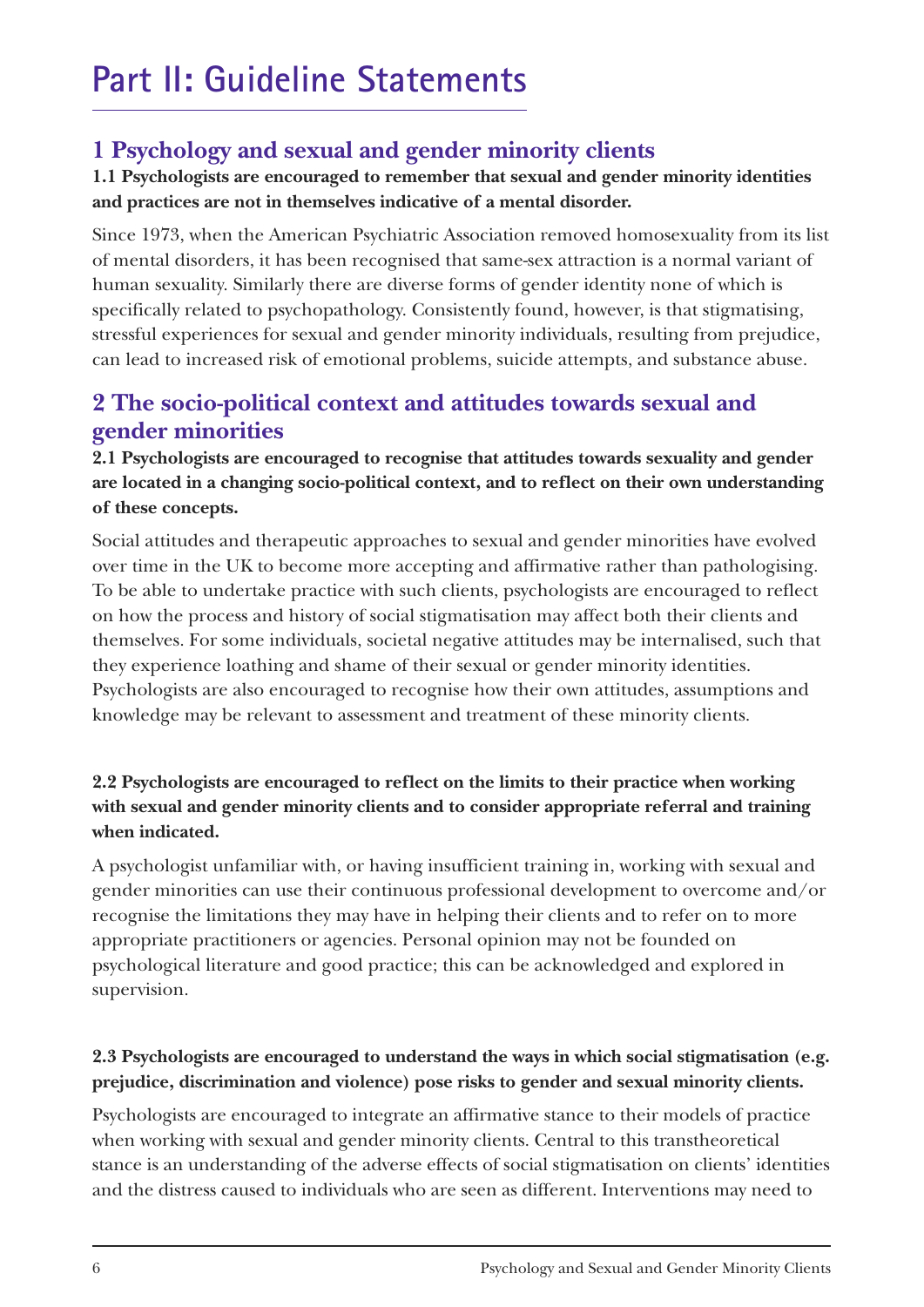acknowledge this explicitly. Psychologists are advised also to pay attention to their own language which could inadvertently be prejudiced, heterosexist or gender-biased.

## **2.4 Psychologists are encouraged to consider engagement with the wider socio-political context regarding sexual and gender minorities in order to reduce social stigma.**

Psychologists may consider working on an institutional level, such as by informing policy, supporting community groups, and in social action. Psychologists can be proactive in effecting change, which ultimately will lead to improvement of quality of life and the psychological well being of these minorities. Psychologists should be aware of Lesbian, Gay, Bisexual, Transgender and Queer (LGBTQ) support systems within their workplace or locally, as they may be a valuable source of information.

## **3 Key issues in sexual and gender minority work**

## **Sexual and Gender Identities and Practices**

## **3.1 Psychologists are encouraged to be knowledgeable of the diversity of sexual and gender minority identities and practices.**

There are many sources of information on sexual and gender minorities and psychologists can strive to be aware of those beyond the standard academic/medical literature as it can still be pathologising.

They are advised to provide the space for clients to explore possible identities rather than assuming a particular endpoint. They are advised to be aware that 'bisexual' and 'queer' are possible identities for some that have same-sex attraction, as these are often less visible and more discriminated against. Some sexual identities and practices do not refer to the gender that people are attracted to, for example asexuality, celibacy, and BDSM (bondage and discipline, dominance and submission, and sadomasochism), and people may adopt more than one identity or practice.

Gender identities intersect with sexual identities in that a transgender person may be lesbian, heterosexual, bisexual, gay, queer, etc. Psychologists should be aware of the diversity of gender identities under the umbrella of 'transgender', not all of which involve any kind of medical intervention.

## **3.2 Psychologists are encouraged to use the preferred language of sexual and gender minority individuals.**

Clients may use many different terms to refer to their sexual identities and practices and psychologists are advised to use those that are used by clients themselves. Some people do not use the standard LGBTQ labels but may be comfortable with, say, MSM (men who have sex with men), WSW (women who have sex with women), culturally specific terms, or 'reclaimed' terms like 'dyke' or 'slut'.

A client's preferred name and pronoun should be used in person and, where possible, in documentation. These may be gendered (he/she) or gender-neutral (they). Similarly psychologists are encouraged to use the client's preferred term for their relationship and to understand how they define it.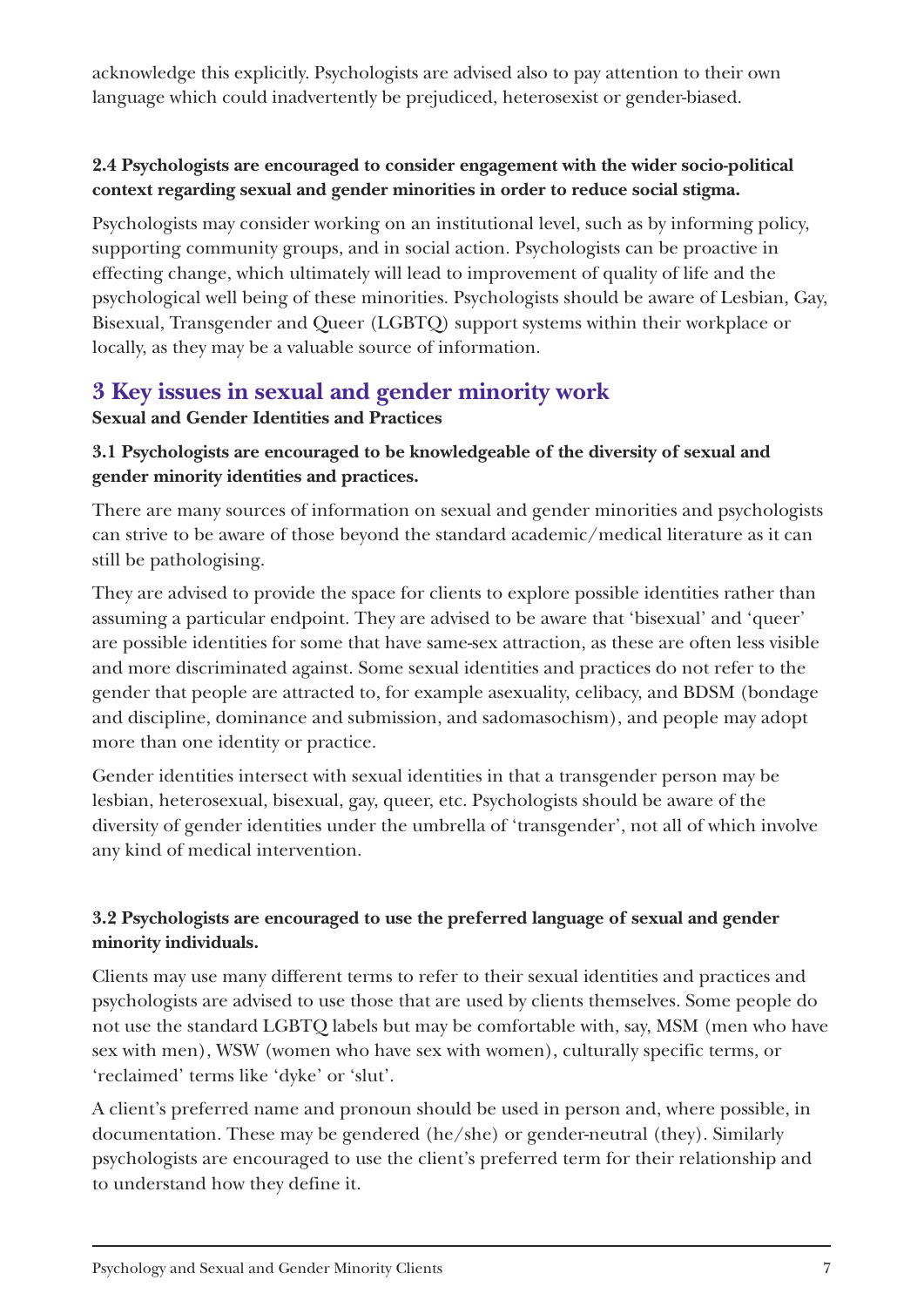## **3.3 Psychologists are encouraged to understand the unique and particular circumstances and challenges facing clients with diverse gender and sexual identities and practices.**

When working with clients with specific sexual or gender identities, it is helpful for Psychologists to be informed about key issues relevant to that group, for example, assumptions of promiscuity amongst gay men, double discrimination experienced by many bisexuals (from both heterosexual and lesbian and gay communities), or transgender people feeling pressure to pass as a member of their preferred gender. Psychologists are advised to be careful not to perpetuate such assumptions or pressures.

## **Relationships and Families**

## **3.4 Psychologists are encouraged to understand the diversity of forms of relationships and families in gender and sexual minority clients.**

Like heterosexuals, many LGBTQ people are in long term-monogamous, or serially monogamous, relationships, but significant numbers are involved in openly nonmonogamous relationships. These may take the form of casual relationships, open coupled relationships, or polyamorous (multiple partner) relationships. Some formalise their relationships with civil partnerships or other forms of ceremony. Although 'marriage' is not legal in the UK between same-sex partners, some regard, and refer to, their partnership as a marriage. Psychologists should check with clients what terms they prefer to be used.

Like any client, a sexual and gender minority client may or may not have children, or be planning to have children in the future. They might be, or consider being, a single parent, or be in a 'nuclear' family, or an extended family where more than two adults are involved such as co-parents or step-parents, or people brought in to enable a pregnancy to occur in same-sex relationships, adoptive children, etc. Psychologists are encouraged to be aware of different ways of having children, such as people having children in opposite-sex relationships prior to forming same-sex relationships, sperm donation, gay male couples parenting with a female friend, or adoption.

People in these minorities may refer to their networks of friends, partners and/or ex partners as family as well as, or instead of, their family of origin.

## **3.5 Psychologists are encouraged to be aware of the potential challenges facing sexual and gender minority clients in their relationships and families.**

It is helpful to be aware of the diversity of relationships which may be important for sexual and gender minority clients. They could include sexual relationships that are not ongoing or intimate, or intimate but not sexual, as well as friendships (sexual or non-sexual) and family relationships.

Relationship problems, including domestic violence and abuse, may be an issue for these minority clients as much as for any other client. However, issues can sometimes be hidden, for example in a same-sex couple if there is an assumption that power imbalances and violence only occur in opposite-sex couples, or where a transgender client feels unable to complain about a partner who has been accepting of their transition.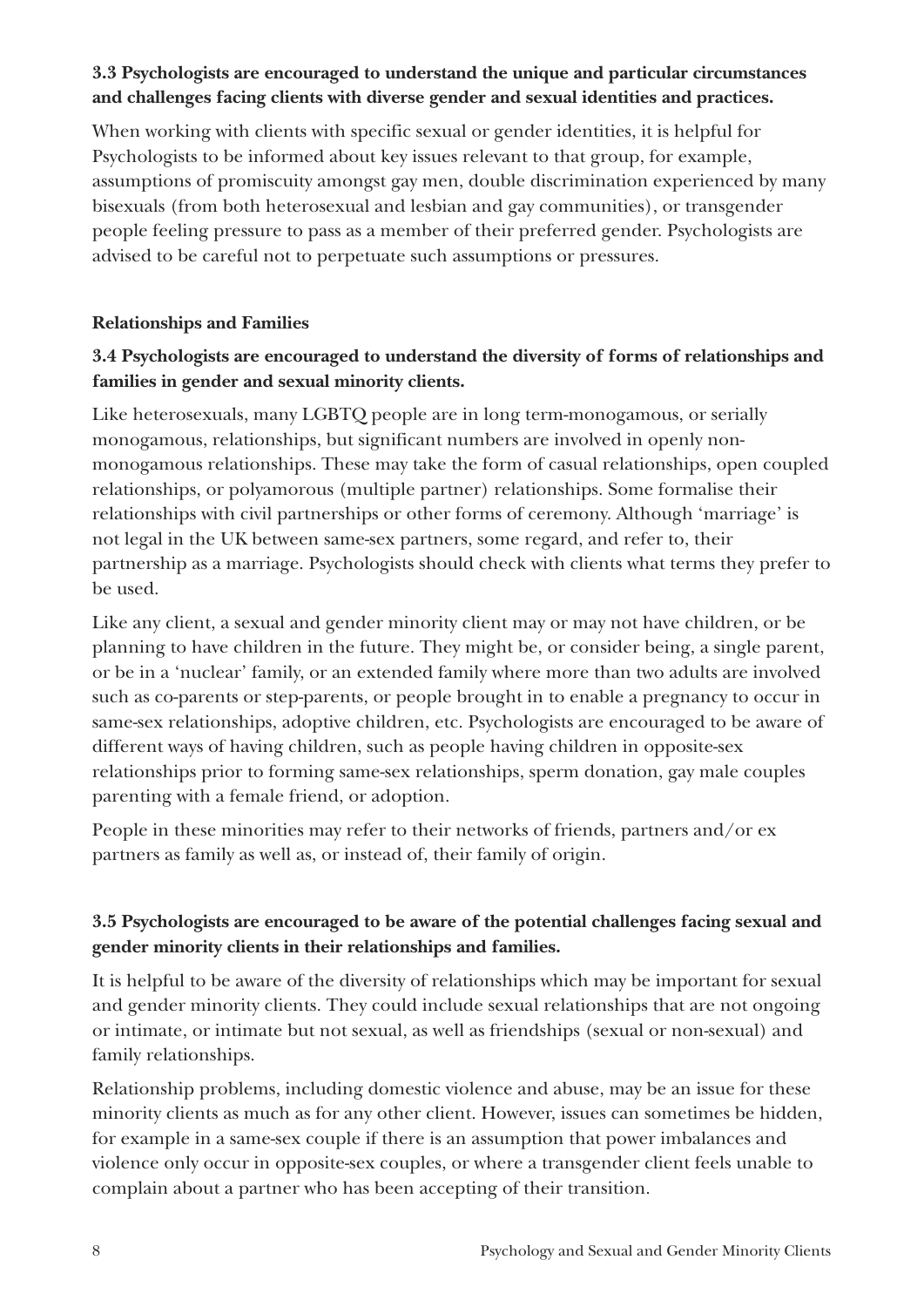Whilst many relationship and family issues will be very similar to those of other kinds of client, there may be particular issues where one member has a change in sexual identity or goes through a gender transition, or where there is a disparity, for example, where only one partner is asexual, non-monogamous or BDSM.

#### **Diversity**

## **3.6 Psychologists are encouraged to be mindful of the intersections between sexual and gender minority and sociocultural/economic status.**

Sexual and gender minority clients may be adversely affected by the additive, negative effects of having other minority status(es). Being from an ethnic minority, and/or being a migrant or refugee or asylum seeker may contribute to the challenges of being from a sexual/gender minority. Some ethnic, cultural and religious communities may not be accepting of an individual's sexual preferences or gender identity, and mainstream LGBTQ spaces may not always be welcoming, leading to alienation. Such instances have the potential to stigmatise, and minority individuals may be eroticised or shunned.

Similarly, the socio-economic status of individuals may limit access to LGBTQ spaces and services. Psychologists should also consider the impact of age on individuals' experiences. Issues related to coming out, parenting, and old age are particularly difficult, given the constraints in negotiating these life stages.

## **3.7 Psychologists are encouraged to recognise the particular challenges experienced by gender and sexual minorities with physical and/or mental health difficulties.**

Sexual and gender minority clients who have a physical and/or mental health problem, or those living with limitations (disabilities) may experience multiple forms of oppression. Some sexual and gender minority communities emphasise the importance of physical appearance, and they (and the spaces they occupy) may be experienced as exclusive. High rates of mental health concerns, particularly depression, anxiety, substance misuse, and eating disorders have been reported in lesbian, gay, and particularly bisexual and transgender populations. The rates of deliberate self-harm and attempted and completed suicide are also higher in these populations. The high rates of these problems are related to negative attitudes in society, and sometimes from prejudice and discrimination in health care and social services.

STIs (including HIV) are prevalent in some, but not all, sexual minority communities. Lesbian, trans and bisexual women's health tend to be sidelined. Practitioners are encouraged to be aware of the sensitivities inherent in discussing conventionally gendered body parts and differing body morphologies of transgender people. These health concerns and associated problems of access to non-prejudicial, affirmative health care may prove to be particularly stressful for sexual and gender minority individuals.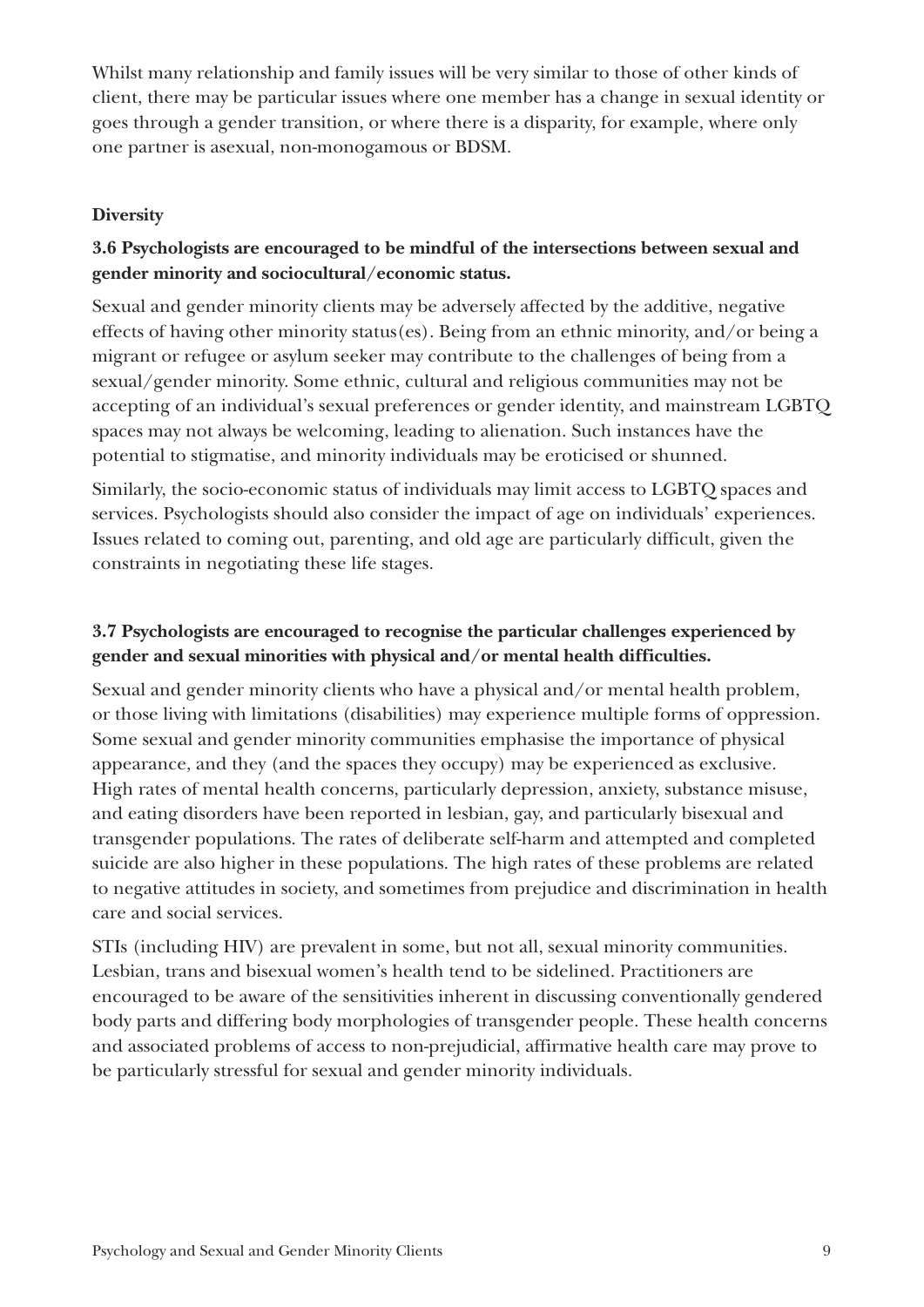## **4 Children, young people, schools and families**

## **41 Psychologists are encouraged to recognise the diversity of developmental pathways for sexual and gender minority children and adults.**

Young LGBQ people often describe feeling 'different' from a very early age but may be unable to identify and label it immediately. There are many developmental pathways for sexual minorities. For example, people may embrace an LGBQ identity and engage in same-sex sexual behaviour from an early age. Others may not explore the possibility of same-sex attraction until their 20s or later, some after having explored opposite-sex relationships. It is also possible for people to live with two identities; one of which is public and heterosexual and the other is private and includes same-sex activity. For many, sexual identity formation creates a phase of confusion with possible isolation and distress followed by exploration to the point of integration and acceptance with healthy functioning and life satisfaction. Psychologists should be particularly careful not to assume that bisexuality is 'just a phase' as, for many, it is a stable and lasting identity. Others may prefer to avoid identity labels entirely and/or see their sexuality as fluid or on a continuum.

In common with sexual identity, transgender identity development may occur at different times in life, with some being aware from an early age but for others, later. For transgender people and those with diverse sex development, adolescence, with the body changes that occur during this period, may be a key time. Transgender clients may experience a 'second adolescence' around transition, and the labels used for sexual identity may change.

## **4.2 Psychologists are encouraged to recognise the needs and issues of young people from gender and sexual minorities, and their particular vulnerabilities and risks.**

The developmental process of 'coming out' is not a single event but something that is repeated throughout life as LGBTQ people encounter new situations and circumstances. The first few experiences of coming out (particularly to family) can be amongst the most stressful life events for LGBTQ people, however, for many it becomes easier as they get more experienced, and can even become a non-issue.

Despite positive trends, LGBTQ youth continues to fear rejection, intolerance and even abuse when coming out. This can have a serious and lasting impact on their mental health, leaving them vulnerable to substance misuse, unsafe sex and other risky behaviours. Bullying, teasing and physical violence continue to occur in many UK schools and streets. In the end, LGBTQ youth can be vulnerable to depression, deliberate self-harm, suicide, substance misuse, homelessness, dropping out of school and failing to reach their potential. Psychologists involved with diagnosis should be aware of this since such problems may disappear when the underlying issues associated with being in a minority have been addressed. Transgender youth in particular may be vulnerable to being ostracised due to the social stigma attached to transgressing gender norms. However, we must not forget the number of LGBTQ youth who are strong and resilient, living out their lives with as much happiness and angst as anyone else.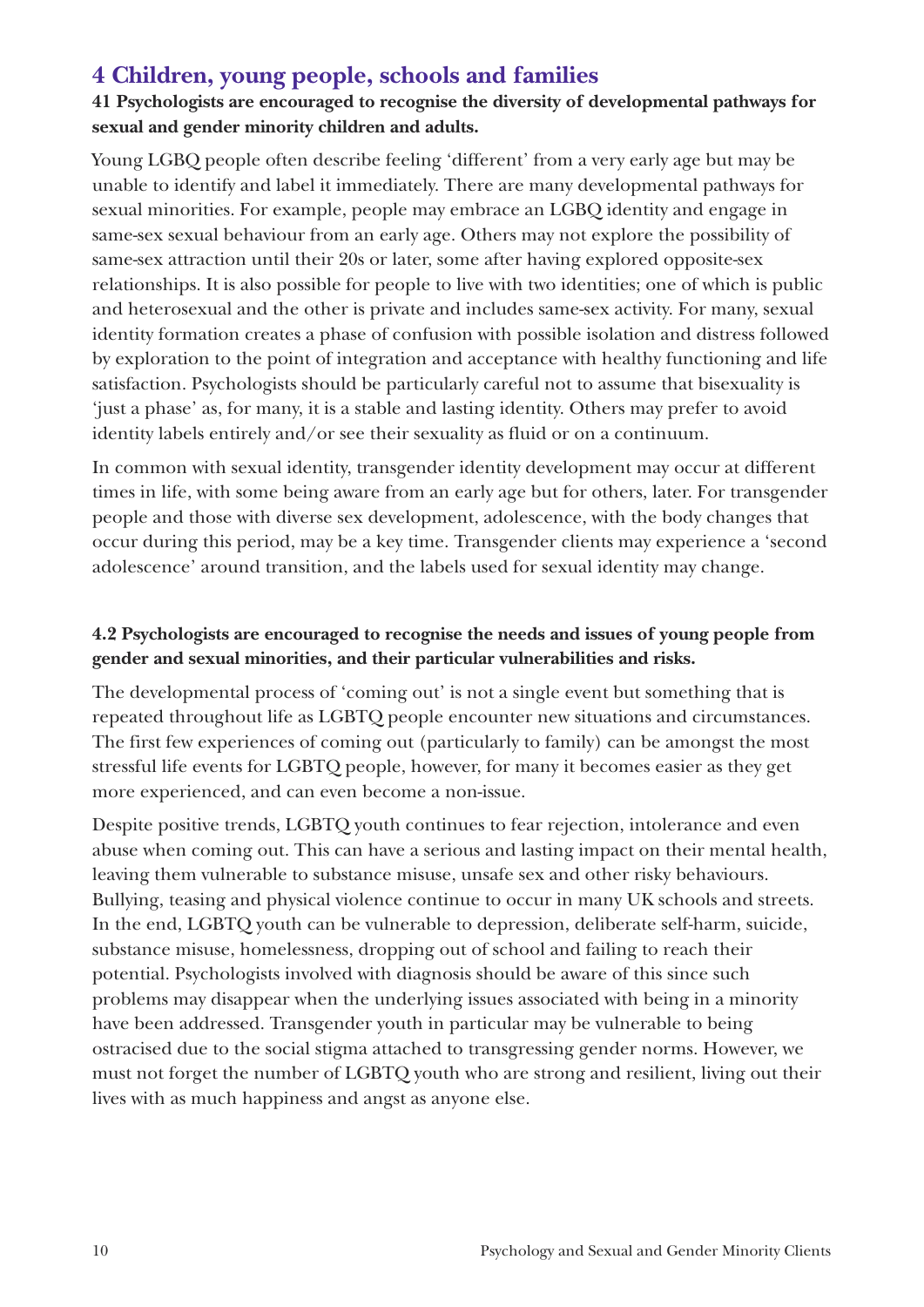## **4.3 Psychologists are encouraged to support the self-determination of their clients in the development of their identities and practices.**

Young people can develop a vast array of sexual and gender identities and practices. This is something that psychologists should acknowledge and support if they want to help young people to reach their potential. However this may sometimes require psychologists to work with people who are very different from themselves. Sometimes these differences may be difficult for psychologists to understand or even appreciate. Therefore it is their responsibility to inform themselves about these differences so that they can become more comfortable and familiar with them. However some psychologists may not value these differences for various reasons. If this is the case, then they should refer people to other more appropriate practitioners/services, rather than simply discharging them.

## **5 Education/training and professional development**

**5.1 Psychologists are encouraged to seek training in sexual and gender minority issues, how to work in an affirmative manner, and be encouraged to reflect on their own beliefs around these issues. Continuous Professional Development is an opportunity for this.**

Psychologists are advised to be trained to work affirmatively and self-reflectively with sexual and gender minority clients irrespective of their main therapeutic approaches. Training courses are advised to mainstream issues of gender and sexuality within their regular teaching, in order to avoid mere tokenistic inclusion of gender and sexuality issues.

Psychologists can use CPD to develop self-reflection, skills and knowledge about issues of sexuality and gender, especially if this was not encountered in pre-qualification training. All psychologists can use CPD in this way because there are no areas of psychology where such clients will not be accessing services.

## **5.2 Psychologists are encouraged to avoid attempting to change gender or sexual minorities on the basis that they can be 'cured' or because of stigmatising theory, personal, religious, and/or sociocultural beliefs.**

Attempting to change a client's gender or sexual identities as the goal of treatment because of the therapist's religious, personal, or political beliefs contravenes international professional guidelines and can be damaging to the client. In the opinion of the authors any Psychologist taking this approach would be adopting unethical and discriminatory professional practice unsupported by the body of professional opinion in the field of sexuality and gender.

Clients may wish to examine aspects of their sexuality and gender identities and explore possible tensions between these and other aspects of their lives. This exploration has a different goal from imposing a cure solely on the basis of their sexual desires, practices, and minority status(es).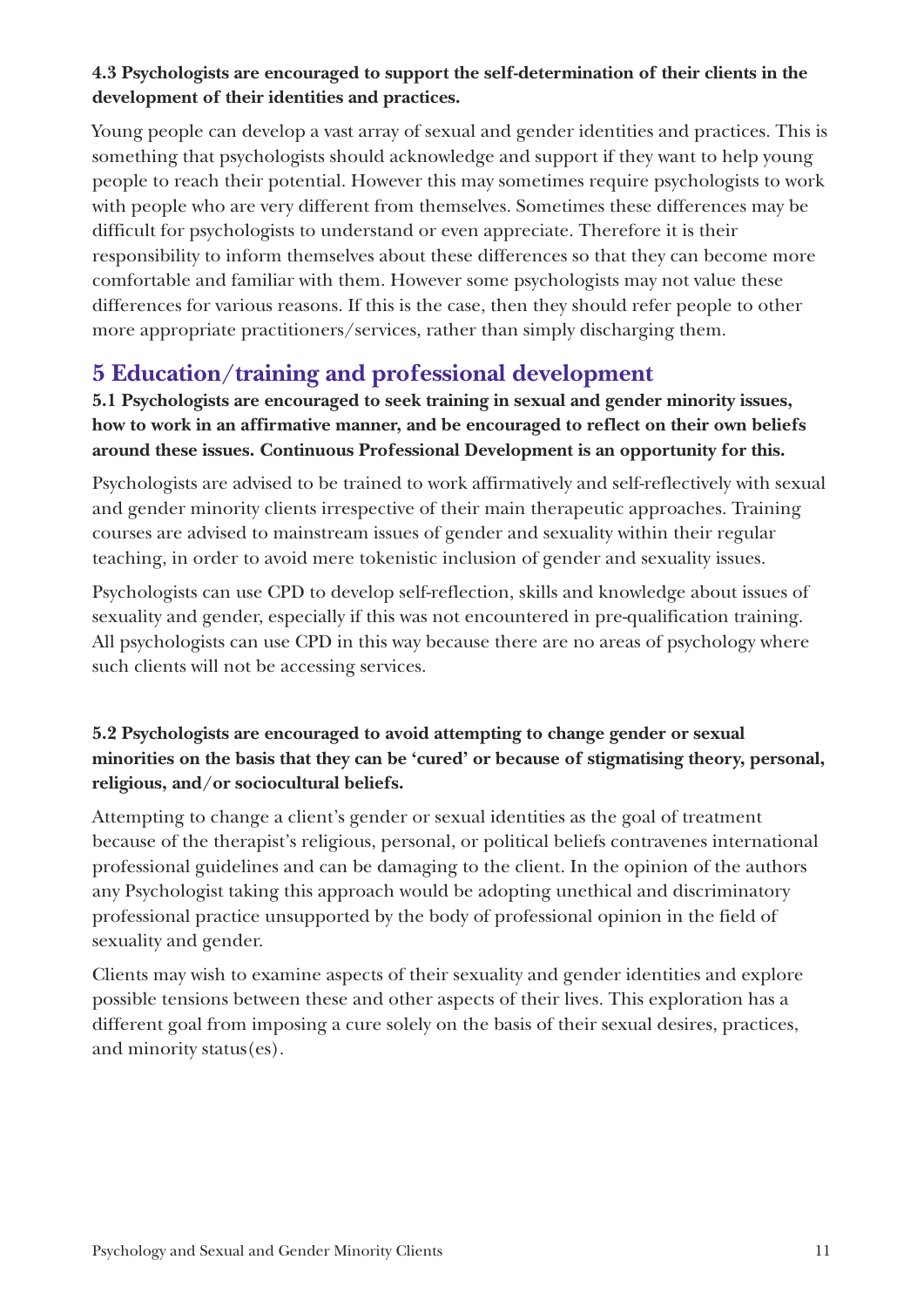## **Part III: The Literature**

## **1. The sociopolitical context**

## **1.1 The overall context**

Psychology, psychiatry, and other helping professions have a long history of pathologising sexual and gender identities that do not conform to traditional heterosexual standards and fixed and binary views of sexuality. However, over the last 50 years there have been significant socio-political shifts towards greater affirmation and acceptance of people with diverse sexualities that is mirrored in legislation and changes in psychotherapy practice. The concepts associated with what makes activities and experiences sexual can be seen as historically, culturally and regionally determined, and are, therefore, parts of a changing discourse involving social and moral judgements (Foucault, 1979).

Sexuality is a bio-psycho-social construct. This means that in order to understand sexuality, we need to consider the biological and psychological makeup of an individual, and their social background. Societal views on sexual and gender minority issues are constantly changing. Affirmative therapists should be aware of the socio-political histories of clients, the society they come from and the society in which they live (see Appendix for a timeline of some of the major events in modern British history that have affected sexual and gender minorities).

The socio-political context has the power to affect both sexual and gender minorities, and the people and institutions they have to deal with in daily life. It can affect the individual's understanding, expressions and acceptance of sexual desires; and access to sexual partners, socialising venues, and goods and services (including health services). The availability of these goods and services are in turn linked to societal permissiveness, civil liberties, and legislation. Lack of support from social systems can have adverse effects on the physical and psychological health of sexual and gender minorities (see Butler, 2004; King et al., 2003). Pathologising or criminalising people solely for being non-heterosexual may force sexual minorities to go underground. This is problematic at many levels, as the needs of such groups are not identified or met, and it has personal and public health implications. Personal health problems can include both poor psychological and physical health, which go undetected due to lack of targeted interventions and/or appropriate affirmative services. Public health concerns may similarly ensue, which may not be curtailed within the sexual minorities' groups, particularly if people are forced to have double lives. Conversely, a social and political climate that affirms minority sexualities provides opportunities to assess needs and provide appropriate services.

Affirmative societal positions on sexual minorities serve as a buffer for such individuals to deal with stress, related or unrelated to sexuality. Socio-political environments that are affirmative also provide agency to individuals, to recognise their rights, assert them, and seek redress when their rights are curtailed or violated. Such an environment can inform legislative and judicial changes that target prejudice and protect individuals; for instance, in provision of goods and services, equal opportunities, etc. This may also promote visibility of sexual minorities in society – creating role models for others. Overall, an affirmative environment provides sexual minorities with formal and informal support systems and networks that they can safely access.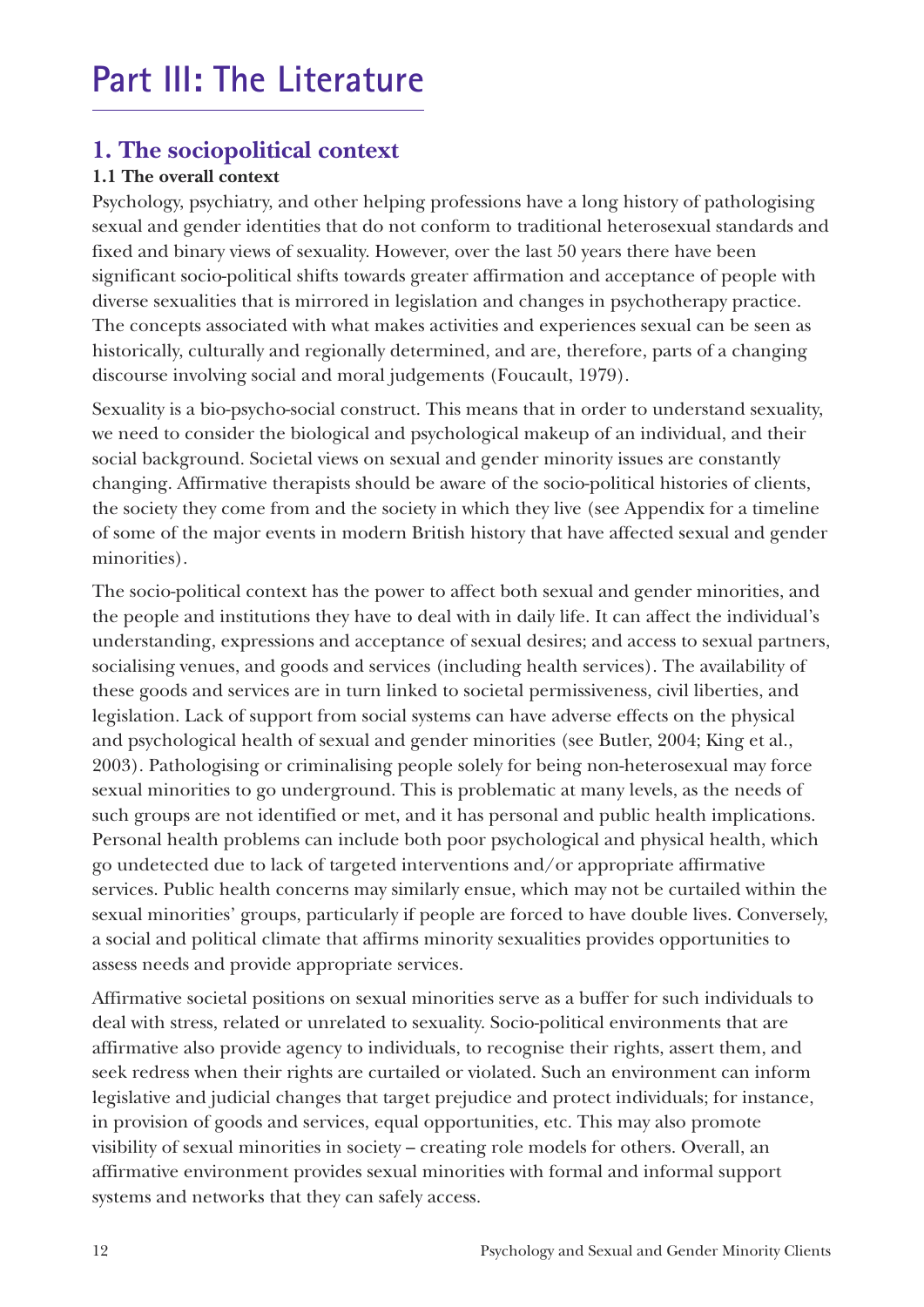Sexual rights are human rights, and have been enshrined in the Universal Declaration of Human Rights, the International Covenant on Civil and Political Rights, the International Covenant on Economic, Social and Cultural Rights, and the Convention on the Rights of the Child. These declarations guarantee rights to personal freedom and choice, health, freedom from discrimination, equal access and opportunity, and protection from violence. These also incorporate sexual identities and behaviours. The United Nations High Commissioner for Refugees (UNHCR) recognises that the persecution some sexual minorities experience may make them eligible for refugee status for their 'membership in a particular social group' (UNHCR, 2002). The denial of sexual health and rights are at the root of many health-related problems (Butler, 2004).

HIV has played a major role in shaping policy related to sexual health and sexual orientation at a national and international level. Such policies have been essential in providing appropriate services and support for sexual minorities. However, some commentators have also warned that for further development in this area, we must ensure that sexuality is not limited to an HIV 'policy ghetto' (Keogh, Dodds & Henderson, 2004). Despite this, health inequities related to minority status(es) (and metaminority statuses) exist in the UK. Such groups also have a predisposition to poor psychological health, inadequate pathways to health care, and negative experiences from accessing such services due to their sexuality (King et al., 2003).

Affirmative psychologists will, therefore, strive to understand the client's, the society's, and his/her own understanding of, and attitudes to, sexual minority sexualities. If there is a clash of ideas regarding sexuality on the basis of the psychologist's own personal, cultural and/or religious sentiments which hampers the therapist from providing a sexualityminority affirmative environment for the client, he/she should consider other sources of support for the client, including referring to another psychologist (e.g. Davies & Neal, 2000). This approach provides support, and avenues to improve knowledge and skills regarding sexuality, and enhances confidence in working with sexual minority clients (see sections on affirmative therapy, education and models of therapy for overlaps).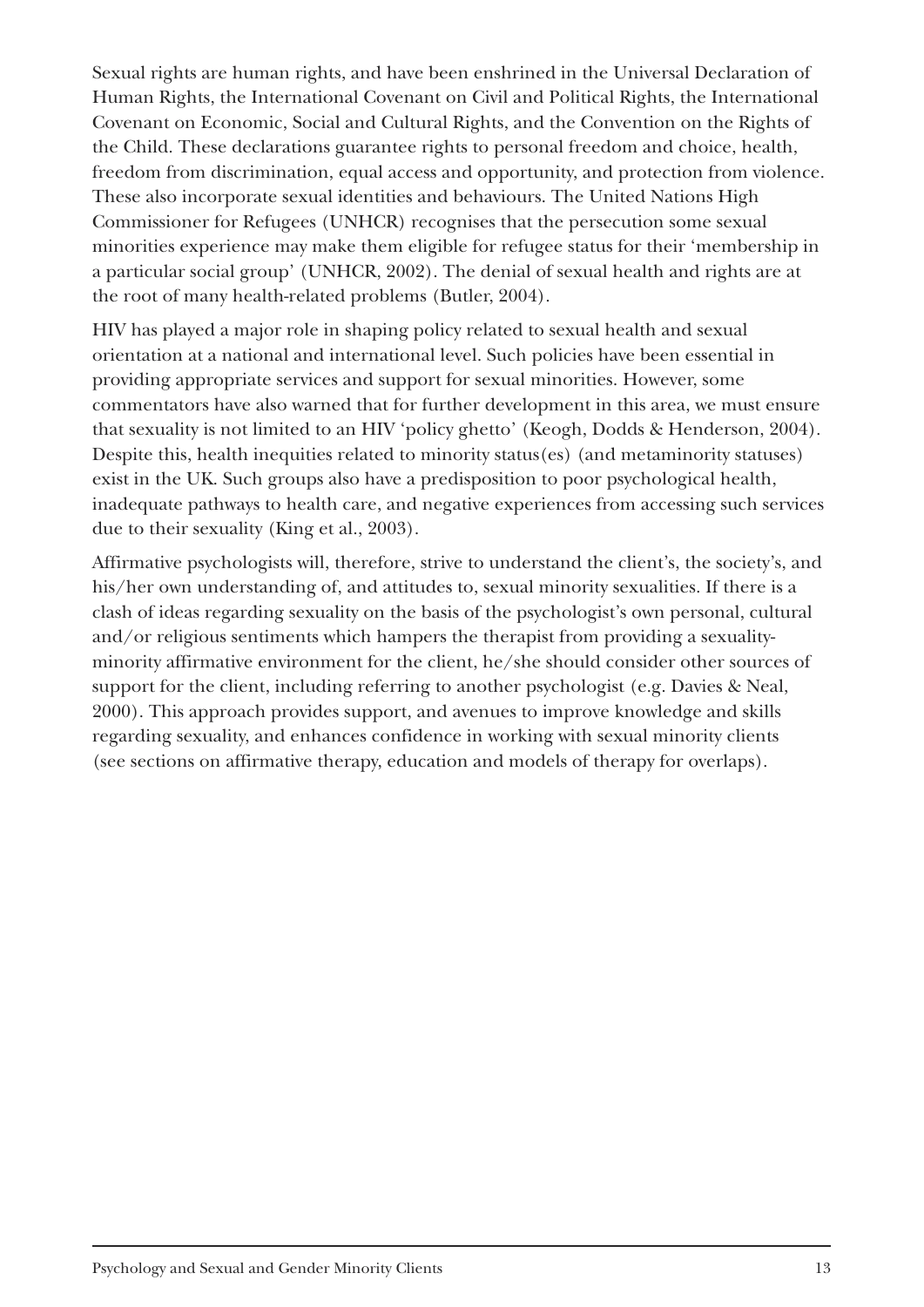**Case Study:** Jo is a 20-year-old white woman who comes from a rural area. She and her family (who she lives with) are practising Catholics. Jo is torn between her love for her girlfriend and her religious beliefs, which she believes are incongruent. The first person she disclosed this to was the parish priest, who advised her to pray to overcome this problem and referred her to the local counsellor. The counsellor, also from the same parish, was understanding and listened to her but Jo wondered whether she really understood her problem. The focus of therapy seemed to explore why Jo had these feelings, but Jo wanted to know how to deal with them, and how others dealt with similar feelings. The counsellor admitted that she did not know anyone who had same-sex desires.

**Comment:** Jo's case illustrates the difficulties clients can face when attempting to assimilate two seemingly discrepant aspects of ones life. Her social environment could be alienating if there are no visible support systems or local role-models. Despite the counsellor's best intentions, she would not be able to help Jo in her quest to know how to deal with her feelings if she herself has no contact with, or knowledge of, support systems for sexual minority clients. She would also need to examine her own feelings and attitudes towards same-sex desire if she is to work affirmatively with Jo.

### **1.2 Phobias, stereotypes, prejudices and 'isms'**

## *1.2.1 Definitions*

Social psychologists define prejudice as unwarranted antipathy towards a social group (Allport, 1954; Fiske, 1998) and prejudice against lesbians and gay men and bisexual women and men has been defined as 'homophobia' (Weinberg, 1972), 'heterosexism' (Herek, 1984) and 'sexual prejudice' (Herek, 1999). (The last of these terms will be used here). Social constructionists insist that 'prejudice' is a flexible concept that takes on different meanings in different contexts. Strong versions of this argument insist that social psychological research on prejudice is typically counter to minority groups' interests (e.g. Billig, 1991; Kitzinger, 1987). Weak versions of the argument point out that people construct the meaning of 'prejudice' in local conversational contexts (e.g. Speer & Potter, 2000), and that people who espouse views that might be recognised as 'prejudice' by others often explicitly describe themselves as non-prejudiced (e.g. Gough, 2002). A small number of researchers have been inspired by queer theory (e.g. Minton, 1997; Sedgwick, 1991 [(but c.f., Shidlo, 1994]; Warner, 1993) to think of sexual ideologies as 'heteronormative', because these ideologies proscribe heterosexuality as the identity for all (e.g. Hegarty, Pratto & Lemieux, 2004; Kitzinger, 2004). 'Prejudice' can vary widely between majority group definitions and minority group experiences; strategies that heterosexual people adopt to appear 'non-prejudiced' in interactions with Lesbian, Gay and Bisexual (LGB) people do not always work (Conley, Calhoun, Evett & Devine, 2001). Currently, less than 10 per cent of the heterosexual British public think that they are prejudiced against lesbians and gay men (MORI, 2003).

## *1.2.2 History*

Research on sexual prejudice was scant prior to the depathologising of homosexuality in the early 1970s (although see Smith, 1971). The term 'homophobia' became popular beyond sexual minority communities through the work of George Weinberg (1972).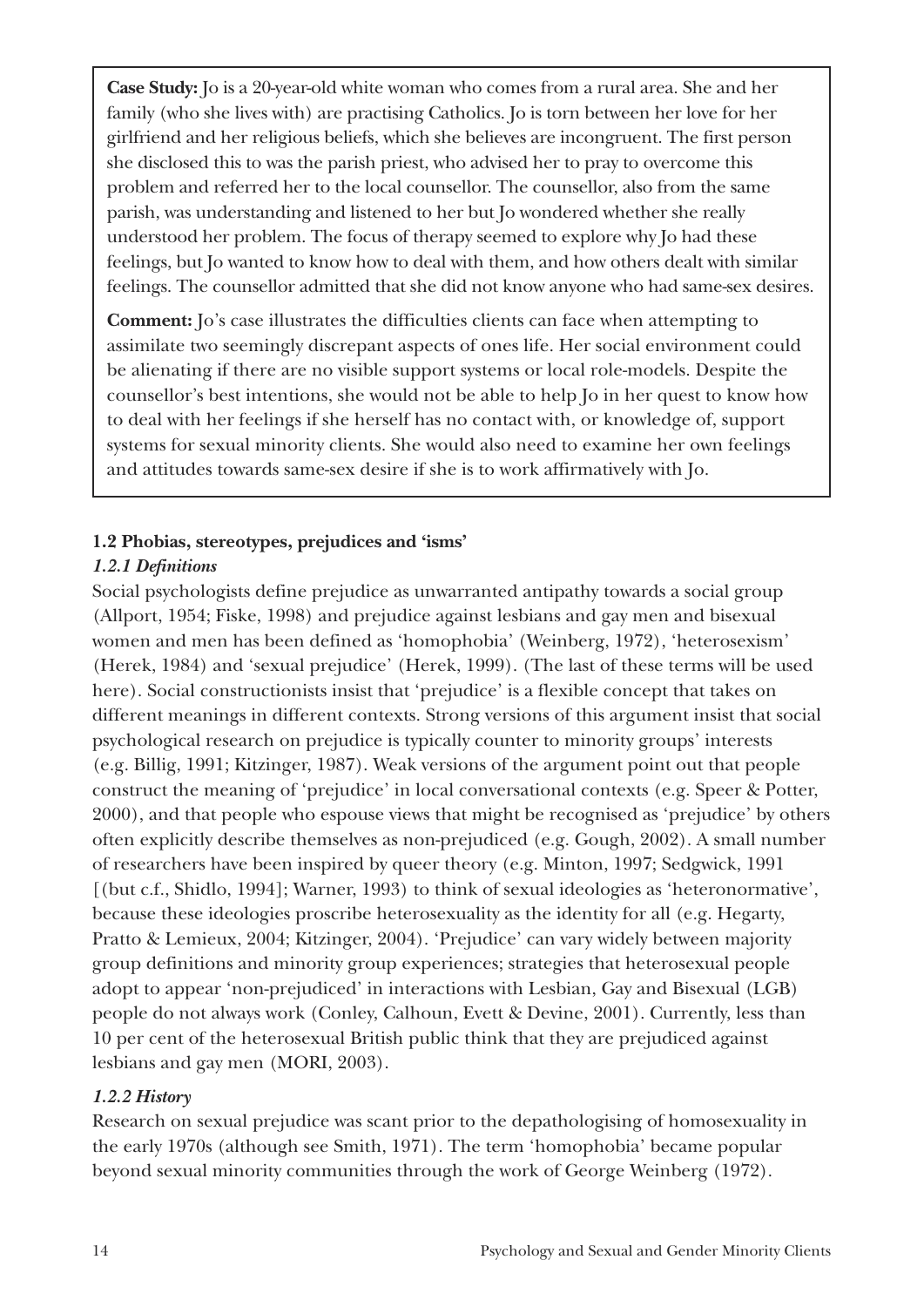Like other theorists of this period, Weinberg understood 'homophobia' as related to sexual repression, such that both heterosexuals' unwillingness to accept openly lesbian and gay people, and their unwillingness to accept their own same-sex *desires* were included in the definition of 'homophobia' (Hegarty & Massey, 2006). Models of 'heterosexism' that developed in the 1980s re-conceptualised sexual prejudice as a prejudice against a distinct *minority group* defined by sexual object choice, often drawing analogies to ethnic and religious prejudices (e.g. Herek, 1984). For different reasons, both questionnaire researchers (Herek, 1984), and critics of questionnaire research (Kitzinger, 1987) argued for the term 'heterosexism' over 'homophobia.' Both rejected the association of sexual prejudice with pathological fear and mental illness (understood to reside in the suffix – phobia), and both called for more societal level analyses of prejudice against sexual minorities. Lesbians and gay men were understood to be the targets of 'heterosexism' and psychologists' theorising around prejudice against bisexuals developed only later (e.g. Spalding & Peplau, 1997). In the 1980s, researchers also examined the obvious stigma attached to HIV/AIDS that was largely associated with gay men, lesbians, and bisexuals in popular media (e.g. Herek & Glunt, 1988). While the literature on sexual prejudice has grown with each decade since the 1970s, this literature remains, like most of the literature on LGB psychology, focused on men more than on women, and on homosexuals more than bisexuals (see Lee & Crawford, 2007). Research on prejudice against transpeople is rare and recent, but that research suggests that 'transphobia' is rampant (Hill & Willoughby, 2005; Tee & Hegarty, 2006).

### *1.2.3 Heterosexist attitudes*

Questionnaire research has painted a consistent picture of people with higher levels of sexual prejudice as male, uneducated, religious, older, sexually conservative people who don't know any LGB people personally, and who think that sexual orientation is freely chosen rather than determined by biology (Herek, 1994, 1984; Herek & Glunt, 1996; Kite & Whitley, 1998; Whitley, 1990). Heterosexism is learned early, particularly among boys who use gay slurs to insult each other in middle childhood prior to the emergence of adolescent sexualities (Horn, 2006, Preston & Stanley, 1987). Although much attitudinal research assumes that sexual minorities are distinct bounded groups, and such research often draws analogies between sexual prejudice and racism, several findings trouble these analogies. First, unlike racism, sexual prejudice appears to be a form of within-group prejudice, motivated by concern with moral authority and the policing of deviance, rather than an inter-group prejudice like racism (Whitley, 1999). Second, African-American sexual minority individuals report that racism is a more pervasive prejudice than sexual prejudice (Battle et al., 2002). Third, sexual orientation is also understood to be concealable, such that heterosexual people might be misperceived as lesbian or gay while White people rarely express concern about being mistaken for members of ethnic minorities. In straight men in particular the prospect of being misrecognised as gay engenders particular discomfort (Bosson, Prewitt-Freilino & Taylor, 2005).

## *1.2.4 Modern prejudice*

In the UK, under New Labour, Lesbian, Gay, Bisexual and Transgender (LGBT) people have benefited from a wide platform of new civil rights in family, employment, immigration, and educational contexts, leading some to describe Britain as 'the world we have won' (Weeks, 2007). Patterns of sexual prejudice have also changed in Western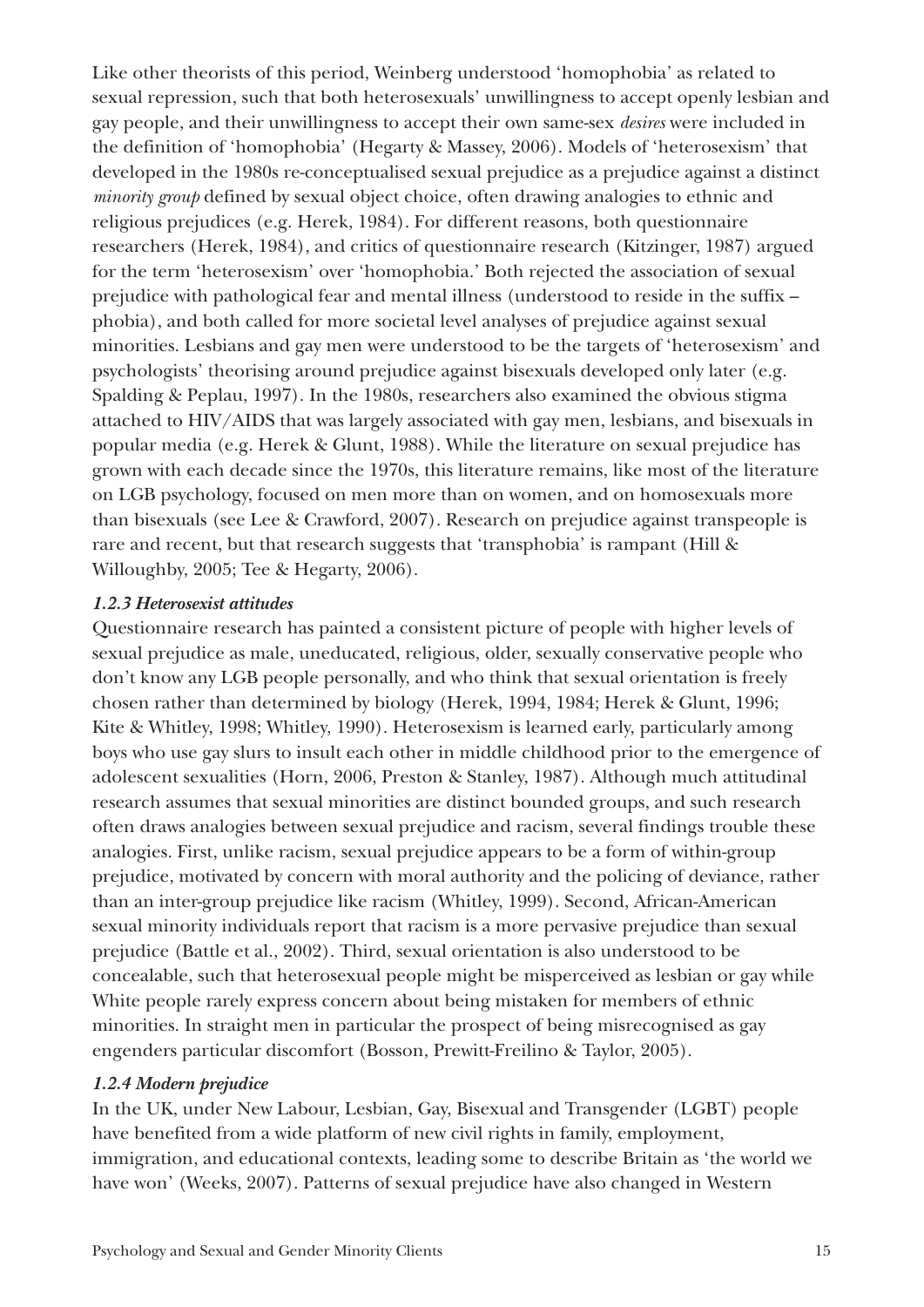democracies in the last 25 years. Support for the civil rights and human rights of sexual minority individuals has increased. Heterosexual people report that they personally know more LGB people than they did in the 1980s. In contrast, emotional responses to lesbians and gay men have shown less progress and attitudes toward the behavioural expression of homosexuality remain negative (Herek, 2006; Yang, 1999). The new norm of equality has led some researchers to conceptualise sexual prejudice as a 'modern' prejudice (c.f. McConahay & Hough, 1976) that does not target sexual *identity per se* but particular forms of expression in behaviour (e.g. Hegarty, 2006; Morrison & Morrison, 2002). Support for sexual orientation equality in the abstract – while now common – often evaporates in the contexts where it is most relevant. Many heterosexual people who support lesbian and gay civil rights often reject concrete measures to bring those rights about (Ellis, Kitzinger & Wilkinson, 2002). Heterosexuals will continue to treat gay people negatively if given a chance to do so that is about something other than identity (Moreno & Bodenhausen, 2001; Morrison & Morrison, 2002), even in situations where they are concerned with fairness (Hegarty et al., 2004). In an era of equality, heterosexual people may harbour more prejudice than they are willing to admit (Ratcliff, Lassiter, Markman & Snyder, 2006), and prejudice is subtly communicated through non-verbal channels (Hebl et al., 2002).

#### *1.2.5 Maintaining and reducing sexual prejudice*

This section discusses three processes related to prejudice reduction and maintenance. First, intergroup contact, under certain conditions, has long been argued to reduce many forms of prejudice (Allport, 1954). Indeed, intergroup contact breaks down sexual prejudice more than most other form of prejudice (Pettigrew & Tropp, 2006). However, there can be psychological costs associated with such contact. Interactions between gay and straight people are scripted (Hegarty et al., 2004) and play out (Miller & Malloy, 2003) with asymmetric rights and responsibilities for the management of discomfort. Sexual minority people select whom they come out to quite strategically (Conley et al., 2002). Straight people can also experience 'courtesy stigma' or guilt by association as a result of known friendships with gay people (Snyder & Omoto, 2002; Sigelman et al., 1991; see also Goffman, 1963)

A second strategy that has been much publicised is the changing of attitudes by changing beliefs in the *origins* of human sexual orientation. Particularly in the US, heterosexual people who consider sexual orientation to be biologically determined tend to evince more tolerant attitudes (e.g. Haslam & Levy, 2006; Hegarty & Pratto, 2001a; Whitley, 1990). Members of sexual minorities sometimes report describing their sexual orientations as inborn to garner better reactions from others (Whisman, 1996). Several authors have interpreted these findings as meaning that biological beliefs *cause* differences in attitudes (e.g. Altemeyer, 2001; Jayaratne et al., 2006; Whitley, 1990). However, studies designed to test this specific claim have suggested that biological beliefs might just as easily rationalise pre-existing attitudes (Hegarty, 2002; Hegarty & Golden, 2008), have evidenced both effects of attitudes on beliefs *and* the reverse (Haslam & Levy, 2006), or have demonstrated the co-occurance of both 'nature' and 'nurture' theories in the same heterosexual individuals (Sheldon et al., 2007). The correlation is not controversial; the cause of the correlation remains so.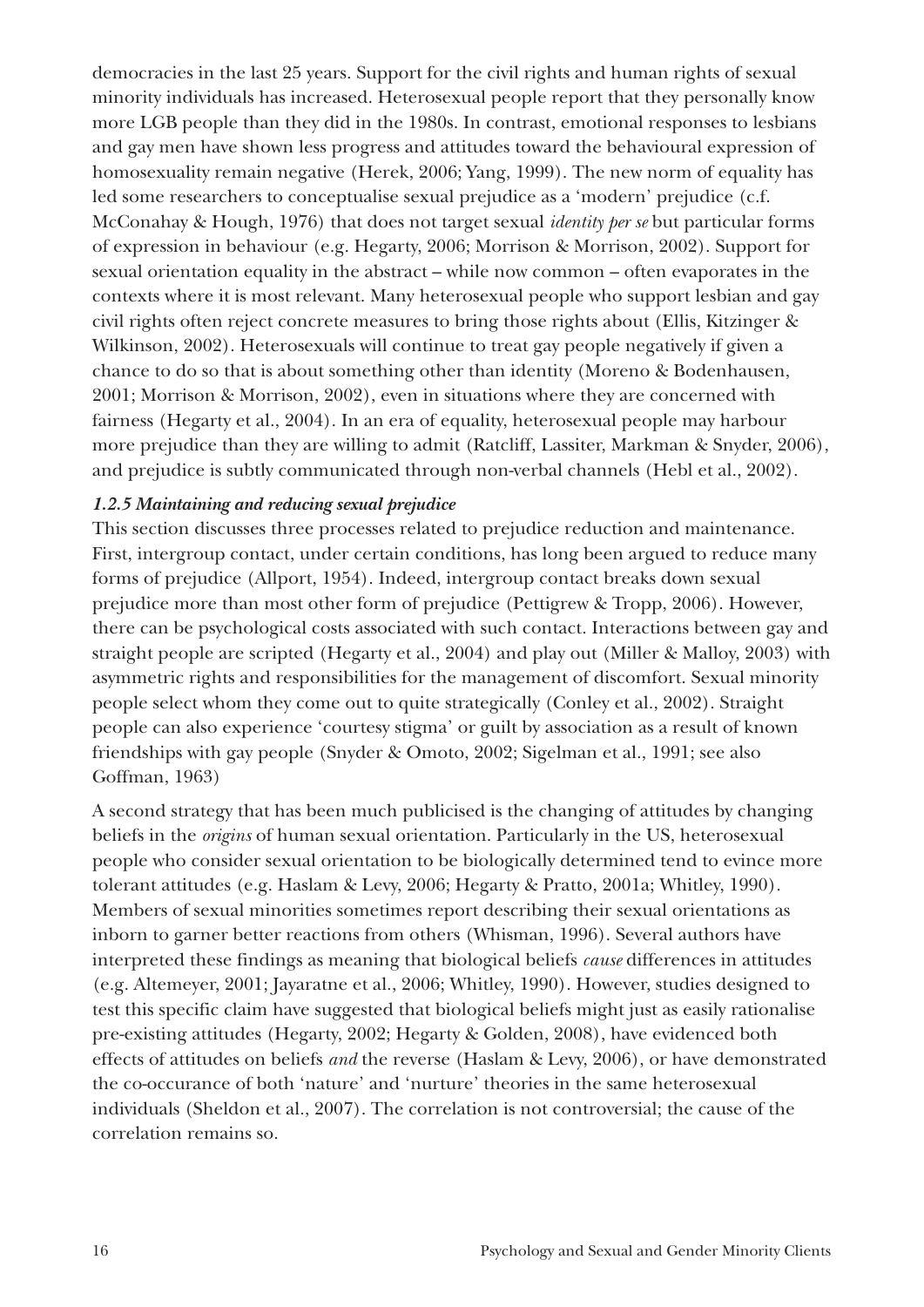A third factor which merits attention as something that might maintain sexual prejudice is *disparagement humour* which targets discriminated groups and which allows the expression of blatant prejudice to appear normal (Ford & Ferguson, 2004). British heterosexuals report that they get their information about sexual minorities largely from television (MORI, 2003). This medium contains negative and unrealistic content about LGB people, including derogatory humour focused particularly on gay men's sexuality and expressions of gender (Cowan & Valentine, 2006). This topic merits further research, specifically in a British context.

#### *1.2.6 Stereotypes*

Social psychologists understand stereotypes to be beliefs about the attributes of social groups (Fiske, 1998). These beliefs are distinct from negative *attitudes*, which are more clearly evaluative. But stereotypes are thought to play an important role in the maintenance of inequality, by justifying the status quo. Common stereotypes tend to centre on beliefs about gender-inversion for lesbians and gay men (Deaux & Lewis, 1984; Kite & Deaux, 1987), unfaithfulness for bisexual women and men (Spalding & Peplau, 1997), promiscuity for gay men (Simon, 1998), and unattractiveness for lesbian women (Dew, 1985).

People think that they can infer more about a person when they know they are lesbian or gay, than when they know that they are straight (Haslam, Rotschild & Ernst, 2000). Stereotypes do not always colour a perceiver's judgments of individuals, but are more likely to do so when the perceiver's self-esteem is threatened (Fein & Spencer, 1996), and when the perceiver can construct reasonable grounds to justify the stereotype (Kunda & Oleson, 1995). Several findings suggest that stereotypes lead to strategies of information processing that maintain the illusion that they are useful guides about others. For example, heterosexual people call to mind knowledge about lesbian stereotypes only when they learn that a woman has come out (Snyder & Uranowitz, 1978), selectively believe research findings about lesbians and gay men to be valid when they are stereotype consistent (Hegarty & Pratto, 2001b, 2004), and think that lesbian and gay people are more prototypical when they conform to gender-related stereotypes (Fingerhut & Peplau, 2006).

#### *1.2.7 Hate crimes*

The most extreme form that sexual prejudice can take is the perpetration of hate crimes. Community surveys report that violent crimes are common experiences among lesbian, gay, bisexual and transgender (LGB and T) populations (Berrill, 1992; Lombardi et al., 2001; Oxfordfordshire HALT, 2005) with physical abuse and violent crimes being experienced by significant minorities, and verbal abuse being experienced by a majority of those surveyed. Studies that have used random-digit-dialing to access more representative samples in the US have found that hate crimes are disproportionately targeted at gay men rather than lesbian women, or bisexual women and men (Herek, 2009). Perpetrators of hate crimes are typically young males acting in concert, often men who understand their attitudes to be 'liberal' (Franklin, 1998). Consistent with the view that homophobia is motivated by conformity to authoritarian norms, this has led some researchers to conceptualise anti-gay prejudice as a ritual enactment of masculinity (Franklin, 2004).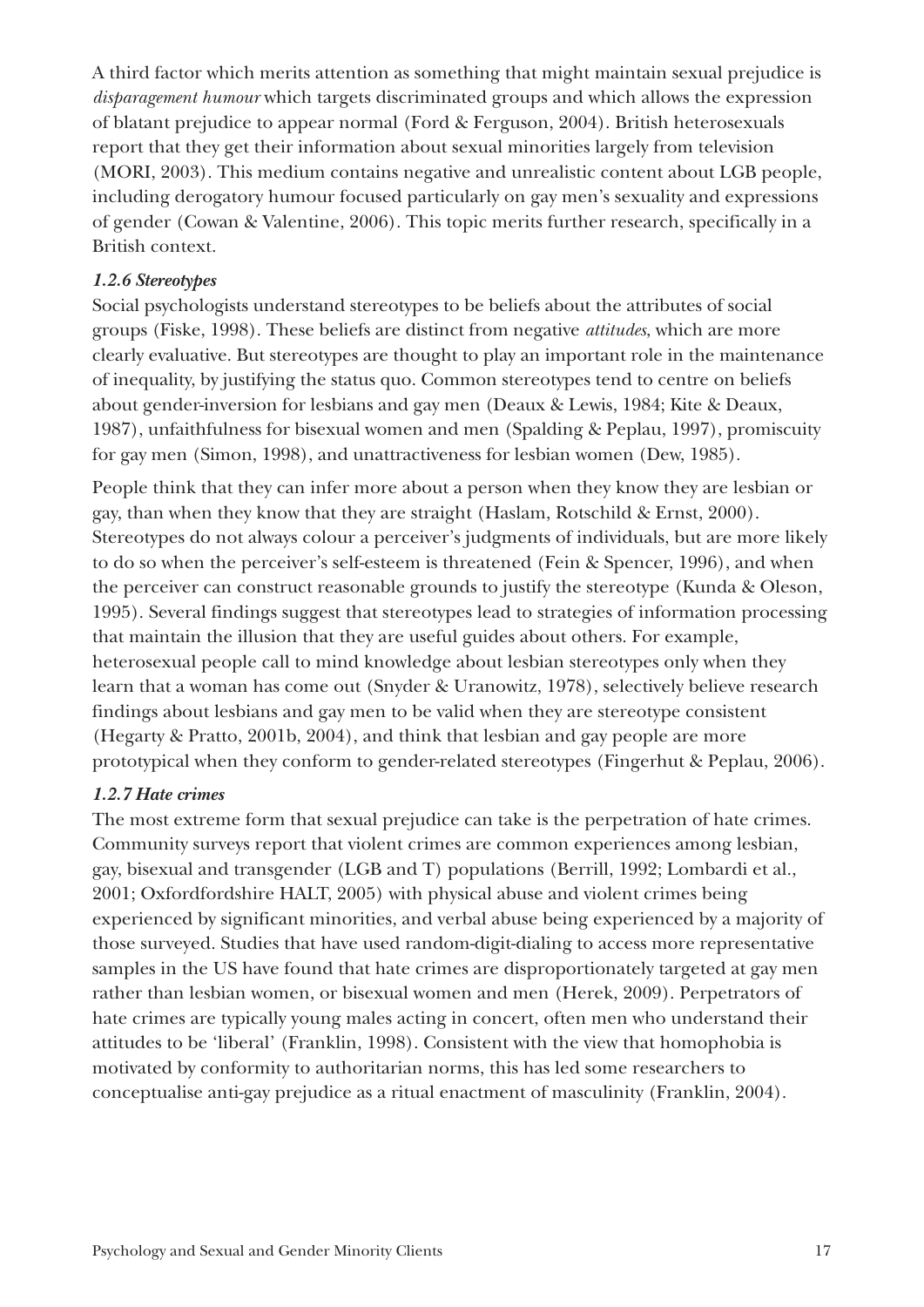### *1.2.8 Consequences of sexual prejudice*

One of the key assumptions of the 'stigma model' of LGB psychology is the idea that mental and physical ill-health issues that are particular to sexual minorities follow from experiences of prejudice rather than from any inherent pathology. Research suggests that LGB people face vexing double-binds about how to enact their identities, and that different strategies lead to different kinds of negative outcomes. For example, those who are closeted are more likely to become physically ill (Cole, Kemeny & Taylor, 1997; Cole et al., 1996), while those who are 'out' are more likely to face stigmatisation and hate crimes (Herek, Gillis & Cogan, 1999; Waldo, 1999). Effects of perceived and enacted stigmatisation on mental health have been found in several large national studies (e.g. Bos et al., 2008; Sandfort et al., 2001; Warner, 2004; see Meyer, 2003; Ryan & Rivers, 2003 for reviews). These effects may work through separating LGB people from social contacts – both sexual minority and heterosexual – that sustain mental health (Fingerhut, Peplau & Ghavami, 2005), as well as through the more controversial construct of 'internalised homophobia' (c.f., Shidlo, 1994).

### **1.3 Psychological and psychiatric perspectives**

For the most part, the mental health professions have had some difficulties in understanding, accepting and responding to the vast range of sexual identities and expressions. After first being considered as a moral sin and later as a punishable crime for centuries, same-sex attraction and sexual activity became medicalised as a mental illness in the late nineteenth century (Bayer, 1981; Drescher, 2002; King & Bartlett, 1999; Taylor, 2002). Starting with Krafft-Ebing's Psychopathia Sexualis (1886), homosexuality was first categorised as a pathological degeneracy along with criminality and other 'perversions' such as paedophilia. Indeed, this movement towards medicalising many forms of deviancy and difference affected many groups of society, often in the most negative and persecutory ways (Foucault, 1979). However, same-sex attraction later became conceptualised as a form of developmental arrest by Freud (1905) who proposed that male homosexuality was the result of an unresolved Oedipal Complex.

Freud believed that a child's psychosexual development started with an innate and immature 'bisexual' state that developed naturally into a mature and healthy heterosexual orientation. Therefore, homosexuality was a possibility for anyone since it was an arrested, immature form of sexuality. As a result, Freud believed it to be problematic and difficult but not evil or degenerate. In fact, his famous letter to an American mother has been suggested as a reflection of his relatively benign acceptance of homosexuality, as a condition that could be tolerated and adjusted to. In the end, Freud's ideas of homosexuality being a form of psychological immaturity proved unacceptable and/or misguided by subsequent psychoanalysts. Psychoanalysts such as Rado (1940) and Beiber, Dain and Dince (1962) contended that homosexuality was an irrational phobic reaction to heterosexuality whereas others such as Socarides (1965) claimed it was an unconscious reaction to the trauma and pain of maternal separation. Regardless of the specifics, these psychoanalytic views afforded the possibility and promise of reparation and growth towards a heterosexual orientation as the one and only healthy norm of adult sexuality. These theories had significant impact during the mid-20th century and provided the rationale for including homosexuality in the second edition of the *Diagnostic and Statistical Manual* (American Psychiatric Association, 1968). As a result, scores of individuals received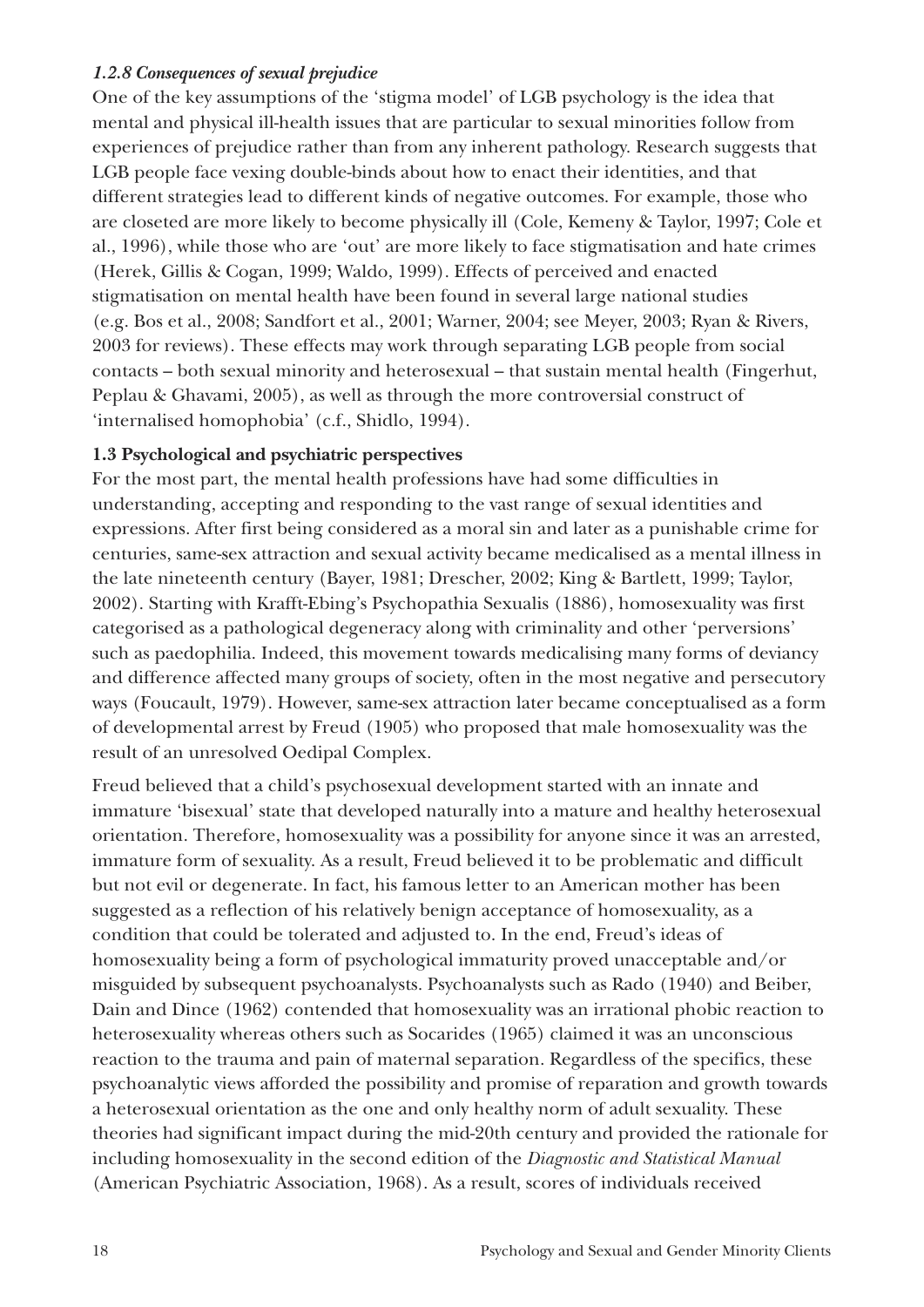treatment, sometimes with coercion, to cure their homosexuality with questionable results (Drescher, 2002; Smith, Bartlett & King, 2004).

This approach to homosexuality dominated the mental health professions for decades yet the evidence for the effectiveness of such 'conversion therapies' has never been able to withstand the scrutiny of science. This in conjunction with gay activism and the growing body of scientific evidence that failed to link homosexuality to mental illness or emotional instability compelled the American Psychiatric Association to remove it from their official list of mental disorders in 1973 (Bayer, 1981; Drescher, 2002; Garnets, 2007). This bold move signalled a change to view same-sex attraction and sexual activity as a normal variant of human sexuality. The significance of this turnaround and de-classification of homosexuality as a mental disorder has been immense. For example, it paved the way for a new legitimate and truly diverse field of theory and research: the experience of being something other than heterosexual or straight (Garnets, 2007; Kitzinger & Coyle, 2002). It also provided the opportunity for mental health professionals to start developing sensitive, appropriate and affirmative psychotherapy guidelines (American Psychological Association, 1991; Davies & Neal, 1996; Milton, Coyle & Legg, 2002).

However, reparative or conversion therapies based on psychoanalytic or behavioural principles have become embedded within fundamentalist religious doctrine and continue to operate today despite being condemned by many professional organisations such as the American Psychiatric Association, American Psychological Association, and Australian Psychological Society. Examples of biased, inappropriate or ineffective psychological practice continue to be observed (Bartlett, King & Phillips, 2001; Bartlett, Smith & King, 2009; Garnets et al., 1991; Milton, 1998; Milton, Coyle & Legg, 2005). While this may be disheartening and concerning for many, it cannot be that surprising given that contemporary society continues to promote heterosexuality as the standard of normality and affords it with prestige and privilege (Group for the Advancement of Psychiatry, 2000; Matthews, 2007; Taylor, 2002, see Section 4 for more on conversion therapies).

## **2. Key issued in sexual and gender minorities work**

## **2.1 Sexual identities/Ways of being**

Surveys and medical forms often ask for people's sexual 'orientation' but, like the word 'homosexual', this term is rarely used by people in Lesbian, Gay, Bisexual, Transgender and Queer (LGBTQ) communities themselves (Perez, DeBord & Bieschke, 2000). The shift from 'orientation' to 'identity' is a move from a technical/medical language to one which reflects general Western understanding about the individual in society and links to the idea of identity projects where people are working on their self-identities throughout their lives (Giddens, 1992). It is also important to remember that language of identities (including the very notion of identity itself) is historically and socially contingent (Weeks, 2003; Faderman, 1984; Sophie, 1986). It may be advisable instead to focus on the way that a client describes him or herself and avoid the imposition of medical/technical language.

For many people the concept of identity is important in terms of how they understand themselves and how they communicate to others. There may be a sense of security and safety in identifying with a fixed identity (Langdridge, 2007). There can be less work to do in communicating identity to others and less need for justification and explanation in identifying with an established identity. This is perhaps less so for bisexual and trans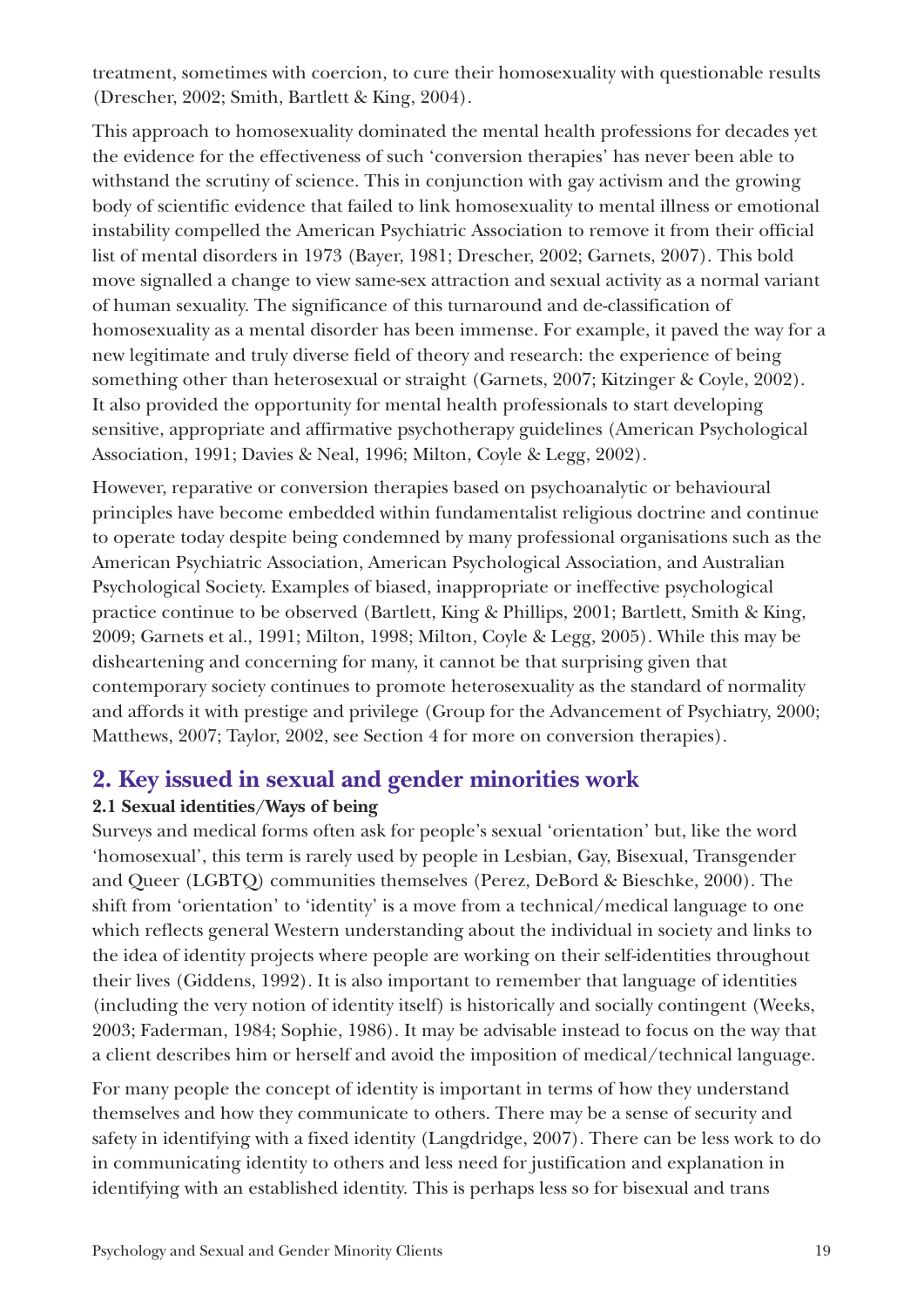identities which remain less recognised in society than gay and lesbian identities (Barker & Langdridge, 2008). An important part of the therapeutic process may, therefore, be enabling clients to feel secure in their self-descriptions.

In the past, and still today, people who work with sexual minorities recognise that there are people who do not subscribe to an identity even if their practices would suggest that they do. This is about self-identity rather than giving someone a label. Terms such as 'men who have sex with men' have been used in the sexual health arena as a way of including men who do not identify as gay or bisexual even though their practices may be such that others may apply this label. Labels must be a self-ascription and some may not want to embrace labels for a variety of reasons including a deliberate choice not to live with fixed labels (see below) or due to cultural factors such as race and class, or because they may be engaging in practices in secret.

There are increasing numbers of people challenging the notion of fixed identities. People may see sexualities as what they 'do' rather than what they 'are', or feel differently about different identities (for example seeing Bondage and Discipline, Dominance and Submission, and Sadomasochism [BDSM] as their identity but the gender of partner they are with as something they practice, see below). 'Queer' for a growing minority is a way of questioning fixed and stable sexual identities (Jagose, 1996; Moon, 2008). Some clients may experience shifting identities through their lifetime and/or may be reluctant to embrace identity labels at all.

For most people, identities are plural. Whilst some might be more important aspects than others, the intersection of multiple identities (such as sexual, gendered, classed and racial identities) may well be crucial in terms of how a person identifies and understands themselves within a particular social context (Anthias & Yuval-Davis, 1983). Furthermore, other identifications, such as class or race, may be considerably more significant than a person's sexual identity and/or may be complexly related to it. It is important to work with clients such that they can be encouraged to elaborate their sexual identity in relation to other possible identities (see section on socio-cultural diversity).

In this section we are dealing with the most common sexual identities in current UK society. However, some will see other sexual or relationship practices as key aspects of their identity (e.g. SM, non-monogamy, transvestism, drag) and increasingly people are defining asexuality as an alternative identity (www.asexuality.org).

## *2.1.1 Gay*

There may well be an assumption that gay men coming for therapy will be presenting because they have issues with their sexuality, for instance developmental or coming-out issues. Whilst this may be the case for some gay men, it is likely that a significant number will be presenting to deal with everyday concerns with living and generic mental health issues unrelated to their sexual identity (Davies & Neal, 1996). However, even in these contexts a client's sexual identity is likely to influence their experience and potential, although this will not necessarily raise specific issues that the psychologist needs to address with the client.

There are a number of significant issues that psychologists should be aware of when working with gay men. Many of these revolve around gay men's understanding of what it means to be a man, especially notions of masculinity and femininity. Wider social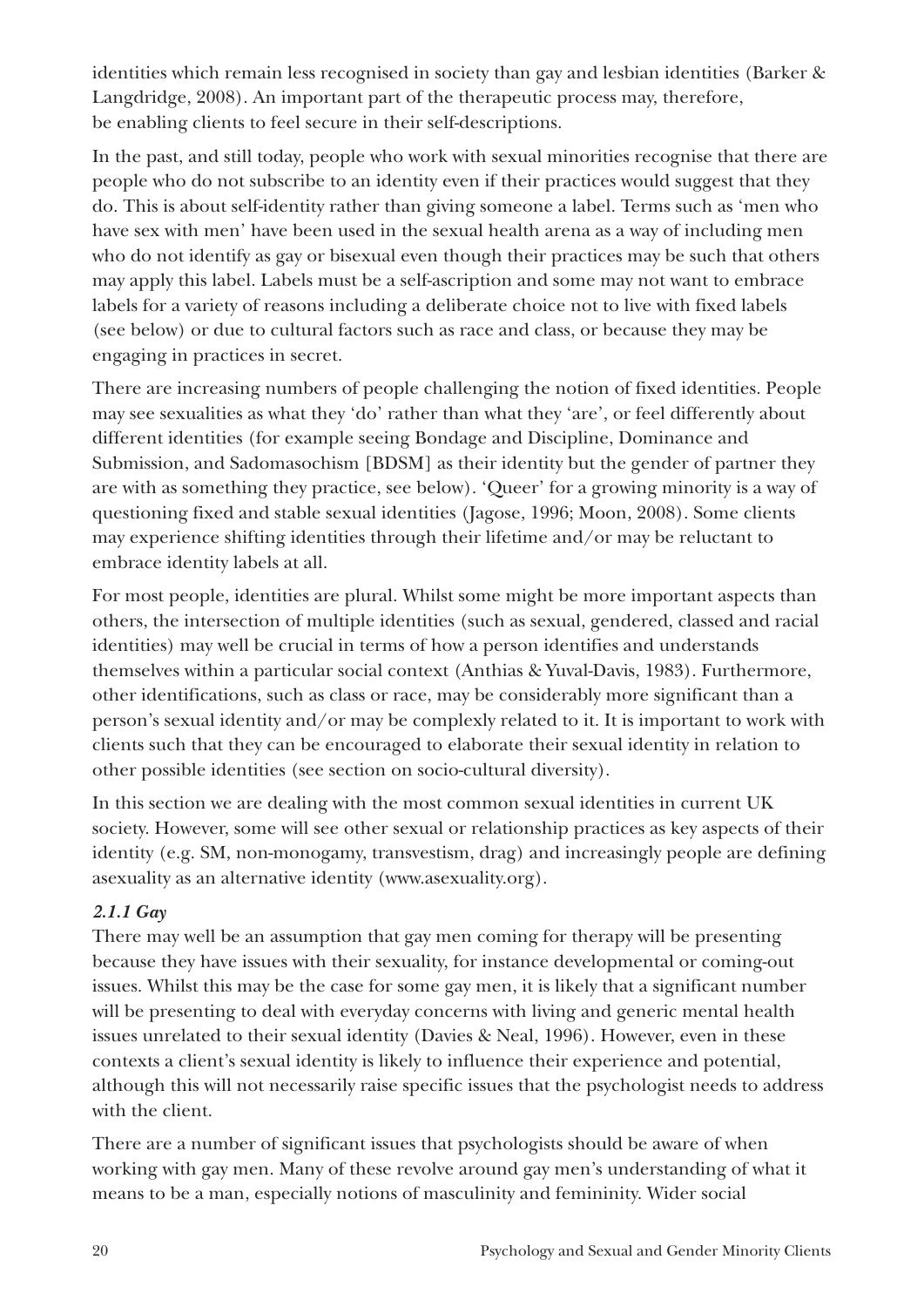understanding of gay men still tends to position them as feminine and passive (Gough, 2002). This can be experienced as problematic, particularly for those who do not experience their identity in this way. Living up to an ideal of what it means 'to be a man' can be a key issue for many gay men (Connell, 1987). There is not just one masculinity but multiple masculinities and ways of being a man, and these are changing and dynamic processes rather than being fixed within people (Connell, 1995).

Gay men may take part in a variety of sexual practices and many of these practices may be considered abnormal outside the gay community but are actually considered normative practices within it. Examples would include cruising/cottaging and non-monogamous relationships, all of which are commonplace activities for gay men (see below, Heaphy, Donovan & Weeks, 2004).

Gay men, like heterosexual men, will adopt a variety of different political and life positions. Not all want to be like heterosexuals and equally not all necessarily want to be different from them (Coyle & Kitzinger, 2002). In recent years gay rights activists have fought for equality in terms of relationship recognition (civil partnerships), adoption rights and so on (Langdridge & Barker, 2006). It is important to recognise, however, that whilst numbers of gay men will embrace these developments wholeheartedly, others may well express a desire to remain outside such heteronormative institutions (see above).

**Case Study:** A gay male client was being referred to another psychologist and was asked if he particularly wanted to see a gay psychologist. He responded by saying: 'No, just someone who isn't freaked out by me having sex in graveyards.'

**Comment:** The important issue here was to recognise that this gay man, like many others, was referring to cruising activity that often takes place in secluded areas such as graveyards and constituted a normal and unproblematic aspect of his sex life. His expressed concern represented his fear at being judged by psychologists projecting their own standards of normal sexual contact onto him.

#### *2.1.2 Lesbian*

Traditionally, both historically and in contemporary UK, lesbian identities are far less visible than gay male identities (Markowe, 2002). Partly this is due to being in a situation of double oppression in society (being a woman and being non-heterosexual) (Kitzinger, 1987). This is likely to have an impact on the experience of living as a lesbian and to show itself in the ways in which lesbians may present in the consulting room. It may well affect the ease with which some women are able to own a lesbian identity and as a consequence some may talk more of friendships between women, whilst others may project their identity strongly due to the general silencing of lesbian sexuality.

Part of the invisibility of lesbian experience is the common assumption that sex is not important, or even a priority, for lesbians and that they are more focused on emotional aspects of relationships (Markowe, 2002). Whilst of course this may be the case for some, this can be a pernicious stereotype and many lesbians engage fully in a variety of sexual practices. It is often assumed that lesbian sexual practices are entirely focused on oral and/or manual sex. However, there are many other common practices including the use of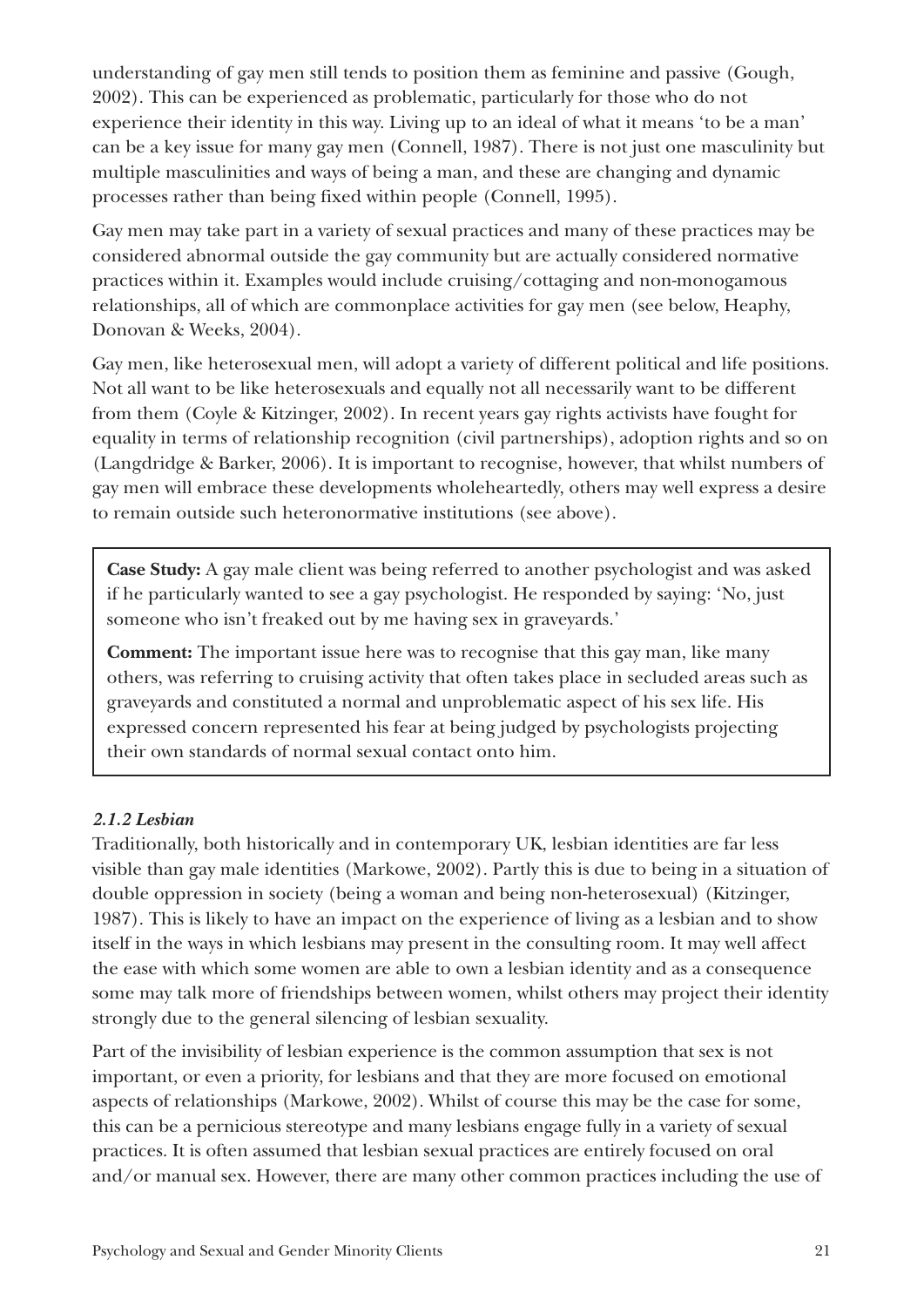strap-on dildos and vibrators, fisting, anal sex and BDSM practices. (see sections on sexual practices and relationships). Similarly not all lesbians are in monogamous relationships and some may be in multiple relationships or enjoy casual sexual encounters (Newman, 2004).

Another common stereotype of lesbian sexual identities is that either all lesbians are masculine in outlook and appearance, or that lesbian relationships will pair along butch/femme lines embracing gender stereotypes of hard, active masculinity and soft, passive femininity. Whilst some lesbians embrace and/or play with such heteronormative dynamics, others actively reject gender stereotypes.

Menopause and such specifically women's health issues (e.g. breast cancer, hysterectomy and infertility) may differentially impact lesbians. For example, infertility may combine with the difficulties already facing lesbians who want to have children. Many lesbians' identities are bound up in their gender, sexual practices, and/or reproductive capacity because their identities were formed in an inherently political way. For example, some women may have particular issues around their femininity which are significantly challenged through the menopause and/or medical interventions such as hysterectomy and mastectomy which alter the body (Wilkinson, 2002).

#### *2.1.3 Bisexual*

Bisexuality can often be completely overlooked as a potential sexual identity because Western culture is still prone to see gender and sexuality as 'dichotomous' (you are either a man or a woman, you are either attracted to a man or a woman, see also section on gender minorities below) (Barker, 2007). Therefore, many people feel pushed towards a gay/lesbian or straight identity rather than feeling that bisexuality is a legitimate sexual identity in itself. Bisexuality is less established as a potential identity in wider society than lesbian and gay identities and often perceived as a transitory stage in a person's sexual development (Barker & Langdridge, 2008). It is, of course, important to recognise that some gay men and lesbians do identify as bisexual as part of their coming out process. However, many people may maintain a bisexual identity, and some may identify as gay or lesbian on their way to embracing a bisexual identity.

There can be a tendency to refer to all sexual minority clients as 'lesbian or gay' and, therefore, subsume bisexuals, once again, within a lesbian or gay identity (Fox, 2006). For instance, if a client expresses same-sex preferences, it may be assumed that this means that they have a lesbian or gay identity without bisexuality being offered as a possibility alongside lesbian and gay identities.

Bisexuals often suffer 'double discrimination', being perceived as outsiders by both straight and gay/lesbian communities, sometimes to the extent of being banned from gay clubs and not accepted on Pride marches (Ochs, 1996). This may be particularly pertinent to bisexual people with different sex partners who may feel ostracised by lesbian/gay communities because they are seen as possessing a degree of privilege not available to them and as being able to 'pass' in straight society. Additionally there can be the common media representation of bisexual people as being greedy, sexual predators and amoral, hedonistic spreaders of disease and disrupters of families (Barker et al., 2008). It is possible that bi people will be on the receiving end of both homophobia and biphobia, and research suggests that this may be why bisexual people suffer from higher rates of mental health problems than lesbians and gay men; who in turn have higher rates than the general population (e.g. Jorm et al., 2002).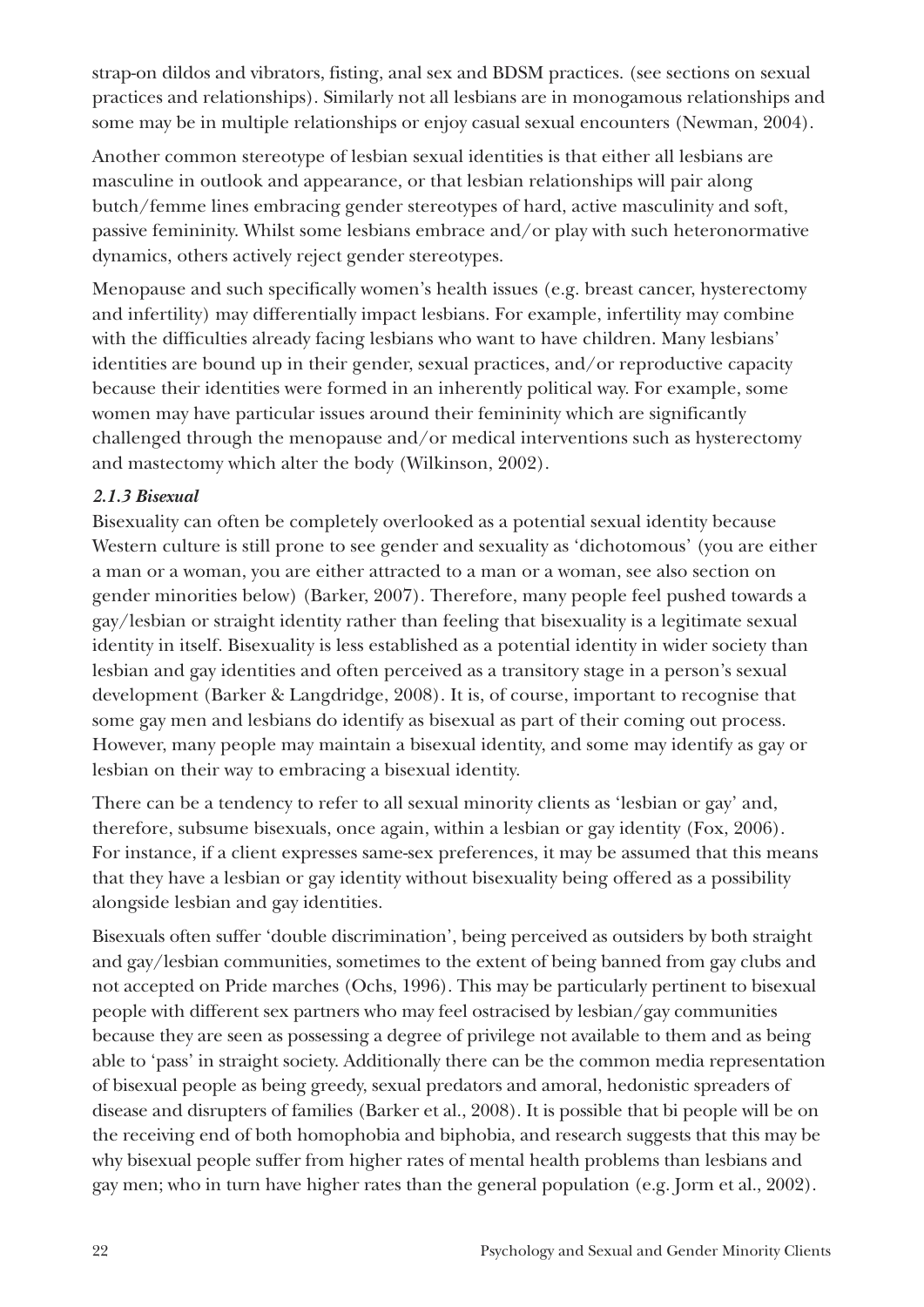Gender issues may also be involved in identifying as bisexual. People understand their bisexuality in different ways. Some see it as being attracted to both men and women at the same time, some recognise that attraction on the basis of gender may shift and change over the life course whilst not diminishing the sense of being bisexual. Others regard bisexuality as being attracted to people regardless of gender (Petford, 2003). Gender identity and sexual identity can cut across each other for bisexual people in various ways. For example, bisexual women may be very aware of the ways in which they are eroticised in the media whilst bisexual men may feel the need to prove their bisexuality because of the popular notion that bisexual men do not exist (Barker, et al., 2008).

It may well be difficult for bisexual people to access a community, particularly those who live outside large urban areas. Whilst there are established gay, and to some extent lesbian, communities across the country, bisexuality has no commercial scene and therefore communities are more grass-roots in nature. There are, however, several useful internet resources, magazines such as *Bisexual Community News*, and events such as local BiFests and the annual UK BiCon.

### *2.1.4 Queer*

LGBT people and communities are not unitary phenomena, rather there are many overlapping LGBT communities and identities. The 1990s witnessed the rise of people and communities who termed themselves 'queer' rather than LGBT. Queer as a concept arose within grass root politics with growing numbers of people dissatisfied with the notion of fixed identities (Jagose, 1996). This was particularly prevalent amongst HIV/AIDS activists and black feminist activists dissatisfied with the normativity of particularly lesbian and gay identities and communities. Some embraced a queer label to encompass these differences and (crucially) to emphasise the dissident nature of their sexualities. Queer may function for many as representing the bitchy, fractious, difficult, uncompromising, unapologetic aspects of the movement – the dissident or transgressive gay citizen. This is in contrast to lesbian and gay which is seen to represent the good gay citizen (Bell & Binnie, 2000).

The label 'queer' also relates to the academic theoretical approach of queer theory (Seidman, 1996). This offers a radically different understanding of sex, gender and sexuality, refusing to accept simple dichotomies (like that between men and women or lesbian/gay and heterosexual) and instead poses a challenge to the dominant heterosexual foundations of sexuality. It is a conceptualisation of sexuality which sees sexual power embodied in different levels of social life (enforced through boundaries and binary divides). Queer theory involves the problematisation of sexual and gender categories (and identities more generally), a rejection of civil-rights strategies in favour of carnival, transgression and parody, and a willingness to interrogate areas not usually seen as the terrain of sexuality and engage in queer readings of such texts. At its strongest it entails transgression of all conventional categorisations and the breaking of boundaries. More commonly (though much more narrowly) it entails the reclamation of the word queer from the oppressors by the (previously) oppressed (Seidman, 1996).

People who engage with queer identifications, queer activism and/or queer theory may refuse to take up a fixed position with regard to sexuality, gender, race and so on. It is a strategy that may be politically motivated and/or one which simply represents a person's understanding of how they wish to live (Moon, 2008). Therefore, they may not want to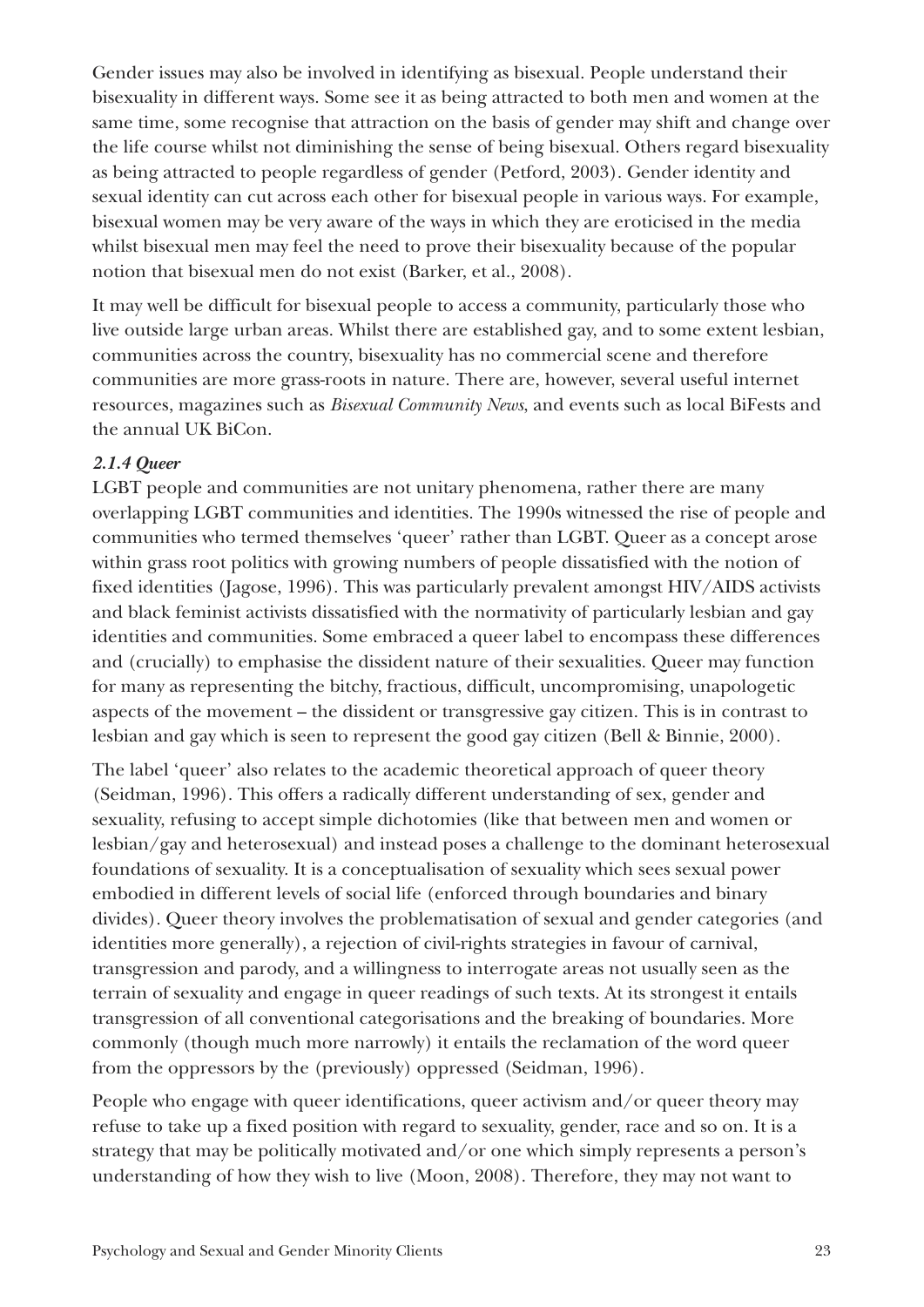work towards establishing fixed identities or even fixed relationships as these may not be desirable (Langdridge, 2008). For some, such a temporary and contingent identification may result in difficulties in terms of their own understanding of self, how they communicate with the outside world, and in terms of finding appropriate communities where they feel at home. Others may find alliances with bi and trans communities and with specifically queer groups. Some may identify as bisexual, lesbian, gay or heterosexual and as queer, recognising both the problems and potentials of identity labels.

## **2.2 Gender Minorities**

Gender minorities are often described as trans (Lev, 2004), people who are in some way transgendered or who 'transgress' gender boundaries. Trans is generally perceived as pertaining to gender identity rather than sexual identity, but common experience (of being similarly marginalised and discriminated against) has meant that trans agendas have become aligned with those of LGB communities in recent years. This has not been without some resistance on both sides (Serano, 2007; Wilchins, 1997). In the past trans women have been excluded from women-only spaces and some still may find it difficult to be accepted if it is known that they have chosen not to have genital reassignment surgery (Richards & Barker, 2012; Lev, 2004). Although the exact presentation of different trans people is partially culturally determined, trans people have been found in all cultures and all times (Herdt, 1996).

## *2.2.1 General Issues*

It is important for psychologists to be aware that, as with LGB people, many trans people coming to therapy will want to discuss issues unrelated to their trans identities. It can often be difficult for trans people to access non specialist services as it is assumed that their needs are a 'specialist area' just because they are trans, even though their issues may relate to bereavement, family, relationships, work, or children, areas within the scope of competent psychologists who are not specialists in working with gender minorities. An accepting attitude is important and an avoidance of the assumption that being trans is the problem.

Trans men is a term often used to describe men who are living in a male gender role who were natally assigned as women and trans women to describe women living the female gender role who were natally assigned as men. People may describe themselves as trans men and trans women though still in their natally assigned gender role as essentially they are still the same person in whatever gender role they adopt and their gender identity may have always been of a different gender to their socially assigned natal gender. Transgender (now also, increasingly, just 'trans') is a broad term encompassing a variety of gendered identities including transsexual, genderqueer, third sex, androgynous, drag king/queen, transvestite (see practices below) and/or people who are undergoing, or have undergone, hormone treatment and/or surgery in order that their body form fits with their gendered identity.

Psychologically androgynous trans people can find they do not comfortably fit into dichotomous gender labels and experience themselves as neither male nor female nor both (Carrol, Gilroy & Ryan, 2002; Eyler, 2007). They may find it difficult to describe or communicate their experience within common discourses that assume only two genders. They may start seeking gender reassignment because, having found it difficult to live in one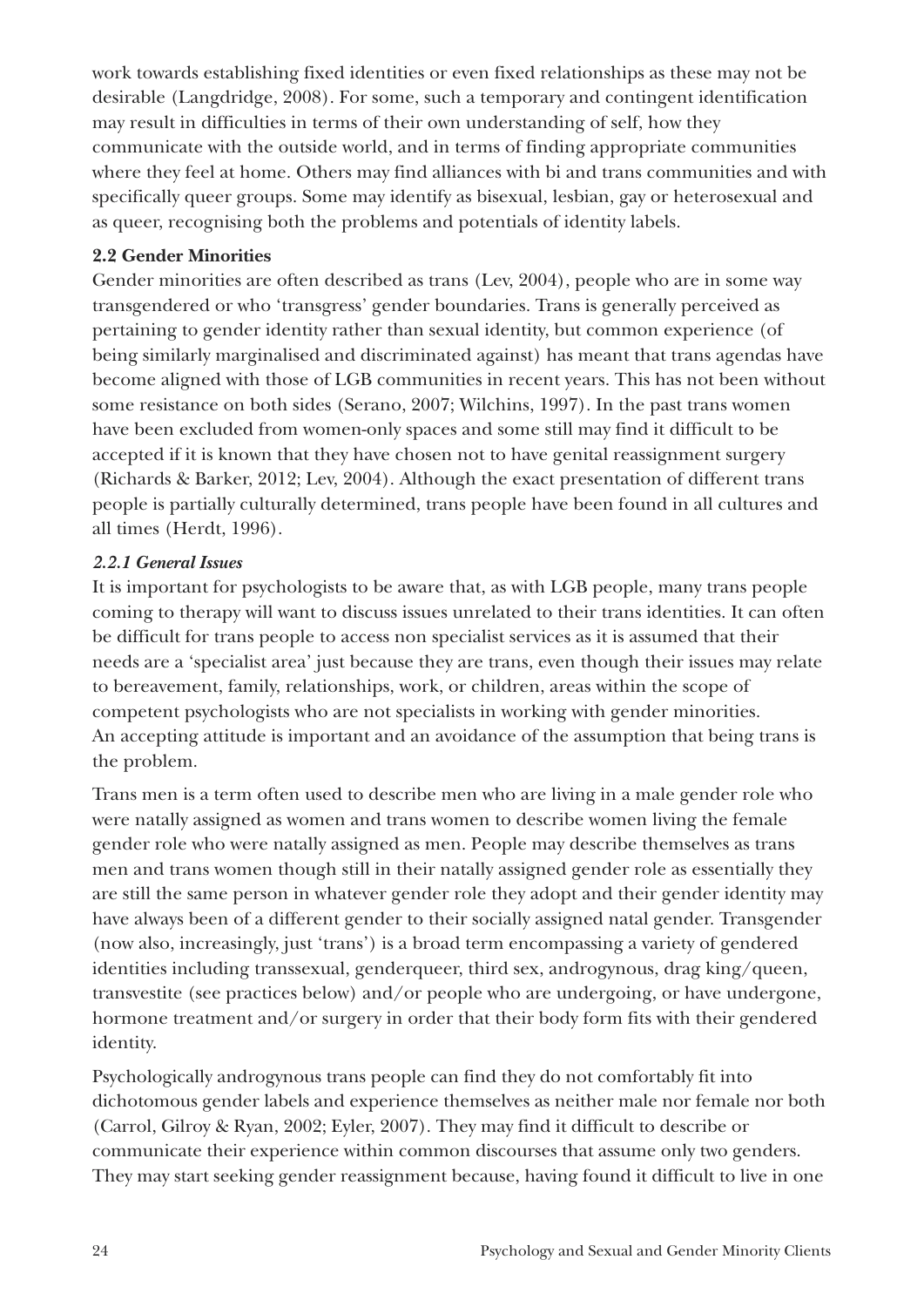gender role, they consider that maybe they 'should' be in the other. This is often reinforced by reactions from others who find it uncomfortable not to be able to label the person as male or female. As with common therapeutic encounters it is therapeutically beneficial to listen to the person's actual experience (Cooper, 2008). In the face of continued social emphasis on two genders some people do move down the path of gender reassignment finding it difficult to live in a non-specified social gender. Others find a more androgynous path or a more comfortable compromise once able to explore their experience in a therapeutic space without being judged. When in therapeutic conversation with trans people some researchers have suggested it is useful in creating rapport for psychologists to be open to using the gender labels, names and pronouns used by the client themselves (Goethals & Schwiebert, 2005).

Gender Dysphoria is a commonly used professional term used to describe experienced dissonance between gender identity and phenotype (the external characteristics of the body) (Barrett, 2007). Clients may present stating they have 'gender dysphoria'. It is important to explore what exactly that means for them and the implications it has for their lives. For some gender dysphoria may mean to them an extreme state of confusion, others may have a clear gender identity which is simply incongruent with the body that is socially perceived as fitting that gender identity. The former may want psychological input and counselling specifically around experienced gender dysphoria, the latter counselling around their options and the implications of those options for family, relationships, children, work, friends, etc. Gender dysphoria is usually more appropriate to describe stages of life when distress and/or confusion is experienced in relation to gender identity and social gender role and phenotype. For example a trans woman with a strong female gender identity may have reassigned gender role, be taking feminising hormone treatment, have no gender related stress or dissonance, but have not chosen to have gender reassignment surgery. To describe such an individual as 'gender dysphoric' would be unnecessarily pathologising.

Gender dysphoria can fluctuate over years, not infrequently increasing or decreasing in mid life and it is not unusual for people to present for therapeutic discussion and support later in life (Blanchard, 1990; Barrett, 2007; Richards & Barker, 2012). Social stigma and family issues can also delay people expressing their gender identity. Counselling and psychotherapy to 'cure' transsexuality has generally been unsuccessful and runs counter to current professional knowledge and practice in the field. Indeed some research suggests that analytic psychotherapy prior to physical interventions to aid trans people may be unnecessary (Meyer et al., 2001; Seikowski, 2007) or even harmful (Lawrence, 2003; Loewenberg & Krege, 2007). If clients are referred by external agencies because they have presented with gender related concerns it is useful to identify – with the client – whether they are seeking counselling or psychotherapy or whether referral to a Gender Identity Clinic (GIC) is being requested. The weight of current scientific evidence regarding transsexualism suggests a biologically-based, psychosocial multifactoral aetiology (Cohen-Kettenis & Pfafflin, 2003). The question 'Why am I the way I am?' is a frequent and maybe important question. Focusing excessively on 'causal factors', however, can be pathologising, damaging to self-esteem and position the person not only other to the norm, but in some way defective relative to the norm. Counselling and psychotherapy can be useful in this area.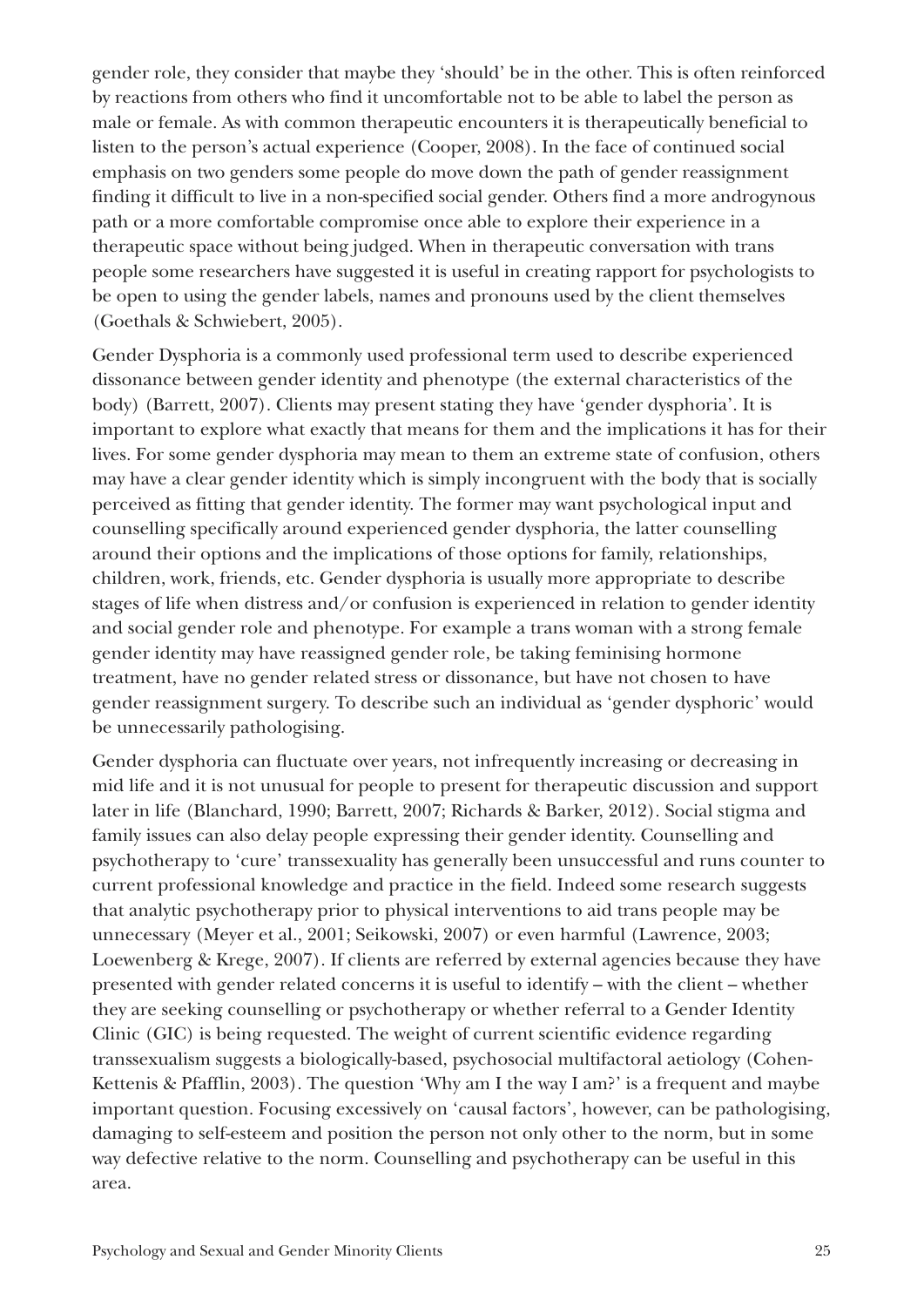Some clients may have mild gender dysphoria and may eventually experience it as part of who they are, or develop a positive trans identity. Unfortunately some well-meaning people, trans and non-trans, can be quick to inform people presenting with gender related distress that they 'must be transsexual' and should reassign gender and have gender reassignment medical interventions such as hormone therapy and surgery. This does not take into account the broad range of people who experience gender confusion, for many of whom this is not the appropriate path, and who can be left with extreme regrets and irreversible physical changes. Sometimes people experience mild or transitory gender dysphoria. It should not always be assumed that this indicates the person is definitely trans. In some cases the reported desire to change sex may be symptomatic of a psychiatric condition for example psychosis, schizophrenia or a transient obsession such as may occur with Asperger's syndrome (Barrett, 2007). Trans clients who have these diagnoses do go through gender reassignment, but careful assessment and discussion with the person and significant others will have established with them that the gender dysphoria is not symptomatic of these things. The internet has enabled trans people to communicate more effectively and to support each other, this is a useful resource for a group of people who have historically been marginalised; a list of resources can be found at the end of this chapter. The downside is that the lack of face-to-face information means that they do not always have the full picture on who they are communicating with and may 'coach' people on what to say to obtain hormone treatment and genital surgery without any awareness of the real potential consequences for the individual involved (cf Dewey, 2008).

### *2.2.2 Coping strategies*

Due to the chronic stress associated with living with hidden gender dysphoria, substance abuse may be a coping strategy for trans people prior to coming out or receiving treatment. There are not infrequently early histories of alcohol and drug abuse (Israel & Tarver, 1997). Alcohol and drugs may have been used to suppress the feelings of gender dysphoria and occasionally self-harming may be present. These behaviours often stop once the person starts addressing the gender issues but may need additional intervention if there is long-term dependency. Self-harming can continue to occur if there is a contributory psychiatric condition present in which case additional professional support to engage with the self-harming may be necessary on a longer-term basis.

## *2.2.3 Diagnosis*

The Department of Health has explicitly stated that being trans is 'not a mental illness' (Department of Health, 2007). However, some psychiatric nosologies do include diagnoses that would fall under the broad rubric of Trans. Transsexualism is defined in the ICD 10 as a strong and on-going cross-gender identification, i.e. a desire to live and be accepted as a member of the opposite sex. There is a persistent discomfort with anatomical sex and a sense of inappropriateness in the gender role of that sex. There is a wish to have hormonal treatment and surgery to make one's body as congruent as possible with one's psychological sex (WHO, 2000, p.215) (ICD 10. F64.0). Many trans people who fit this description do describe themselves as transsexual, however not all are comfortable with this label. Psychologists need to be careful in using popular terms to describe trans people which might be reclaimed and used by a community about themselves, but considered highly offensive if used by others (cf Kennedy 2003). Thus a person who may fulfil the requirements of the ICD 10 coding for Transsexualism, and who may be referred to as a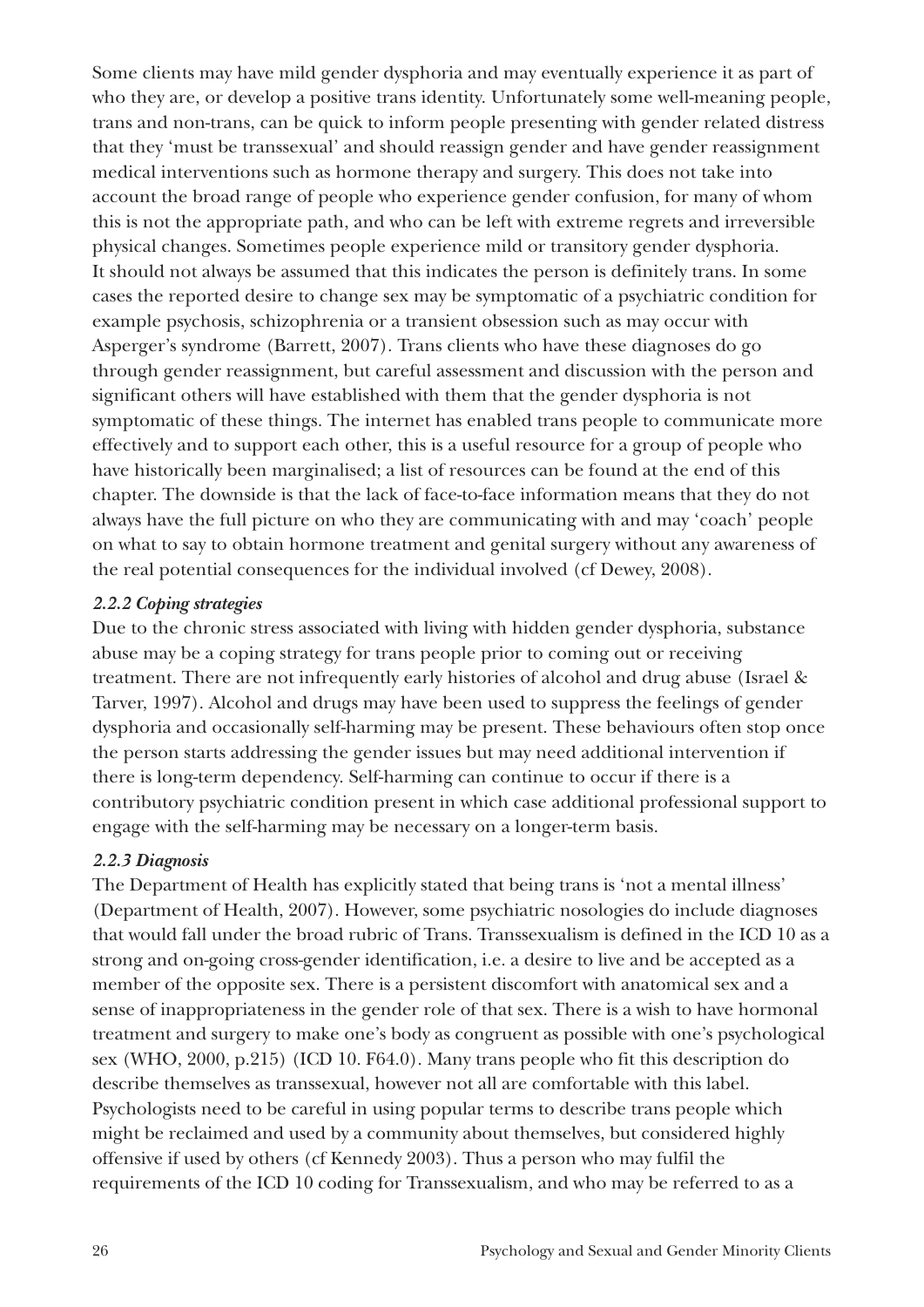'Trans woman' when it is particularly pertinent, may generally be referred to as a woman. Generally it is considered respectful for trans people to be addressed using their preferred terms.

'Homosexuality' was removed from the APA *Diagnostic and Statistical Manual* (DSM) in 1973 and the WHO *International Classification of Diseases* (ICD) in 1992 but trans identities remain under both manuals as Gender Identity Disorder (DSM IV-TR) and Transsexualism (ICD-10). 'Gender Identity Disorder (GID)' is defined in the *Diagnostic and Statistical Manual of Mental Disorders* (DSM-IV-TR, American Psychiatric Association, 2000) as 'strong and persistent cross-gender identification and a persistent discomfort with the sex and a sense of the inappropriateness of gender role'. Individuals experience their 'gender identity' (psychological sense of self as male or female) as being incongruent with their phenotype. This categorisation as a mental disorder is viewed as pathologising by many trans people and professionals (trans and non-trans) involved in trans health care and research. The 'Childhood' categories of these 'disorders' are considered by many to continue to pathologise young trans people as well as some LGB people and others who do not express stereotypical gendered behaviour in childhood (Piontek, 2006).

Many lay trans people, along with many professionals (trans and non-trans) working in the field strongly challenge the psychiatric categorisations of transsexuality and transvestism. Removing Transsexualism and Gender Identity Disorder and Transsexualism from DSM-IV and ICD-10 raises more complicated issues than was the case with 'homosexuality'. These issues, for example, include access to trans specific medical interventions, funding issues and access to resources. Further information on the debate in this area can be found in (Karasic & Drescher 2005; Richards 2007). It is recommended that psychologists seeing trans people presenting with stories fitting these diagnostic categories do not assume them to have a mental disorder and need to be proactively careful not to pathologise trans identities.

Many people who have reassigned gender do not have a trans identity seeing themselves as just men and women whose natally socially assigned gender role was incongruent with their gender identity. They identify as men or women who have always been their socially reassigned gender. They may be clients with an atypical gender history but will not welcome imposed or assumed labels or political identities. Others may have trans identities that are complex (e.g. Richards, 2009) and informed by a knowledge and interest in LGBT politics.

Gender Reassignment refers to changing social gender role and often taking feminising or masculinising hormone treatment and having surgery to alter the body to be more congruent with the gender identity. Not all trans people who change gender role will elect for hormonal treatment or gendital reassignment surgery (Eyler, 2007). Those who do, seek the services of health professionals who specialise in the area. Once it has become apparent that the issue is specifically a trans issue and that the client would like to consider a physical intervention, the client should be referred on to a Gender Identity Clinic. In line with the World Professional Association for Transgender Health standards of care (WPATH, 2011) it is not always required for a client to have had a course of counselling or psychotherapy before physical interventions are undertaken; rather the client must meet certain criteria (see below and Barrett, 2007) and be assessed and counselled by two specialist clinicians, with time between assessments, commonly at least three months.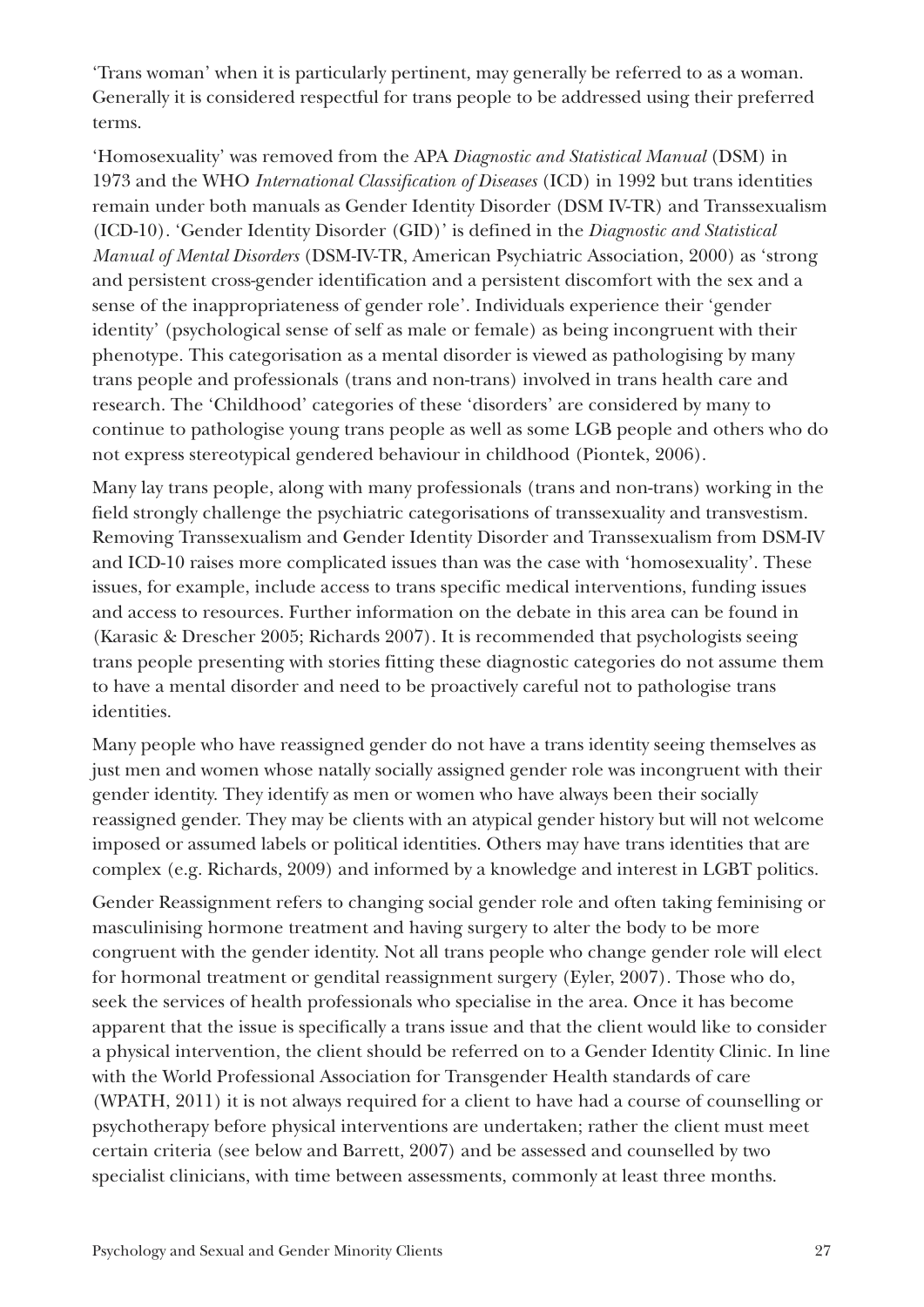It is useful for psychologists to appreciate the potentially difficult relationship between some trans people and health professionals who may act as 'gatekeepers' to treatment (for example, for trans people who reject pathologising diagnostic labels and psychiatric/psychological discourse, but are seeking NHS care including hormonal medication and/or gender reassignment surgery) (Hale, 2007). Historically some trans individuals have been thought to embellish or limit personal history information in order to obtain desired treatments by fitting the history to standard clinical histories to elicit a quick diagnosis (Rosario, 2004). This dates back to when treatment paths were more restrictive, the separation of gender identity and sexual orientation less clearly understood and trans people were in a more disempowered social position, some using their knowledge of the medical literature to provide clinical histories most likely to elicit access to hormonal and surgical treatments. Trans clients are often well-informed, with many fitting the profile of 'expert' patients, and now tend to be more challenging and proactive in their own treatment decisions and the relationship is rightly becoming more collaborative between clinician and client. (Lenihan & Hegarty, 2007). The power imbalance, inherent in the way in which dominant discourses frame and limit the discussion and the subsequent decision-making, may be best avoided by building a collaborative relationship with the trans client. Stressing that the gatekeeping role is one which very few professionals are involved in, unless of course that is explicitly the psychologist's role, the purpose of the therapy is not a gatekeeping one.

As with LGB identities, it would be useful for psychologists seeing trans clients to educate themselves about trans experiences and terminology (Goethals & Schwiebert, 2005). Some basic information is included here but psychologists ideally should seek further training. Whilst it can be necessary at times to identify natally assigned sex alongside gender this can be done in a sensitive way. Referring to a trans person generally as 'male to female' or 'female to male' or as 'a female to male transsexual' or 'a male to female transsexual' can be considered offensive. Trans people are occasionally referred to in clinical reports as female to male (FTM) or male to female (MTF). In formal medical and psychological reports and documentation it sometimes causes confusion if someone is only referred to as a trans woman or trans man, so (FTM) or (MTF) may be added afterwards. This should not be necessary where this abbreviation is not relevant. The terms trans man and trans woman alone are becoming increasingly used as these recognise the continued gender identity throughout life.

Psychologists are advised always to question whether it is necessary to identify someone's gender history in their communication with others unless specifically requested by the client or it is essential to their health care. Under the UK Gender Recognition Act (2004) people who have received a gender recognition certificate have the legal status of their preferred sex (e.g. the right to marry) whether or not they have undergone surgery. If someone holds this certificate, the information that they are trans is protected and passing on this information or allowing it to be made available to others without consent is a criminal offence. This offence is an 'absolute offence' meaning that no excuse is acceptable. For example, explaining that the records system requires specific information will still result in a criminal conviction. The authors would suggest familiarisation with the Gender Recognition Act 2004 and Section 5 of The Gender Recognition (Disclosure of Information) (England, Wales and Northern Ireland) Order 2005, or at the very least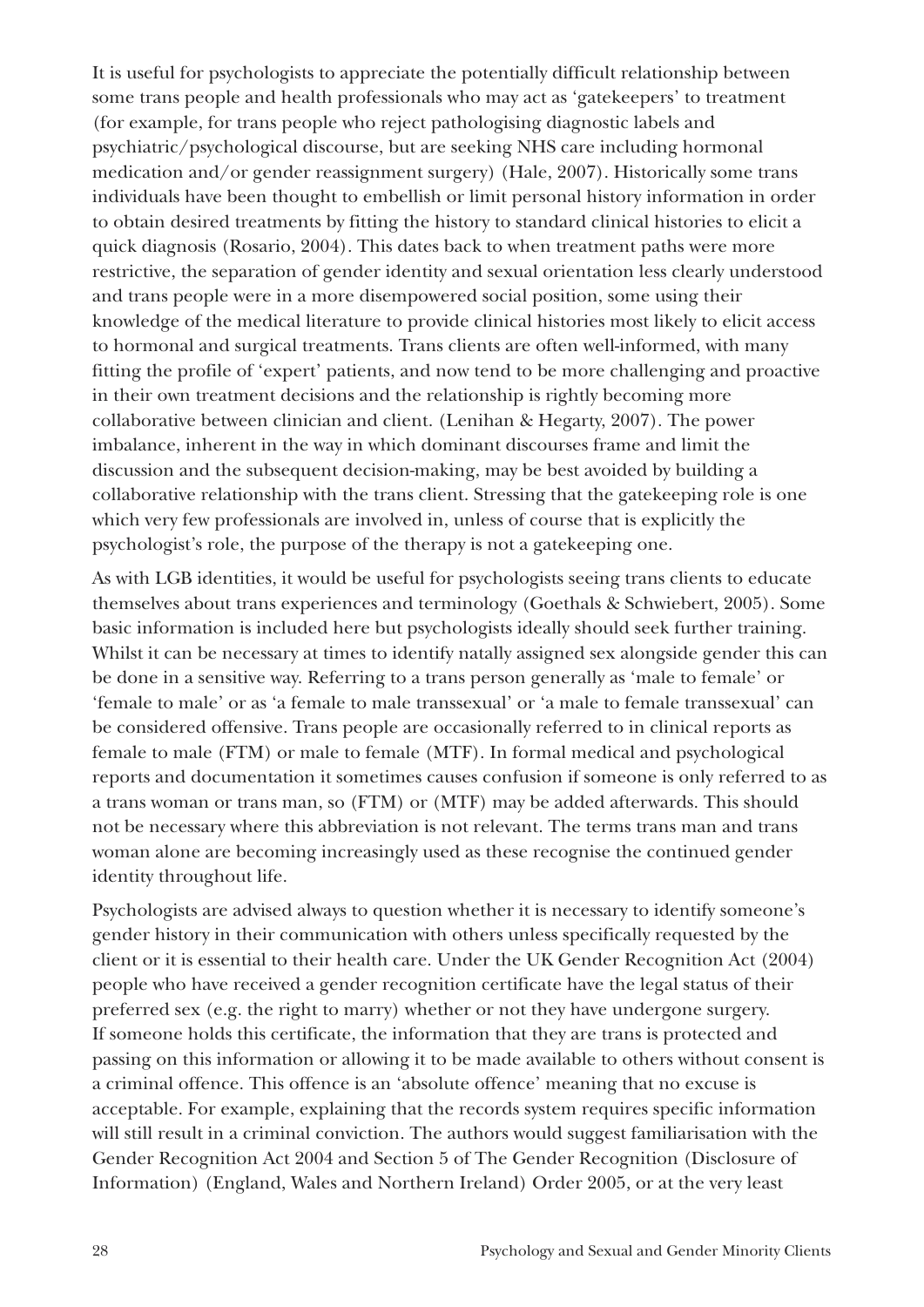taking legal advice prior to communicating this information. The psychologist should also assume that a trans person holds a Gender Recognition Certificate (and consequently is protected under the Act), rather than asking them to provide it (cf Barrett 2007).

### *2.2.4 Gender Identity Clinics*

People with gender dysphoria can present at any stage of their lives seeking the services of specialist health professionals and can have a diversity of presentation. They may or may not want hormone treatment or gender reassignment surgery, or not all the surgical options available. Charing Cross Gender Identity Clinic (CHX GIC) is the National UK Gender Identity Clinic where the majority of trans people seeking NHS health care services for specifically trans issues that cannot be dealt with in a general setting, such as specialist surgery, will be referred. On arrival at CHX GIC each referred client will be offered two initial assessment appointments with two different GIC Consultants

(Psychiatrist/Psychologist). There are then follow-up consultations with their primary Consultant. The Consultant Endocrinologist oversees all hormone treatment and sees clients in clinic as necessary. Referral can also be made to a Specialist Senior Speech Therapist on the team. For some clients these consultations will not involve a Real Life Experience. For those clients seeking gender reassignment they include support and endorsement for medical interventions prior to, through and after a two year Real Life Experience. Therapeutic group sessions and individual counselling psychology are also available.

The Real Life Experience (RLE) is the formal transition of gender role for a specified period of time, usually a minimum of one to two years, before assessment for gender reassignment surgery. Clients will also have consultations around feminising or masculinising hormone therapy. If they start hormone therapy after discussion of the risks, effects and ongoing monitoring, their hormone therapy will be regularly reviewed throughout their care. Reproductive issues should always be discussed prior to starting hormone therapy and storage of ova or sperm offered. Referrals for speech therapy will be made for those clients who desire this service. Funding for facial hair removal is requested for trans women, but is currently subject to local Primary Care Trust decision, as is genital area hair removal if recommended prior to genital reassignment surgery for trans women. Facial hair removal for trans women is usually by electrolysis, laser treatment or Intense Pulsed Light (IPL).

## *2.2.5 Surgery*

Gender reassignment surgeries can include for a trans man:

- bilateral mastectomy with male chest reconstruction
- phalloplasty (creation of phallus)
- metoidioplasty (creation of micropenis)
- urethroplasty (creation of urethra)
- scrotoplasty (creation of scrotum) and placement of testicular prosthesis
- **•** implantation of penile prosthesis
- vaginectomy (removal of vagina)
- salpingo-oophrectomy (removal of ovaries and fallopian tubes) and
- hysterectomy.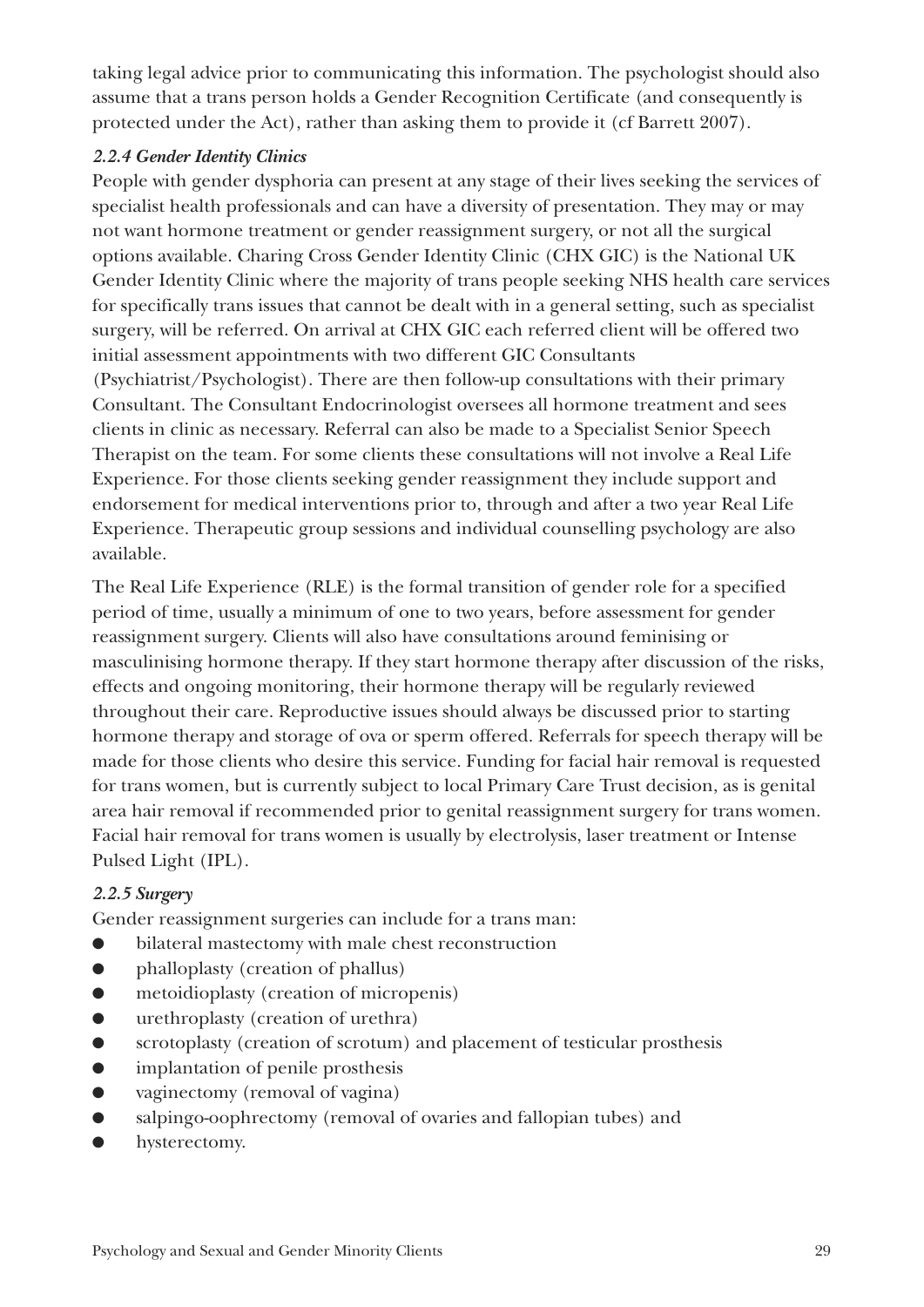Trans women may have:

- a penectomy (removal of penis)
- orchidectomy (removal of testes)
- vaginoplasty (construction of neovagina)
- labioplasty (construction of labia) and
- clitoroplasty (creation of clitoris).

Some trans women who elect for genital surgery have the penectomy, labioplasty and clitoroplasty but do not want the neovagina or are unable to have a vaginoplasty on health grounds. Some trans women may also want chondroplasty ('Adam's Apple' reduced), or after completing speech therapy with unsatisfactory results seek cricothyroid approximation (vocal cord surgery).

#### *2.2.6 Trans Sexualities*

Trans people can identify as gay, heterosexual, lesbian, bisexual, asexual, or queer, etc., and may have multiple sexual identities. Sexual identity is usually associated with the gender identity, and it is recommended that the client is given the space to define their sexual identity prior to any assumptions being made. For example, a natally assigned male with a female gender identity may present in a male gender role and describe themselves as being attracted exclusively to women. Sexual identity may be lesbian.

The sex of any partner of the patient bears no predictable relation to outcomes of gender reassignment and should not be considered to be a measure for its effectiveness (Green et al., 1996). Some trans clients may experience confusion around sexual orientation and identity at some stage in their lives and seek counselling or psychotherapy. A change in gender role can change how society views their partnership or sexual orientation. Partners may have to re-negotiate their relationship and the non-trans partner can feel uncomfortable if previously they believed themselves to be in a heterosexual relationship and now they are in a partnership with someone of the same sex. They may not want to be socially perceived as gay or bisexual. This can affect the couple's friendships, extended family relationships and the future of the relationship.

Sexuality may also be something that a client would wish to explore in therapy. As bodies change sexuality and sexual expression can change also. People may become aware of being attracted to a different gender to pre-transition, or their preference towards one gender increasing (Lawrence, 2005; Daskalos 1998). They may become more relaxed in their changing bodies and more confident that prospective sexual partners perceive them as the gender congruent with their gender identity. Trans people may also be unsure as to how to gain pleasure from their own bodies and to interact with others in a sexual way with a social identity and body that differs from the one they have been socialised with. It should be remembered that trans people often do not have the socialisation that cisgendered (non-trans) people have in their preferred gender, and consequently are expected to spring fully formed into an adult gender role in their preferred identity. Some trans people may encounter challenges and difficulties in gender performance for a short while after transition. Some organisations and websites offer advice and support. This support should only be offered if the trans person expresses a wish for it. Many trans people settle into a comfortable role quite quickly after having tried out various options.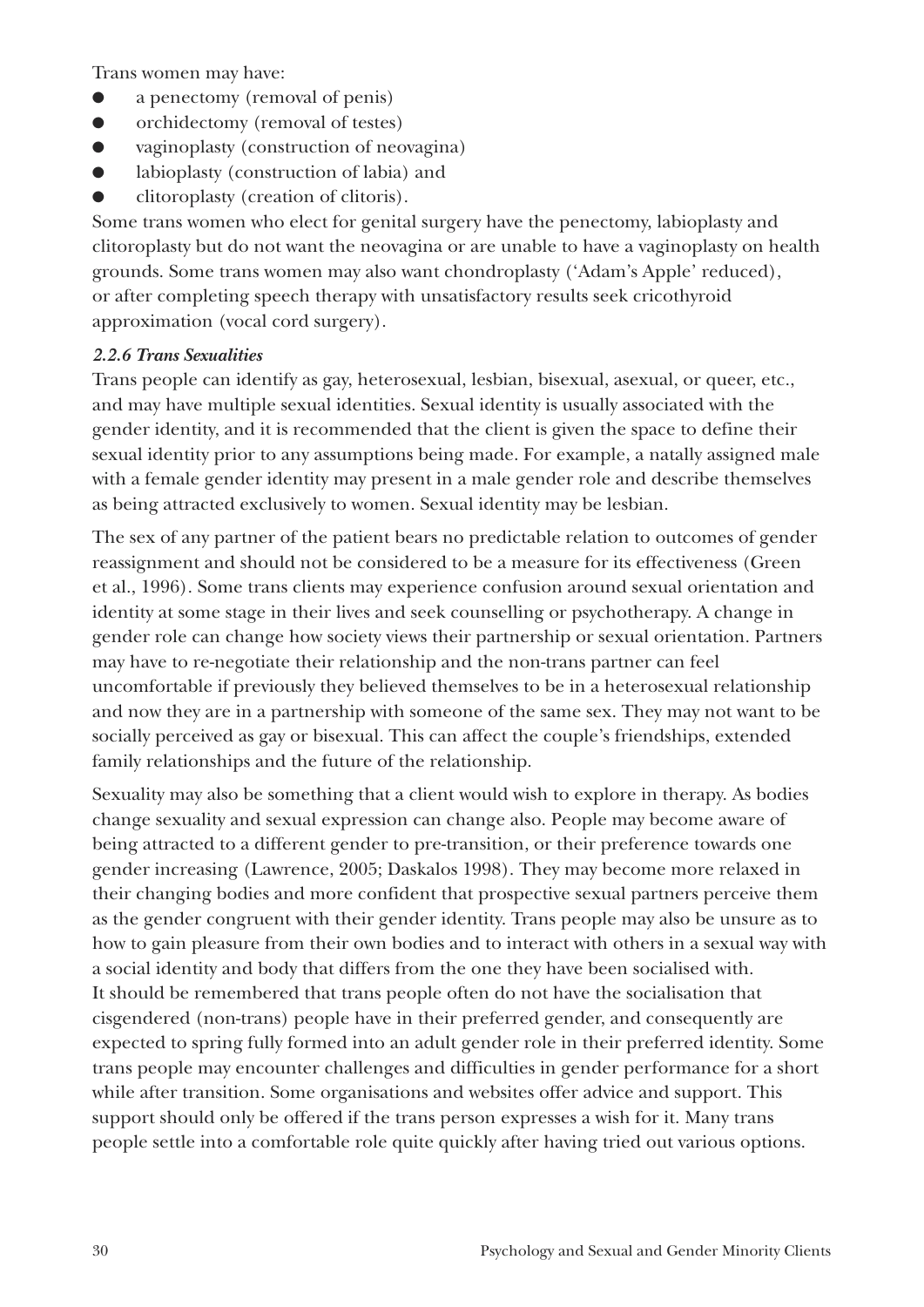#### *2.2.7 'Cross Dressing'*

Cross Dressing is a term used to describe someone who dresses in clothes commonly worn by another sex. For example, someone who identifies as female may wear clothes more usually worn by people who identify as male. Clearly what is and is not ascribed as belonging to one sex is culturally determined and will vary over time along with fashion. In common with many of the items in this guide cross dressing has long been considered to be psychopathological in its own right and is no longer considered to be. However, diagnoses do remain in the DSM and ICD. These diagnoses should not be used to pathologise. Any distress caused by these behaviours should be attended to, assessing with the client where the problem really lies, as often it can be concerns around friends, family, or social judgements, etc.

Within the psychiatric nosologies 'Fetishistic Transvestism' is defined in ICD 10 as 'the wearing of clothes of the opposite sex principally to obtain sexual excitement and to create the appearance of the person of the opposite sex' defined as differing from 'transsexual transvestism' 'by its clear association with sexual arousal and the strong desire to remove the clothing once orgasm occurs and sexual arousal declines'. It is described as sometimes occurring as an earlier stage of Transsexualism. 'Dual role transvestism' is described as 'the wearing of clothes of the opposite sex for part of the individual's existence in order to enjoy the temporary experience of membership of the opposite sex, but without any desire for a more permanent sex change or associated surgical reassignment, and without sexual excitement accompanying the cross-dressing' (ICD 10).

The authors consider that these diagnostic categories are clearly pathologising in defining cross-dressing (wearing the traditional clothes of the opposite gender) as a 'Gender Identity Disorder' (cf Lev, 2005; Richards & Barker, 2012). Some trans people do lead a dual role lifestyle, and of these some move into a transsexual pathway, and of these a significant proportion may have always sought hormonal and surgical gender reassignment and/or identified as Transsexual.

'Fetishistic transvestism' is often thought to describe a natally assigned man who always requires to be cross-dressed for sexual arousal, but the majority of people who cross-dress do not fall into this category. Cross-dressing may vary in frequency from daily, a few times a week to a few times a year depending on opportunity and inclination.

Cross-dressing often starts in childhood and as a result of social stigma, and the awareness that others will incorrectly see them as having a mental health problem, it may be hidden for years. The child can feel isolated, 'abnormal' and inauthentic, affecting relationships with friends and family (Lev, 2005; Richards & Barker, 2012; Hill, Rozanski, Carfagnini & Willoughby, 2005). In adulthood people can purchase their own clothing but still may keep it secret and disclose to partners and spouses only after the relationship has started, although people often gain confidence over time in discussing their cross-dressing with new partners. A supportive new partner not infrequently is the catalyst which enables them to increase their time cross-dressed and go out in public in their chosen persona. Hiding cross-dressing from friends and family, and coming out to them about cross-dressing can be accompanied by shame, guilt and fear of rejection. For those clients who do enjoy wearing eroticised clothing frequently in sexual activity and seek professional help, again it is useful to explore with them where the problem lies and for whom it is a problem. In the past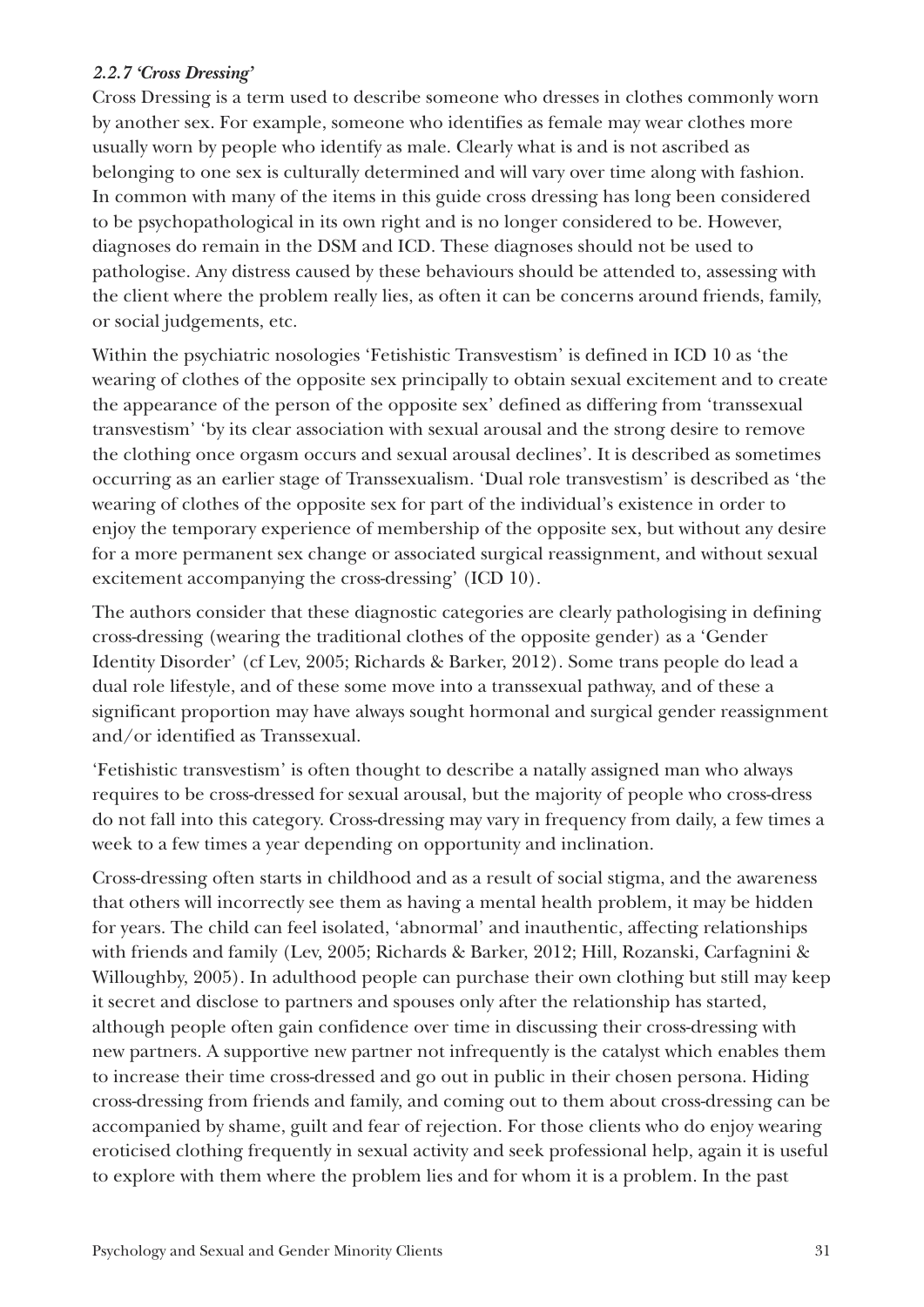there have also been legitimate concerns around being incarcerated in a psychiatric hospital or being seen as mad (e.g. Marks & Gelder, 1967). The media have often reinforced this simply incorrect stereotyping by portraying trans people as sad, mad or bad, or not uncommonly all three.

In the 21st century the term 'cross-dressing' is itself starting to seem outdated. Trans men often wear androgynous, unisex or masculine clothing from childhood, or for years prior to a social gender role transition, without encountering excessive social comment. Trans women are more likely to appear to be wearing female clothes if the overall presentation effect is female, but again can wear androgynous, unisex and odd feminine-appearing items of clothing, jewellery and make-up without this being the case, which many are aware of if they are still being perceived socially as male and want to partially express their female side without changing gender role. General social dress is often not gender specific. Some trans people would argue logically that for them it has been wearing the stereotypical clothes of the natally assigned gender role which has been the real cross-dressing.

## *2.2.8 Trans parents*

Trans parents may have concerns around the effects of their being trans or of a gender role transition on their children and/or partners. Parenting issues may need addressing over a significant period of time. Although trans is not in itself a sufficient or necessary requirement to involve support agencies, there may nevertheless be a need for such involvement, which as always should wherever possible be with the full support of the client. The psychologist making provision at times to see other family members with the client is often appreciated, as family support resources can be very limited in many areas. The reaction of children to a parent disclosing they are trans and/or transitioning gender role can vary widely and be influenced by age. Younger children seem to find it easier to accept than teenagers, but that would also be true of many parental decisions and changes. There is no doubt that the disclosure can be very distressing for some children but the degree and quality of adult support can go a long way towards relieving this distress over time. The attitude of the non-trans parent is extremely important here. Pre-adolescent children whose parents change gender role and divorce have been found to fare less well than those who stay together. They are not found however to fare less well than children whose parents divorce for other reasons. Divorce and separation seem to be the risk factors here, not the changing of gender role (Barrett, 2007).

## *2.2.9 Trans youth and their families*

There is a great deal of contention in the professional literature about the correct treatment of young people who show atypical gender behaviours (WPATH, 2011; Royal College of Psychiatrists, 2006; Gooren & van de Waal, 2007). Like all the other groups in this document, young people with gender atypical behaviours may well present for counselling for issues unrelated with their gender. The many issues attendant to growing up will be present with this client group.

With specific regard to engaging with gender atypical behaviours there are some people who take the view that all gender presentations should be encouraged, as the gender dichotomy is not inherently 'right' and indeed has caused a great deal of harm to many people. Some more radical versions of this stance insist that gender freedom of expression should be the case irrespective of the cost to the young person in terms of personal distress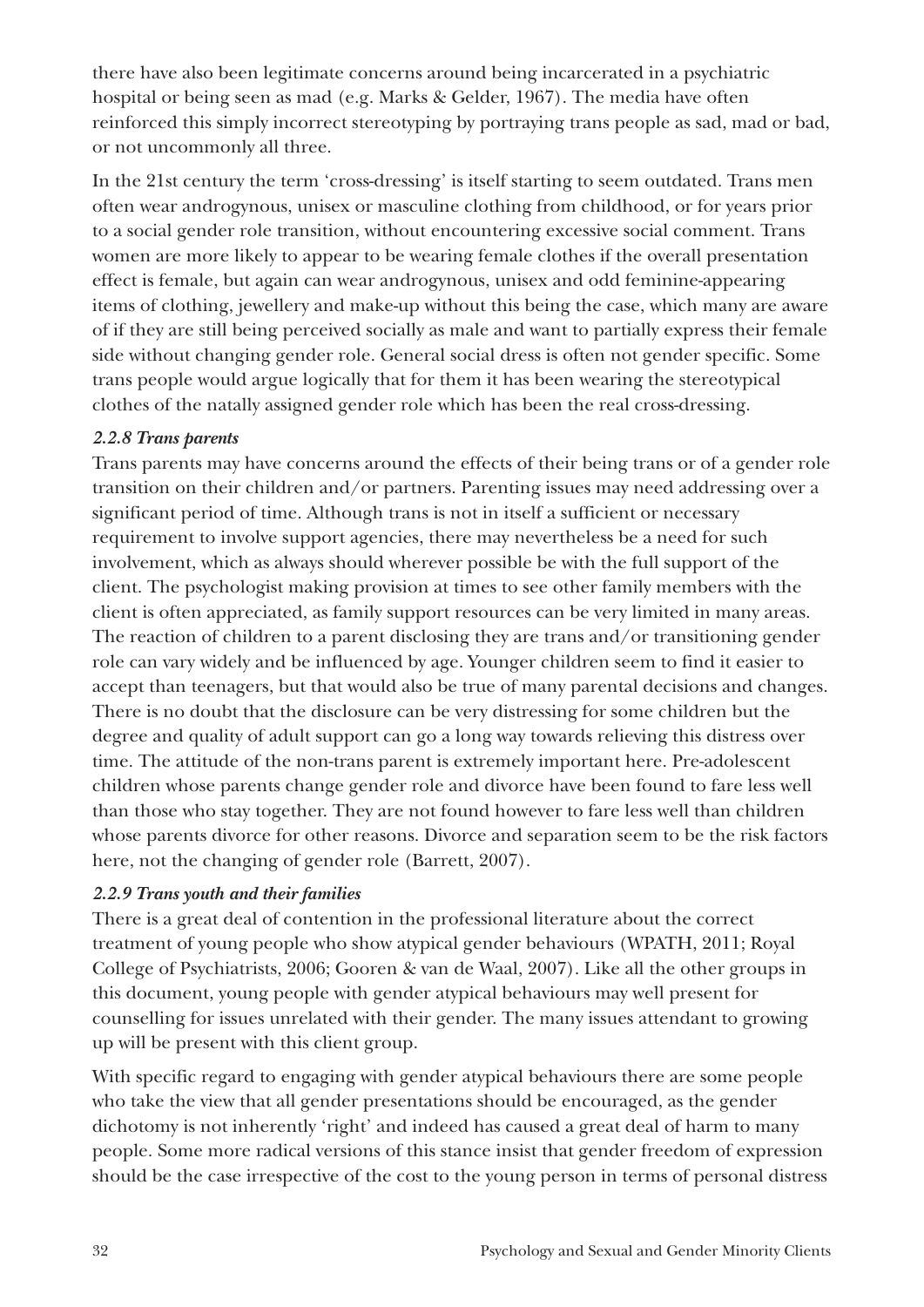due to bullying and social disapprobation, etc., as the benefit to society as a whole outweighs this personal cost in terms of the deconstitution of the gender binary.

The alternative view supports the gender binary, believing that interventions should be aimed at facilitating young people in adhering to the sex roles that accord with their assigned sex. In this way it is argued distress will be lessened as the young person will be able to blend in with others of the same anatomical configuration.

A middle ground can be for young people expressing more severe gender dysphoria to be offered a series of staged treatments, much as in the case of adult clients, in order of increasing irreversibility. With young people there is also the option of stopping puberty using Gonadotropin-Releasing Hormone Analogue (GnRHa) in order that the young person has a chance to mature, and they have a chance to consider if gender reassignment is really something they wish to pursue. A sequence of treatment might look something like this:

- 1. Exploratory counselling and psychological input.
- 2. Change of living arrangements to reflect the young person's preferred gender.
- 3. Administration of GnRHa.
- 4. Administration of Cross Sex Hormones.
- 5. Gender Reassignment Surgeries.

Throughout stages 2 to 5, and afterwards if necessary, there will be ongoing supportive counselling and psychological input. There is also the option for any stage to last as long as is deemed necessary by the patient, family and clinical team. All the stages other than GnRHa may also be the final stage, again if this is deemed necessary by the patient, family and clinical team. Some patients may be unable to undertake certain treatments due to physical reasons, for example if someone has a cardiac problem they may not be a viable candidate for surgery.

Different clinics and clinicians have different ideas about when each of these stages should begin. For example, in the Netherlands' national clinic (University Hospital, Utrecht) for the treatment of trans related issues GnRHa may begin quite early in puberty at Tanner Stage 2 (cf. Richards 2007, 2008). This is also the stage recommended by the World Association for Transgender Health, formerly HBIGDA (HBIGDA, 2000, p.10). Whereas in the Portman Clinic – the usual place for English referrals – GnRHa has been prescribed much later in puberty at Tanner Stage 5 (See below). GnRHa cannot be used indefinitely as the delay of puberty decreases bone mineral density, which can lead to brittle bones.

The issue at contention, then, is how early one can tell if a person will continue to request gender related interventions, or to be gender dysphoric, in adulthood. It is suggested by some that the majority of gender atypical young people will go on to be gay or lesbian, rather than trans people who are desirous of medical interventions. For this group it is imperative that no irreversible decisions are made, by them or others, that they will later go on to regret. Balanced against that is the desire to curtail puberty early in those that will continue with their trans identity in order that they can be provided with cross sex hormones and surgery early and so inhabit a body that best accords with their gender identity.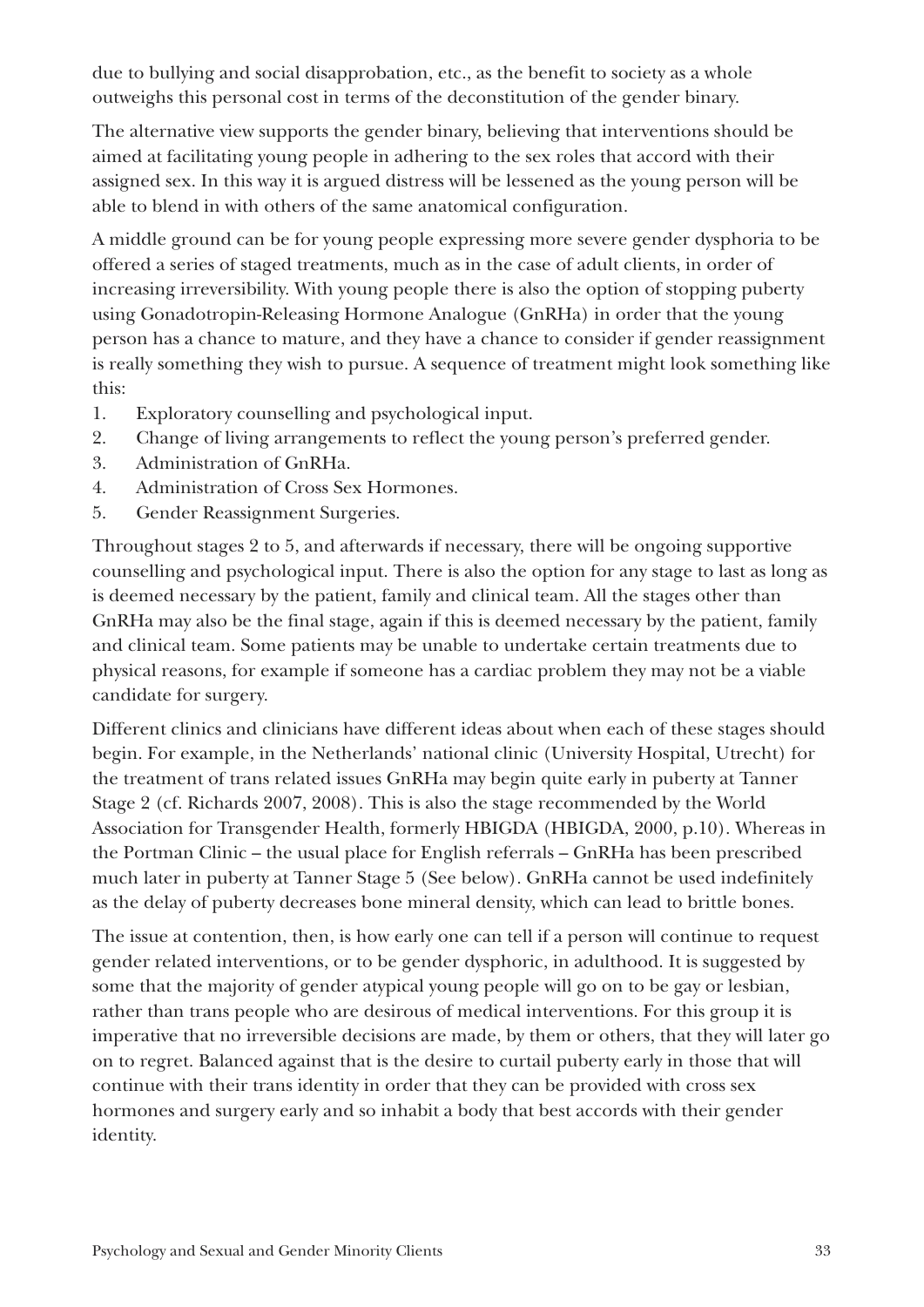It is suggested that clinicians working psychologically with children are aware of the broad spread of non-problematic behaviours shown by young people that may have, in the past, been deemed to be gender atypical. It is now quite usual for girls to play football, whereas this was not the case as little as twenty years ago. It may also be the case that a behaviour is deemed to be a gender atypical behaviour, but is actually related to an entirely different issue, For example, a young boy's father may be concerned that his son is 'sissy' or effeminate because he is not keen on rough and tumble sports, but this is not properly a gender issue, rather it is a sporting one.

It follows then that it is incumbent on the clinician to determine, if the behaviour is indeed atypical, if the behaviour is actually a problem, and if so for whom?

There is no reason that gender atypical behaviour that is not causing distress be discouraged, or pathologised. If the behaviour is causing mild distress the clinician should be reassuring to the young person and their carers and ideally have familiarisation with the diversity of gender present in culture (Herdt, 1996) and nature (Roughgarden, 2004). Interventions should not be aimed at this stage at changing the behaviour of the young person to be conforming to a cultural norm, but rather should be of a supportive nature to the young person and the network of support that surrounds them, such as their family and school. If the distress is marked then referral should be sought to a specialist in a childhood gender dysphoria clinic, where more intensive interventions can be given, possibly with a view to medical interventions. Specialist clinics and practitioners can vary on protocol, the UK protocol has been somewhat more cautious in this regard than the Netherlands.

### *2.2.10 UK Treatment of Gender Dysphoria in children and adolescents*

'Gender Dysphoria' in children and adolescents is a clinical term that is used to describe someone who is so distressed about the incongruity of their sex and gender identity that they seek physical treatments to remedy this. For most children, gender dysphoric and otherwise, gender awareness develops early, commonly as children become socialised around the age of three (La Freniere, Strayer & Gauthier, 1984). At this point children who feel differently from others of the same sex and who prefer playing with children of the opposite sex may become negatively labelled. As their preference for games and playmates of the opposite sex continues into later school years, family and school staff may become concerned that they are different and the child can become stigmatised or bullied.

Supporting a child's gender development is important since gender identity is connected with all aspects of identity development, including a child's sense of self and confidence. A sense of being different and of not conforming to stereotypical gender roles may emerge at any point in development. As secondary sexual characteristics emerge at the time of puberty, distress is frequently encountered. Young people whose gender identity is not in line with their biological sex find their changing body a cause of considerable distress and confusion. Supporting the young person as they encounter such physical changes and responses is imperative to their wellbeing.

These young people unhappy with their gender can feel trapped in the wrong body with the only solution being to change their body. Related aspects of identity, such as sexuality and changes in relationships associated with physical development, may be usefully considered and explored; particularly since clinical experience and research has found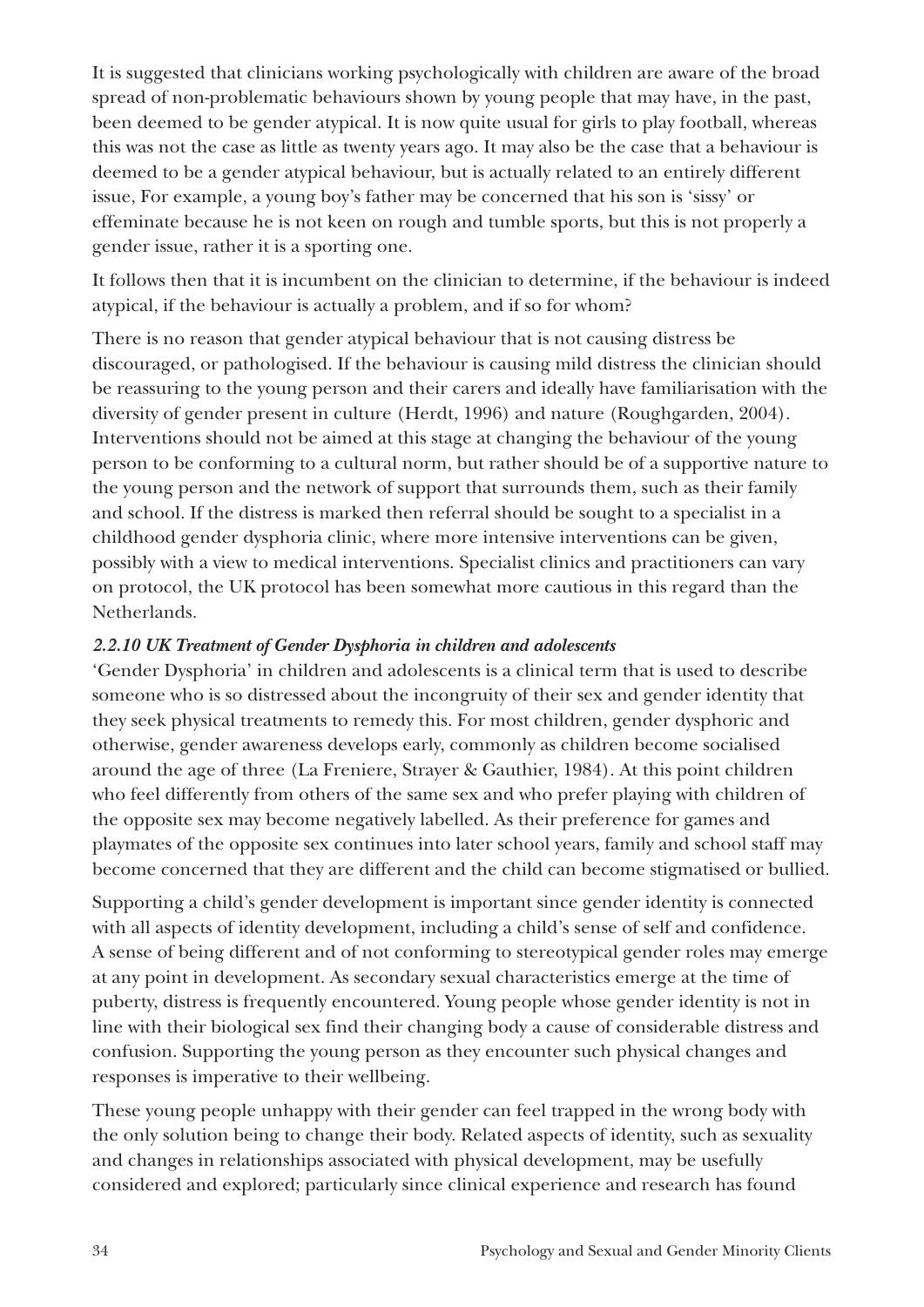that the majority of pre-pubertal young people who are referred to services for gender do not go on to change their bodies through surgery. In one long-term follow-up study in a gender service many of the children referred later identified as gay or bisexual, but not trans (Green, 1987).

Helping young people and their families to consider a broader range of outcomes than changing their bodies is one of the therapeutic aims of psychotherapeutic assessment and intervention (De Ceglie & Freedman, 1998). However, this approach does not preclude eventual physical interventions if these are indicated. This approach is also recommended by national and international guidance on working with young people who are unhappy in their gender (Royal College of Psychiatrists, 1998; Harry Benjamin International Gender Dysphoria Association, 2001).

Engaging family members, particularly parents and carers is important to promote understanding and open communication about feelings and difficulties and avoid secrecy and shame (De Ceglie & Freedman, 1998). Since bullying and stigma is a significant risk in young people, also important is liaising with the systems and organisations surrounding the young person and their family, such as schools and other health or social care professionals. A range of toolkits and leaflets have been developed to increase awareness of gender issues in schools (e.g. Press for Change, and Gender Identity Research and Education Society [GIRES]). Additionally, network meetings which aim to find solutions to particular challenges, such as which toilet to use and which PE kit to wear can be useful (De Ceglie & Freedman, 1998) to facilitate acceptance and support.

Psychological interventions also aim to evaluate, in a collaborative way between professionals and young people and their families, the persistence of the diagnostic category of Gender Identity Disorder (APA, 2000a)

Young people who have significant and enduring gender identity difficulties and who meet the diagnostic criteria for Gender Identity Disorder (APA, 2000a) may require pharmacological intervention such as GnRHa to provide a period without the influence of their biological sex hormone. Although, young people and families can find a psychiatric diagnosis difficult; currently this is necessary in order to secure funding for specialist resources, although it should be unnecessary to refer to it in any great depth during the ordinary course of counselling, psychotherapy or general psychological input. The decision to pursue pharmacological intervention should be made with the young person, parents/carers and multi-disciplinary teams as per professional guidance (Royal College of Psychiatrists, 1998; WPATH, 2011). A stage approach is recommended in terms of physical intervention. The stages progress through reversible interventions, moving on, if appropriate, to partially reversible and finally to irreversible interventions in adulthood (after the age of 18 years). Whilst there are differences between guidelines and standards of care in relation to the timing of intervention, they all support the combination of psychological, social and physical interventions, when appropriate, as the best therapeutic approach for a carefully assessed and selected number of young people.

It is important to note that the treatment of Gender Identity Disorder (APA, 2000a) in young people is largely experimental. In Europe there are only two countries (Britain and The Netherlands) that provide a specialised service for young people. Research evidence for the treatments adopted is still limited, although currently being developed.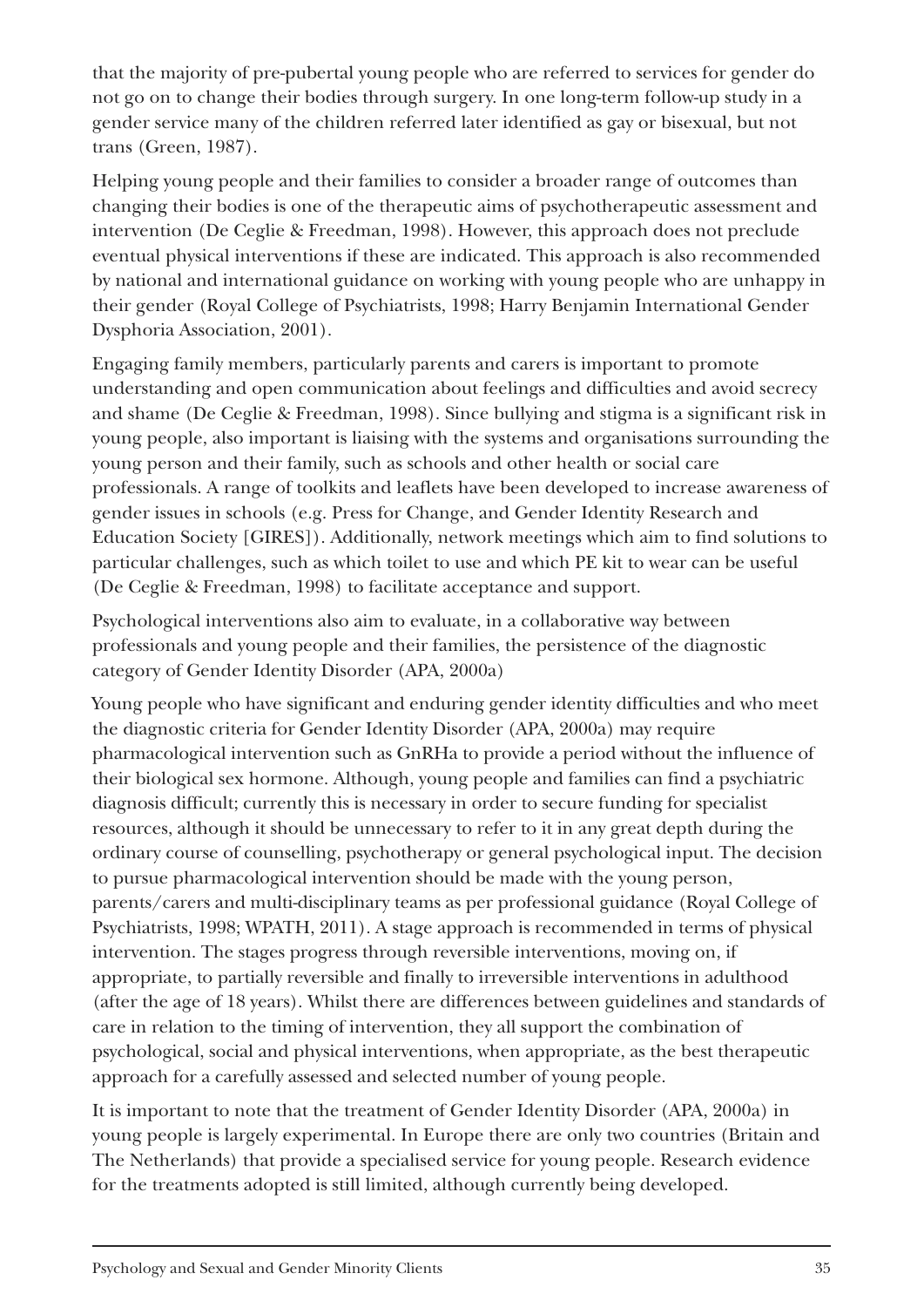As the objective of changing the body to adapt it to an enduring and stable cross gender identity is a long term process with a number of stages, it inevitably carries with it a certain degree of frustration. Therapeutic help is also aimed at helping trans-gendered young people to bear this frustration without becoming involved in behaviours which are selfdestructive, and to have adequate time to think through and assimilate the interventions to date.

#### *2.2.11 Diversity of sex development*

The majority of people, regardless of age, race and sexuality, take entirely for granted that there are only two types of bodies – male or female. In reality, many people are born with body parts that are male-typical, female-typical, both or neither. Here are just a few examples.

Some women are born without a womb, cervix and vagina but with healthy ovaries and therefore do not require exogenous hormones to maintain health. Some boys have their urethral opening at the base of the shaft of the penis rather than the tip. Some men have a single testis, and some have testes that are 'vanishing'. Some babies present ambiguous genitalia at birth, rendering it difficult for doctors and parents to assign sex; and some of these babies require lifetime steroidal management for survival. Some girls look typically female from birth then do not menstruate in their teens, only to find that they have abdominal testes instead of ovaries, womb and vagina as expected, with a chromosomal make-up typical for males. Some men look male-typical then upon fertility investigations find that they have a uterus and ovarian tissue and are potentially capable of menstruation. Some babies are born with their urogenital sinus outside the abdomen and, amidst other features, present two incomplete sets of genitalia; once associated with 100 per cent mortality, multiple operations and treatment regimes nowadays enable the majority to reach adulthood.

Advances in bio-technology have contributed to the identification of an increasing number of genetic causes for non-standard sex characteristics. Some of these conditions used to be called 'hermaphroditism' (see Dreger et al., 2005), however, this term is unhelpful to most individuals and does not provide a useful taxonomy for scientific research and medical treatment. The term 'intersex' (Hughes, 2002) has been coined, as well as more recently 'disorder of sex development' (DSD) both commonly used in clinical settings and the literature. These are umbrella terms that include a much broader range of diagnoses that include all 'congenital conditions in which development of chromosomal, gonadal or anatomical sex is atypical' (Hughes et al., 2006). It should be understood that all terms are potentially pejorative and taxonomy could change. Within this document we have used the terms *diversity of sex development*, as well as *non-normative sex development*, and *atypical sex characteristics*.

There are other more common situations associated with atypical sex characteristics that fall outside the above definitions. These conditions may be congenital or acquired. For example, it is not uncommon for men with otherwise male-typical bodies to grow breasts. And, many women with otherwise female-typical bodies are capable of growing more prominent facial hair. Furthermore, problems of pituitary function may inhibit spontaneous pubertal development in some boys and girls. And, for reasons not currently well understood, some boys and girls show signs of puberty in early childhood.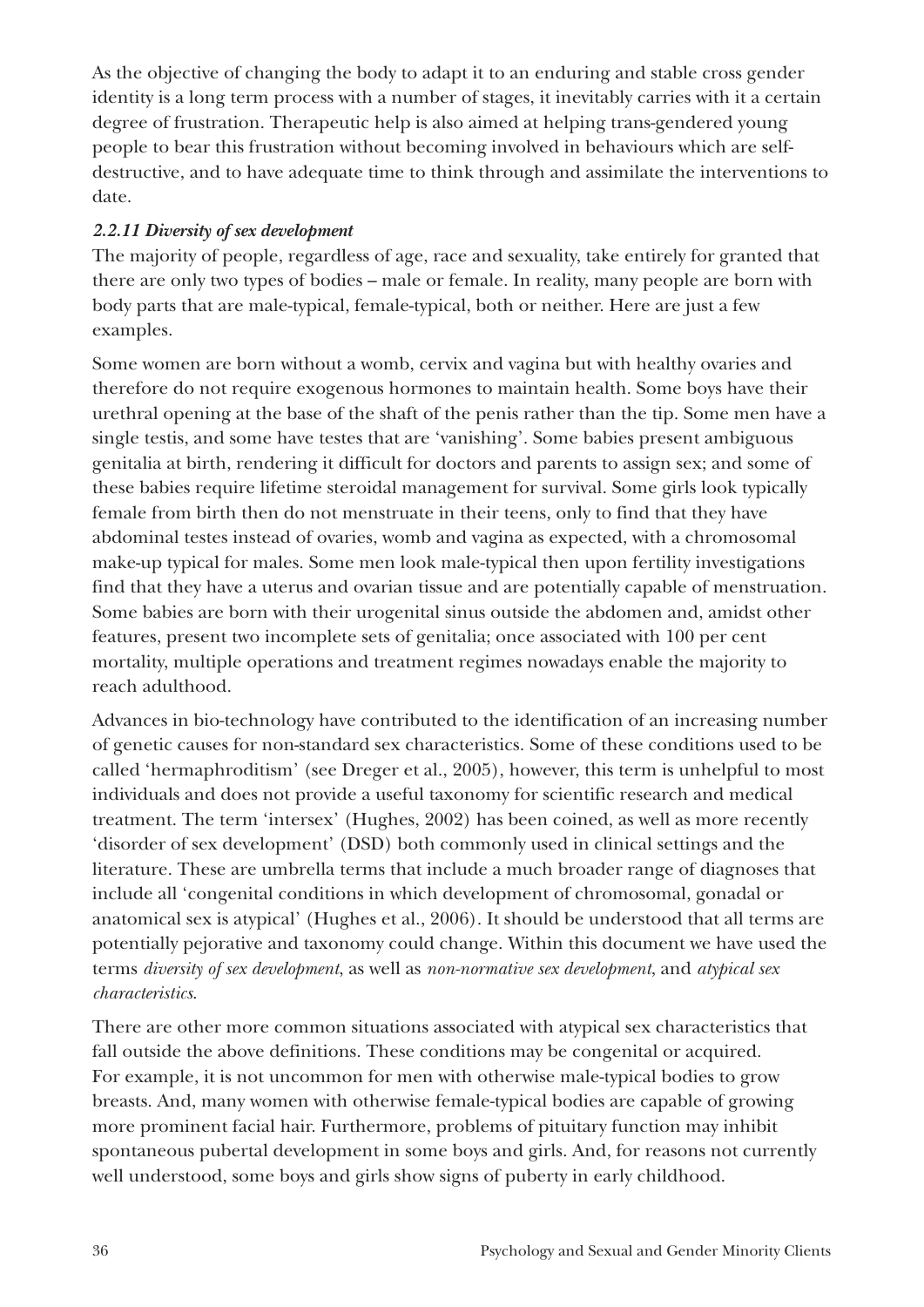All skilled and reflexive psychological practitioners can contribute to the health and well being of this broad client group. Whatever the specific medical diagnosis or biological basis, psychosocially, people and close others thus affected share similar challenges. The key is to have a firm grasp of the major themes and develop a robust psychological response (see Liao & Boyle (2004) for an overview of key psychological perspectives), not to get lost in the complex if interesting biology.

Diverse sex development may present in childhood or adulthood, sometimes alongside other body differences or health problems. In case of childhood presentation, most individuals would have come under medical management. The paediatric specialists most likely to assume clinical responsibilities are paediatric endocrinologists and urologists. Where genital differences are detected, virtually all children with a known female karyotype are assigned female and feminising genital surgery usually ensues; children with a known male karyotype whose penis is absent or very small are also likely to be assigned female. (For an overview, please refer to Creighton & Liao, 2004.)

Until relatively recently, patients discharged from paediatric services were lost to follow up, and little was known about how they fared in the adult world in terms of benefits and harms of corrective genital surgery, psychological well being, quality of life, relationships and parenthood outcomes. Although there are now a small number of designated adult clinics in the UK, people living with atypical sex characteristics may present to any psychological service.

## *2.2.12 Practice models and methods*

Dominant stories of 'normality' and 'abnormality' in the social world shape people's experiences of living with body differences. This also applies to living with diverse sex development conditions. Therapy models able to take account of the social context can be useful for work in this field. However, although a robust personal identity may to some extent need to grow from alternative narratives of diverse sex development, the fundamental difficulties in creating entirely separate ideas and stories from the dominant ones should be acknowledged in therapy.

An important task, early on, is to engage with the client's reality; shared attempts to deconstruct normalcy are only possible when founded on a strong therapeutic alliance. Any premature attempt at deconstruction, however well intentioned and skilfully carried out, could make clients feel further diminished. People presenting diverse sex development conditions are not necessarily committed to sexual politics, and many do not feel they have the personal resources to be catalysts in social change.

Within a formulation that contextualises distress, a broader range of methods can be usefully applied, including techniques drawn on narrative, cognitive and behavioural approaches. Within this framework of technical eclecticism, the basis for selection is actuarial rather than theoretical, i.e. what works best from experience and available literature for similar types of problems of living (Norcross & Arkowitz, 1992).

Individual face-to-face work tends to be the norm in psychological practice and this will be true for people with diverse sex development. However, consultations may also be carried out with couples and families. Groups are a useful forum for making apparent to their participants diverse identities and positions, thereby deconstructing notions of normalcy. They can be an effective intervention for reducing distress (Weijenborg & Ter Kuile, 2000),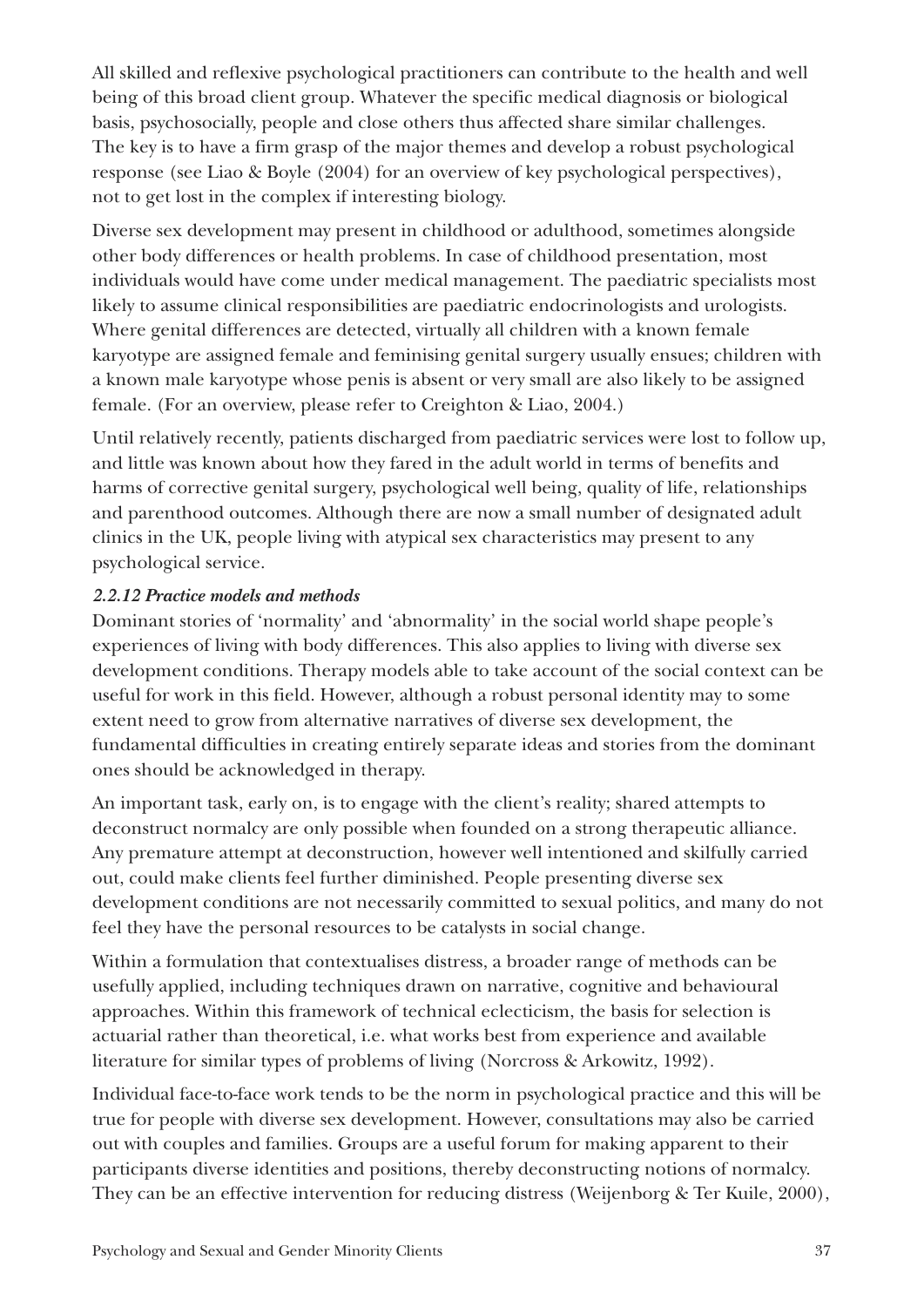though frequent attendance could be difficult due to the large geographical spread of some services.

# *2.2.13 Engaging with patient needs*

An important aspect of psychological work is to facilitate processing of the diagnostic and treatment information in ways that are helpful to the individual or family. However, many people have never met a psychologist, thus the first questions may be concerned with thoughts and feelings about the consultation. In order for patients and parents to have greater control of their health care, they need to become more expert about all aspects of the condition in question. But any of the following information, delivered in a clinical language, can be shocking: ambiguous genitalia, absent vagina, absent menstruation, infertility, chromosomes, heredity, lifelong medication, hirsutism, obesity, and short stature. An important first task then, is to develop a shared language with clients. Questions such as the following may be helpful for starting a discussion:

- What words would you use?
- Were these words given to you, by whom?
- Can you think of a different way of describing the situation?
- How should I say that?
- What's the most challenging aspect of your situation to put into words?
- Can I check with you if I've got this right?

## **Relating to the diagnosis**

An important task even at the early stage is to help clients develop richer vocabularies and drawing from alternative discourses aimed not only to increase medical knowledge but also to address the social, emotional and sexual aspects. Questions such as the following may be helpful for exploring the client's understanding of the condition and, should they be necessary, treatment options:

- Can you tell me the name of the diagnosis?
- What kind of information have you been given about this?
- What other information would you like?

The following questions may be helpful for extending the dialogue:

- These are some very clinical words, what do they mean to you?
- What effects do these words have on you?
- How would you describe the way you're feeling right now?
- Who is able to support you, and whose support would you like to seek?
- How do you see this affect how you feel about yourself  $(\/$ child), or not?
- Is there another way of viewing the situation?
- In what way will your relationships change, in what way will they remain the same?
- How would you like other people to understand this?

# *2.2.14 Psychological intervention*

At any stage of the care episode, or independently from medical settings, people may seek support from a psychologist. When people do, there is sometimes a specific agenda, such as managing self-disclosure, or decision-making regarding (more) complex treatment, or counselling or psychotherapy for sexual difficulties. At other times, however, the conversations are more exploratory. The client may be the adult presenting with diverse sex development, the couple affected by diverse sex development, or one or both parents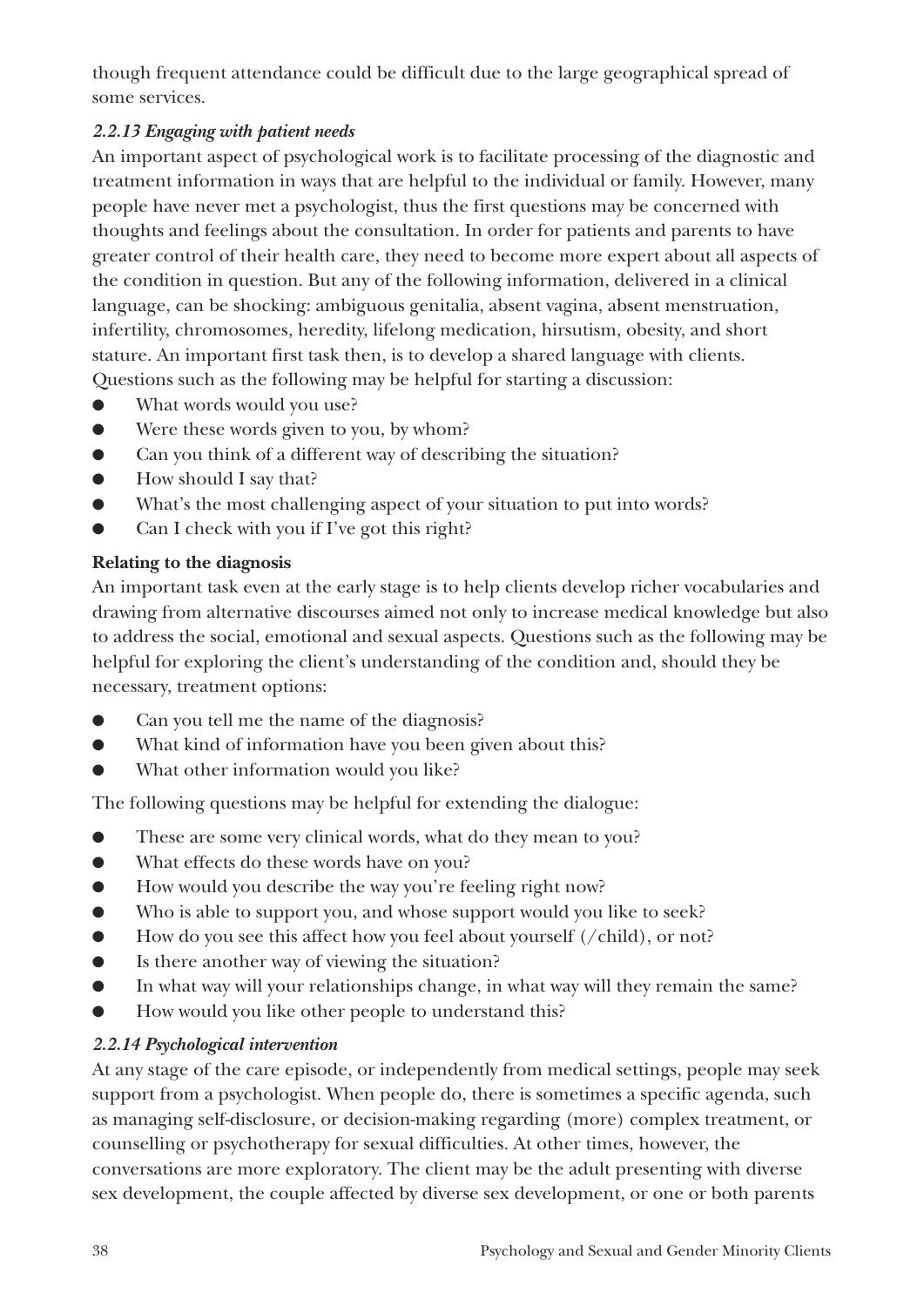of a child presenting with diverse sex development. Individuals may face very complex decisions upon learning that they have a diverse sex development diagnosis concerning what to do about the information and how to decide about investigations and treatments.

A most common concern relates to self-disclosure about non-normative sex development conditions in social and sexual contexts (Liao, 2003). Many feel challenged by 'ethical dilemmas' about withholding information from significant others (e.g. sexual partners), and about the timing of information. Communicating to people about non-normative sex developments may feel unsafe (e.g. 'people would flip'), whilst withholding information may threaten personal integrity (e.g. 'what kind of person does that make me?'). Information relating to infertility is often thought of as less risky to disclose than information relating to a gender-incongruent karyotype (e.g. a self-identified female with a karyotype typical for males). Whereas a person can choose not to disclose in many situations, given the physical signs, choosing not to disclose to sexual partners can be difficult for some individuals, some of whom may withdraw from intimate relations in order to avoid potential discussion.

Early on, it may be important to enable clients to explore the difference between privacy, which all individuals are equally entitled to, and secrecy. People with diverse sex developmental diagnoses should not feel obliged to share medical information indiscriminately, any more than people with cancer, diabetes or sexual health problems. Some of these questions can help patients explore their feelings about disclosure:

- What kind of ideas do you have about sharing information with people?
- If you were to share something with one person, what and who would that be?
- How have you come to decide that?
- What other resources can you draw on?
- What are your hopes and fears?
- What could you say to let people know how you would like them to respond?

For parents, information management is their responsibility. Provision of well timed information appropriate for different stages of development has been recommended (Carmichael & Ransley, 2002) but, without support, for many parents this is easier said than done. For the currently small proportion of parents who decide to defer corrective surgery until their child can give consent, intensive professional and community support may be needed. These parents may need skills to educate not just the affected child but also siblings and the extended family or wider community, to develop a more constructive, systemic approach for education about non-normative sex development.

## *2.2.15 Medical/Surgical investigations and treatments*

Where a gender boundary is blurred by characteristics deemed to belong to the 'opposite' sex, individuals can become extremely preoccupied with fixing the problem. Many women with diverse sex development diagnoses speak of feeling like outsiders and feeling unentitled to relationships until they have had surgery to remove the obstacles for 'normal sex' (Boyle, Smith & Liao, 2005). When patients seek medical treatment, they may also be seeking 'normality' in identity, relationships and sexual practices. Health professionals feel under a great deal of pressure to ensure that diagnostic information simultaneously comes with offers of some form of a 'corrective' solution. But, whilst this may help to contain doctor and patient anxiety, such action inadvertently comes with the subtext that body differences are unacceptable, indeed inconceivable. It is this subtext that is ultimately unhelpful.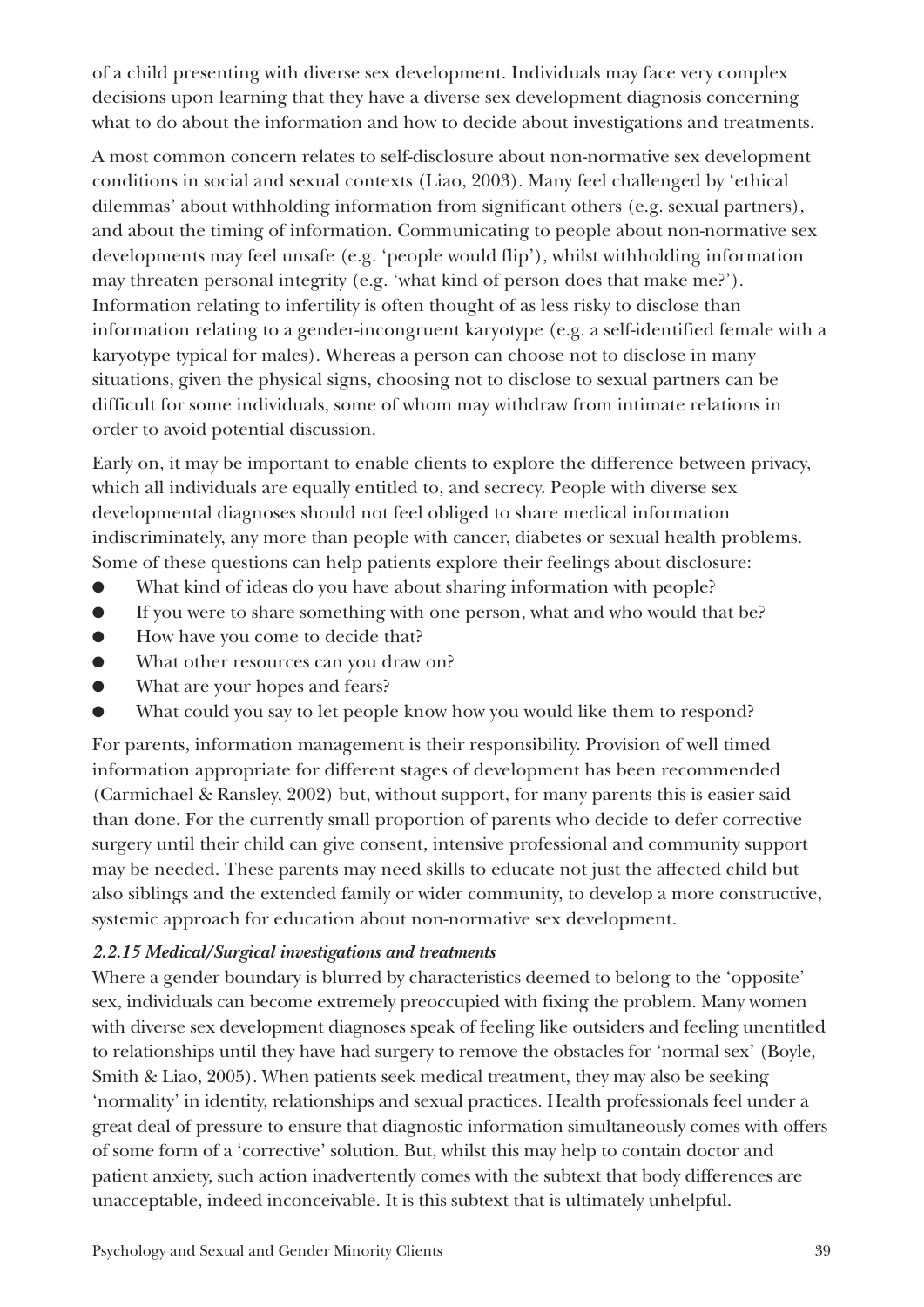Decision to undergo surgery is sometimes influenced by a perceived need for concealment. In these situations surgery can be an avoidant strategy, that is, avoidance of emotional challenges posed by body differences is accomplished via elimination of difference. It is possible to further the client's understanding of the benefits and limitations of any treatment, for example, by asking:

- Can you repeat to me what the doctor has told you about the treatment?
- What do you understand to be the potential benefits? And risks?
- Which aspects of your life are dependent on the operation? Which aspects are more up to you?
- Who and what else can help you decide?
- What do you think the operation may not address?
- What else might be needed?
- Who and what else can help?

The potential for some psychological approaches to enable patients to avoid certain forms of surgery has been clearly demonstrated (see Liao et al., 2006; Ismail-Pratt et al., 2007). However, these approaches would need to be endorsed by the multi-disciplinary team and clients' engagement may need to be gently negotiated.

With technical advances and the privileging of genetic research in Western sciences, the race to discover genes that cause non-normative sex development is on. The impact of genetic testing on family relationships is seldom attended to, and quality psychosocial support is seldom planned for. It is strongly recommended that psychologists providing care for people with diverse sex development conditions also liaise closely with medical researchers. A well informed psychological opinion can be invaluable and this can be made available even if the psychologist is working outside the specialist context, for example, in a service based in the community.

Health professionals' behaviours can be expected to be highly influential on their patient's sense making of the situation. Preoccupation with the non-standard sex characteristic, with an eagerness to correct what is portrayed as an aberration, could inadvertently set off a negative chain reaction in the individual and close others. Avoidance may become the most common end point, when preparation to confront bodily differences might have been a more adaptive strategy (Simmonds, 2004). It is important to explore both the positive and the less positive aspects of health care transactions, and to identify the impact this might have on current adjustment.

Non-normative bodies fascinate clinicians and researchers – including psychologists. Intimate examination, medical photography or indeed psychological research may not have been optimally managed from the client's perspective. If there have been adverse experiences, the impact would require sensitive exploration. In her detailed study with clinical experts involved in medical management of children with non-normative sex development, Kessler (1998) concluded that whilst most doctors claimed that parents were equal partners in decision making regarding sex assignment and corrective surgery, she could not elicit from them clear examples of parental participation. Furthermore, inadequate psychological support at these times is likely to compromise parents' capacity to take into account and prioritise the child's potential future issues.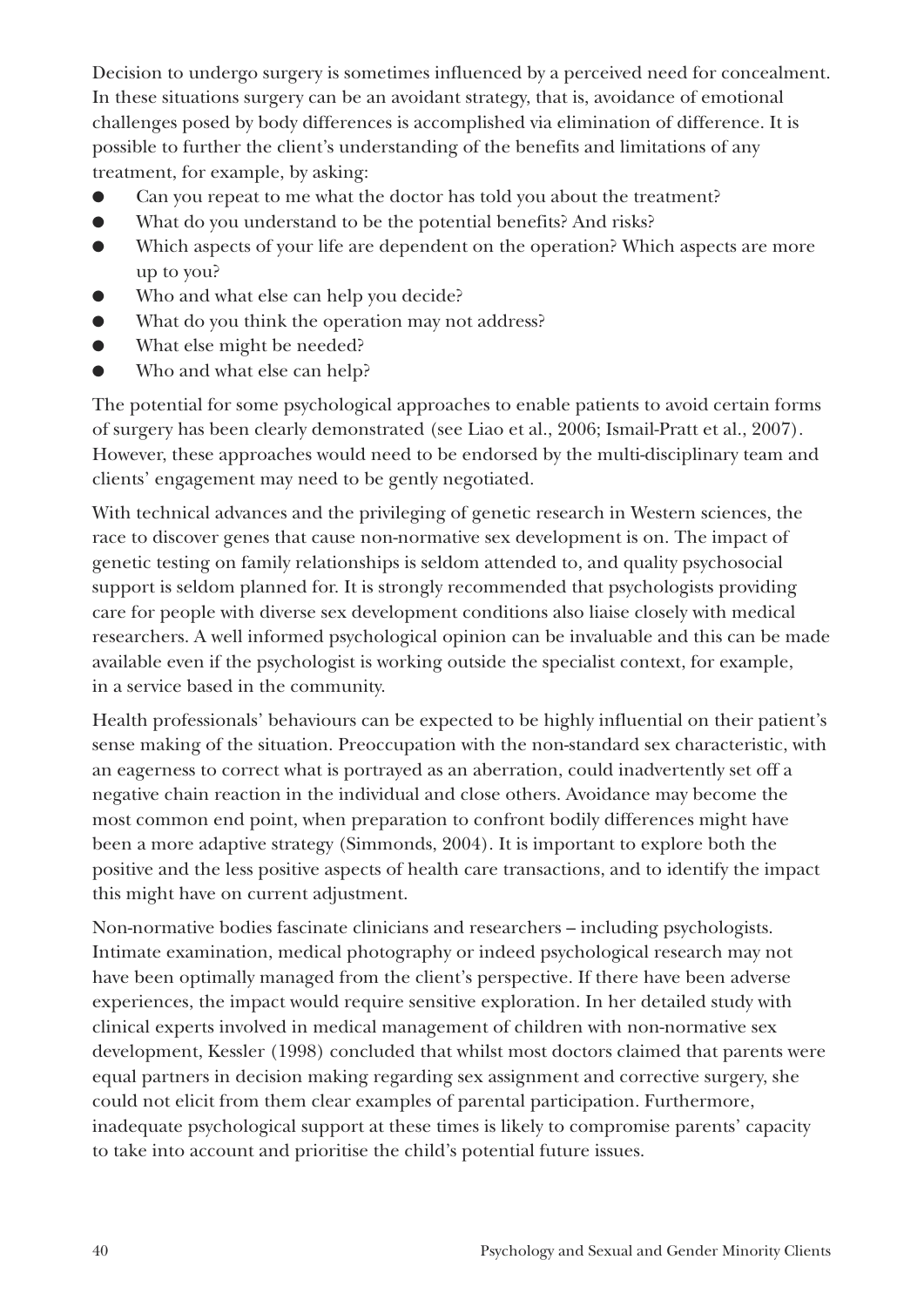## *2.2.16 Experiences and impact of family transactions*

Adults with diverse sex development conditions suggest that parents need to 'come to terms' with the diagnoses themselves in order to help their children. Indeed the importance of open communication between parents, children and doctors in adaptation has been emphasised across medical contexts. When presented with a child with nonnormative sex development parents can be expected to feel extremely confused and emotionally vulnerable. 'Coming to terms' may require sustained support, for coping with losses and fears and for examining our taken-for-granted beliefs about 'normal sexuality' and 'normal life'.

Many parents choose cosmetic surgery to 'correct' genital differences in infants and children with non-normative sex development. But whilst the alleviation of parental distress is often cited as a major reason for medically non-essential childhood surgery, it is not clear to what extent such surgery mitigates distress or doubt over the sex of the child (Wilson & Reiner, 1998).

For the children, multiple visits to hospitals, absences from school, treatment regimens, parental anxiety, invasion of personal privacy, pain and discomfort, and evasive responses to questions can impact upon socialisation. There can be other repercussions for the family as a whole. Financial hardship may result as one parent gives up work. Siblings who have to be repeatedly 'farmed out' to other caretakers may be emotionally distressed. The psychological well-being of all family members and their relationships with each other may be negatively strained, with potentially long lasting consequences. Psychologists can have a major role in prevention.

#### *2.2.17 Sexuality*

People with non-normative sex development may identify as bisexual, lesbian, gay, heterosexual or any other sexuality. Research suggests that lesbian relationships are more common in some diagnostic groups compared to the general population. Regardless of partner preference, sexual difficulties are more common (Minto et al., 2003) compared to general population norms. Difficulties identified include: reduced sexual interest (Zucker et al., 1996), sexual anxiety (May, Boyle & Crouch, 1996), impaired genital sensitivity (Crouch et al., 2008) and poor genital appearance outcome of often multiple operations that have begun in early childhood (Creighton, Minto & Steele, 2001).

Within therapy a move in focus away from 'normal sex' and an increased emphasis in sensuality and pleasure rather than gendered performance, can offer some clients greater scope for pleasure as they explore what works best for them and to become more open to opportunities for good-enough sexual enjoyment and relating (Liao, 2007). Thus therapeutic exploration might focus on the developmental trajectories of the following (not in any particular order):

- 1. gender positioning of self;
- 2. gender(s) of preferred partners;
- 3. body perceptions;
- 4. sexual concerns and experiences actual and fantasised;
- 5. sexual and relationship aspirations; and
- 6. knowledge and attitude relating to a range of sexual activities.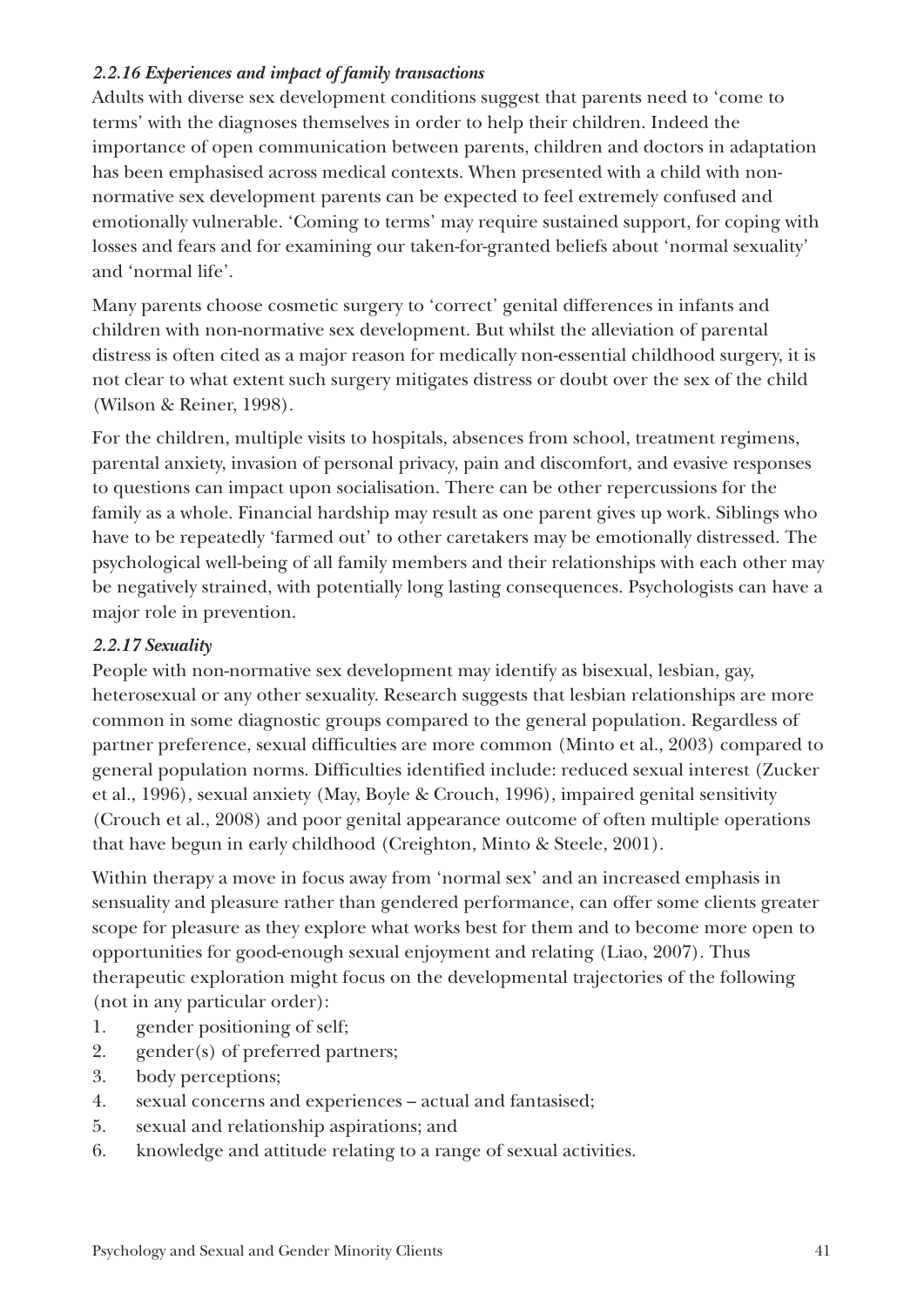Therapy may also work towards one or more of the following goals:

- 1. expanding a shared understanding of past and present influences on the identified problem(s);
- 2. increasing awareness of variations in male and female sexualities and de-centralising heteronormative sex;
- 3. increasing control over social and sexual situations;
- 4. self-permission to explore a range of sexual activities alone or partnered with or without erotic material or mechanical aids;
- 5. self-permission not to pursue sexual activities where there is no identifiable barrier other than an absence of desire or even a wish to desire.

Through shifts in emphasis, it may be possible for some individuals to begin to validate a range of consensual sexual activities (or inactivity) that has otherwise been constructed as inadequate or abnormal.

The presence of non-normative physical sex characteristics de-stabilises gender, and gender insecurity can profoundly shape choices in contexts across the lifespan. The importance of psychological support for people with non-normative sex development is frequently alluded to, even more so by doctors and patients than by psychologists. However, its delivery – remit, scope, theories, methods, accountability – is seldom coherently articulated or adequately resourced, perhaps, at least partly, because it is not obvious how such work may fit with the centrality of corrective treatment and concealment.

With new resources being developed to tackle the issues at grass root (e.g. Error! Hyperlink reference not valid.) and more psychologists making a firmer commitment to people with diverse sex development conditions beyond theoretical research, future generations of psychologists can expect to contribute more usefully to the lives of people affected by non-normative sex development.

## **Example intervention**

Dan was a 26-year-old man presenting a pre-pubertal hypogonadism syndrome. This means that he had not gone into puberty spontaneously. He struggled to talk about his difficulties; he felt very ashamed about his body, in particular his breast development, sparse body hair and smaller than average-sized penis. He had been teased and bullied at school, which he left at the earliest opportunity. He had never dated, although there had been opportunities.

During therapy, self re-storying was pursued where Dan's exclusive focus on 'deficits' was transformed into partial owning of some abilities. Also, hopes and fears about communicating with potential partners about any perceived physical differences were explored, and alternative ways of thinking about the situation were identified and rehearsed during sessions.

Five months and six meetings on, Dan returned to say that his mood had lifted, though he still did not consider himself 'confident'. He had met a woman and fixed their third date. He had not told her about his condition and was apprehensive about it, though he was excited about the dating and determined to continue with it.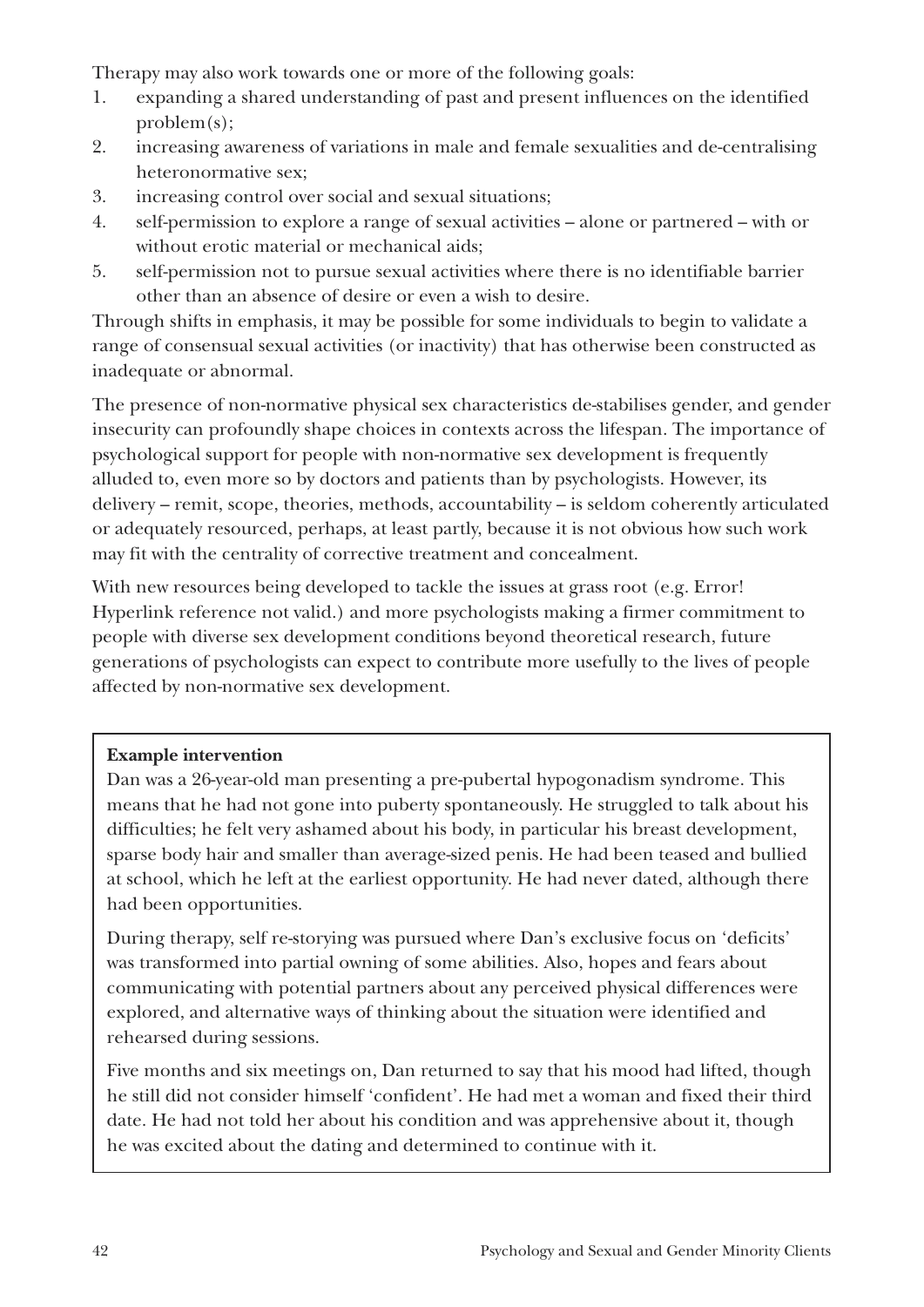#### **2.3 Other sexual practices and identities**

As mentioned above some regard the sexual practices they take part in as (key) aspects of their identity, whilst others may see them as behaviours rather than integral parts of who they are. Here we consider some of the main practices which may be important for sexual and gender minority clients.

#### *2.3.1 BDSM*

BDSM is considered to be a criminal activity in the UK if it causes the infliction of bodily harm. Aspects of this situation continue to be controversial, as does the fact that sadism and masochism are listed in DSM-IV and ICD-10 despite evidence (Richters et al., 2008) that people in BDSM communities have no greater level of psychological problems than the general population. Many therapists hold negative assumptions about this sexual practice (Bridoux, 2000) including, for instance, the ideas that it is based in early sexual trauma and that it is abusive or psychologically harmful to the people who engage in it. Whilst, of course, any of these things may be true for particular individuals, the vast majority of people who engage in these practices do so for the pleasure it affords and do not suffer any harm as a consequence (Moser & Levitt, 1995). There are, however, particular issues which may arise because this practice has been both criminalised and pathologised. For example, clients may present with concerns and confusion over their sexual behaviour primarily due to stigma and stereotyping which exists around this issue. It is also worth noting that for others there may be no problem whatsoever and it may simply be part of the broad sexual repertoire that they engage in. It is important not to ascribe meaning beyond that provided by people with oppressed and stigmatised identities and practices such as these (Barker, Iantaffi & Gupta, 2008).

Understanding of BDSM is broad and includes all sexual identities and practices involving pain play, bondage, dominance and submission, and erotic power exchange. BDSM stands for bondage and discipline, domination and submission, and sadomasochism, although some shorten this just to SM or prefer the word 'kinky'. Various words are used for the different participants or positions in BDSM. Generally 'sadist', 'dominant', 'dom/domme', and 'top' are used for the person in the position of power or the one giving out the stimulation and 'masochist', 'submissive', 'sub', and 'bottom' are used for the person with less power or the one on the receiving end. A 'switch' is someone who takes both kinds of roles. Often the words 'dominant' and 'submissive' are used for more psychological BDSM (e.g. that involving humiliation or servitude) and 'top' and 'bottom' for more physical (e.g. that involving pain or other sensations), although there is also often overlap between the two. BDSM activity may be referred to as 'play' or a 'scene' and non-BDSM sex may be termed 'vanilla' (Langdridge & Barker, 2007).

Many 'BDSMers' use the phrases Safe, Sane, Consensual and/or Risk Aware Consensual Kink to emphasise the importance of informed consent within their practices. Psychologists may encounter clients who are not happy with particular activities or feel things have gone too far, and in such circumstances it is useful to help clients to negotiate boundaries and agreements which suit them (Barker et al., 2008).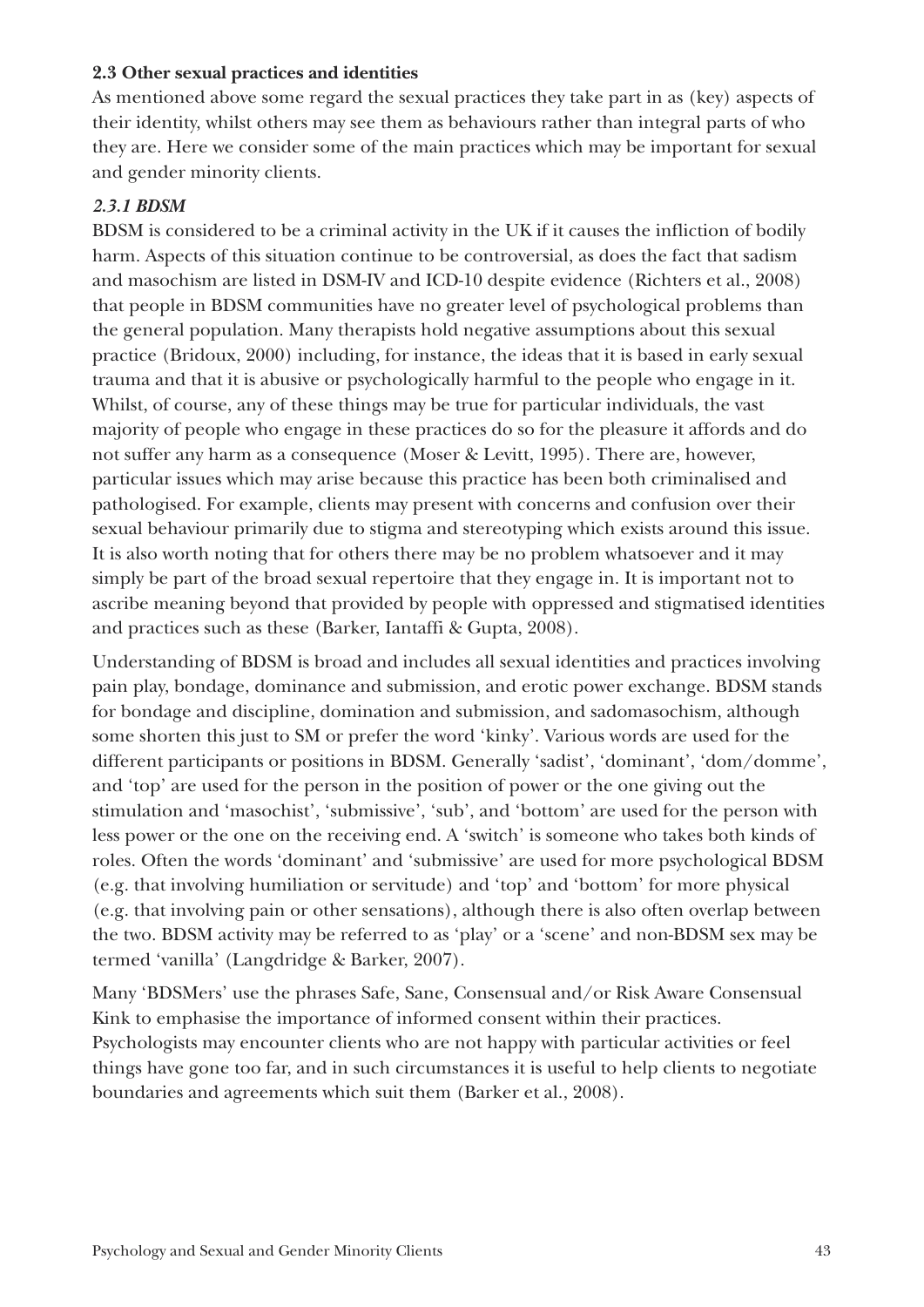**Case Study:** A client presented having been seen by two previous therapists diagnosing sexual addiction because of his frequent visits to professional dominatrices. The client presented having been dissatisfied with his previous therapeutic experiences as he did not feel he had an addiction but instead had problems with his current BDSM relationship. For him, his presenting concern was clearly his current relationship difficulties and whilst he had frequented professional dominatrices for many years he thought this was his only option given his age, history and lack of knowledge about any alternative ways of gaining the sexual satisfaction he desired.

**Comment:** Putting aside the appropriateness of diagnosing clients, the other therapists failed to recognise the broader context involved in this client's life. With little knowledge of, or access to any BDSM scene, he perceived his visits as the only possible outlet for his particular sexual desires. Part of the therapeutic process involved the psychologist and client working together to enable him to access virtual and real BDSM communities whilst also recognising that he may still wish to visit professional dominatrices and that this may not be a problem for him and how he understands his sexuality.

## *2.3.2 Asexuality and celibacy*

According to Asexual Visibility and Education Network (AVEN), 'an asexual is someone who does not experience sexual attraction'. Many asexuals distinguish this from celibacy, which is seen as a choice rather than an inherent part of one's sexuality. Some may engage in solo sex whilst others may have no sexual experiences at all. Bogaert (2004), in a national probability study, found one percent of people to endorse the phrase 'I have never felt sexual attraction to anyone.' Particularly within the psychosexual therapeutic community there may be an assumption that sexual attraction and desire are a universal part of human being, therefore, it is important to recognise that some may not experience themselves as such. The website www.asexuality.org provides useful information on this topic.

Asexuality may be distinguished from the ways in which some people may experience themselves as non-sexual during the process of coming out or transitioning. There are many times in life when it is common to feel non-sexual, also many people decide not to be sexual for political or religious reasons. Lack of sexual desire or arousal can be experienced as a problem but may not necessarily be.

Celibacy is an active choice to abstain from sexual practices which is particularly associated with membership of some religions. In a clinical context it is important to work with clients to understand and respect their motivations for being celibate rather than view this as indicative of psychosexual problems. Whilst there are undoubtedly occasions when people choose celibacy as a result of problems in relating or due to earlier sexual trauma this is not necessarily the case as people may actively choose this option for a variety of reasons unrelated to sexual or relationship difficulties and indeed even if people have suffered sexual or relationship difficulties, celibacy may still be a positive choice which need not be the focus of psychological intervention.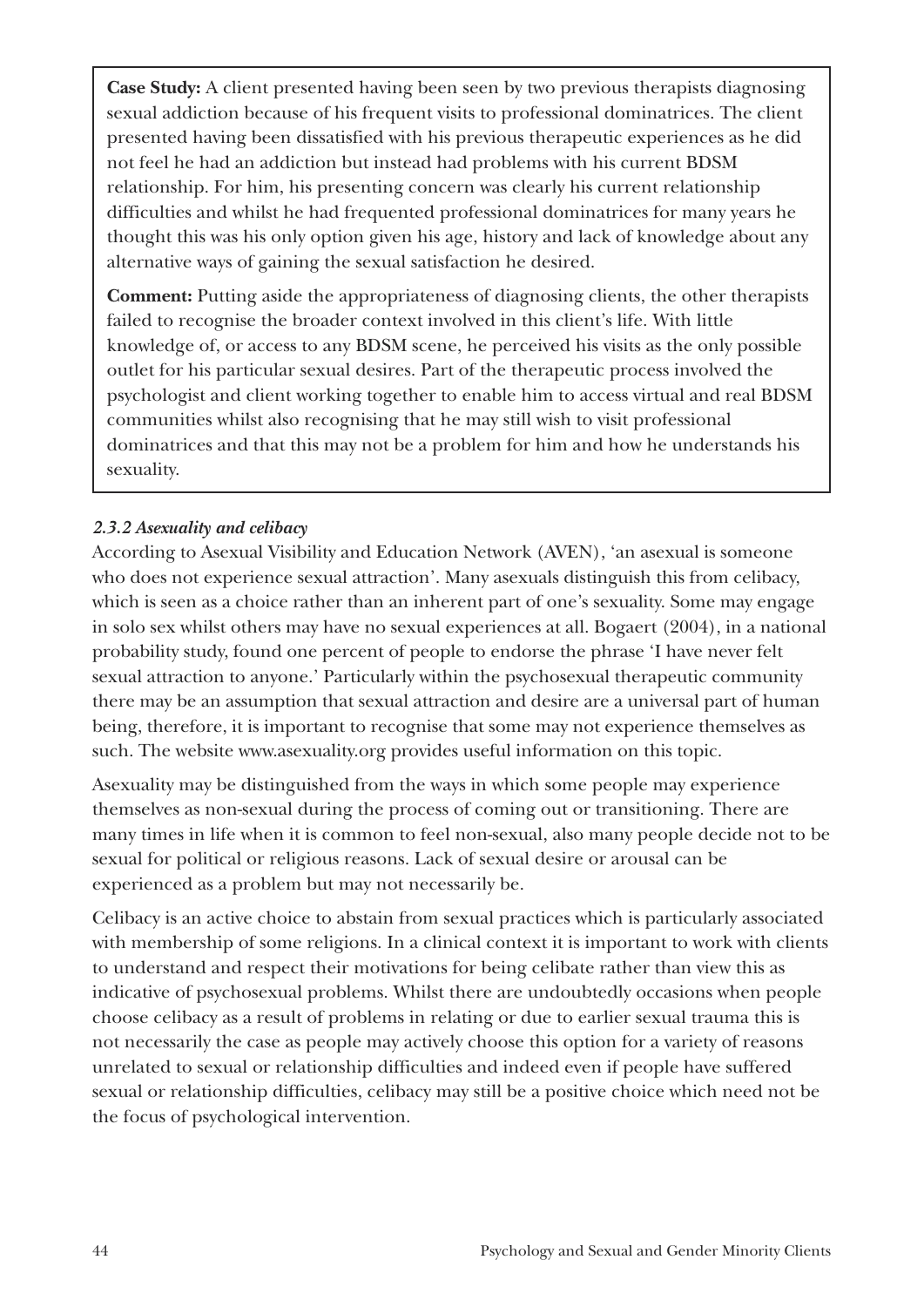#### *2.3.3 Solo sex, pornography, and erotica*

Masturbation is still often pathologised and seen as less worthy than other forms of sex. In psychosexual therapy and sexual self-help books it is generally seen as part of a process towards 'proper' sex: which is generally defined, heteronormatively, as penile-vaginal intercourse (Tiefer, 2004). However, masturbation (whether mutual or solo) constitutes a major part of the sexual practices of many people (LGBTQ and heterosexual).

Masturbation might be considered problematic or sinful by some cultural/religious groups. This links with the idea of sex for pleasure (in this case self-pleasure) being selfish or wrong. This view could make it difficult for clinicians working with clients using a sex therapy programme that would recommend masturbation as a step in self-learning and control of one's sexual responses. Clinicians could either forfeit this step, or some clients may be willing to use masturbation as part of the 'treatment' if it is put within a medical frame – for example called 'hand practice' rather than 'masturbation'. For example, this could be permissible in the same way that someone with diabetes regulated by food can eat during Ramadan.

Solo sex may also involve the use of pornography/erotica. Whilst legitimate concerns have been expressed around the objectification of women in much pornography/erotica, LGBTQ people frequently access pornography/erotica, much of which is produced specifically for these communities. There is often widespread acceptance within LGBTQ communities about the use of these materials and it may frequently form an integral part of people's sexual practices.

Pornography/erotica may be accessed, or produced, particularly in order to enable people to explore (often in creative ways) new and/or alternative sexual desires and possibilities. For example, there is an increasing amount of 'slash' fiction on the internet where authors and readers write about same sex relationships between fictional characters from popular culture and may also use this to experiment with BDSM and other sexual practices at a fantasy level (Barker, 2002). Use of online pornography, internet sex chat, and other types of solo sex are, recently, being frequently pathologised under the label of 'sex addiction' (Irvine, 2005). This may function as a continued stigmatisation and marginalisation of LGBTQ groups, particularly a number of gay men, for whom this constitutes a major part of their sexual practice (Davies, Barker & Langdridge, in press).

## *2.3.4 Sex work*

There are a number of misconceptions about sex work. It is not illegal in the UK to sell sex, although national legislation and local by-laws impose many restrictions on it (Brooks-Gordon, 2006; Sanders, 2005). The profile of a person who sells sex may not comply with stereotypes of the vulnerable person who works in the street and is addicted to drugs. Much more paid sex takes place 'indoors', in private flats, saunas, or brothels, with more and more people using the internet to advertise (Bernstein, 2007a; Bimbi, 2007; Sanders, 2006). The needs of the client who presents as a sex worker will be dependent on a number of factors influenced by their gender, sexual identities, gender identities, economic situation, age, race, nationality, migration status, relationship status, proximity to drug and alcohol use. Feelings of self-esteem, empowerment, and stigma will be key mediating factors to the client's response between these variables and their needs from therapeutic intervention. The best advice to a psychologist who is seeing a client who has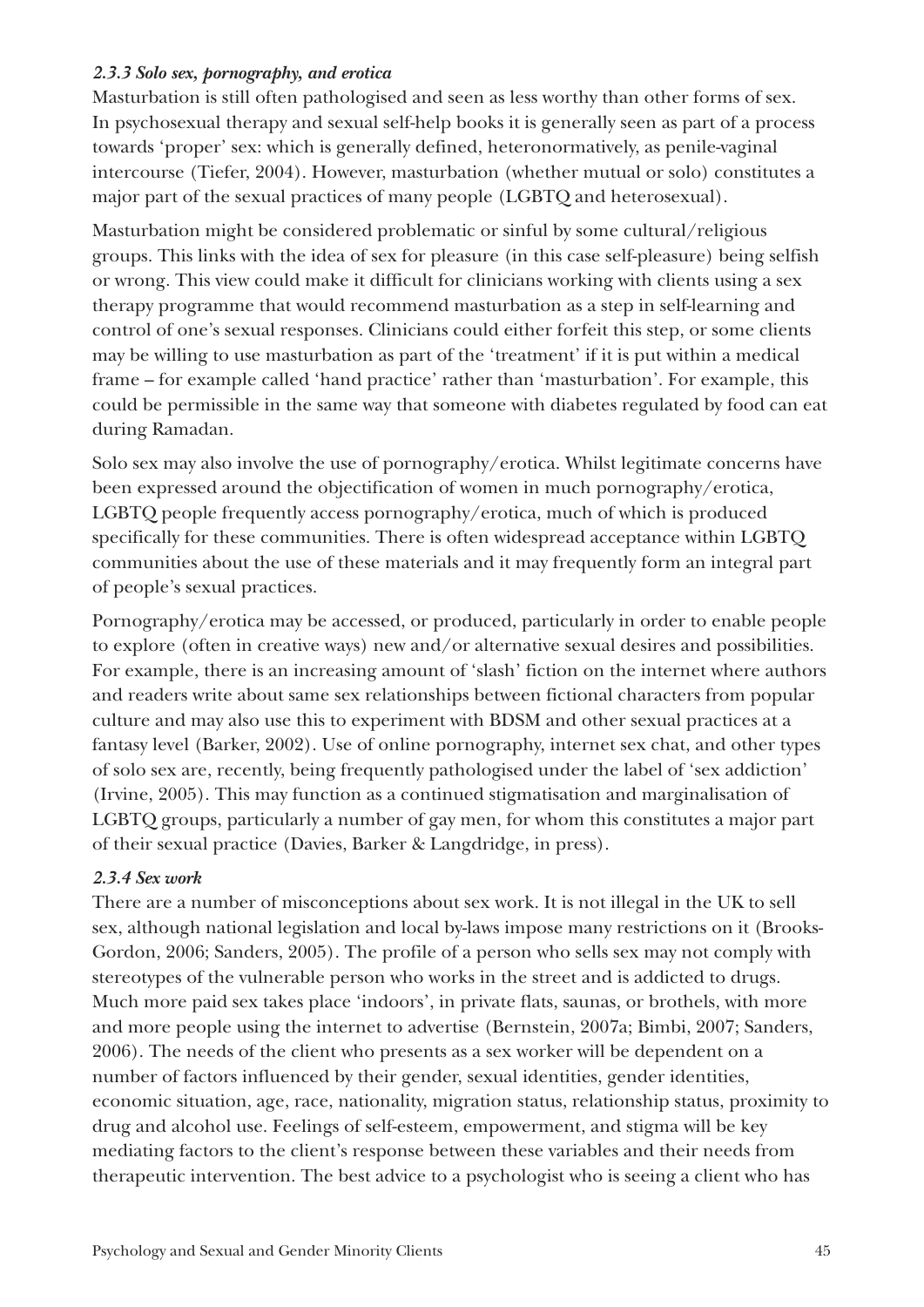presented as a sex worker is never make assumptions about the person's background (Christina, 2004). The client who has presented as a sex worker will be more open to questions than assumptions about their personal situation (Bernstein, 2007b).

Whilst sex workers report being able to distinguish between sex-as-work from sexualexpression-of-intimacy, in the context of counselling, some may confuse professional care for a more personal relationship if they are unused to emotional care without physical demands (Mai, 2008). Some may be more comfortable talking about sex than about their personal lives, whilst others may be sexually aggressive to redress a perceived imbalance of power.

## *2.3.5 Men who sell sex*

Most men who sell sex are hired by other men, since the female client base is small by comparison. Whilst most men who sell sex to men identify as gay, some have a straight or bisexual identity in their personal lives, and are 'gay for pay' (Dorais, 2005). This may change through their period of involvement in paid sex work, and some men may 'come out' as bisexual or gay, whilst others will continue only to have sex for men for economic purpose (Dorais, 2005). Some men do use sex work as a way of exploring their own homosexuality, justifying it through the financial benefits. Some young men may realise financial opportunities when they themselves are exploring the gay scene or public sex environments such as cruising grounds or public toilets (Mai, 2008).

Clients may experience dissonance between their identity and their occupation, that is, between what they *do* and who they *are*. This may be true both for their sexual identities, and their identification as sex workers (Mai, 2008).

Some men sell sex occasionally or part-time. Many have other employment in mainstream jobs, or even professional careers. Most men sell sex because they have been faced with some sort of financial crisis. Some men work in other areas of the 'sex industry' including photographic modelling, pornographic films, or stripping (Dorais, 2005).

Issues of stigma tend to be common across all types of sex work and all profiles of sex workers. Men who sell sex may either experience more stigma because of the double taboos of homosexuality (real or perceived) and selling sex; conversely, they may experience less stigma from gay men who may define 'authentic intimacy' differently (Morrison & Whitehead, 2007; Bernstein, 2007b).

Some male sex workers will experience a level of esteem because of their physical attributes, particularly their physique, penis, and face. Some young men who have not yet sold sex may aspire to become male escorts because they see the lifestyle as glamorous (Gaffney & Beverely, 2001). Men who have capitalised on their youthful looks and stamina may struggle with ageing (Dorais, 2005).

Some sex workers may need help with an exit strategy from sex work, whilst others may need assistance with finding empowerment within their current situation (Gaffney & Beverely, 2001). Some sex workers may have experience of violence with clients (from or towards). Issues of assertiveness may be paramount, particularly when the client is negotiating boundaries of safer sex. Often, safer sex practices (condom use) will be foregone for financial compensation or whilst under the influence of drugs (Dorais, 2005; Jackson et al., 2005).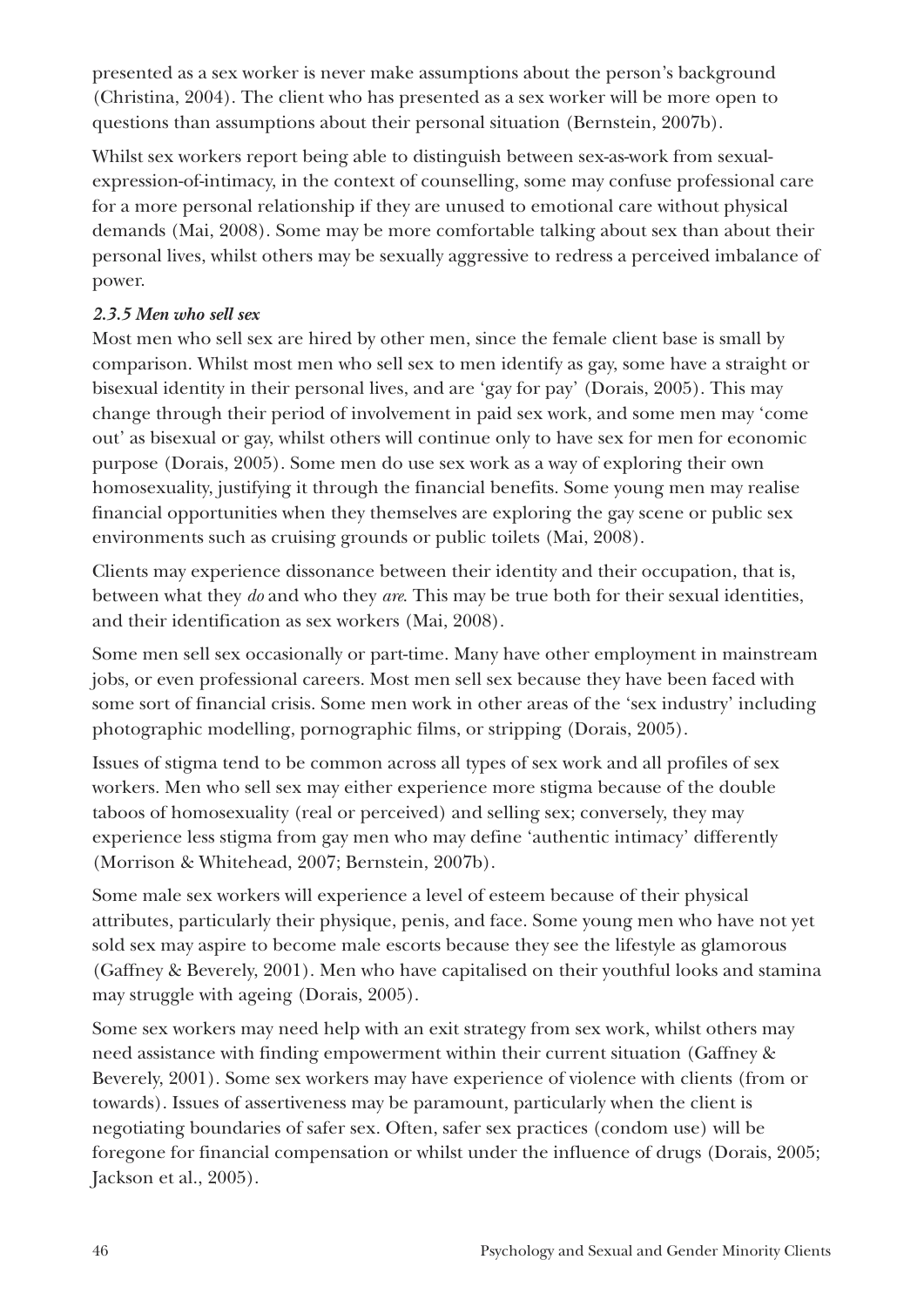Sex workers who use condoms regularly in their professional lives may not do so in their personal lives. This is one of a number of issues for sex workers who must negotiate paid sex as well as, or in secret from, their personal, intimate relationships (Jackson et al., 2005). Many male sex workers have personal romantic relationships with other men who sell sex. People who sell sex who have relationships with others who do not often have difficulty gaining understanding of the contexts and meaning of sex within their personal and professional lives (Gaffney & Beverely, 2001). People who do not sell sex may have different expectations from a relationship than a person who sells sex professionally (Gaffney & Beverely, 2001). People who sell sex in secret may not have disclosed the true nature of their professional activities to their partner, their families, or their friends (Morrison & Whitehead, 2007). For many sex workers, a primary concern is their fear of being found out. Many sex workers use a pseudonym for their working relationships.

Some sex workers will have multiple needs (eg drugs, homophobia, abuse). These needs are multiplied again if the person is foreign, as they may present issues of racism and xenophobia, alongside concerns about migration status (eg illegal migrants, migrants on holiday visas who are not permitted to work). Migrant sex workers may also feel the impact of assimilation into another culture. Cultural norms and attitudes may be quite different in the client's parent country, particularly if they are from religious or rural backgrounds (Mai, 2008).

#### *2.3.6 Lesbians and Bisexual Women who sell sex*

The number of women selling sex to other women is relatively low. It is more likely that a woman who identifies as a lesbian in her personal life will be selling sex to men, as 'straight for pay' (Shrage, 1999). Some women may have tentative or new feelings of same-sex attraction, which may or may not be related to their work (Gochros & Bidwell, 1996). This invisibility may be seen as negative, as in wider considerations of lesbian invisibility, or as a positive method of managing stigma. Like other sex workers, these women may lead a double life, to avoid the stigma of being labelled a 'prostitute' or a 'whore' (James, 1996). Some women may have identified as straight prior to taking up sex work, but develop relationships with other women as a way of separating their professional intimacies from their personal relationships. Avoiding pregnancy will be a concern for women, as well as sexually transmitted infections (STIs), including HIV (Jackson et al., 2005). Some women have children (Sanders, 2005). Issues of trafficking and coercion into sex work are reported to be much more common for women than for men (Agustin, 2007).

## *2.3.7 Trans people who sell sex*

Trans men working as sex workers are comparatively rare. Trans women are much more common, particularly in some areas. Many trans women do sex work because discrimination has forced them to find alternative income, particularly during the initial stages of their transition if they are trans-sexual, or if they have difficulty 'passing' if they are transvestites. Some people may have been forced out of home or housing. Many trans women do sex work to pay for gender reassignment operations and related cosmetic surgeries. Some will have issues with 'passing' as their new gender identity. People may have issues with body dysmorphia as well as gender dysmorphia. Others may not identify with either a male or a female identity, and may wish to occupy an 'other' space that is neither male nor female. Additionally, they may feel pressure to conform to a single sexual identity and 'complete' their transition through surgery, whilst paradoxically realising a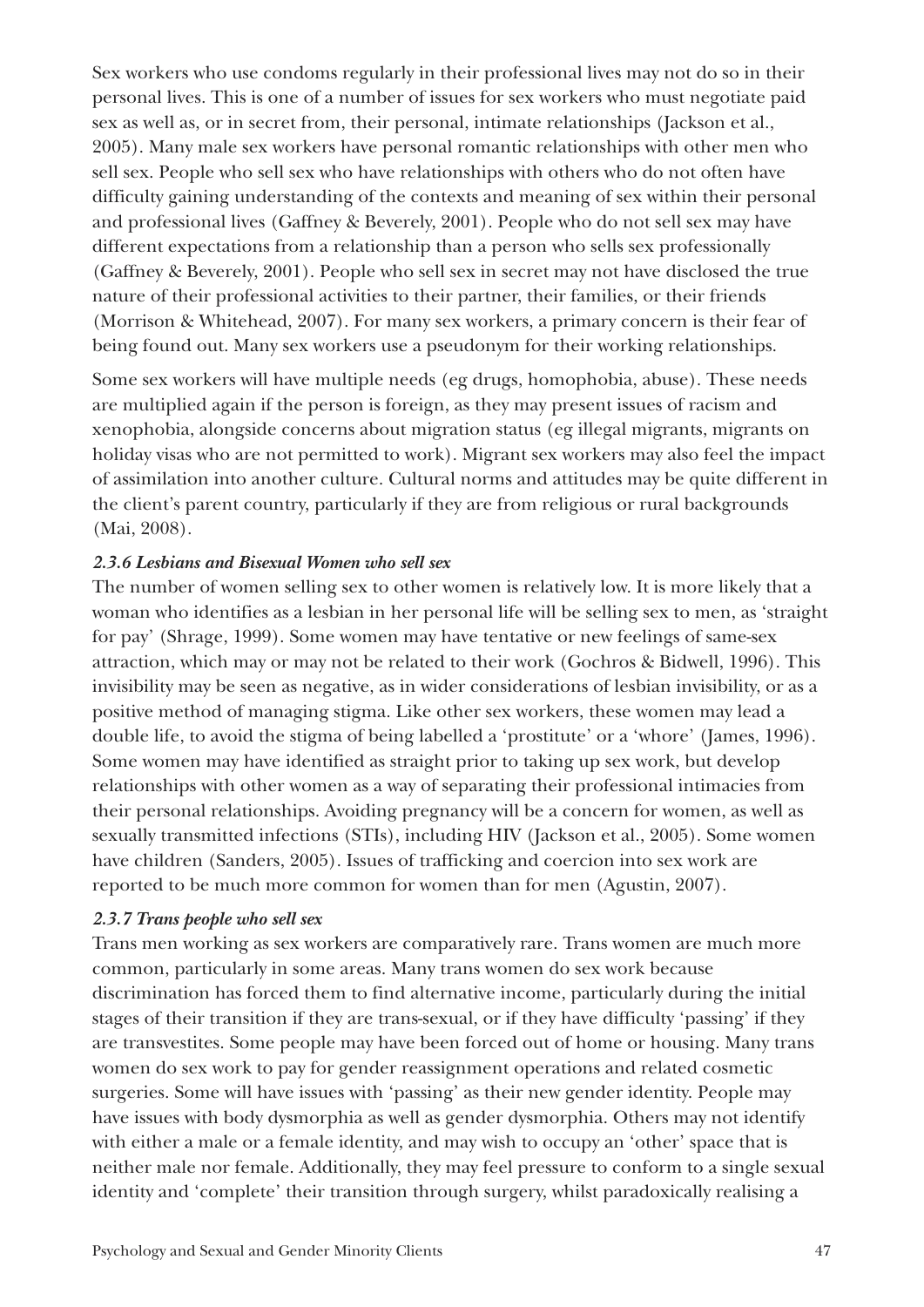higher market demand exists for 'chicks with dicks'. Trans women sex workers have both male and female clients, although most are men.

# *2.3.8 Drag*

Drag (not to be confused with transvestism or transgender) encompasses drag queens and drag kings. Drag queens are usually men who dress in a sterotypically female gender role, often exaggerating characteristics for dramatic effect. Drag kings conversely are usually women who dress and may perform in a traditionally male gender role. 'Faux' or 'Bio' queens are women who dress in the drag queen style and 'faux' kings are men who dress in the drag king style.

Drag is not necessarily for the purpose of performing. Drag events, such as drag balls and more modern 'drag races', have long been a regular part of some social calendars. For many years, such masquerade balls were the only opportunity for men to dress and behave a particular way in public (Cole, 2000). Drag queens have been a central part of the commercial Western gay scene since its inception, although this may vary in different areas and eras. The drag king phenomenon is more recent and reasonably common in some major cities today. However, there are numbers of people who engage in drag in other contexts, for instance for the pleasure it affords them personally or socially. Some drag queens also identify as transvestites whilst, for most 'transvestism' and 'drag' are separate pursuits with quite separate identities (Bornstein, 1994). Drag king identities and practices may have some overlap with butch identities and be more focused on performativity rather than performance (Schacht & Underwood, 2005; Halberstam, 1998).

## **2.4 Relationships**

## *2.4.1 Spaces for meeting (including internet spaces)*

Cottaging is a gay slang term referring to anonymous sex between men in a public lavatory. Cruising is a more general term for looking for potential partners, for example, in a well known area for meeting or a nightclub. Cottaging/cruising is engaged in for a variety of reasons, not least of which is the pleasure it affords. It is commonly assumed that gay men engage in such practices because this is the only sexual outlet they can find. This may be the case for some men, particularly those in isolated rural communities. However, it is important not to assume that this is the case for all. Many out gay men with access to a commercial gay scene will still cottage/cruise and not see this as a problematic aspect of their sexual behaviour.

It is important to recognise that LGBTQ people are increasingly using the internet as their primary place for meeting and forging relationships, and, for many outside urban centres, for accessing communities. For example, the website 'gaydar' is an extremely popular place for LGBTQ people to have a profile, to cruise and to meet other LGBTQ people. There are similar online sites for people who identity as bisexual BDSM and polyamorous. These smaller groups who are often without a commercial scene are particularly likely to use the internet to form and develop communities (Ritchie & Barker, 2006).

## *2.4.2 Relationship forms*

Whilst, like heterosexuals, many LGBT people are involved in long term monogamous, or serially monogamous relationships, significant numbers of those in gay, bisexual, trans and to some extent, lesbian communities, are involved in openly non-monogamous relationships (e.g. Adam, 2006; Klesse, 2005; Munsen & Stelboum, 1999). For example,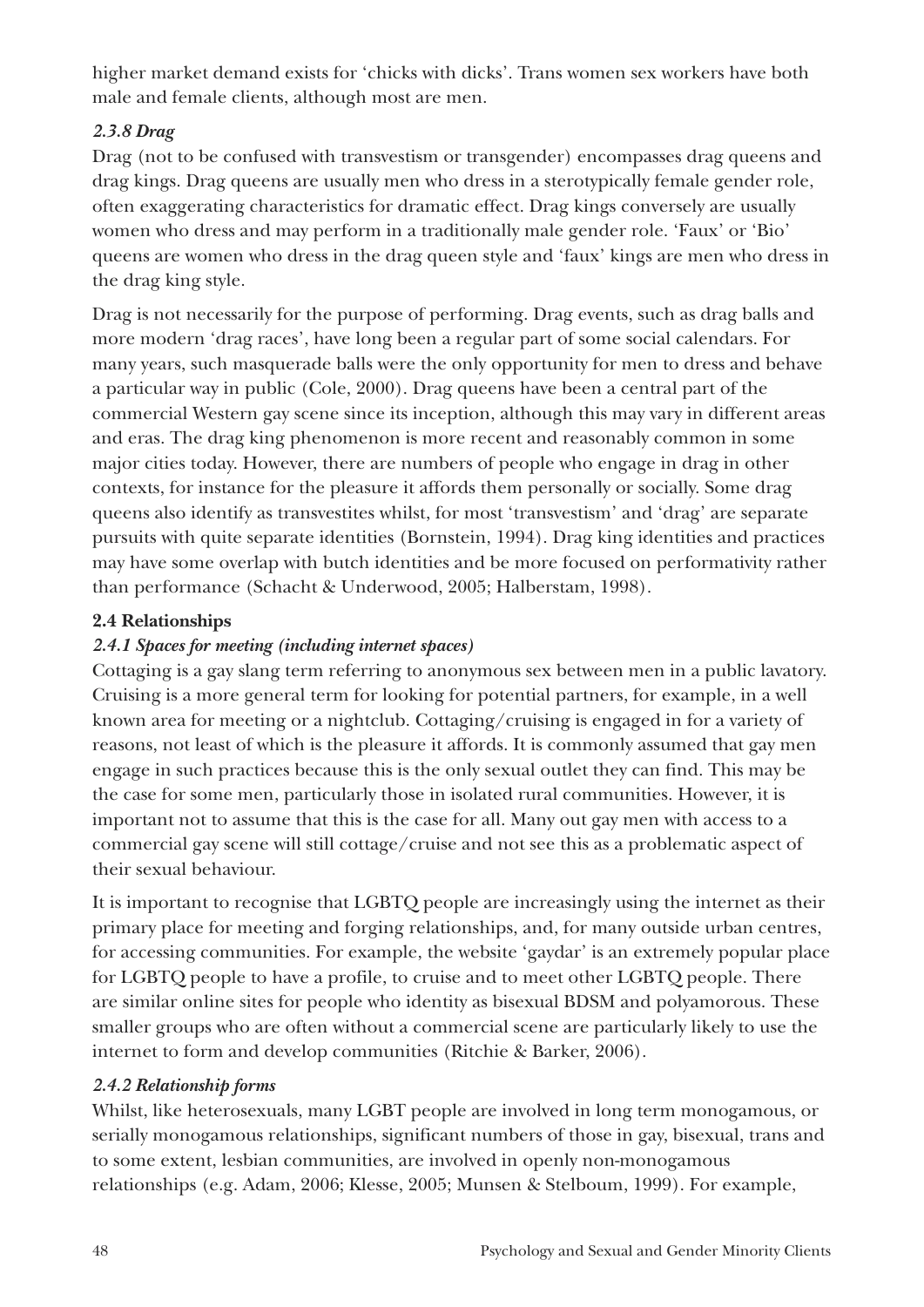non-monogamy in the form of 'fuck buddies' and open relationships are well-established stories amongst gay men in the UK, with 56 per cent of UK gay men in openly nonmonogamous relationships (Hickson et al., 1994). LGBTQ people are more likely to have 'open' relationships rather than 'secret infidelities' (Nichols, 1990). Some have argued that open non-monogamy is more common in LGBTQ relationships because people are questioning 'the rules' already around identity and this makes it more likely to question other 'rules' around relating (Heaphy, Donovan & Weeks, 2004).

The terms people use for relationships are different in different contexts. For example, gay men may be more likely to use the term 'open relationships' (Adam, 2004) whilst heterosexuals may be more familiar with 'swinging' (generally a relatively similar relationship style involving sexual relationships outside a main couple and/or other people being brought into the couple for sex; DeVisser & McDonald, 2007). In bisexual, trans and lesbian communities the concept of 'polyamory' is more common, although this may be becoming more widespread (Klesse, 2007). Polyamory refers to 'a relationship orientation that assumes that it is possible [and acceptable] to love many people and to maintain multiple intimate and sexual relationships' (*Sexualities*, 2003, p.126). There has been a proliferation of polyamorous communities and identities with the increase in internet use from the 1990s. Generally there is an emphasis on openness, communication and relationship skills within such communities. Common models of relating include: somebody having one main or 'primary' partner and other 'secondary' ones, somebody having multiple partners who they may or may not live within a triad, quad, tribe or family, and someone having multiple non-primary partners (Labriola, 2003). Polyamorous groups may be 'polyfidelitous' (with sexual contact only within the group) or open. Some feel that polyamory is an inherent part of their sexual identity; others claim it as a politically chosen way of relating in reaction against the norm of monogamy (Barker, 2004). Different languages are emerging to describe the relationships, structures and emotions involved in non-monogamous relationships, so it is worth becoming familiar with these when working with openly non-monogamous clients (Ritchie & Barker, 2006).

Therapeutic issues with openly non-monogamous people may include: the societal lack of respect and recognition of a diversity of possibility relationship structures, demands on the time and communicative competence of those involved, difficulties arising from different desires and wants amongst partners, commitment issues, maintaining balance in triadic/ quad/family relationships, explaining relationships to others (colleagues, family, friends), and jealousy and trust issues.

People forging relationships which are different from traditional ways of relating may present with particular difficulties concerning their struggle to find satisfactory ways of living. Whilst this may offer considerable creativity and freedom for some, others may find themselves engaged in complex living arrangements which do not necessarily meet their needs. Care must be taken to work with the client and their own desires in a constructive way rather than assume that the unorthodox relationship/s is in itself problematic. Furthermore, it is important not to assume that relationship problems (such as those mentioned above) will necessarily be any greater in non-monogamous and/or nontraditional relationships than amongst traditional monogamous relationships.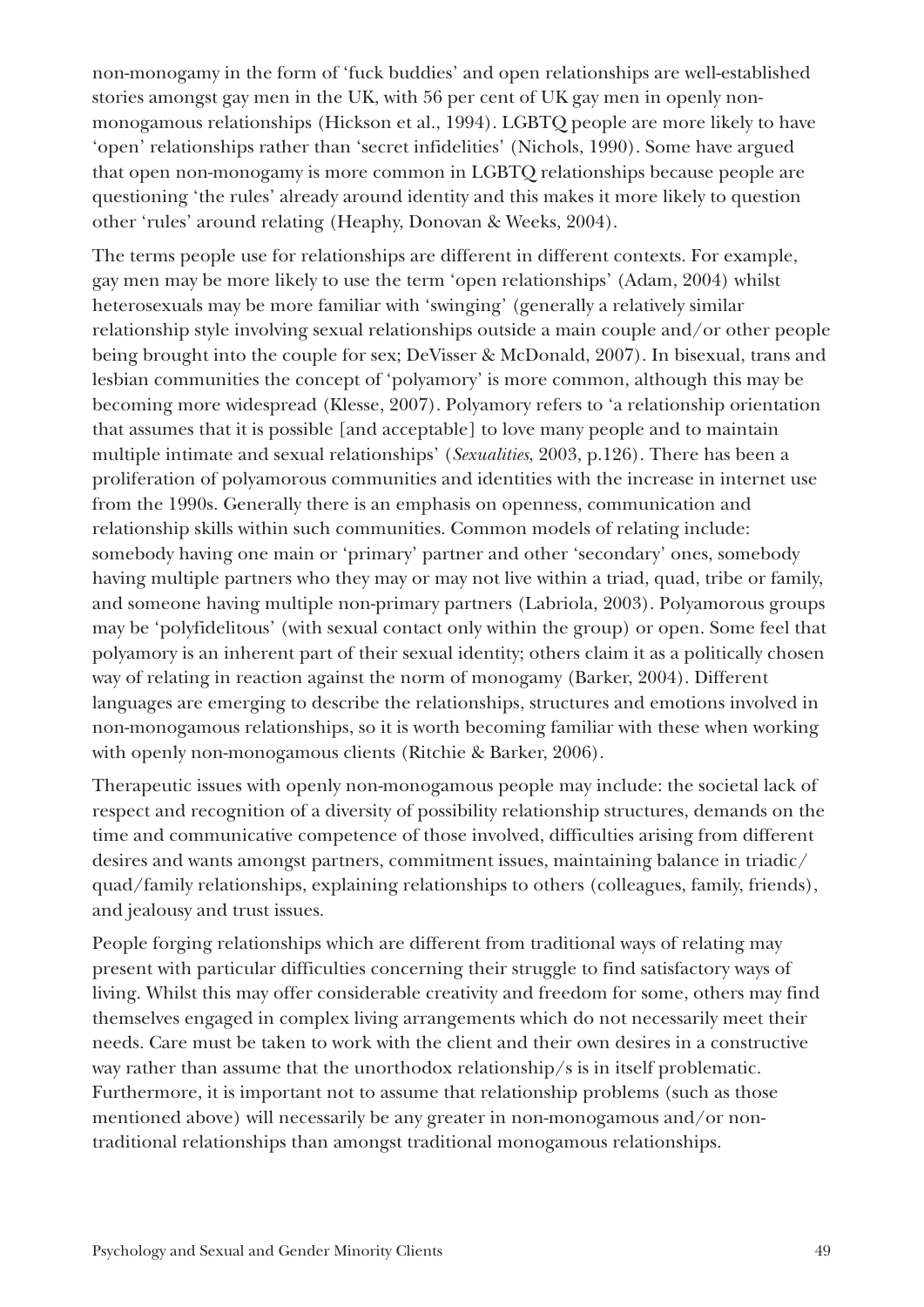## *2.4.3 Marriages and civil partnerships*

The Civil Partnership Act (CPA) came into force in the UK on the 5 December 2005 and has potentially affected thousands of people who are in same-sex relationships (Langdridge & Barker, 2006). The CPA gives formal recognition to same-sex couples and is the second piece of legislation in Britain (following the Adoption and Children Act, 2002) that begins to redress the legal inequalities between opposite-sex and same-sex couples.

In British culture (as in many cultures) opposite-sex interpersonal relationships are highly valued and are afforded an even higher financial, legal and social status once they are formally recognised through marriage (Herek, 2006). Same-sex couples on the other hand, have not enjoyed the same level of social acceptance due to the socially stigmatised identity of LGB people and heterosexism in society. The legal recognition of same-sex relationships has long been a sensitive and complex social and political issue, where opposing views, ranging from extremist anti-gay religious groups to LGB human rights groups, have all been highly vocal. Some are still campaigning for full equality in terms of marriage whilst others are equally arguing that LGBTQ people should resist embracing institutions which may be deemed sexist, heterosexist and mono-normative.

Exploring the decision to enter into a civil partnership, or not, can provide the psychologist with an understanding of the meanings relevant to the client and the couple. This is in terms of the meanings of relationships, LGB rights, social recognition and status, the notion of 'family' and how concepts of religion and commitment might or might not fit. There are many potential therapeutic issues for people considering partnerships including the involvement of families, the complexity of people living in non-monogamous relationships, possible financial benefits, intersections with age and culture, child-rearing and the guaranteeing of security of partners.

## *2.4.4 Partner abuse*

Understanding violence and abuse within the couple relationships of lesbians, gay men, bi and trans individuals requires an appreciation of the way in which prejudice and discrimination (i.e. homophobia, bi-phobia, trans-phobia and heterosexism) operate to create a context for isolation, rejection and disbelief, the very ingredients which increase the risk of violence and abuse within these relationships (Ristock, 2002).

Domestic violence and abuse within the relationships of sexual minorities is characterised by conscious manipulation and control of one person by another through the use of threats, coercion, humiliation and/or force (Hart, 1986; Island & Letellier, 1991; Hester, Pearson & Harwin, 2000). Most definitions incorporate physical, emotional and sexual abuse and it is worth noting that in a recent UK study (Donovan et al., 2006) levels of sexual abuse within same-sex abusive relationships were comparable to those of physical abuse, particularly so for gay men in abusive relationships. Although, to some extent, violence and abusive behaviours within the relationships of sexual minorities mirror those seen in heterosexual relationships, some abusive behaviours are specific to LGBT relationships. For instance, threats to:

- reveal the sexual or gender identity of a victim to family, friends or work colleagues;
- jeopardise the custody of one's children or immigration status on grounds of sexual orientation;
- reveal a partner's HIV status, telling the victim that no-one will believe him/her given the level of prejudice within the agencies that exist to offer support.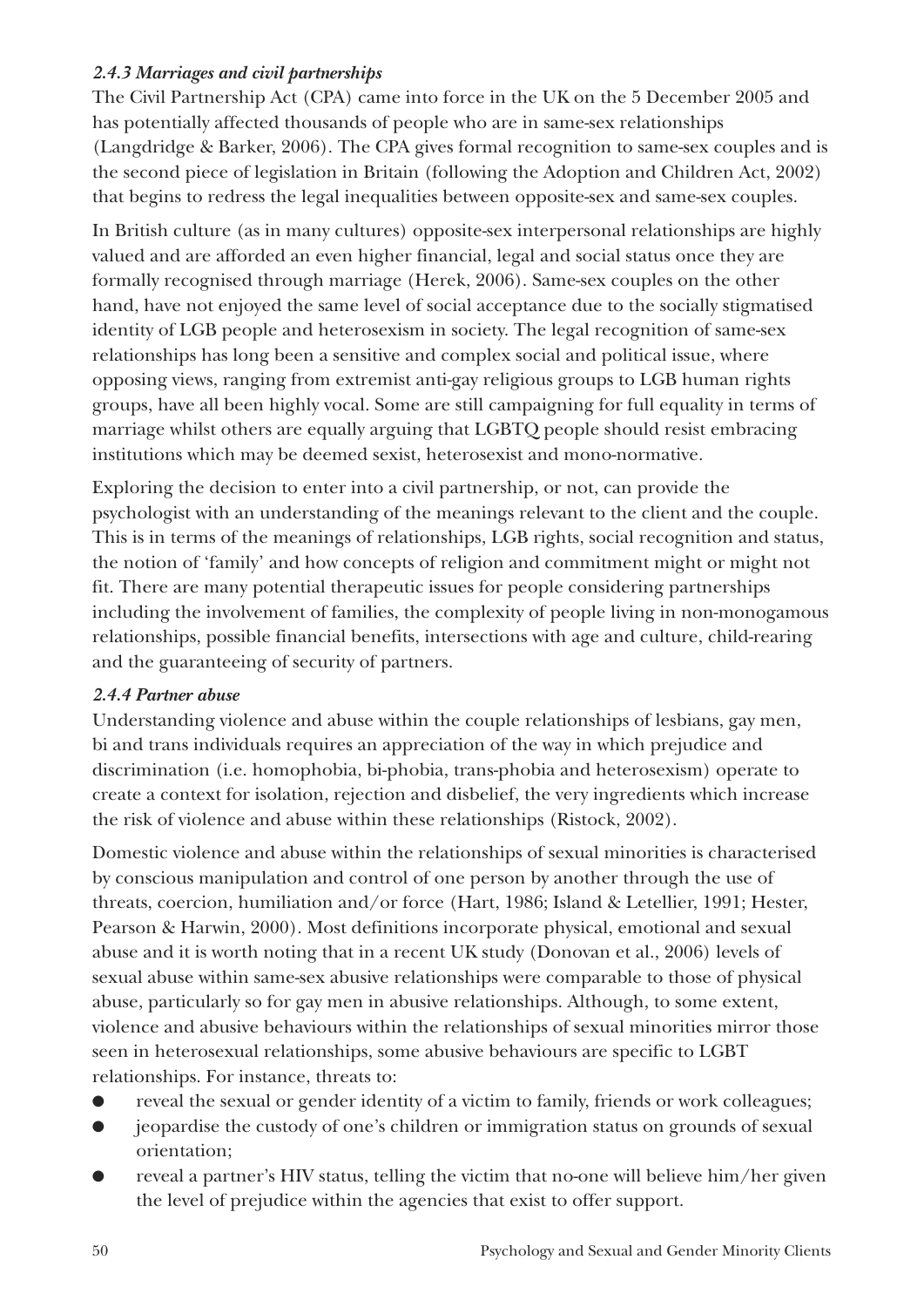To date, the largest body of research on abuse and violence within same-sex relationships is that relating to the prevalence of such abuse. However, given the level of shame and selfblame and the hidden nature of the phenomenon, Donovan et al., (2006) suggest that this is a population who keep the abuse to themselves and as a result of this and differing thresholds and definitions of violence and abuse within the studies, findings vary enormously. For instance, Island and Letellier (1991) in their survey of violence and abuse within gay male relationships place the rate of abuse at 15 to 20 per cent, whereas Waldner-Haugrud, Gratch and Magruder (1997) believe the figure to be as high as 29 per cent and in a comparison study conducted by Gardner (1989) rates of abuse for lesbian couples was a high as 48 per cent and for gay male couples the figure was 38 per cent. Sigma, a British survey of gay men and lesbians (Henderson, 2003) found that one-in-four individuals in same-sex relationships experience domestic abuse, a ratio that is close to the figure for heterosexual domestic abuse against women. For trans and inter-sex people, Courvant and Cook-Daniels (2000) found that 50 per cent of the respondents in their study had been raped or assaulted by an intimate partner. There is currently a paucity of data relating to bisexual intimate partner abuse since bisexuals tend to be subsumed under lesbian and gay couple relationships.

As with all abusive relationships, one of the main challenges facing those in the helping professions is that of intervening in a safe and effective manner. Unlike heterosexual relationships, where a gender exclusive framework has been invaluable in supporting female victims at the hands of male abusers, in same-sex relationships power dynamics, such as financial advantage, physical size, status defined by employment and gender, play out differently since gender is a constant. Ristock and Timbang (2005) suggest that the power dynamics may seem confusing, because same gendered partners might be the same size and strength, and therefore physical appearance cannot be used to determine who in the partnership, is actually the abuser. Furthermore, victims report using physical violence in self defence and/or even retaliating (Ristock, 2002; Marrujo & Kreger, 1996) and this can add a further layer of confusion. For that reason, the level of risk needs to be carefully assessed to ensure that victims get the protection they need and that perpetrators in turn are encouraged to take responsibility for their actions and referred to appropriate perpetrator programmes, assuming they do want help.

When it comes to seeking help, only 22 per cent of the subjects of the British study on same-sex partner abuse (Donovan et al., 2006) sought help from anyone and of those who did, the majority used informal networks of friends or private means, rather than turning to voluntary or statutory agencies. It seems that victims of abuse within same-sex relationships are more likely to turn to individual counsellors, which, by its very nature, can unwittingly play into the dynamic of pathologising the victim, especially if the victim believes him or herself to be the cause of the abuse. Practitioners must, therefore, carefully position themselves and be mindful of the fact that many victims will be reluctant to name the abuse and it may be the case that counsellors are primarily working with the symptoms and impact of the abuse, i.e. depression, low self-esteem, and fear, rather than the abuse itself. A central challenge facing professionals is that of reaching perpetrators and helping them face up to the consequences of their actions, with a view to offering some effective input. Couple work is only indicated once the nature and extent of the abuse is clear, the victim is safe and the perpetrator has taken responsibility for his or her actions and is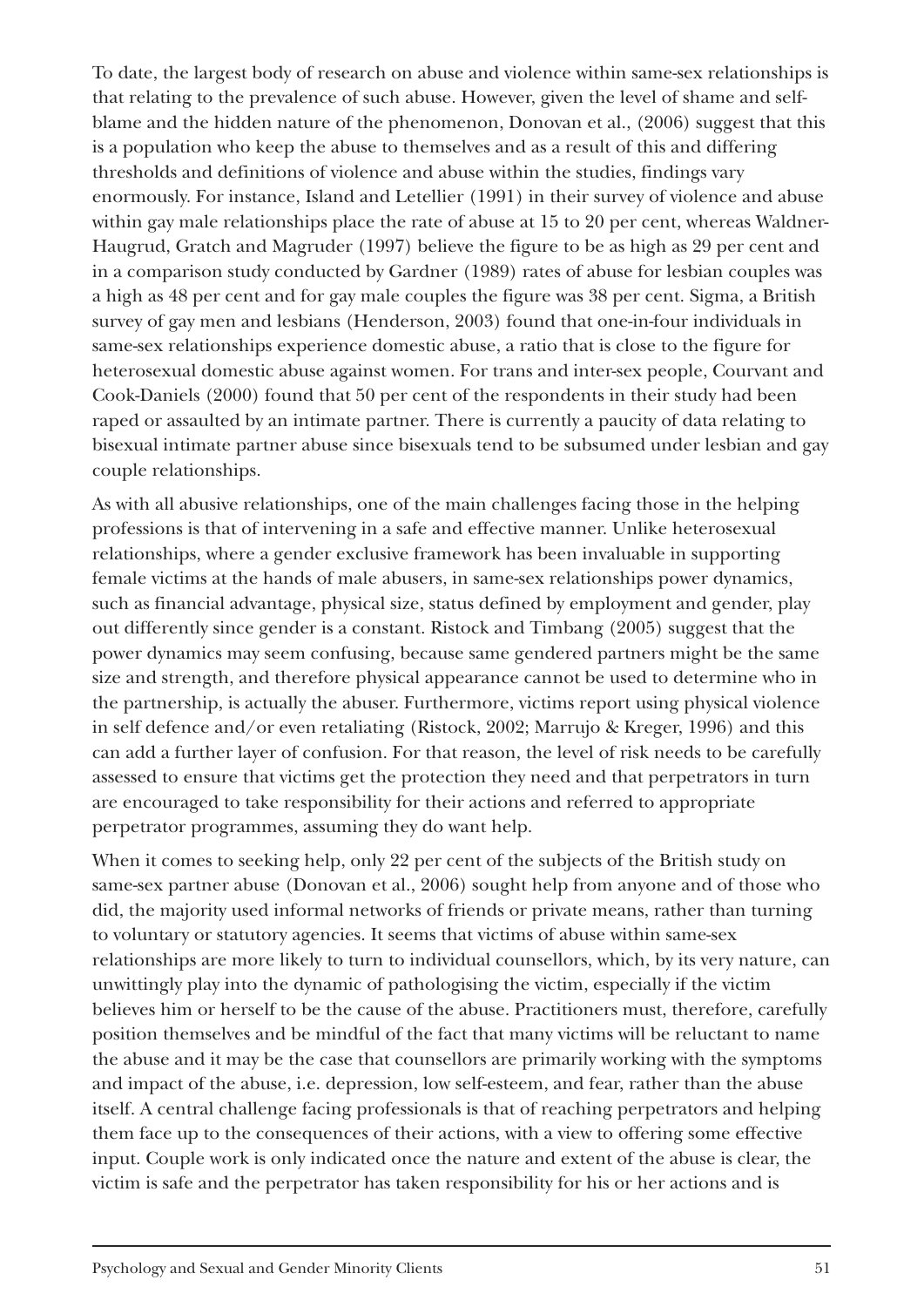motivated to change, otherwise the couple sessions may place the victim in further danger of abuse and violence.

As with all intimate partner abuse, a co-ordinated approach is recommended. To that end the LGBT Domestic Violence Forum has been established to pool information and to co-ordinate initiatives on behalf of a population who, historically, have not been well served by helping agencies that were established to tackle abuse of women by men. Russo (2001) suggests that the ethical challenges of developing appropriate responses to LGBT relationship violence is to think through a framework of intersectionality (one that considers the connection of relationship violence to all systems of oppression) and to keep this work rooted in larger anti-oppressive and social justice efforts.

#### **2.5 Sociocultural diversity**

The United Nations Education, Scientific and Cultural Organization (UNESCO) describes culture as being the 'set of distinctive spiritual, material, intellectual and emotional features of society or a social group', and encompasses 'art and literature, lifestyles, ways of living together, value systems, traditions and beliefs' (UNESCO, 2002). Within society there are majority and minority groups, with the majority groups setting the (dominant) 'norms', which minority groups deviate from. Metaminorities are minorities within minorities, who with 'dual-minority' or 'multiple-minority' statuses, separately or synergistically, are restricted access into dominant groups and their discourse. For example, Black and Minority Ethnic (BME) people who are also sexual minorities are metaminorities of ethnicity and sexuality. As an applied psychologist you will be different and similar to your client on a number of different dimensions (as discussed below). You need to be aware of these similarities and differences and how they may influence your work. For instance, if you are a monogamous heterosexual, you should not make assumptions about monogamy, or about the labels people use to describe their sexuality, sexual practices, or sexual partners.

There are some overarching issues about being a minority within a minority that cut across the separate socio-cultural differences listed below. These include feelings of isolation, feeling 'aberrant', experiencing low mood, cognitive dissonance, and anxiety. These issues are discussed in more detail below and in the rest of this document. In addition, a number of these socio-cultural variables described may apply to the same individual (e.g. an Asian lesbian with a disability), and these differences sometimes have interactive effects. It is, therefore, important for the clinician to keep these various dimensions in mind and let the client privilege one above the others depending on their opinion as to which is more relevant at any one time.

## *2.5.1 Gender and sexuality*

An individual's gender will influence the meeting places they frequent, their socio-cultural norms and their sexual practices. In general, lesbians have traditionally had less visibility that gay men, both in mainstream (predominately heterosexual) media and the generic gay press. Because of this, 'lesbian visibility' has been important for sexual minority women to make public their sexuality, with practices such as cutting hair short and not wearing make-up (Clarke & Turner, 2007). These images of more 'butch' lesbians have become less important since the early 1990s, when 'lesbian chic' or 'lipstick lesbians' brought the image of lesbians into the public eye in a more mainstream feminine way. Today the appearance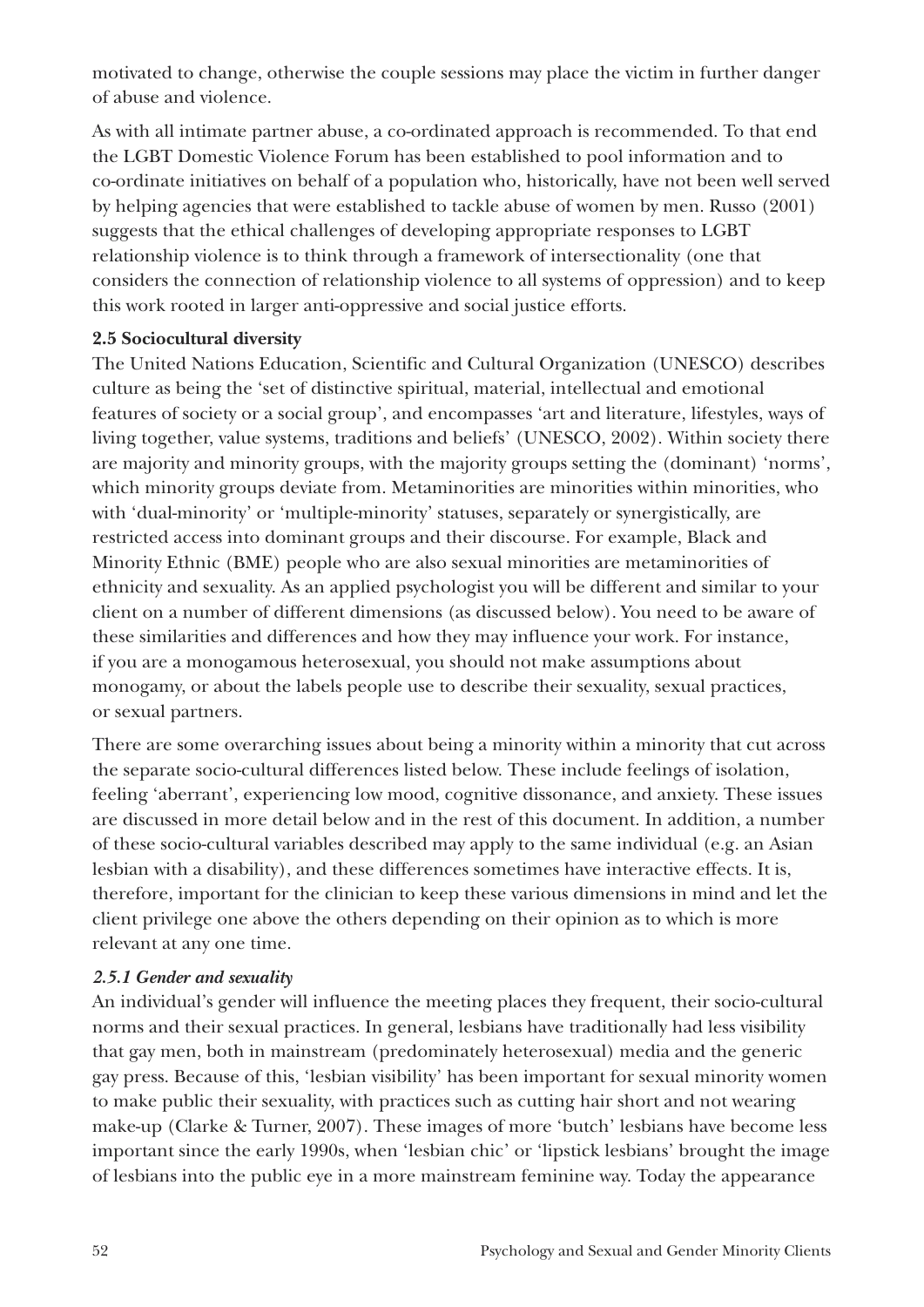(or 'performance') of lesbians varies enormously from the butch/femme dichotomies of the 1950s.

While many meeting places are for both men and women from sexual minorities, there are a significant amount of same-gender functions, events, and venues. These serve an important function in social and sexual networking, and developing and campaigning for common causes. Such events range from the lesbian separatism meetings of the 1980s (where women denounced all relationships with men) to the predominance of men-only sex clubs and saunas in large British cities today.

When trans people change their gender this can also change their sexuality label, and that of their sexual or relationship partner or partners, which may or may not be acceptable to the partner(s). This is discussed in more detail in the section on Trans issues.

## *2.5.2 Ethnicity/race*

Homosexual practices are found in many cultures/geographical regions historically and contemporaneously (e.g. 'motsoalle' relationships between women in Lesotho, 'two-spirit' individuals in Native North America, 'kathoey' of Thailand, 'köçeks' and 'bacchás' of Central Asia, etc.). A distinction should be made between sexual acts and sexual identities. Individuals may not always ascribe a particular sexual identity to their sexual practices or acts, therefore terms such as gay, bisexual, lesbian, etc. must be used with caution. There are varieties of sexual identities and sexual identity labels based on language, ethnicity, race, religion, culture, and socio-economic status (e.g. panthi, kothi, Down-Low/DL, gay-for-pay, etc.).

'Coming out' as belonging to an identity-affirming sexual minority may not always be an option, or even desirable, for some BME people; and does not always lead to positive experiences in this group (Chan, 1987; Nair, 2006; Nair, in press). Therefore, while it is important for the psychologist to explore the client's beliefs and expectations of 'coming out', it should not be considered as a vital milestone in the development of the client's sexuality.

There may be issues of visibility and invisibility for some BME sexual minority people. They may fear being exposed or 'out-ed' if they access mainstream LGBTQ venues. Others may experience alienation due to a lack of visibility of non-White people represented in mainstream LGBTQ press and other media and/or LGBTQ venues, as well as overt racism in these contexts. Such exclusion could lead to confusion and distress, no sense of belonging, and poor social support/networks with other sexual minority people, who could be a potential support against homophobia. An attempt to integrate with dominant LGBTQ communities may lead to internalised racism in BME sexual minorities (Chuang, 1999). This internalised racism may further alienate the client from his/her own ethnic communities, which would normally provide solidarity and protection from wider societal racism. People from sexual and ethnic minorities, therefore, face the potential for double discrimination on the basis of racism and homophobia from the societies they are affiliated with.

External and internalised homophobia among BME sexual minorities, and the wider effects of racism, may lead to stronger ties with their own ethnic groups, which mainly promote reproductive heteronormativity and condemn other aspects of sexuality. Heterosexual marriage and reproduction are rites of passage in some such cultures, and hold high socio-cultural significance, placing sexual minorities under immense pressure to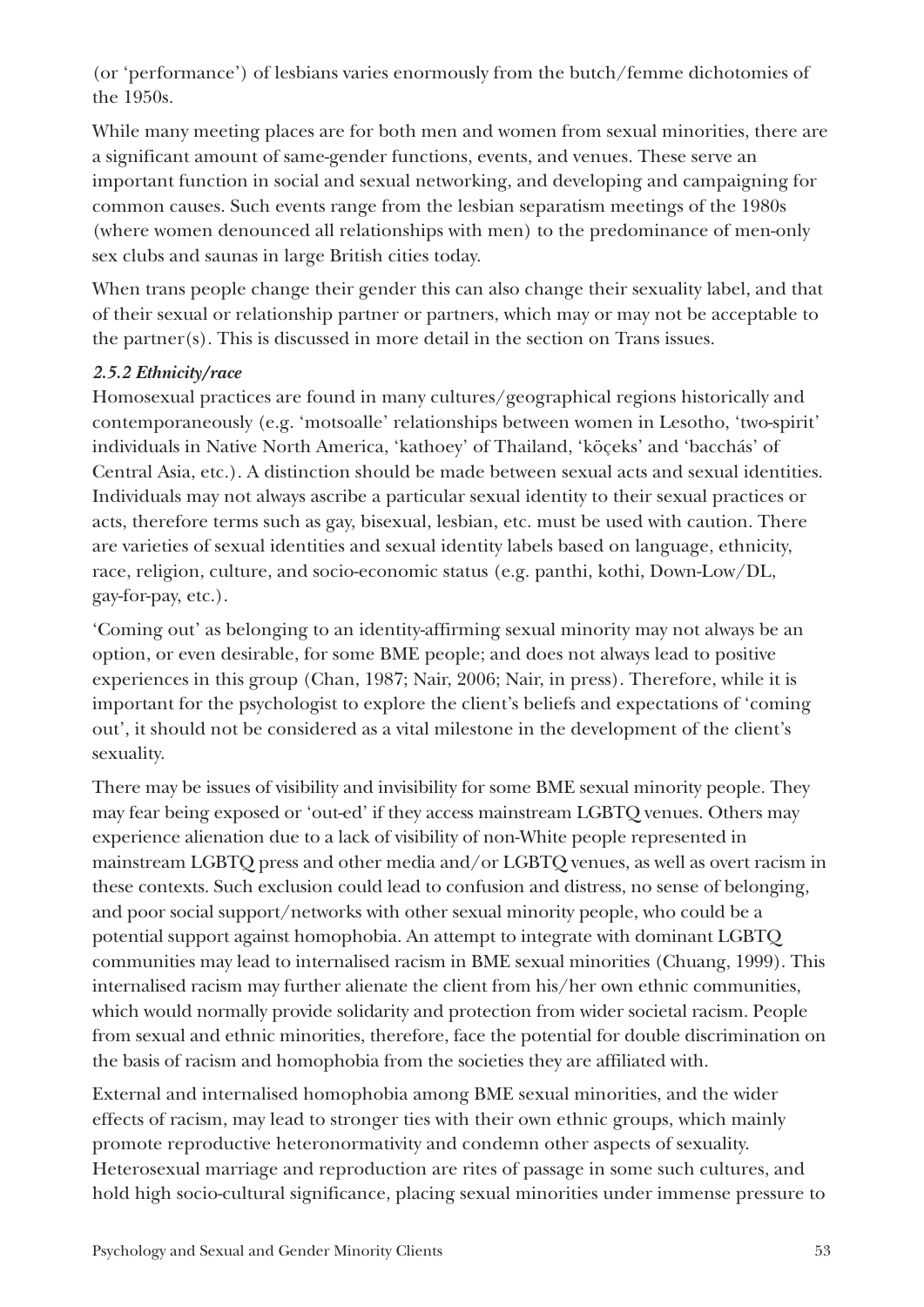conform to these standards. There may also be stringent gender-roles and mores, and these are linked to promoting compulsory heterosexuality and discouraging/chastising all other sexualities. People may find themselves agreeing to traditional marriages and living a secret ('closeted') life to express their preferred or alternative sexual identities.

Both ethnic and sexual minorities report having negative experiences accessing mental health services (King et al., 2003). Therefore, particular care must be taken to ensure that their (negative) expectations of psychologists are not confirmed. Understanding clients' previous experiences accessing mental health and/or psychological services is important when establishing rapport at the start of working together.

Some BME groups may be erotised by the dominant culture, reflecting colonial forms of racism that were prevalent in the slave trade and can still be evidenced today (e.g. the colonial and postcolonial stereotyping of black men having a voracious (animalistic) sexual appetite and prowess, and black women as being licentious).

**Case Study:** Andrew, a British-Asian man, married a woman his parents 'chose' for him, which permitted him to come to England. He has always been attracted to men and enjoys sexual contact with them. He identifies as being heterosexual, and rejects any notion of being 'gay'. He repeatedly experienced erectile dysfunction while attempting to have sex with his wife, which led her to ask for a separation. He wants to get married again and to have children. He also attests that he wants to continue having sex with other men, but doesn't feel the need to disclose this information to anybody else (from Nair, in press).

**Comment:** Andrew's refusal to accept the notion of being 'gay' is important, and highlights how culturally loaded such a term is. Here, the therapist would benefit from understanding what 'gay' means to Andrew, and how he can negotiate his sexual choices without identifying as a sexual minority.

## *2.5.3 Migrants, refugees and asylum seekers*

In countries around the world, people from sexual minorities are criminalised, tortured or ill-treated because of their sexuality (see Amnesty International Campaigns at www.amnesty.org.uk/). Migrants, refugees, and asylum seekers may experience difficulties in being a visible sexual minority for fear of rejection (from members of their own diasporic communities), and fear of persecution from the State because of their sexuality, based on previous negative experiences from their home countries. However, being invisible reduces the possibility of meeting other sexual minority people, and being seen with visible sexual minorities may jeopardise their own invisibility. This conflict between being visible and invisible can be problematic. It requires the clinician to spend time developing rapport and trust, being culturally sensitive to the meaning of the client's sexuality in their sociocultural context and developing a language to discuss these issues in a meaningful way in therapy.

Migrants, refugees, and asylum seeker clients who are also in sexual minorities may find adjusting to local sexual scripts, codes and practices difficult, and may find mainstream sexual identity labels imposed on them. Alternatively, they may feel pressured to assimilate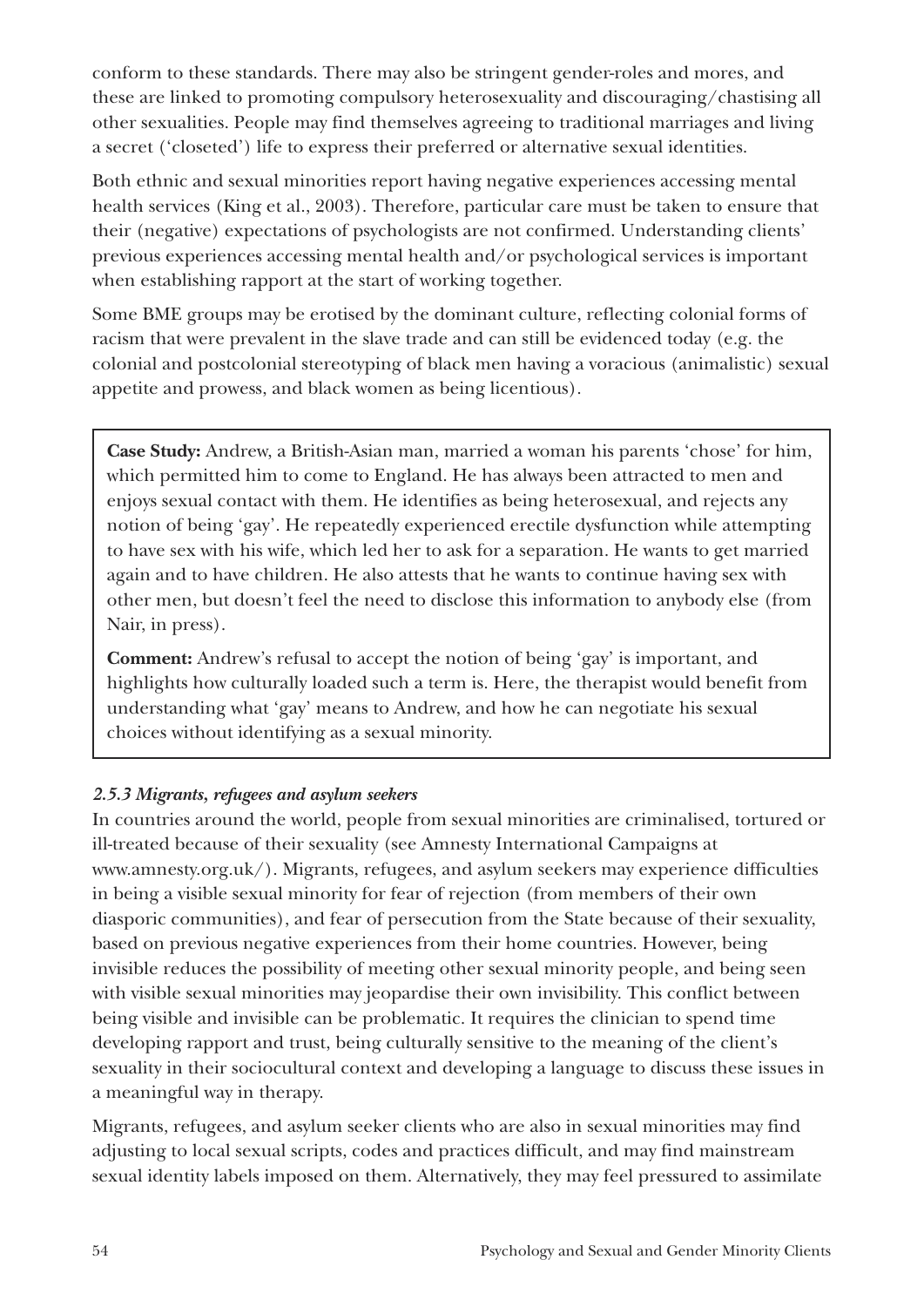with dominant sexual minority groups to gain acceptance, the values of which may be at odds with those of the client (e.g. Muslim sexual minorities having issues accessing 'the scene' where alcohol is served). Further complications and misunderstanding can occur as a result of language barriers and difficulties.

Limited financial resources may preclude some migrants, refugees, and asylum seekers from being able to access certain LGBTQ spaces and events, preventing them from integrating with other sexual minorities. Poor availability of the internet which can be accessed in private, because of lack of funds, may further hamper possibilities of meeting other 'out' or invisible ('straight acting' or 'discreet') sexual minorities. The internet is well used by sexual minority communities to find sexual and romantic partners, as well as to forge links with others.

Refugees and asylum seekers may also find it difficult to access health services (e.g. Genito-Urinary Medicine clinics, Mental Health services, etc.) due to language barriers, lack of information and knowledge about health conditions and available services, and poor targeting of such groups by health services. This places such individuals at higher risk of mental health problems, and/or contracting and/or infecting others with sexually transmitted infections. Immigrants may lack knowledge or accurate information about health problems, or not perceive themselves to be at risk (e.g. Chinouya, Davidson & Fenton, 2000). Furthermore, this group may not have adequate resources to treat or manage health conditions, or to access psychological help. In addition, new refugees and asylum seekers may have difficulty distinguishing between the Home Office and the NHS, both being government agencies, and so have fears about confidentiality.

**Case Study:** Musa, a young Muslim asylum seeker, fled from his country after being attacked for having had sex with a statesman there. Living in Britain now, he finds himself unable to connect with gay men. He feels shunned by other black gay men because he doesn't speak English well and cannot afford to dress 'trendy', and feels that only white men who are older than his father are sexually interested in him – this makes him uncomfortable. He is also scared to disclose his sexuality to (heterosexual) people from his homeland, as he fears being cut off from them and the mosque – his only friends and community here.

**Comment:** Musa's predicament is not uncommon. He faces prejudice based on his multiple-minority statuses. This highlights how an individual's identities can be in the foreground or background, depending on circumstances. The therapist's challenge here is to help the client understand and negotiate his/her various identities, to facilitate coexistence with minimal dissonance.

#### *2.5.4 Urban/rural issues*

Living in a small community can make it difficult to 'come out' or transition gender, as anonymity may be impossible and such changes may be met with hostility and lack of acceptance. Similarly, same-sex partners living together or moving into the area may be concerned about 'coming out' and being accepted in the new community. In addition, access to supportive communities or places to socialise and meet friends and partners might be limited in rural settings. Some people may move to urban areas due to the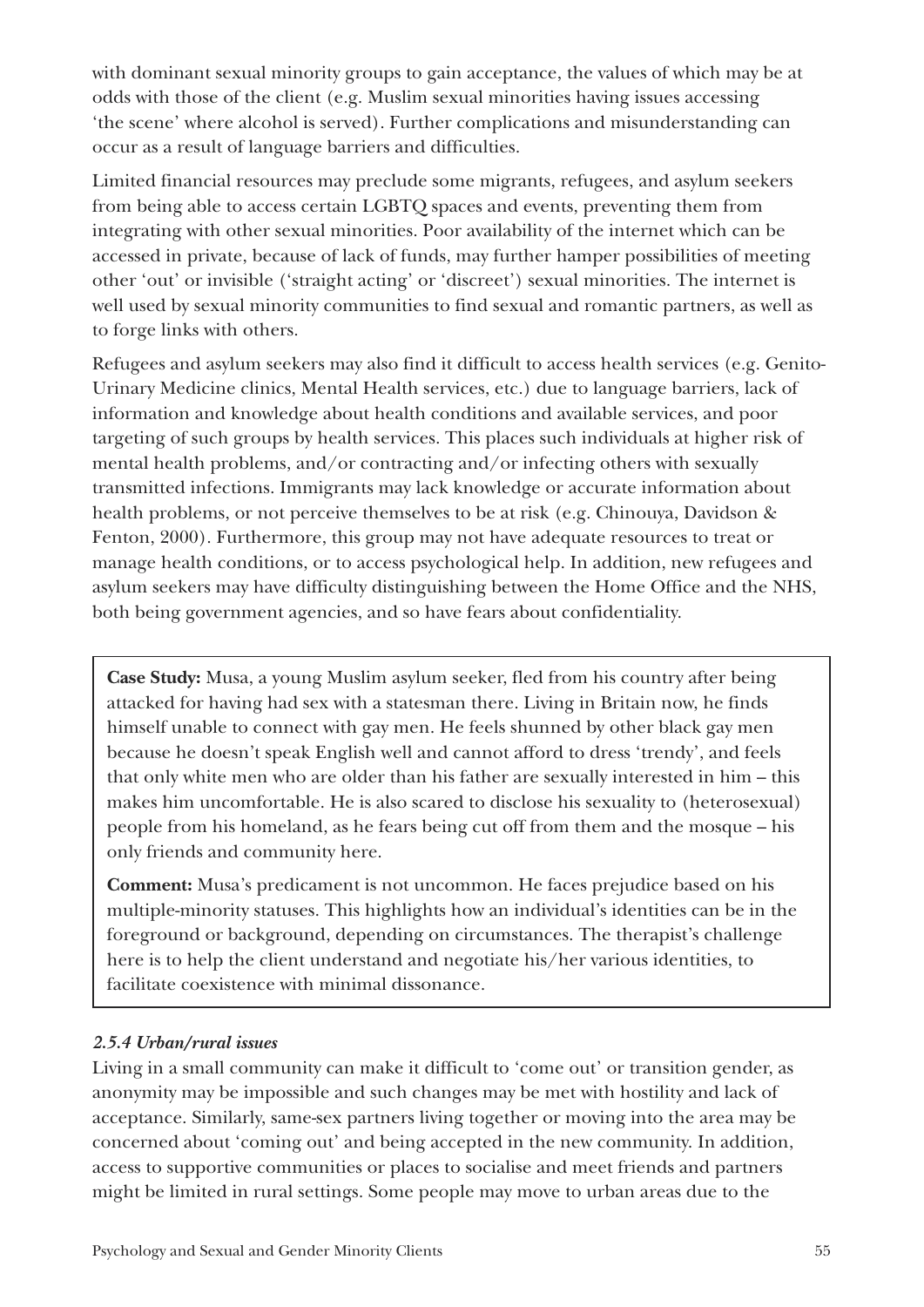problems associated with being a sexual minority in a rural area. Rural-urban drift brings with it associated difficulties (e.g. employment issues, housing, financial difficulties, etc.). However, there are also advantages to such moves as most of the services for sexual minorities are based in large cities. Information about these services is usually available from local LGBTQ helplines.

# *2.5.5 Religion/faith/spiritual communities*

Dominant interpretations of most religions admonish same-sex practices, but liberal interpretations generally only reprove coercive sexualities. However, strong feelings of guilt and shame may be experienced by both believers/religion-practising individuals and for others, for example, parents or siblings, for whom religion and culture exist as one entity and are a way of life. Therefore, rejection and acceptance by significant others may be important factors in the client's decision to 'come out'.

People may find it difficult to negotiate sexuality with religious and cultural views, causing cognitive dissonance and distress (de Jong & Jivraj, 2002). Religious views may deter sexual minorities from accessing mainstream LGBTQ social venues, which predominantly tend to be clubs and bars (e.g. venues with a 'backroom' where anonymous sex takes place). This is more of a problem in smaller cities, where alternative meeting places are not always available, such as LGBTQ-friendly cafes.

Fortunately, many LGB faith groups exist as a resource:

- **Jewish [www.jglg.org.uk]**
- Muslim [www.imann.org.uk]
- Muslim women [www.safraproject.org]
- Christian [www.lgcm.org.uk]
- Catholic [www.questgaycatholic.org.uk]
- Buddhist [ www.sgi-uk.org ].

## *2.5.6 Age*

There is a premium placed on youth in dominant LGBTQ cultures and social spaces. This makes it more difficult for older lesbian and gay people to meet friends or partners, particularly if they came out later in life (perhaps after having been married and/or having children) and so do not have an LGBTQ social network. Older individuals may face isolation and exclusion, leading to experiences of loneliness, with loss of friends and partner(s), particularly in the absence of familial or other traditional support systems. In addition, some older adults have lived in a time when their sexuality was considered a criminal offence (until 1967 in England, 1980 in Scotland, and 1982 in Northern Ireland) and a mental illness (until 1973). This may have had a detrimental impact on their formation of a sexual identity or have led to homophobic abuse (sometimes at the hands of mental or physical health professionals). This could have an impact on their trust in you as a psychologist and the service you work for. Older sexual minorities living in nursing homes have concerns about their being accepted by staff and other residents. There are organisations that work for better services for older sexual minorities, for example:

- Polari [www.polari.org]
- Age Concern's Opening Doors programme www.ageconcern.org.uk/AgeConcern/openingdoors.asp]
- Alzheimer's Society LGBT Carers [www.alzheimers.org.uk/Gay\_carers/index.htm].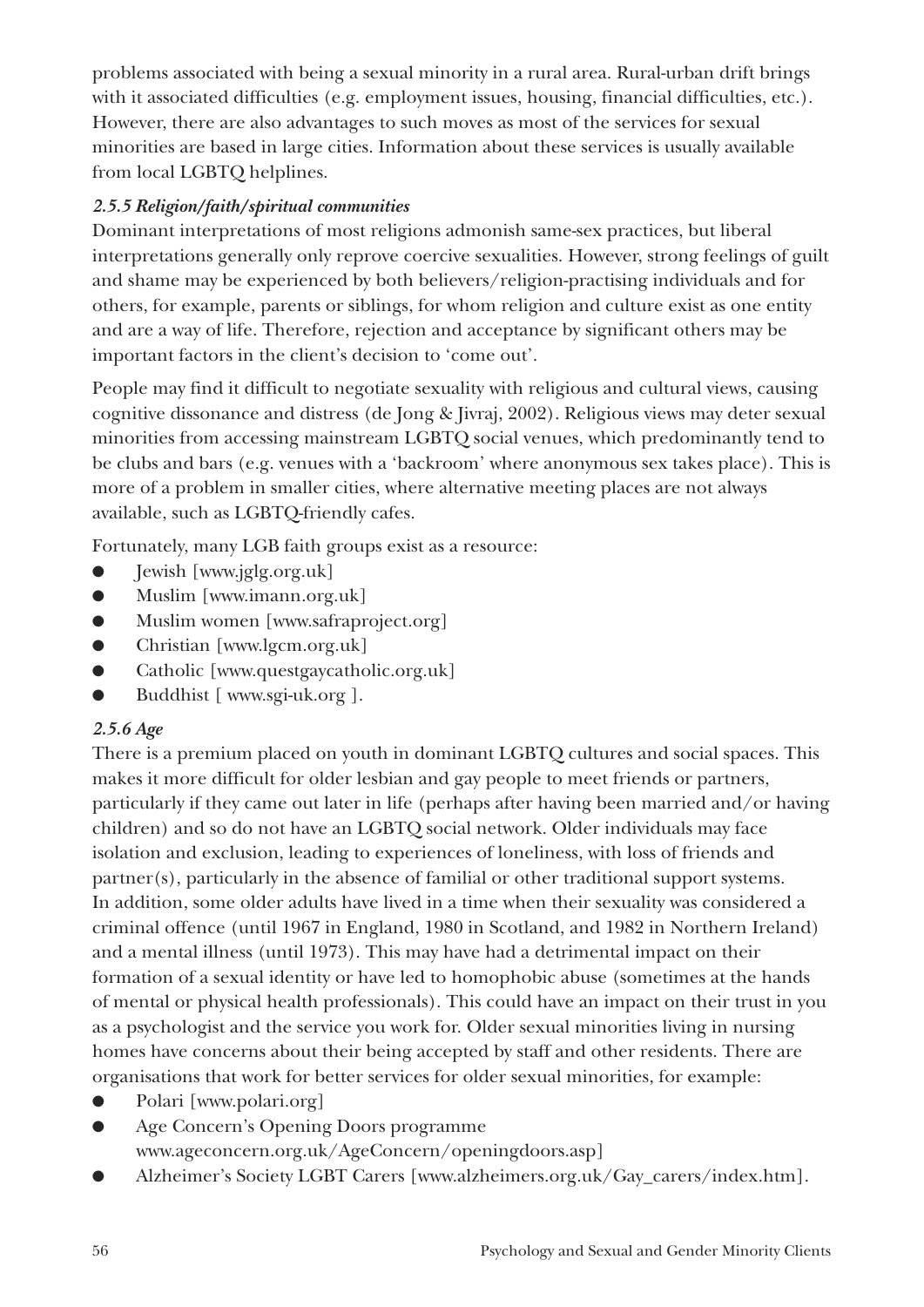'Coming out' (models of which include Cass (1979), D'Augelli (1991), and Rivers (1997)) can happen at any age. It is a process that repeats itself in every new environment or with new people, and might be particularly pertinent in adolescence where there is peer pressure on opposite-sex sexual experiences and relationships. For those living with parents, coming out to them might be problematic, particularly if the young LGBTQ individuals are dependents. There are organisations that work with young sexual minorities, for example, Alfred Kennedy Trust [www.akt.org.uk], gay youth UK [www.gayyouth.org.uk]. It should be remembered that while the age of consent for sex between men has been equal to heterosexuals (16 years in Great Britain, 17 years in Northern Ireland) since 2000 (Sexual Offences (Amendment) Act, 2000 (Office of Public Sector Information, 2000), All adolescents can be offered confidential sexual health services between 13 and 16 years, if assessed to be mature as rated by Fraser Guidelines and Gillick Competence in England and Wales (Department of Health, 2001), and the Age of Legal Capacity (Scotland) Act, 1991 (C50) in Scotland (Office of Public Sector Information, 1991).

Parenting issues in mid-life can be relevant for LGBTQ individuals, trying to find a donor, facing prejudice from family, friends, medical professionals, or even uncovering internalised homophobia within the relationship. Finding a psychologist to work with these issues can also be a challenge, because of the strength of the assumptions of what a 'family' consists of being based on heterosexist models.

## *2.5.7 Class*

Class can affect one's sense of confidence and eloquence to speak about one's sexuality and expect to be accepted. For those from lower class/socio-economic communities, access to mainstream venues might be a problem, for example, Pride events, commercial LGBTQ spaces and venues, private counselling, etc., and they are less likely to engage in communitarian gay activities (Keogh, Dodds & Henderson, 2004). However, for some working-class sexual minorities, financial autonomy may have resulted from having left school/college early to seek employment, which may create inroads to such spaces. Lack of access to mainstream events and lack of opportunities to move to more gay-friendly areas may result in isolation, hostility from heterosexual counterparts, or pressure to conform to dominant forms/expressions of masculinity/femininity (e.g. 'gansta' machismo).

Homophobic bullying is rife is British schools (Rivers & D'Augelli, 2001), and children from working-class backgrounds are often left to deal with the situation themselves without the help of parents or school (Keogh et al., 2004; Henderson, 2004). Even after leaving school, working-class gay men face more discrimination at work and from public and commercial services, compared to gay men from other classes (ibid.).

People may be eroticised for their class identity within sexual minority communities (e.g. 'Chav Boi', 'hoodie lad', 'trackie boy', etc.). Interestingly, in places with few LGBTQspecific venues, class barriers may not be an issue, as people are brought together by having their sexuality in common.

The association between working-class (lower socio-economic status) and limited access to health care has been repeatedly documented from the time of the Black Report (Department of Health and Social Security, 1980) and continue to be acknowledged in recent times (e.g. Cattell, 2001; Scambler & Higgs, 2001). Finding access to a psychologist may, therefore, be problematic.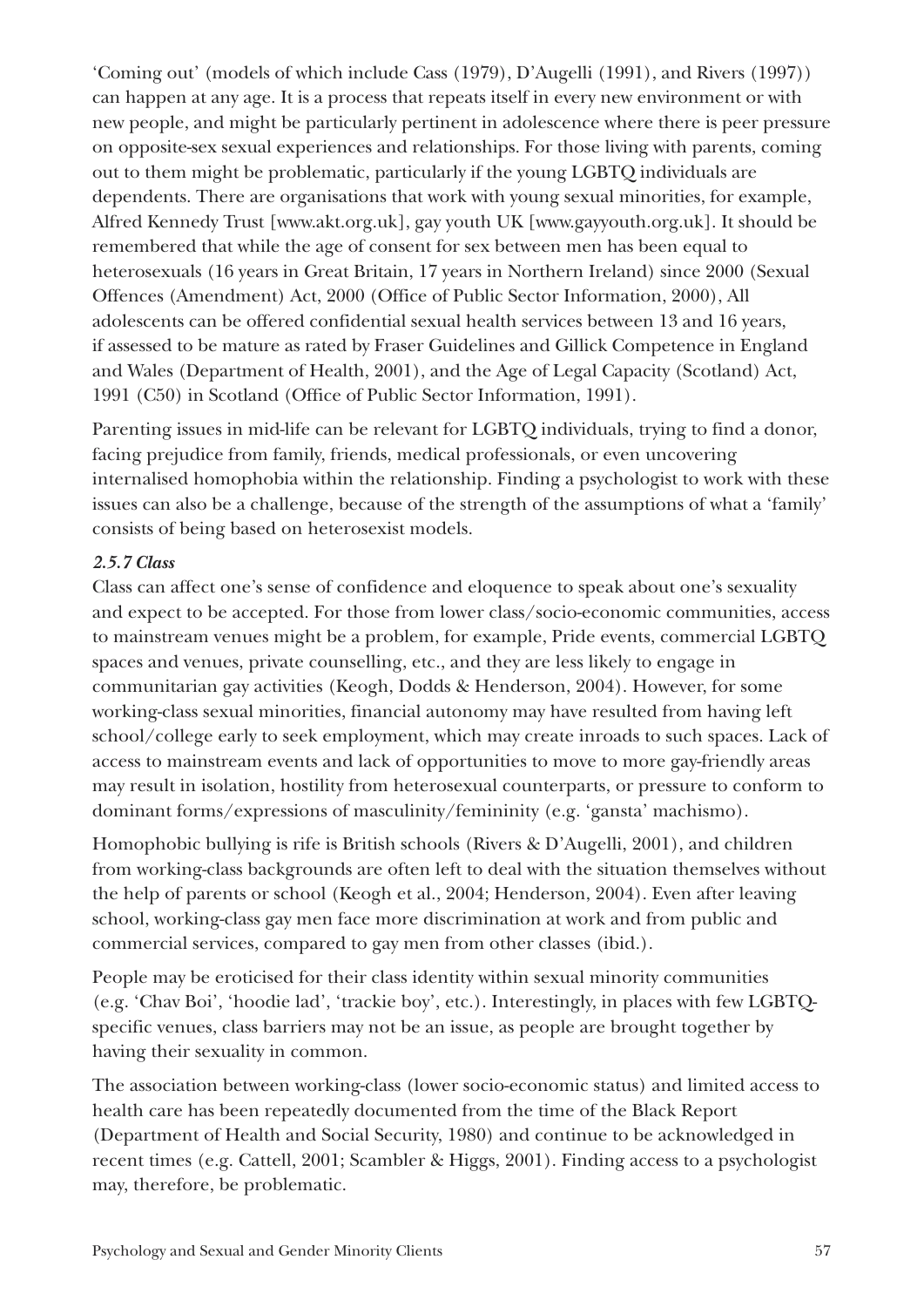## *2.5.8 (Dis)abilities*

LGBTQ communities can be body fascistic in the extreme (with the dominance of one body type that is considered attractive, for example, men in the gay press tend to be very muscular). The importance of appearance associated with physique and style in dominant LGBTQ cultures may make connecting with able-bodied counterparts arduous and problematic for people with physical disabilities. Thus, making friends and partners if an LGBTQ person has a physical or learning disability can pose a challenge.

Sexual minorities with learning disabilities are less likely to have their needs recognised because of social and practice disincentives (Cambridge, 1997). There is also evidence to suggest that this metaminority also faces high HIV-related risks (Cambridge, 1994, 1996). Sexual minorities with learning disabilities may also not take on the labels of lesbian, gay, or bisexual, as these may be associated with discriminated groups. Adopting such labels in addition to the label of learning disabled increases the likelihood of double-discrimination.

As most sexual minority social or commercial meeting spaces (apart from virtual spaces) tend to be clubs and nightclubs, access could be a limitation for people with disabilities. This might have improved with new legislation, such as the Disability Discrimination Act (Office of Public Sector Information, 2005), but it is still a problem, particularly for people with mobility restrictions. This is more of a problem in smaller cities, where alternative meeting places are not always available. There are some LGB disability specialist groups, such as those for people who are deaf, but by and large the LGBT social networks are geared for able-bodied people. Clients may find it beneficial joining organisations which support LGBTQ people with disabilities, such as Regard [www.regard.org.uk].

## **2.6 Health**

## *2.6.1 Physical Health*

Lesbian health can easily be sidelined as most literature (particularly sexual health literature) is aimed at gay men. There are also fewer specialised resources available to lesbians (e.g. lesbian sexual health clinics). However, there are a number of health issues that are highly relevant to lesbian and bisexual women, including high risk of breast, cervical, and ovarian cancer (Carroll, 1999; Bailey et al., 2000), and obesity (Boehmer, Bowen & Bauer, 2007). However, many lesbians do not visit a gynaecologist, viewing them as only relevant in cases of contraception and motherhood (ILGA, 2006). In mainstream health services, lesbians, gay men and bisexuals may face prejudice and discrimination from medical staff. A lack of acceptance and knowledge of sexual minority lives and queer sexual practices in health settings have been well documented (e.g. McFarlane, 1998). Health professionals often assume heterosexuality, as well as overtly or covertly discriminating against sexual minority patients.

High rates of STIs are prevalent in sexual minority communities, particularly in gay male communities; with gonorrhoea having increased by 10 per cent between 2004–2005, syphilis by 66 per cent between 2001–2005, and herpes by eight per cent between 2004–2005 (Health Protection Agency, 2007). However, as with other health conditions, the focus in sexual health has been on gay men and so lesbian sexual health and HIV issues are under-researched and under-resourced.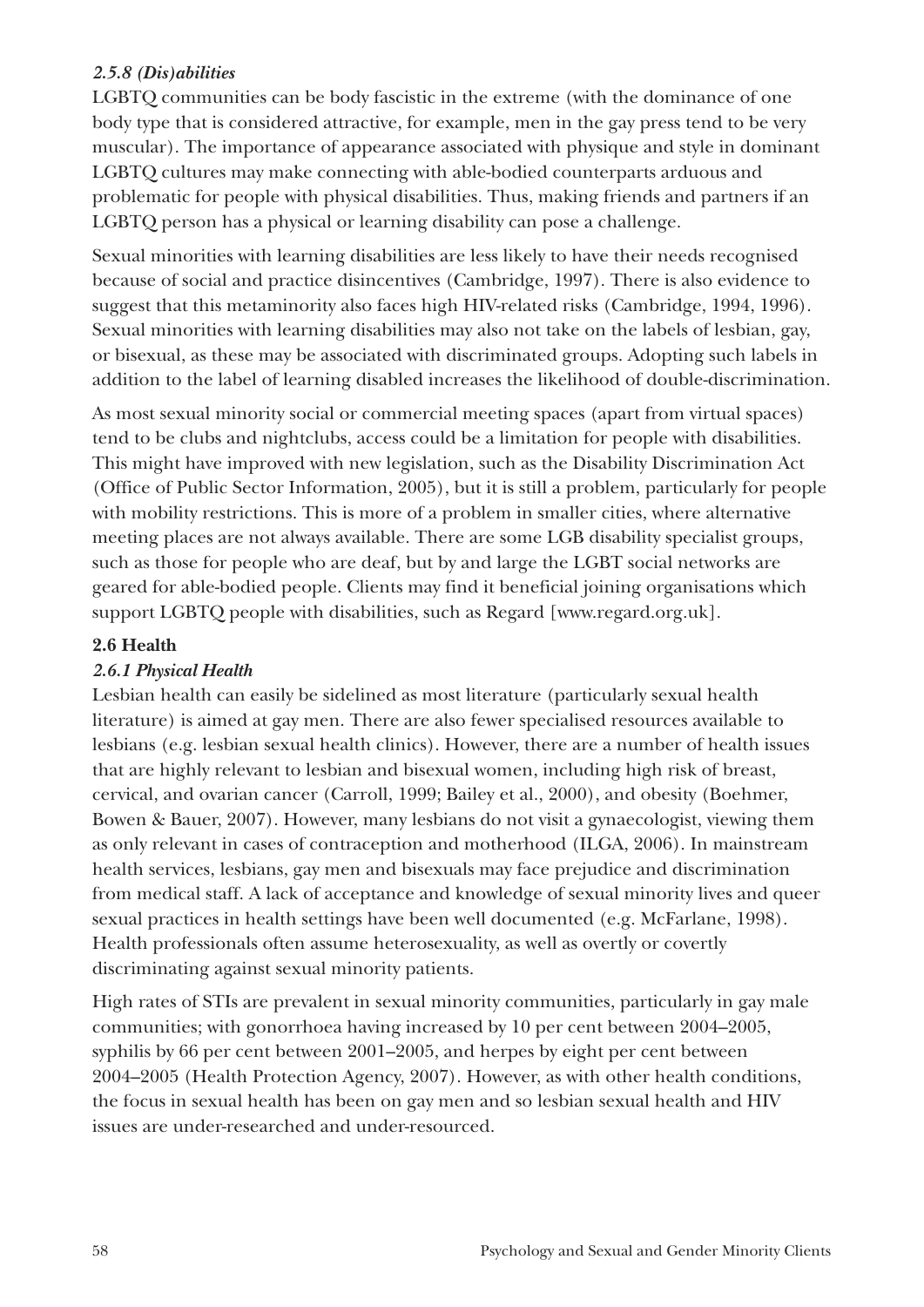## *2.6.2 HIV*

There are high rates of newly acquired HIV infection among gay and bisexual men or men who have sex with men (MSM) in general, when compared to heterosexual counterparts (although there have been more heterosexual people diagnosed with HIV in the UK since 1999 (Health Protection Agency, 2007)). Being HIV positive can be an identity, as well as influencing sexual practices and forming new identities, such as 'barebacking'. Knowledge of Highly Active Anti-retroviral Treatment (HAART) and Post-Exposure Prophylactic (PEP) in gay communities can be well developed and expert patients are common. Lipodystrohy, a side-effect of anti-retroviral treatment, which redistributes lipids and changes body shape in characteristic ways, can be a prime concern for HIV positive gay and bisexual men on medication, as it can potentially disclose their HIV status. Outside of sexual minority communities, gay and bisexual men can be blamed for spreading disease, which can be a further cause of distress and/or abuse.

## *2.6.3 Mental Health*

High rates of mental health concerns have been reported in LGBT populations (e.g. King et al., 2003a, 2003b). Some of these problems are related to homophobia and heterosexism from the wider society and from further prejudice and discrimination in the NHS (e.g. McFarlane, 1998). Frequently reported problems include: depression, anxiety, substance misuse, and eating disorders. There are also high rates (when compared to heterosexual counterparts) of deliberate self-harm, suicide attempts and completed suicides, particularly in youth (Rivers, 1997). However, there is some evidence to suggest that there may be over/under-diagnosis of conditions; this has been argued in particular for Borderline Personality Disorder (Hagger-Johnson, 2007). Clinicians should also be wary of considering a diagnosis of 'Sex addiction' in sexual minorities, simply on the basis of any predefined 'norm', as this can vary with individual or group sexual identities and practices.

## *2.6.4 Substance use*

There are higher rates of drug and alcohol use in lesbian, gay, and bisexual communities than in the general population (Hughes & Eliason, 2002), including the use of steroids and recreational drugs. This has been suggested to be linked to comorbid conditions or poor socio-cultural support against heterosexism and homophobia. However, it could also be attributed to the focus of the major socialising avenues open to sexual minorities, which are connected to drinking and recreational drug use (i.e. bars and clubs). The use of anabolic steroids has also been linked to the desire for the ideal mesomorphic body image, and also associated with 'muscle dysmorphia' (Pope, Phillips & d'Olivardia, 2000).

## **2.7 Children, young people, families and schools**

## *2.7.1 Sexual Development and Sexual Identity Development*

Despite the recognition that sexual desires and attractions form an essential part of adolescent sexuality, very little attention is given to their origin or presence during childhood. It has been suggested that cultural norms maintain a silence around this topic (Savin-Williams, 2005). Research on the development of sexual attraction (e.g. Remafedi, Farrow & Deisher, 1992) suggests that young children can recognise attractions, but selfidentity labels do not become consolidated until adolescence. However, young LGB people often describe feeling 'different' from an early age but are unable to clearly label this difference (Flowers & Buston, 2001; Bell, Weinberg & Hammersmith,1981). Maguen et al.,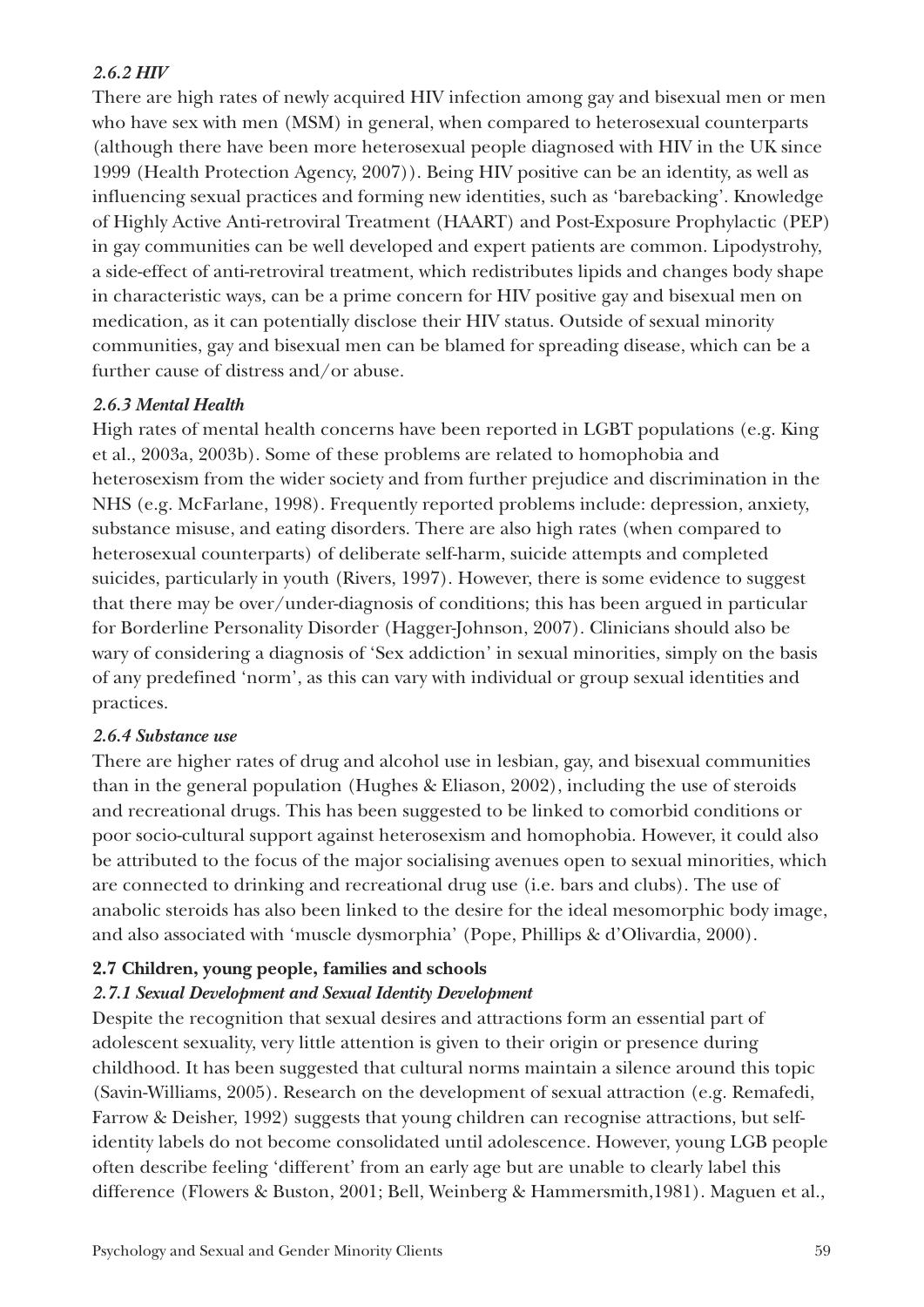(2002) found that the mean ages in their survey for first awareness of same-sex attraction was 11 years, with 16 years for first same-sex sexual contact, and 17 years for first disclosure of sexual identity.

Issues of identity and sense of self and self-esteem are relevant for adolescents in the widest sense (Erikson 1959, 1964, 1967) as they explore their relationships to develop a sense of who they are, how they can feel good about that, and the kind of future they would like. Erikson states that the unique developmental task of adolescence is to solidify a personal identity. Sexual behaviour has been described as one of the key ways, in contemporary society at least, for adolescents to 'de-satellise' and begin, emotionally and physically, to leave the parental orbit and move toward independence (Selverstone, 1989). This process is challenging enough especially in a media focussed society which portrays very negative images of youth, and indeed, the future of society. Adding the developing sense of oneself as LGB can add considerably to the stress of this process. All adolescents share the same physical, cognitive, psychological, and social tasks of development, regardless of sexual identity. However, if one of the primary psychological tasks of adolescence is the development and consolidation of identity, then LGB adolescents face many challenges that heterosexual adolescents do not (Fontaine & Hammond,1996).

#### *2.7.2 Identity and coming out for LGB Youth*

An individual's sexual identity as part of their overall identity is clarified and consolidated through several processes; cohort comparisons, societal confirmation, and peer affirmation (Fontaine & Hammond, 1996). The systems around adolescents (families, schools, neighbourhoods, work places etc.) provide the contexts for these processes but for LGB adolescents they often, at best, fail to foster these positive processes. More often, however, the situation is harsher in that they provide negative and stigmatising contexts for sexual identity formation. Therefore, many LGB adolescents develop a sexual minority identity *in spite* of the fact that the systems they live within promote the heterosexual norm.

Of course, for many, the process of developing a LGB identity is completed after adolescence. For others the questioning of sexual identity will never result in a LGB identity, even though some may continue to engage in same-sex behaviour (Savin-Williams, 2005). This brings into question the limitations of common usage sexual identities, as these labels can be too reductionist to capture the full extent of people's sexuality. It is important to remember that although transitory same-sex behaviour can cause some confusion, it is the minority of adolescents who go on to develop LGB identities (Savin-Williams, 2005). It has been suggested that fluidity of identity is more relevant to young women than young men, with the majority of college-aged, same sex-attracted women shifting sexual identities, sometimes multiple times (Diamond, 2003). However, it is safe to say that adolescence is the usual period when sexual identity formation commences. Several models of this process have been offered (Cass, 1979, 1996; Lewis, 1984; Troiden, 1989). All of these models describe stages moving towards an increasing level of acceptance of a LGB identity, with a progression from confusion, through exploration, to integration (Fontaine & Hammond, 1996).

For example, Cass (1979, 1996) describes six stages of identity formation: confusion, comparison, tolerance, acceptance, pride, and synthesis. At the first stage, confusion is great as heterosexual identity is called into question and the adolescent may seek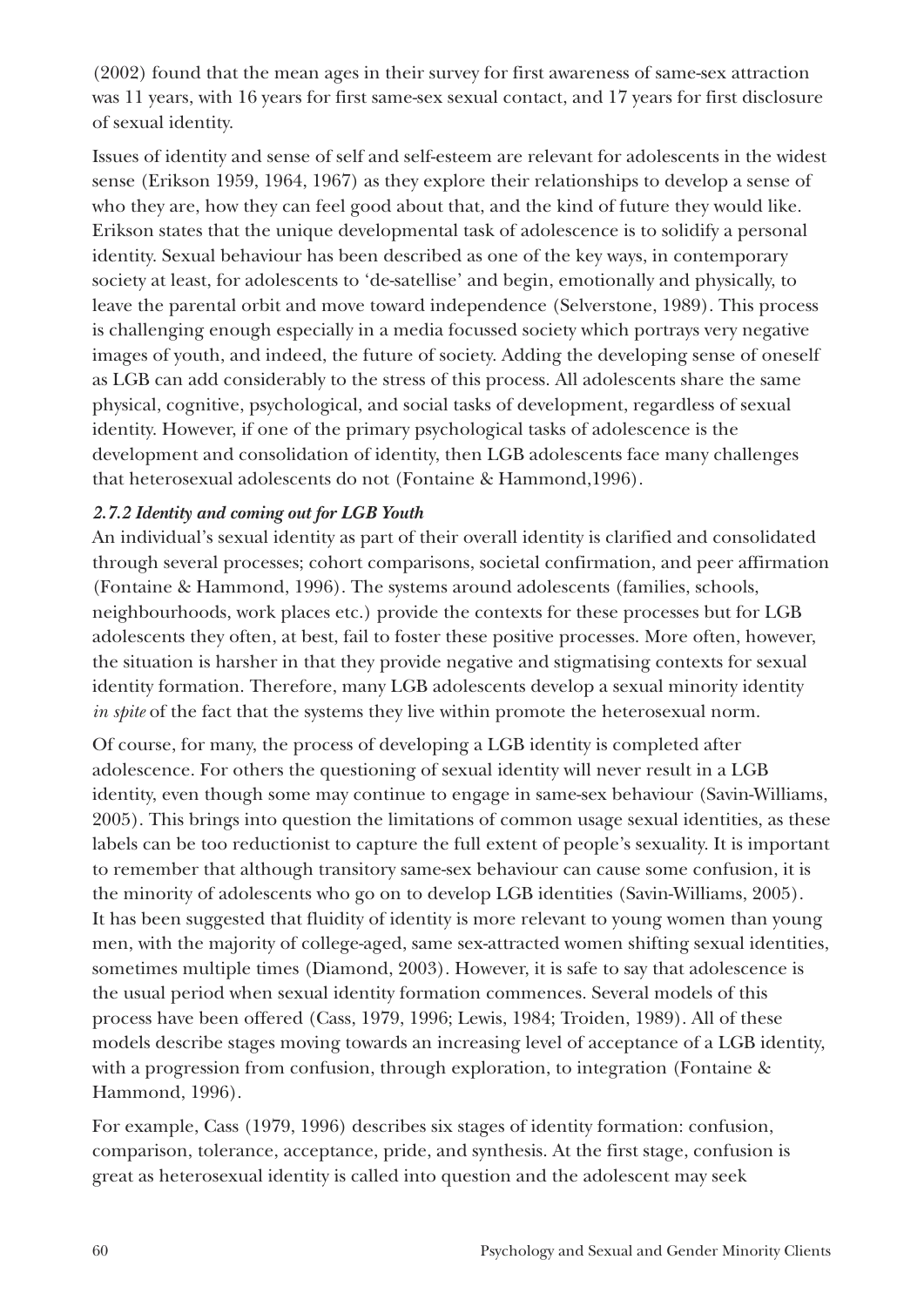information on being LGB, which is a difficult task given the dearth of accessible information. In the identity comparison stage, strategies may be developed to reduce the incongruence between same-gender attractions and heterosexual identity. Such strategies may include believing a same-gender attraction to be a one-off, believing same-gender attraction to be a phase, and considering oneself to be bisexual (which provides the potential for heterosexual behaviour). The identity tolerance stage means a move further from a heterosexual identity and towards a LGB one. This can often include seeking out the company of LGB people to alleviate a sense of isolation. Identity acceptance suggests the development of a stronger LGB identity and increasing contact with LGB people. Accessing the company of other LGB youth can be extremely difficult however, especially for those living in more rural areas. The identity pride stage often results in strong identification with LGB culture and a devaluing of heterosexuality. This gives way to less polarising views in the final stage of identity synthesis when a realisation and acceptance of the similarities between LGB culture and heterosexual culture can be accommodated through more inclusive behaviour.

As is usual with psychological stage models, the stage theories of LGB identity formation have attracted considerable criticism. These stages are considered to be clear and obvious, representing a universal, linear process that does not necessarily fit with reality because of the diversity of LGB populations (Savin-Williams, 2005). Troiden's (1989) model, which describes the four stages of sensitisation, identity confusion, identity assumption, and identity commitment, is perhaps more realistic in being more spiral than linear, suggesting that individuals move back and forth between stages and that not all will experience all stages or substages (Savin-Williams, 2005). It is recognised that development is moderated by external factors (such as heterocentrism and prejudice) and internal factors (such as internalised homophobia and personal strengths). Savin-Williams (2005) also stresses that the stage models are ethnocentric, and he suggests that in ethnic minority communities, sexual identity can be strategic and situational, being negotiated and renegotiated. The stage models have also been described as a developmental psychology of the remembered past which fails to recognise that recollection may be affected by subsequent life events. For example, the experience of being different as a child may be an adult interpretation of earlier life experiences. Little is known about how LGB youth experience their lives as they are living them (Moore & Rosenthal, 1993).

#### *2.7.3 The process of coming out*

For most, coming out is an ongoing process and not a one-off event. LGB people return to explaining their sexual identity to others throughout their lives as heterosexuality is so often assumed. The early coming out events to family and friends can be the most stressful however, and are among the most stressful LGB related life events described by LGB youth (D'Augelli, 1991; Rotheram-Borus et al., 1995). Survey results (Fox, 1995; Savin-Williams, 1998) are suggesting that the ages of disclosure of sexual identity are becoming younger, indicating that LGB youth are progressing through the process of sexual identity development at a younger age. Reasons proposed for this include increasing numbers of adults identifying as LGB and hence an increase in positive role models, increased media attention, growing cultural acceptance, and growing opportunities for socialising with other LGB youth (Boxer, Cook & Herdt, 1991). Ryan (2001) suggests that, until relatively recently, most LGB youth 'came-out' in their late teens or early 20s when they were either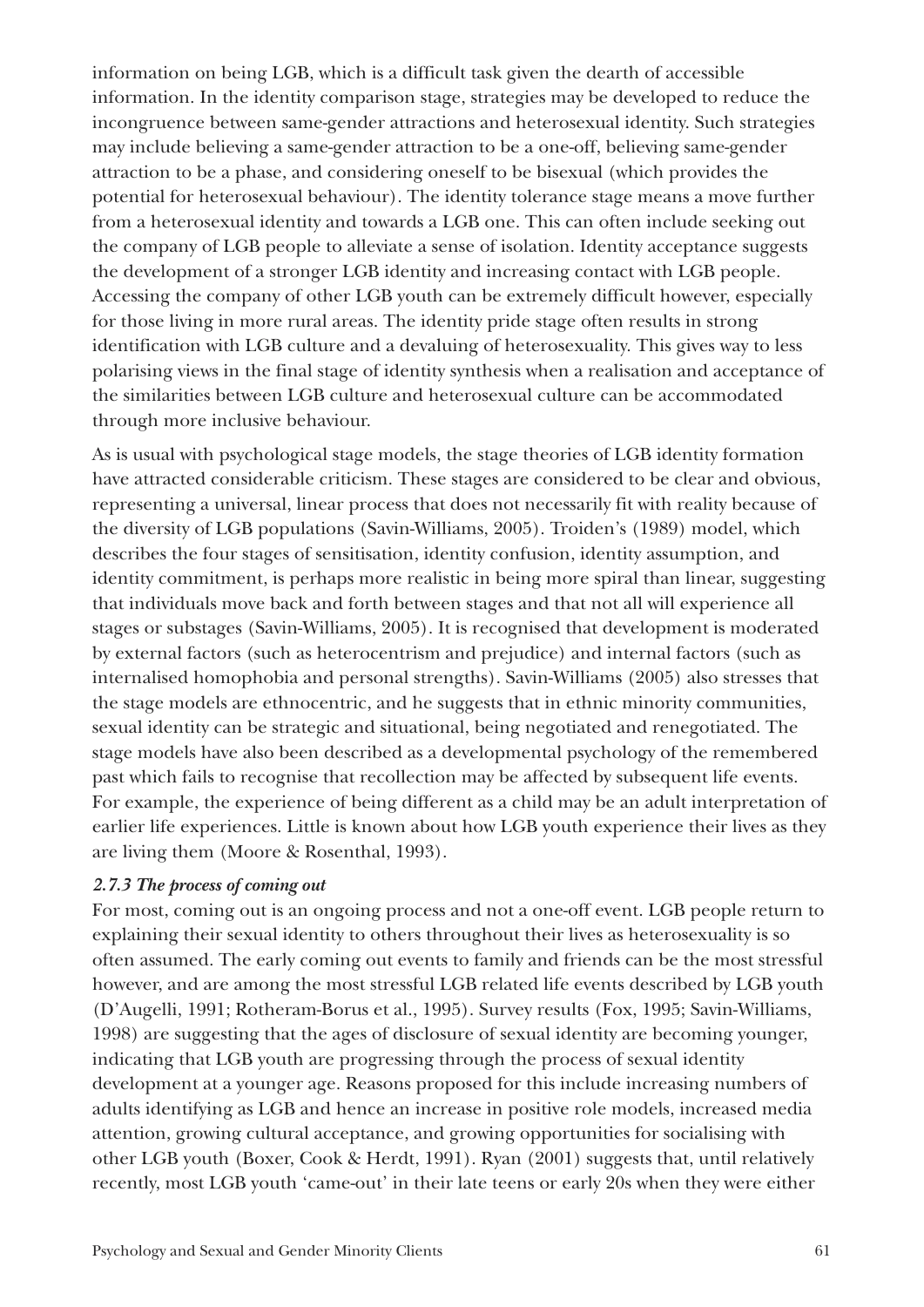working or attending college or university, rather than when they were at secondary school (see also Clarke & Broughton, 2005). More young people are 'coming-out' whilst at secondary school, and, with few exceptions (for example, the charities Family and Friends of Lesbian and Gay Men, in the UK, and Parents, Friends and Family of Lesbians and Gays, in North America), school and community support services have not kept pace with this apparent cultural change.

Not all LGB youth do come out of course (some never) and learn to live a life of dual identities; one public and one private. Even for young people, the hiding of sexual identity can cause insecurity, social withdrawal, and demoralisation (Hetrick & Martin, 1987).

#### *2.7.4 Risks of coming out*

The disclosure of sexual identity is a stressful event for most LGB youth because of the fear, often justified, of negative reactions from those they disclose to. For many young people, a fear of rejection by parents appears to be well founded. A British survey of LGB youth in London (Trenchard & Warren, 1984) revealed that approximately 40 per cent of parents reacted negatively to a child's disclosure of LGB identity, with the most extreme consequence being that some young people left home (11 per cent). Another common parental response was to send their son or daughter to a doctor (10 per cent) or to a psychiatrist (15 per cent). In Wallace and Monsen's 2004 study, (Personal communications) conducted in London, they found that, in comparison to 1984, more young people were being rejected by family members when they came out (32 per cent) and more were being thrown out of home (27 per cent of those who disclosed to parents/carers were thrown out). Of those young people who reported experiencing violence from family members as a result of their sexual orientation, over half still lived with the violent family member(s). Finally, 23 per cent of the 2004 sample were 'out' to their doctor, five per cent had attended a psychiatric unit and a further 42 per cent reported that they had received a clinical diagnosis from medical staff focused around anxiety disorders and depression. Rejection by parents can have a particularly strong impact because the maintenance of parent-adolescent bonds facilitates the achievement of developmental tasks for adolescents (Savin-Williams, 1989). The importance of coming out to parents in particular, despite the stress experienced, is indicated by the high percentage of LGB youth who succeed in the task. In a North American sample of LGB youth, 81 per cent had disclosed to at least one family member (D'Augelli & Hershberger, 1993).

As well as experiencing rejection from their families, many LGB youth receive direct abuse from prejudiced and intolerant peers (Rivers & Carragher, 2003; Rivers & D'Augelli, 2001; Rivers, 2003; Reid, Monsen & Rivers, 2004). There is particular pressure to conform to certain sex-role stereotypes in adolescence. Gonsiorek (1988) observed that failure to conform could result in cruel behaviour from peers. Savin-Williams (1995b) found that adolescents (particularly boys and young men) are frequently intolerant of difference in others and may actively punish and ostracise peers, particularly if the perceived difference concerns their sexuality (Gough, 2002; Phoenix, Frosh & Pattman, 2003).

In Trenchard and Warren's (1984) survey, 58 per cent of respondents reported verbal abuse and 21 per cent reported some kind of experience of physical assault. In a survey conducted by the LGB political lobbying group Stonewall (Mason & Palmer, 1996), 48 per cent of respondents aged under 18 had experienced violence and 90 per cent name-calling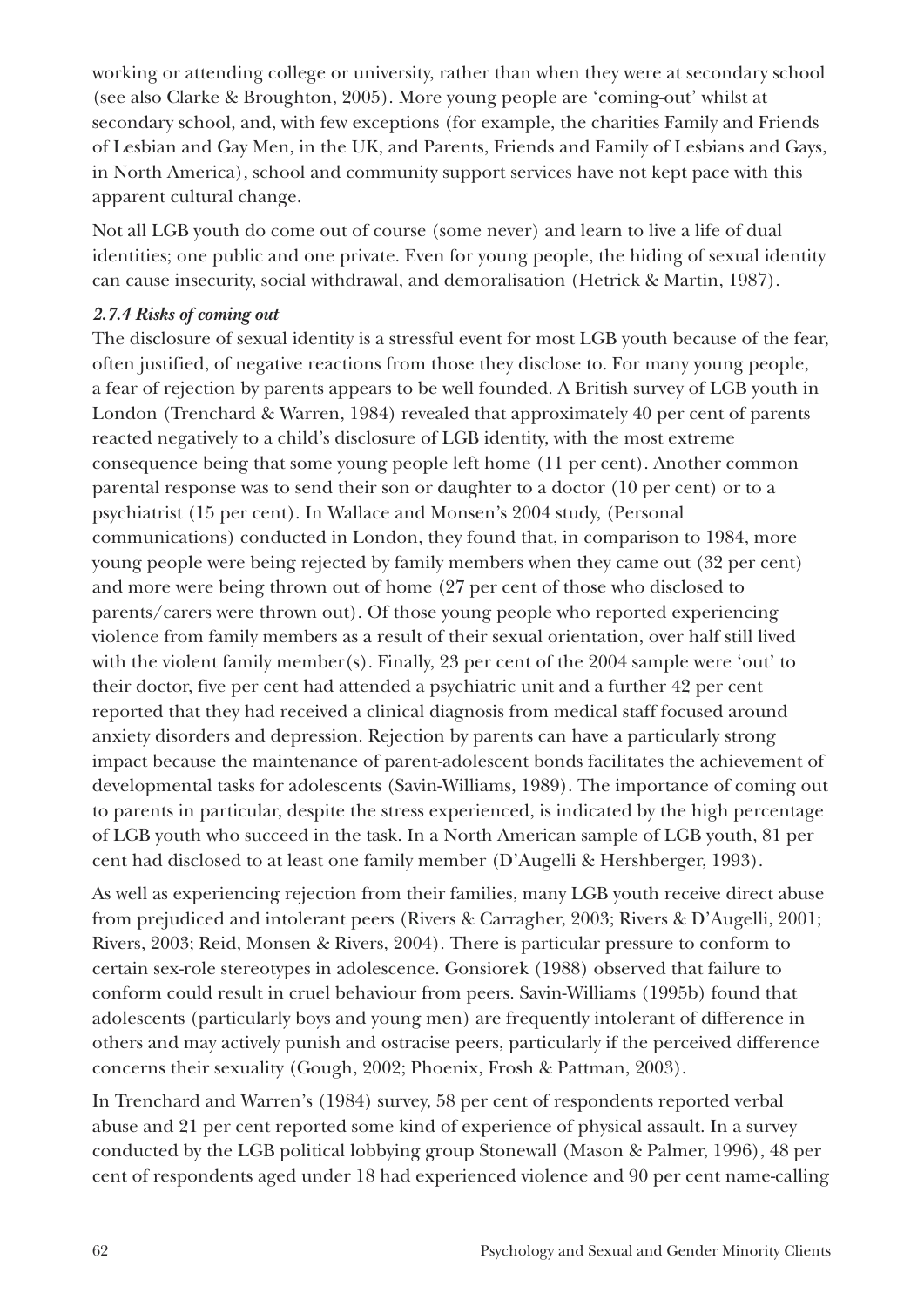because of their sexuality. Of the violent attacks reported, 50 per cent involved fellow students and 40 per cent took place within school. In Wallace and Monsen's (2004, Personal communications) study, about 66 per cent of respondents indicated that they had experienced bullying at school because of their sexual orientation. Ellis and High (2004) found similar patterns in their partial replication of Trenchard and Warren's (1984) survey. About 31 per cent of respondents indicated teasing, 37 per cent had been verbally abused and 15 per cent had been physically assaulted. These figures confirm that the fear of violence, intimidation and rejection reported by many LGB youth is indeed justified (Bontempo & D'Augelli, 2002; Garofalo et al., 1998).

#### *2.7.5 Sexual identity and ethnicity, culture and religion*

Young people born within ethnic minority families often face the task of synchronising cultural and religious identities from the country of the family's origin with dominant cultural identities relating to the country of residence. For ethnic minority LGB youth this process can be further complicated by having to co-ordinate minority sexual identities that can be in opposition to cultural and religious beliefs. This has been described as facing identity barriers on many fronts simultaneously (Fontaine & Hammond, 1996). Research in this area is sorely lacking, however (Maguen et al., 2002), especially in the UK. In North America, Dubé and Savin-Williams (1999) and Loiacano (1989) suggested that African Americans may be less likely to come out to others for fear of disconnection from networks that support ethnic identity. The importance of social networks that support the development of LGB identities has been highlighted here. The task of finding networks that support numerous minority identities can be a difficult one. On the other hand, some studies have failed to detect ethnic group differences in coming-out processes (e.g. Newman & Muzzonigro, 1993).

#### *2.7.6 Vulnerability of LGB youth*

The discrimination, rejection and victimisation that young LGB people frequently face can have a major impact on their mental health. Most of the studies of LGB youth in the UK have been small-scale but a consistent picture emerges from them of LGB youth facing particular risks to their mental, emotional and physical health, safety and well-being (PACE, 2004). LGB youth are vulnerable to low self-esteem, self-harm, suicide, and depression. A review of international research found that LGB youth were two to three times more likely to attempt suicide than other young people and probably account for around 30 per cent of all completed suicides of young people, which is of course disproportionately high (Warwick, Aggleton & Douglas, 2000). Young lesbians in the UK may be especially vulnerable regarding these mental health issues, including alcohol and drug abuse (Bridget & Lucille, 1996). Indeed, higher prevalence rates for alcohol and substance misuse have been described in LGB youth populations (The Metro Centre, 2005), as they have been for adult LGB populations in the UK. Several factors have been associated with this higher prevalence (PACE, 2004). A pressure to use alcohol and drugs remains in youth culture generally of course. Many LGB youth begin to participate in the lesbian and gay 'scene' which often accounts for higher levels of using alcohol and drugs. Many LGB youth use alcohol and drugs as a way of coping with their developing sexual identities and the stressors that come with that.

High rates of engaging in other 'risky' behaviours, such as unsafe sexual contact have been described by LGB youth in London (The Metro Centre, 2005). There may be many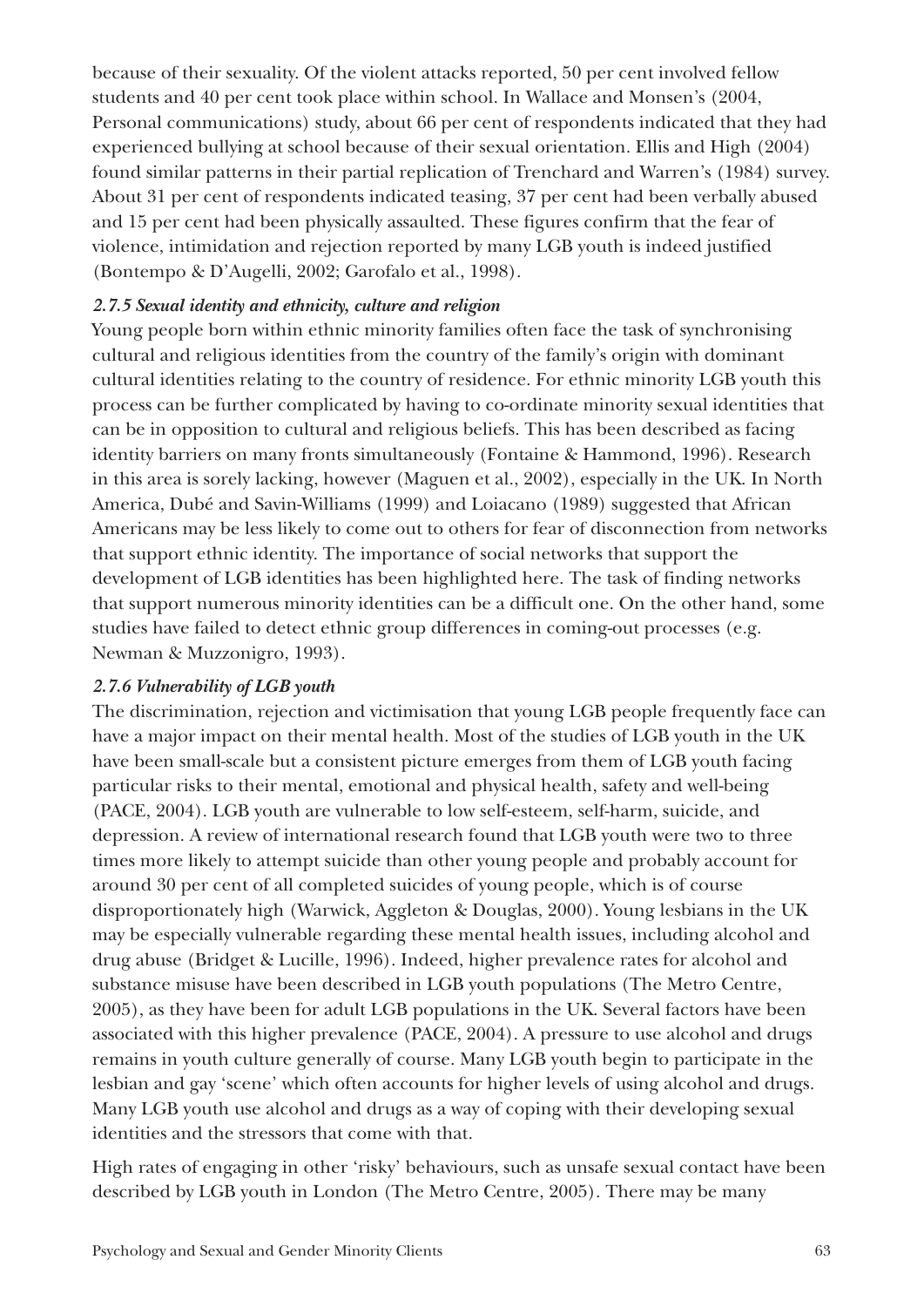reasons for this. For instance, it has been suggested that LGB youth who find it difficult to access social networks which support their sexual identity may seek out social contact in situations that involve sexual or personal risk. The need for the provision of LGB-sensitive sexual health information has been highlighted accordingly (Blake, Ledsky, Lehman, Goodenow, Sawyer & Hack, 2001).

#### *Homelessness and running away*

As described above, LGB youth have increased vulnerability for homelessness. In a recent survey in London (The Metro Centre, 2005), one in five young LGB respondents had been homeless with half of these homeless at age 16 or younger and half have been made homeless solely due to their sexual identity. This does not include those who were thrown out of their parent's home. A quarter of respondents who disclosed their sexuality to parents whilst living at home were forced to leave. Of respondents who reported feeling unsafe at home three quarters still lived with parents (and siblings).

#### *Internalised Homophobia*

LGB youth are vulnerable to developing negative attitudes about themselves and other LGB people because of exposure to and internalising homophobia (PACE, 2004). In one research study 10 per cent of young gay men describe realising they were gay as the first negative experience they could remember, and for a number of them their feelings were still very negative about this (Warwick et al., 2001). Positive LGB role models may help to diminish this problem, but although increasing, their numbers remain minimal.

## *2.7.7 Resilience of LGB youth*

Whilst recognising and stressing the vulnerability of LGB youth, recent thinking and research has brought into question the victimised and pathologised positions that are often ascribed to LGB youth (Talburt, Rofes & Rasmussen, 2004; Youdell, 2004). This work has asked whether, and under what conditions, a positive non-heterosexual experience of life might be possible and has actively fought against perpetuating a narrative of LGB youth that frames them as victims in need of tolerance and understanding (D'Emilio, 2002; Youdell, 2004). 'Unencumbered with this knowledge about how they are supposed to feel, act, and believe, millions of teens with same-sex attractions continue to live their daily life with as much happiness and angst as any other teenager' (Savin-Williams, 2005). It is difficult to imagine practitioners (let alone the public) holding an image of LGB youth as vital, empowered, strong and sexual. Such an image is very difficult to accommodate for many schools, parents/carers and support workers. The focus has been on the image of LGB youth as 'victims' of prejudice and bullying, 'at risk' of HIV/AIDS, substance abuse, alcoholism, depression and suicide, homelessness, violence, dropping out of school and failing to reach their potential (D'Augelli & Patterson, 2001; Fikar, 1992; Garofalo et al., 1998; Savin-Williams, 1995a; Savin-Williams & Cohen, 1996). However, it is important to remember that those coming to the attention of psychologists in educational settings and child and adolescent mental health services are usually those who are indeed vulnerable.

## **2.8 Psychological interventions**

## *2.8.1 Individual interventions*

Schneider (1998) provides a useful framework for thinking through the issues associated with managing the needs of LGB youth at an individual level. First, young people may seek assistance to obtain support for issues (such as confusion, isolation and distress) directly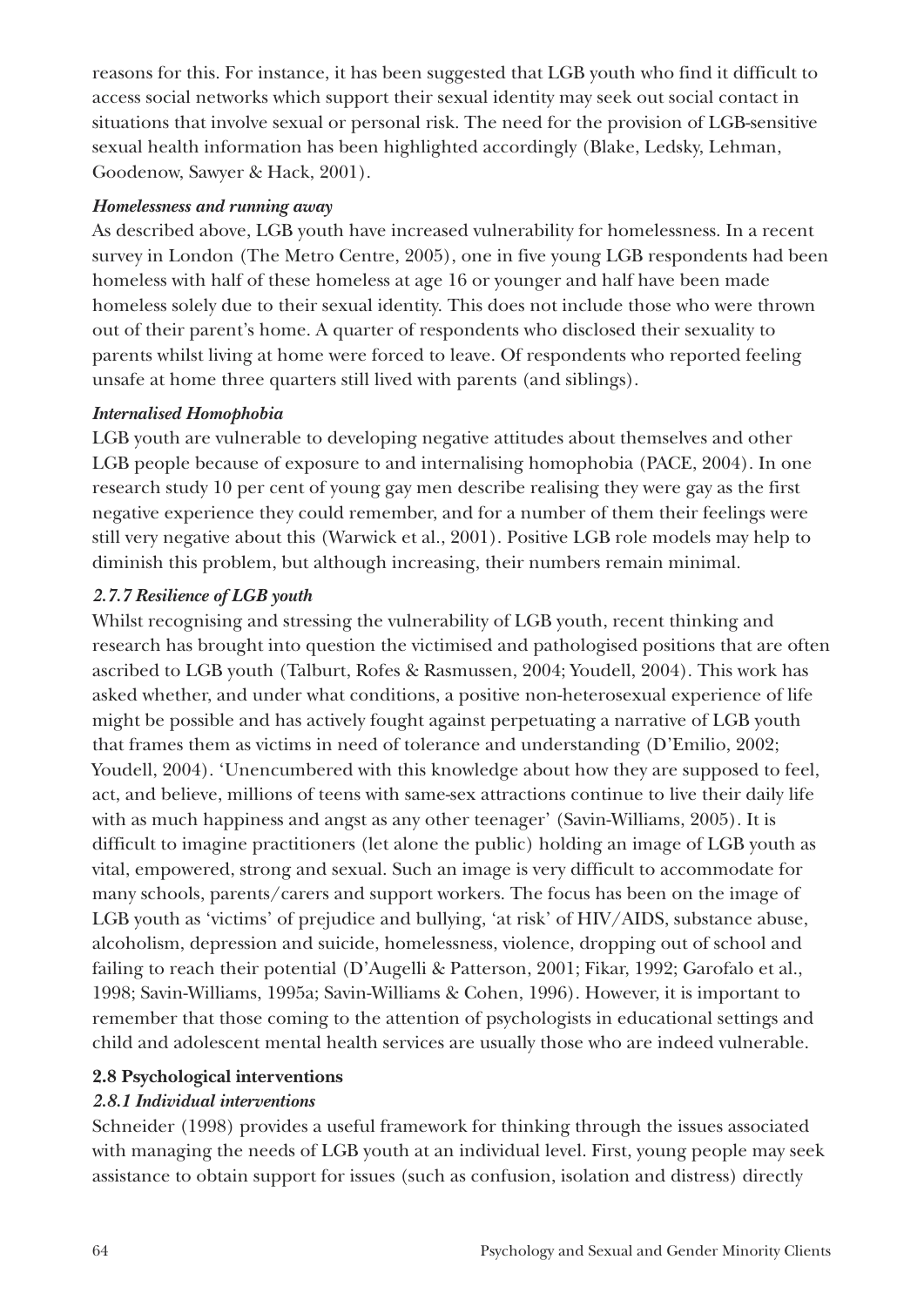related to their developing sexual identity. These young people require connection with other young people like themselves so they can construct a positive identity. Second, adolescents may present with general issues that are related to and exacerbated by fears and tensions surrounding their developing sexual identity (such as family and relationship problems). Applied psychologists need to facilitate the management of the immediate dilemma, in the broader context of distress associated with possible undisclosed sexual identity. Third, young people may present with issues unrelated to their sexual identity.

LGB Youth may well be referred to child and adolescent mental health services for any of the above reasons. However, adolescents will more likely not ask directly for psychological support or counselling. Any confusion about sexual identity may be reflected indirectly. It is also important to remember that at the time of the referral the young person may not yet have labelled their sexual identity and so the contribution of sexual identity to the presenting problem can be unclear (Coleman & Remafedi, 1989). In the school context, it is unlikely (although not unknown) that a pupil will be referred to the school's link educational psychologist as a result of concerns *directly* related to their sexuality. It is more likely that LGB adolescents will be referred due to concerns regarding their behaviour, emotional well being and/or schoolwork. There is little or no information about the incidence of requests for referrals to educational psychology services for LGB adolescents in the UK, and little in the way of specific recommendations for suitable interventions for this age group (Comely, 1993; King & Bartlett, 1999; Radkowsky & Siegel, 1997; Smith, Bartlett & King, 2004). Psychologists' hypotheses should allow for the possibility that sexual identity *may be* an important aspect to explore with adolescents, even if not explicitly mentioned (Monsen et al., 1998; Monsen, 2001).

The careful exploration of sexual identities and sexual behaviour should form part of all assessments conducted with adolescents, therefore. Many are of the opinion that it is the psychologist's responsibility to bring up this topic (Coleman & Remafedi, 1989). Assumptions of heterosexuality will discourage many adolescents from mentioning samesex behaviour or feelings. It has been recognised that psychologists tread a thin line between not focusing too closely on sexual identity issues or pushing toward premature resolution of identity development for fear of exacerbating adjustment difficulties, and dismissing the relevance of same-sex attractions, which could be as damaging (Coleman & Remafedi, 1989). It is easy to see therefore why many psychologists avoid exploring sexual identities with adolescents altogether. Other adolescents may disclose their sexual identity to psychologists, in which case the psychologist must be sensitive to issues of confidentiality, especially because the young person might not have (and might have no desire to) come out to their family, school staff or their peers.

When working with LGB young people, as well as using generic psychological practice frameworks (i.e., Problem-Analysis, Monsen et al., 1998; Monsen & Frederickson, 2008; Woolfson et al., 2003), the stage models of sexual identity formation have informed the practice of LGB focused counselling approaches, with the primary task seen to be supporting LGB youth through these stages (Fontaine & Hammond, 1996). Other individual approaches to psychological intervention also have an important role to play when supporting LGB youth. While there is no reason to believe that Cognitive Behaviour Therapy (CBT) would be less effective with LGB youth, very little has been published about how to integrate issues of sexual identity into therapy with younger people. However,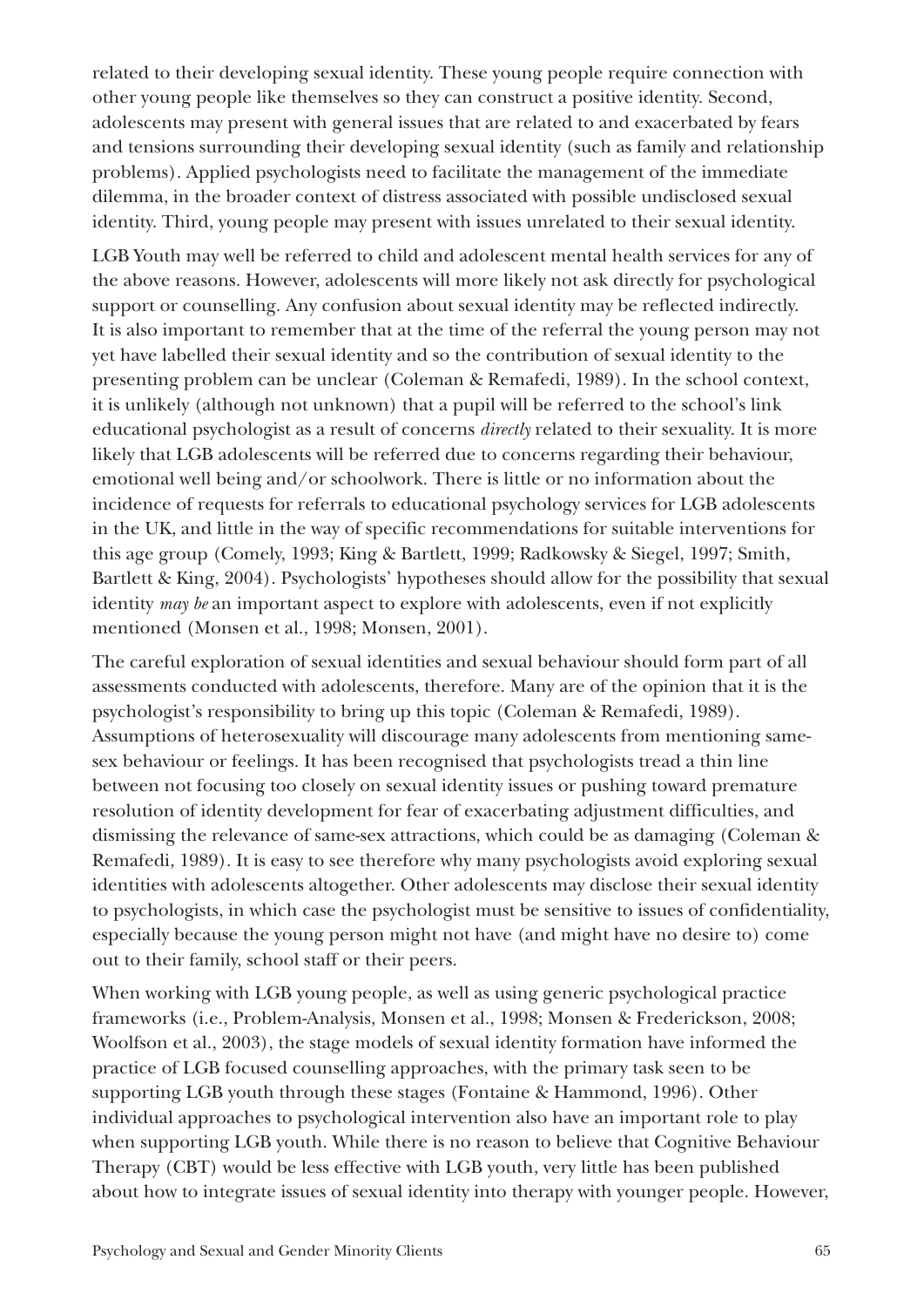there are unique clinical issues that need to be incorporated into thorough case formulations and interventions when working with LGB youth (Safren & Rodgers., 2001). For example, from a cognitive perspective, exposure to negative attitudes about same-sex attractions can promote the development of negative core beliefs about the self (Safren et al., 2001). Narrative therapies (e.g. Freedman & Combs, 1996) may be particularly helpful in co-ordinating stories of identity with the cultural and religious stories held by the systems that LGB youth inhabit, and these approaches can be of particular relevance to the experiences of LGB youth from ethnic minority communities. Narrative therapies are recognised for offering interventions that are culturally sensitive and acknowledge the role of power and privilege in the construction of stories about what it means to be LGB in particular societies (Saltzburg, 2007).

To sum up, in terms of interventions at an individual level, evidence suggests that working to increase feelings of self-worth is more likely to reduce self-destructive attitudes and behaviour. Much of the work with individuals is focused on creating a safe and supportive environment so that they can feel good about themselves. There is also an emphasis on finding social groups that can enhance self-acceptance and help the young person to understand that the stigma they experience is not intrinsic to them, and on building coping skills and resilient attitudes and behaviours (including assertion and problem solving skills).

There are limitations when working at an individual level – for instance, sexual identity is perceived as being fixed. This kind of intervention prompts (and requires) a coming out story that leads to a declaration of lesbianism, gayness or bisexuality. A story with an end point is seen as more conducive to the development and maintenance of positive mental health than a story that is about 'becoming' and never quite getting to 'out'. Another limitation is that most psychologists outside of child and adolescent mental health services are unlikely to have time to work closely with one pupil (and their family) over an extended period. In educational settings, most tend to work through those adults who have daily contact with the adolescent to develop supportive groups, and provide access to information and services designed for LGB pupils, such as youth groups, mentoring programmes and help-lines (Crowley et al., 2001). The most effective way for educational psychologists to increase self acceptance and resilience in LGB pupils (both those who are 'out' and those still in the 'closet') is by directly working with school staff to challenge unhelpful practices.

#### *2.8.2 Family Therapy Approaches – nurturing queer youth*

The identity formation models have focused on the individual. The family therapy literature is beginning to address family issues in the coming out process (e.g. LaSala, 2000; Sanders & Kroll, 2000), but this remains limited. The issues are not adequately addressed in family therapy practice. It has been suggested that this is because of a tendency to confuse sexual identity with sexual practice. Adults are uncomfortable with talking about sexual practice with young people (Stone Fish & Harvey, 2005). It has been recognised that family meetings can provide parents with the education, modeling and support they need to accept their child's LGB identity (Saltzburg, 1996). It should be acknowledged that families can experience their own process of coming out as they integrate the child and family's new identity (Coleman & Remafedi, 1989). Family members often desire a heterosexual outcome for their child. 'We want our children's lives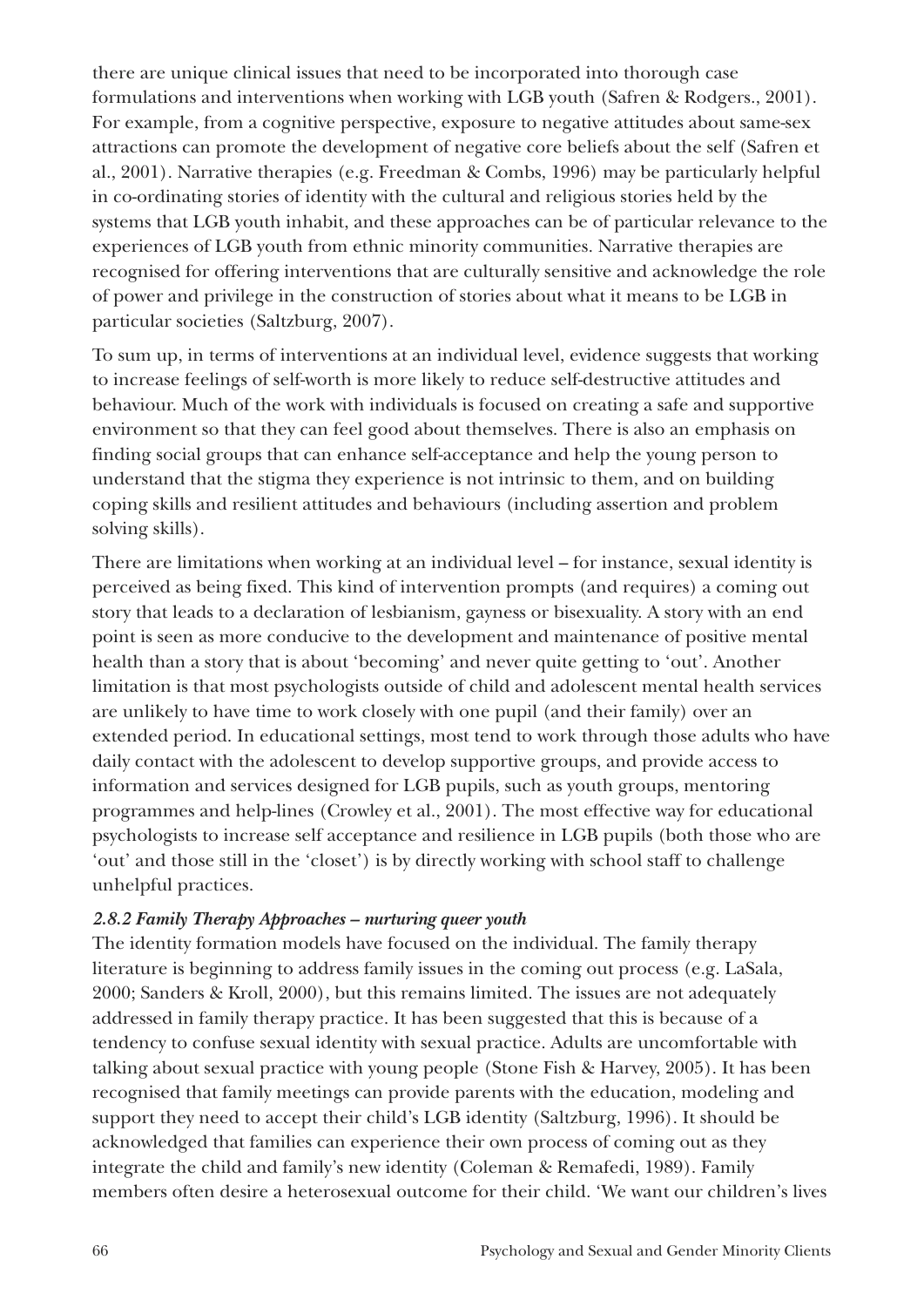to be easy and those who live on the margins know how difficult it is when the rulebook was not written with you in mind' (Stone Fish & Harvey, 2005, p.27).

Narrative therapy has been used with parents who are coming to terms with their LGB offspring's coming out, providing a framework for reauthoring stories and adjusting identities as they negotiate the challenge of becoming LGB-membered families (Saltzburg, 2007). Stone Fish and Harvey (2005) have detailed an approach to family therapy which they call 'nurturing queer youth'. They describe the therapeutic tasks as creating a refuge that can validate the unique pressures faced by LGB youth, lessen isolation by promoting identification with similar others, and promoting a sense of uniqueness while improving the family context so that it can hold all of its members. Overall, the approach helps to work with families through the transition from a family of heterosexuals to multiple sexual identities in the same household.

#### *2.8.3 Working at the institutional level*

Applied psychologists can promote primary prevention activities by involving themselves in or supporting public and institutional policy decisions regarding LGB youth (Coleman & Remafedi, 1989). They can also support community groups for LGB youth which provide important sources of social networks and sometimes a necessary refuge from toxic environments.

Research in the UK suggests that many schools do very little to counter prejudice associated with LGB issues, either directly through mentoring, counselling and equal opportunities policies, or indirectly through the curriculum and the general ethos of the school (Adams, Cox & Dunston, 2004; Douglas et al., 1997). Until Section 28 of the Local Government Act<sup>1</sup> was repealed in 2003, many schools in England and Wales<sup>2</sup> used this legislation to justify a failure to address issues of homosexuality. Section 28 would not have prevented an objective discussion of homosexuality within the classroom, or the counselling of students concerning their sexuality (Department for Education and Science Circular, 5/94). In practice, Section 28 delivered the message that there were 'legal restrictions on the discussion of sexuality in schools and in reproducing inequality and prejudice more widely in society' (Epstein, 2000, p. 387; see also Ellis & High, 2004). Even though Section 28 has now been repealed, a significant number of schools (and local authorities) still operate as if it is still in place and seem unaware that their activities are not as restricted as they might believe (Adams et al., 2004).

## *2.8.4 Positioning of Self (as a Psychologist)*

The appropriate use of therapist self-disclosure of personal information has the subject of debate for many years. However, most contemporary therapists agree that some degree of self-disclosure can be therapeutically useful under specific conditions. This includes the judicious use of disclosure of the therapist's sexuality. Indeed, many aspects of the therapists identity will, of course, already be apparent, for example, age, gender, skin colour and (unless otherwise explicitly addressed) there may well be an assumption of heterosexuality. In considering disclosure sexual orientation it is important that clinicians

<sup>&</sup>lt;sup>1</sup> Section 28 of the Local Government Act was a piece of legislation introduced by the Conservative Government (1979–1997) that made it illegal for local authorities to 'promote the teaching in any maintained school of the acceptability of homosexuality as a pretended family relationship'.

<sup>2</sup> Scotland and Northern Ireland had their own versions of this legislation, both of which have now been repealed.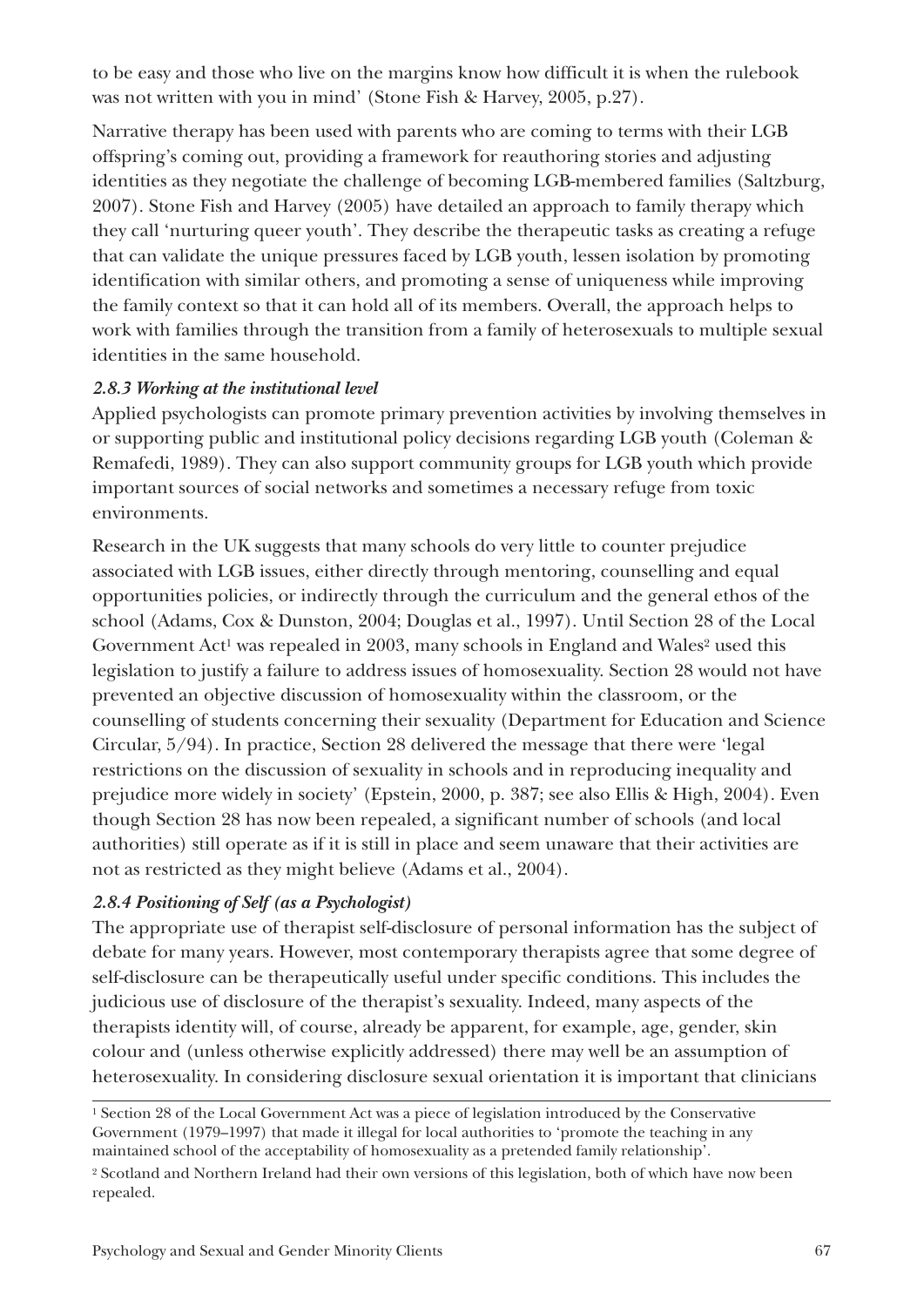are fully aware of the requirements of the Health Professions Council Standards of Conduct, Performance and Ethics (HPC, 2008). These responsibilities are fully set out in Clear Sexual Boundaries between Healthcare Professionals and Patients: Responsibilities of Healthcare Professionals (CHRE, 2008) which is described in Part I of this guideline. The report also provides a definition of sexualised behaviour, which is described as, 'acts, words or behaviour designed or intended to arouse or gratify sexual impulses or desires'. Therefore practitioners who disclose their sexual identity to their clients when motivated by their own need for sexual arousal or gratification are violating professional boundaries.

In view of the potential for misunderstandings, the Society has a duty to its members to highlight the potential risks of self-disclosure of sexuality in relation to the possibility of complaints being made against them.

Practitioners considering disclosing their own sexual orientation to clients are advised to exercise appropriate caution by ensuring that they examine carefully their own motives and also consider the possibility that the client could potentially misconstrue their reasons for making such disclosure.

#### **2.9 Ethical issues and the Law**

Specific ethical considerations and legal issues hold particular significance when working with adolescents around their sexuality and sexual behaviour. The age of consent for sexual activity (now 16 for males and females) stands irrelevant to sexual identity. Psychologists working with LGB youth may find themselves cognizant of sexual activity taking place between adolescents under this age, or more problematically, when one partner is below the age of consent, and the other above it (the latter then legally holds culpability). It is the psychologist's task to make the adolescents involved aware of the legal position, whilst assessing the situation to determine the competency of parties to consent to and enter into this activity. Competence would need to be examined, as well as the identification of any possible coercion or abuse. Local child protection professionals can be consulted to aid this process. However, prejudices and stereotypes about same-sex activity can sometimes cloud the advice and judgements offered. The principles of Gillick competence and the Fraser guidelines (Wheeler, 2006) support the psychologist in determining a client's competence to consent to treatment in the form of psychological therapies, particularly around issues of sexual identity. A young person under 16 may request this work without the knowledge of parents or legal guardians. They may seek to protect the confidentiality of this contact for many reasons. Often for fear of adults' reactions to the disclosure of a sexual identity this work would create or indeed, for fear of adults' reactions to the undertaking of this psychological work *per se*. Some parents may fear that this work encourages the development of a sexual identity that they reject for their offspring. Advocating same-sex exploration for instance can be risky for the professional (Coleman & Remafedi, 1989). Sobocinski (1990) tells the story of a father of a 16-year-old male in therapy who threatened to sue the therapist for negligence, for teaching his son to become a 'social deviant'. Clearly, the assessment of risk around a young LGB person will be no different to any young person, where confidentiality can be compromised if risk to self or others is judged to be present. When working with sexuality and sexual behaviour, this can involve risk relating to unsafe sexual practice, as well as possible coercion or abuse.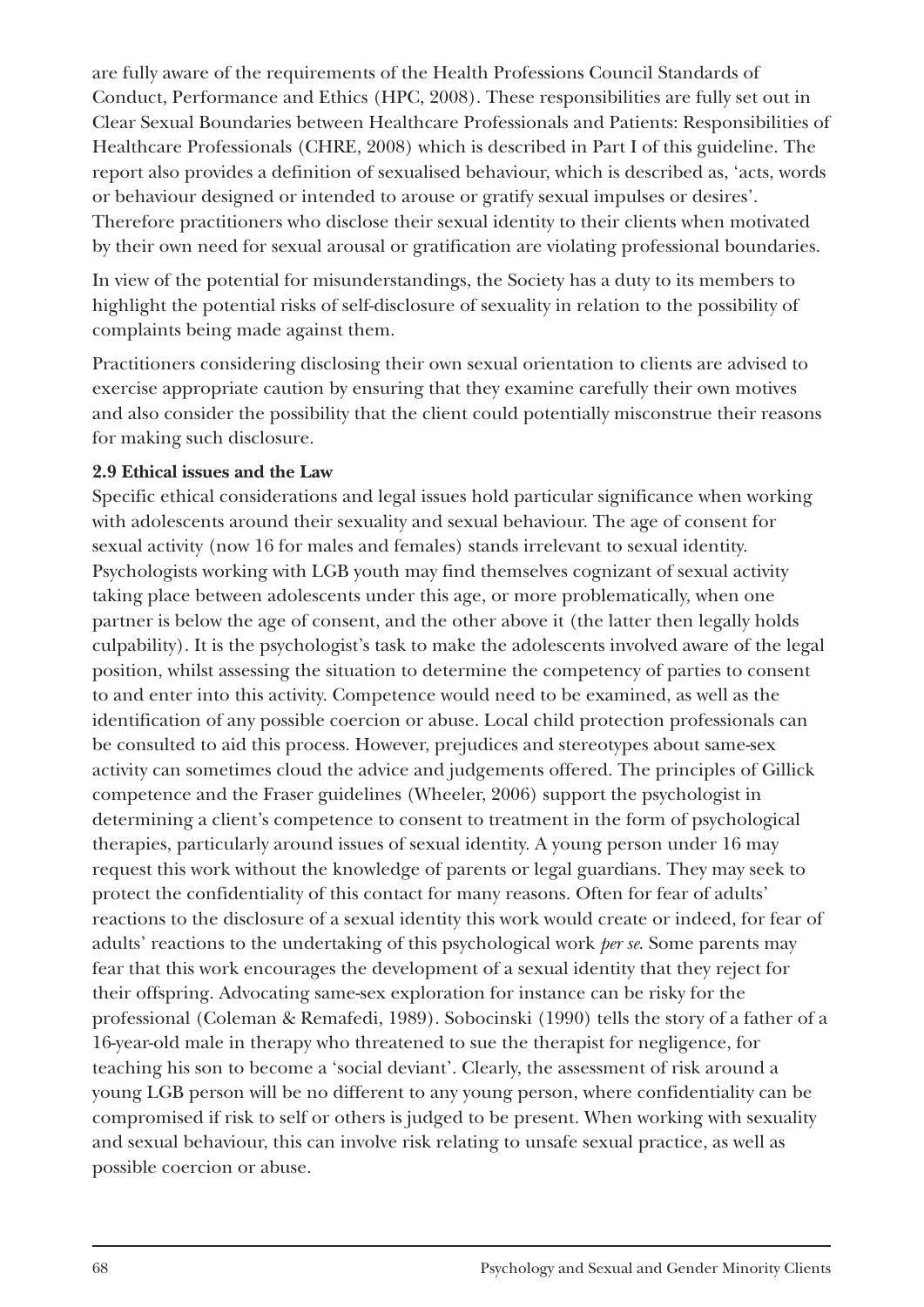# **3. Education, training and professional development**

**3.1 Education, training and professional development needs of psychologists** There is increasing consensus amongst trainers that self reflection about a psychologist's own beliefs around sexuality and sex are essential for an applied psychologist to be able to work effectively with clients from sexual minorities irrespective of the setting and theoretical approach (Davies & Neal, 2000, Murphy, Rawlings & Howe, 2002). Within clinical psychology training there is some evidence that sex and sexuality training is provided inconsistently (Shaw, Butler & Marriott, 2008) leaving qualified psychologists with a general lack of knowledge and confidence in discussing pertinent issues that might affect lesbian, gay or bisexual clients (Snowdon-Carr, 2005; Murphy et al., 2002). There have been some attempts to set minimum standards for training courses around sex and sexuality training by the Society's Faculty of HIV and Sexual Health in their good practice guidelines for the training and consolidation of clinical psychology practice in HIV/sexual health settings and provided sexuality CPD workshops (DCP, 2007; Butler & Shaw, 2007). The DH, the biggest employer of clinical psychologists in the UK, has recently issued coretraining standards for working with lesbian, gay and bisexual clients in order to prevent discriminatory practice (Department of Health, 2006) that reflects the Equality Act on sexual orientation (HMSO, 2007).

In this country there have also been some attempts to look at psychologists' practice and attitudes towards sexual minorities in the UK. Milton (1998) replicated a survey undertaken by the American Psychological Association (APA; Garnets et al., 1991), which explored counselling psychologists' views on good and bad practice when working psychotherapeutically with lesbian and gay men.

Unhelpful practice included:

- an overemphasis on the relevance of sexual orientation in evaluating the problems of gay and lesbian clients;
- trying to change a client's sexual orientation;
- applying heterosexual frames of reference;
- clients were assumed to be heterosexual;
- not underestimating the effects of prejudice and discrimination on a client's problems; and
- lack of knowledge about gay and lesbian issues.

More helpful practice included:

- not trying to change the sexual orientation of a client without their request or evidence that it is relevant to the client's problems;
- facilitating the development of the client's gay or lesbian identity;
- making clients feel positive about themselves.

This can be facilitated by a psychologist's openness, comfort with and acceptance of sexual diversity, the non-use of assumptions and stereotypes, an acknowledgement of the effects of societal discrimination and prejudice, and knowledge of the issues faced by lesbian and gay men. Milton also provided a series of recommendations about psychology practice and training, including developing consistency in training, emphasising the need for trainees to look at their attitudes and prejudices and also that the Society establish a committee (like the APA) on lesbian, gay and bisexual concerns to review and monitor practice.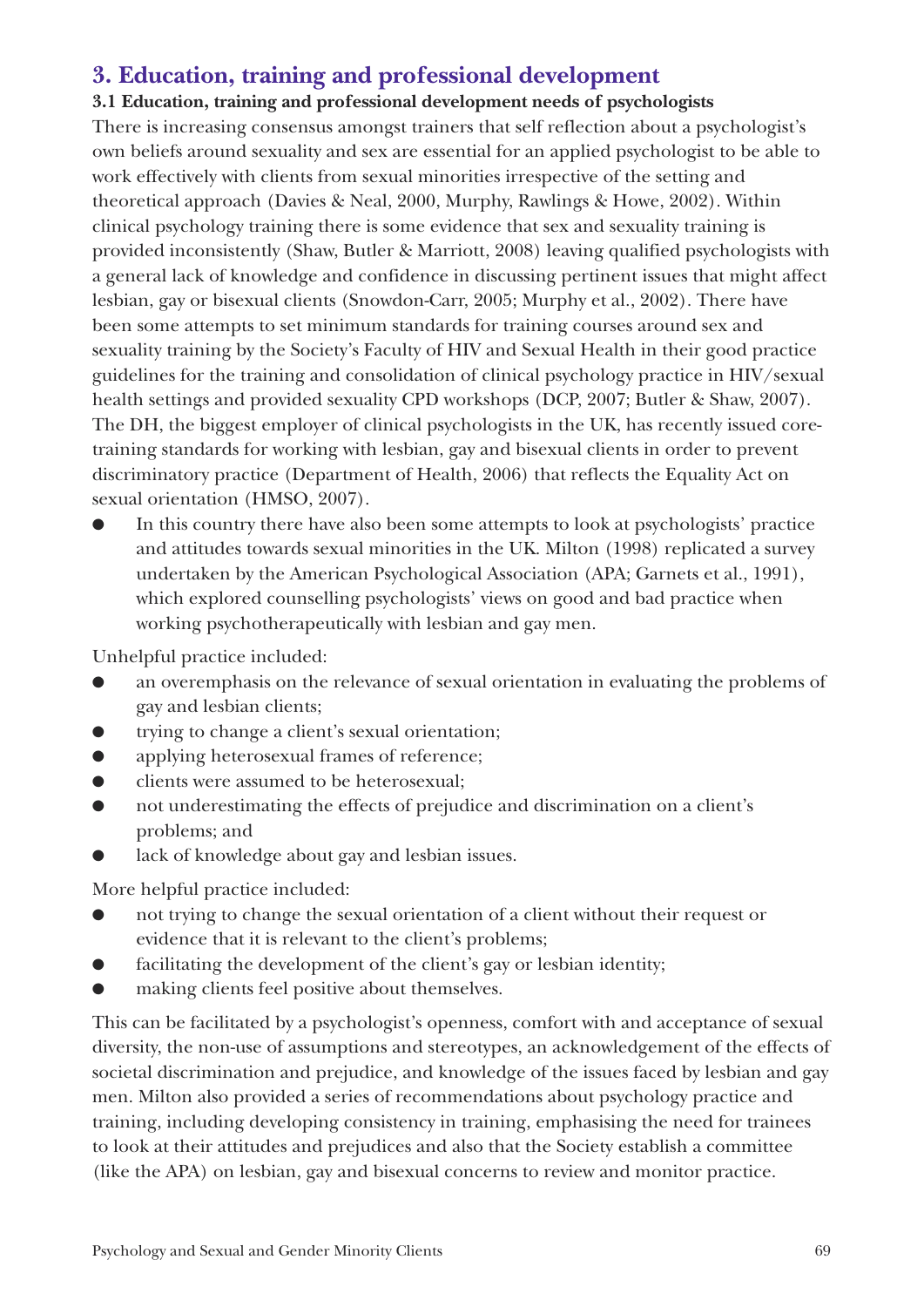Murphy et al. (2002) surveyed 378 clinical psychologists' on treating lesbian, gay and bisexual clients. The survey asked about psychologists' caseloads, training, mental health concerns and future training needs. It found that LGB clients were a significant part of the average caseload and that training was at best partially addressing these concerns, leaving practitioners seeking further training after qualification. Annesley and Coyle (1995) looked at 69 clinical psychologists' attitudes to lesbians by adapting Herek's attitudes to lesbians and gay men questionnaire (1984) and found that three-quarters of respondents provided answers indicating positive attitudes with 84 per cent reporting feeling comfortable working with a lesbian client. Sixty-three per cent believed that lesbians should not be allowed to adopt children or have artificial insemination. Positive attitudes were linked more to their social experiences and low religiosity, rather than training or clinical experience. They again suggested the need for attitude and intervention-based training of clinical psychologists. Ellis et al. (2002) looked at 226 psychology undergraduate students' attitudes towards lesbian and gay men and their support for lesbian and gay human rights. The study suggested a prevalence of negative attitudes in heterosexual students.

#### **3.2 Models of affirmative practice**

Models of therapy have a historical and social context that leaves their principles open to interpretation and development depending on the position that a psychologist may have around sexuality and gender. Some theoretical orientations clearly have a history in which principles and/or assumptions have led to oppressive treatment of people from sexual and gender minorities. However, affirmative practice can be integrated across all theoretical approaches, although more easily with some models than others.

The term, 'gay affirmative therapy' is used inconsistently in the literature (Harrison, 2000). It has come to be associated with therapy with sexual and gender minority clients (though more usually the former) in which a minority sexuality/gender position is valued equally with a dominant sexuality/gender position, with practice informed by appropriate knowledge of minority communities, their diversity and specific needs. Concerns have been expressed about the term and, in particular, the use of 'gay' to denote affirmative work with all sexual minority clients (e.g. lesbian or bisexual) and the clear failure to refer directly to gender minorities in the label. However, this term has gained acceptance and is used widely in the literature for affirmative therapy with both sexual and gender minorities.

Langdridge (2007) distinguished between two forms of gay affirmative therapy: a 'weak' version and a 'strong' version. The former describes the most common approach to affirmative practice where minority identities and practices are valued equally with dominant identities and practices, with due consideration for minority cultures and the issues that such clients may bring to therapy. This entails psychologists engaging in a process of continuing professional development to ensure they are aware of the relevant issues for the clients that they work with. This rarely involves any significant alteration to practice within the context of the theoretical model that they work with. The 'strong' version is much less common, and indeed more contentious, and refers to versions of therapy in which the psychologist not only values minority identities and practices but also uses the weight of their authority to actively affirm minority identities and practices and directly counter the effects of heterosexism. This may also be extended to include some of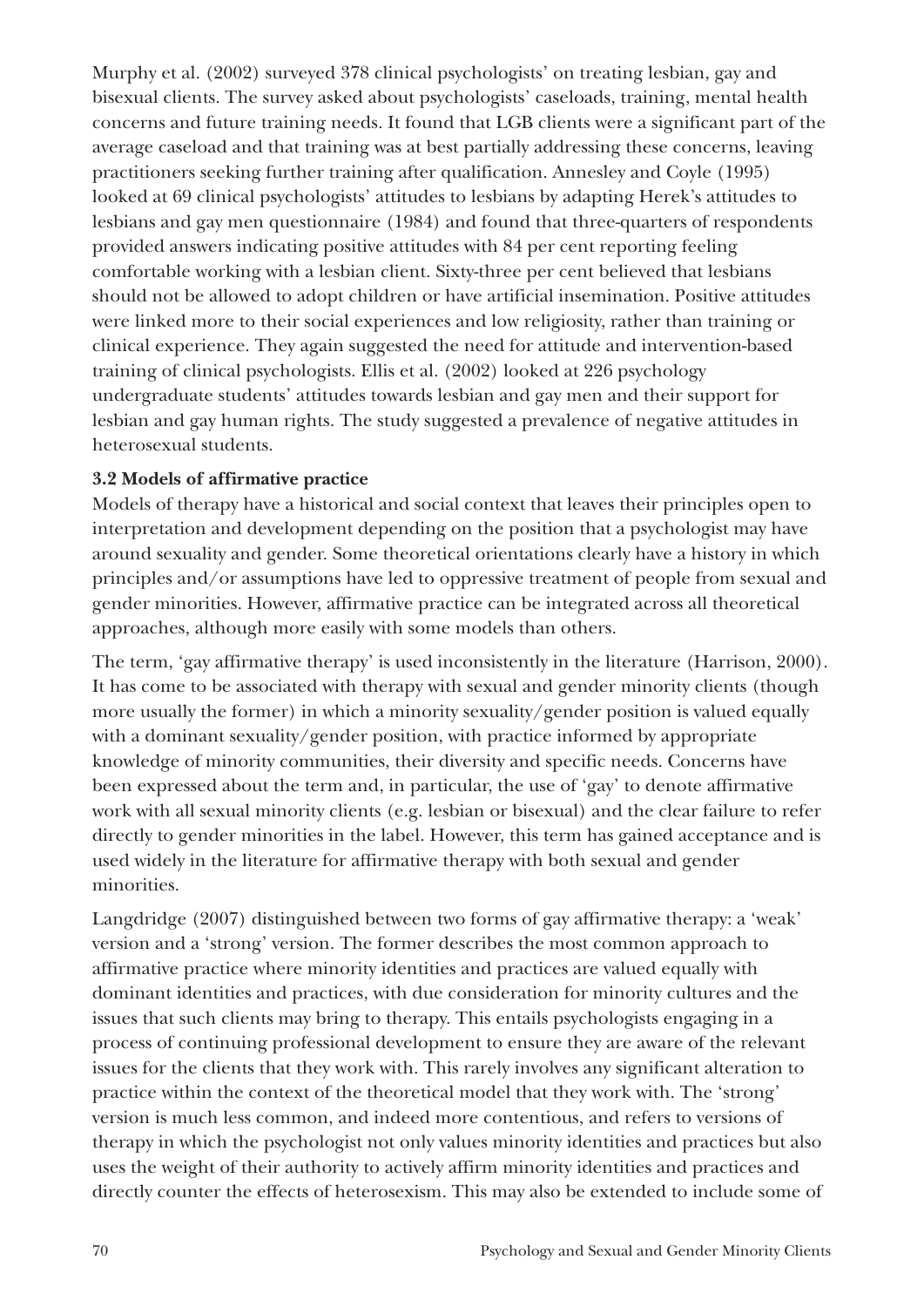the more radical revisions to extant theory and practice, most notably psychodynamic theory in which fundamental theoretical principles have been re-worked using ideas from social constructionism, feminism and queer theory (see, for instance, Isay, 1989; O'Connor & Ryan, 1993).

The series of three *Pink Therapy* books (Davies & Neal, 1996, 2000; Neal & Davies, 2000) represent one of the most significant expressions of affirmative practice in the UK, and, along with the recent addition of the edited collection by Moon (Moon, 2008; Butler, O'Donovan & Shaw, 2010; Richards & Barker, 2012), probably represent the clearest expression of affirmative practice. The books by Perez, DeBord and Bieschken (2000) and Ritter and Terndrup (2002) are similarly important US statements on affirmative therapy. There is limited empirical support for affirmative practice, a notable issue for the 'strong' versions in which substantive changes are made to theory and practice. There have, however, been a small number of qualitative studies which have sought to explore the experience of clients who have had affirmative therapy (Lebolt, 1999; Pixton, 2003). These studies have shown how clients valued affirmative approaches and, whilst more research is clearly needed, provide some support for the value of such developments.

### **3.3 Therapies focused on attempts to change sexual orientation (reparative or conversion therapies)**

Therapy based on the premise that non-heterosexual sexuality is a mental illness, pathological, ethically or religiously wrong, or a client should change their sexual orientation to heterosexual is fundamentally counter to an ethical or human rights approach to therapy (APA, 2000b; Haldeman, 1994). However, it is increasingly becoming recognised that sexuality can be seen on a continuum from heterosexual to homosexual involving some degree of flexibility and change over a lifespan (Kinsey, Pomeroy & Martin, 1948; Kinsey, 1953). Clients may wish to review aspects of their sexuality and this needs to be assessed on a case-by-case basis.

There have been treatments applied to clients focusing on this, including:

- 1. Reparative therapy (Nicolosi, 1991) that is based on the premise that gay or lesbian adjustment is never a satisfactory resolution of sexual identity. This has also been used interchangeably with the term Conversion therapy used to describe therapy aimed at changing a person's sexual attraction/arousal. Reparative therapy is invariably linked to fundamentalist religious organisations, hence the notion of 'repairing' a 'damaged' sexuality. 'Conversion' therapy is used by opponents of these positions to highlight the fact that it more properly implies an attempt to engage in religious conversion. This is particularly carried out in the USA and the National Association for the Research and Therapy of Homosexuality is the organisation that provides this approach. However there is a growing trend towards reparative therapy in the UK.
- 2. Early psychoanalytic understanding was based on the notion that same-sex orientation resulted from developmental arrest (Freud 1905/1953). There have been attempts among recent psychoanalytic writers to posit more progressive and positive understanding of different developmental trajectories.
- 3. Behavioural aversion therapy and systematic desensitisation using emetics and electric shocks based on the notion that social learning results in sexual orientation (e.g. Barlow, 1973).
- 4. Medical treatments such as sterilisation, lobotomy and clitoridectomy.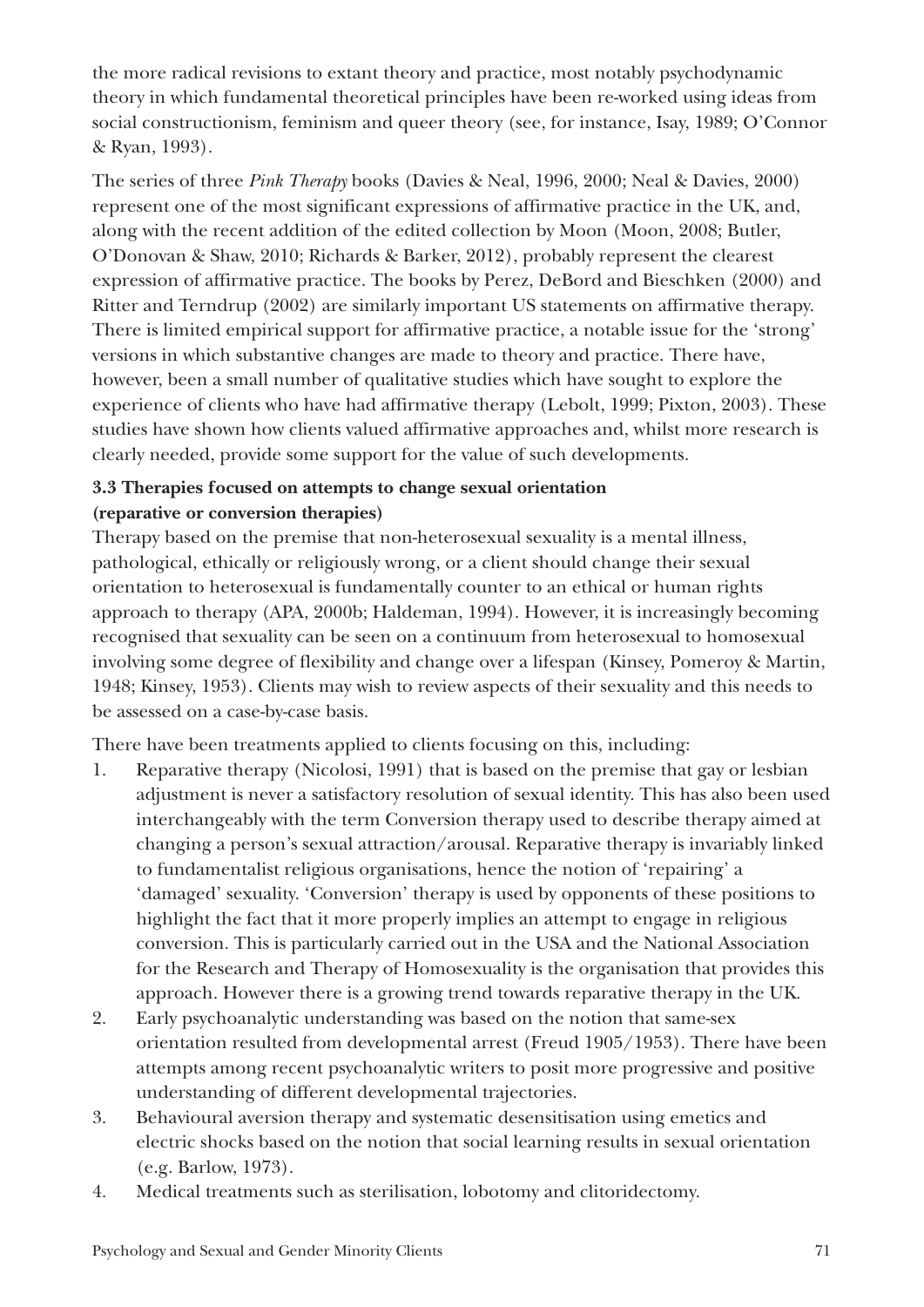These were routinely offered when homosexuality was viewed as a mental illness prior to the *DSM-111-R* revision in 1987 and are now mainly viewed as unethical on theoretical grounds with very little evidence for effectiveness and some for harm.

The American Psychiatric Association (2000b) issued a helpful position statement on therapies focussed on attempts to change sexual orientation suggesting:

- 1. That homosexuality is not a diagnosable disorder and efforts to re-pathologise homosexuality by claiming clients can be cured are often guided not by rigorous research but religious or political forces opposed to full civil rights of gay men and lesbians.
- 2. That as a general principle a therapist should not determine the goal of treatment coercively or through subtle influence.
- 3. That the reparative therapy literature uses theories that make it difficult to ethically research the treatments proposed as it actively stigmatises clients.

### **3.4 Therapies focused on attempts to change other aspects of sexuality or gender**

Therapy aimed at 'normalising' behaviour, reparative therapy, has also been unsuccessfully attempted to address gender issues in trans youth and with trans adults. Other examples of application of reparative therapy to well adjusted individuals have included people who practice consensual BDSM; and people who have a fetish which is integrated into their lives without impairment to daily activities, social relationships or mental well-being.

Motivations for therapy to address transgressive behaviour should be carefully considered, as the psychologist may be taking a moral or religious stance which is inappropriately being brought into the therapeutic space. In contrast some psychologists act, with apparent compassion, to ameliorate the client's distress at their practice or identity, or in the belief that that distress must inevitably follow from an act or identity that is subject to a great deal of opprobrium. Two issues are pertinent here: the psychologist's understanding of the client's act or identity; and any internalised phobia that the client is experiencing. We shall examine them in turn.

The psychologist's assumption that an act or identity is necessarily distressing may be wrong (see, for example, the BDSM section above) and the subsequent therapy for something that is not distressing to the client is of limited utility. The psychologist should not bring assumptions into the therapy space and should instead either refer appropriately to a specialist practitioner, or support the client in accessing useful resources such as internet sites, books and magazines. These resources can explore transgressive identities and practices from a less pathologising perspective, as the information within the general media and even mainstream clinical professional literature can be somewhat limiting, and often does not cover non-pathologising ideas and theories.

Internalised phobia, such as internalised transphobia, may strongly motivate a client towards reparative therapy. However it would be counter therapeutic for the psychologist to add to that internalised phobia through therapeutic practice. Especially in the case of identities, cessation of practice is not the same as cessation of desire and the client will be left with unexpressed feelings that have the potential to be very damaging. Instead, the psychologist should attempt to be non judgemental of the client's practice per se and engage with attendant consequences, whether cognitive, affective or social. Should the client wish to modify their practice that can be facilitated in a manner that does not denigrate it.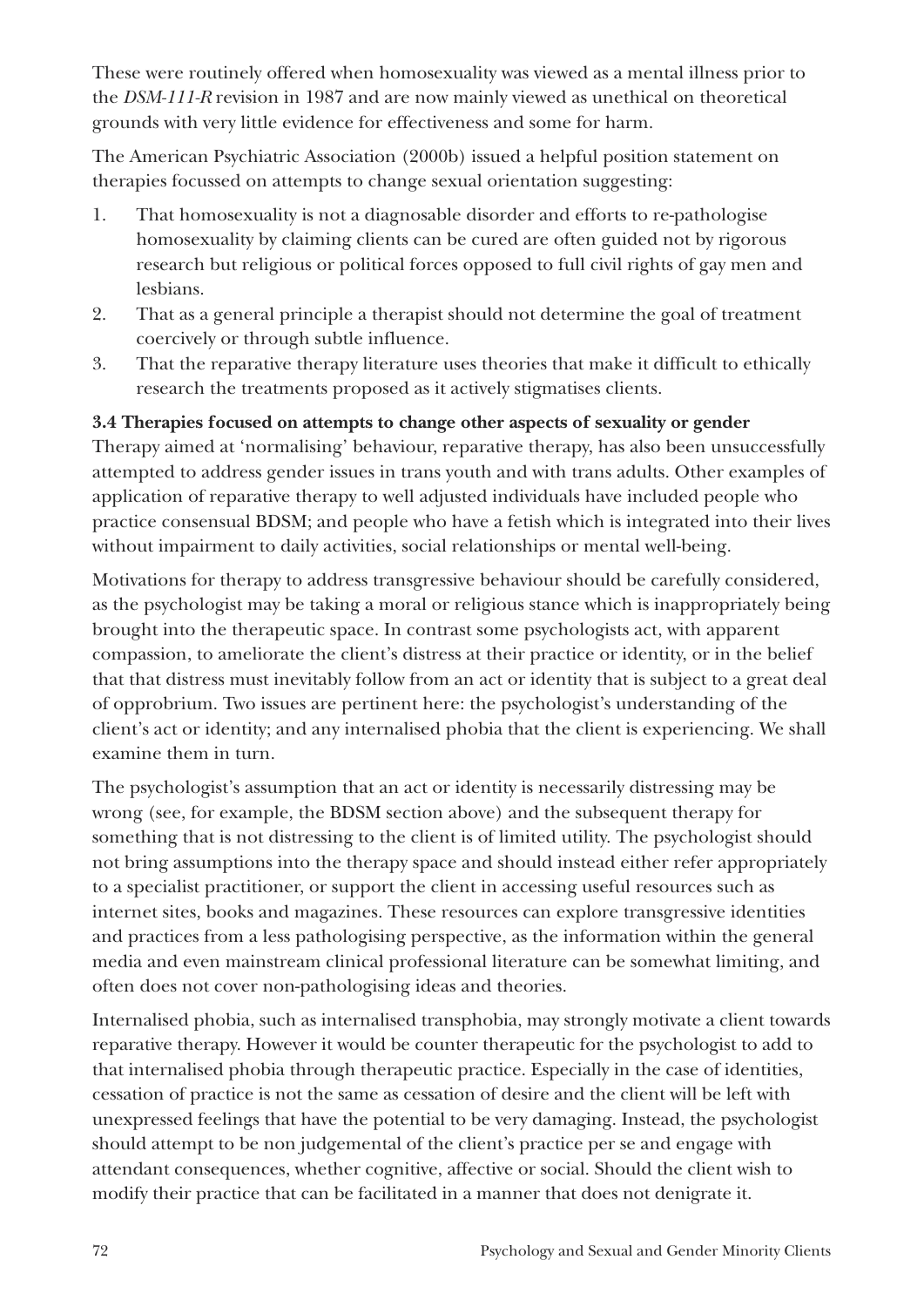It is of particular importance in this area to establish for whom the difficulty is a problem. For some clients, coming to therapy is an attempt to please others or is on the instruction of others, as in the case of parents who bring their gender variant children to therapy to be normalised to gendered social roles. Or a man who has come to therapy to satisfy a female partner who does not like him wearing traditionally female clothing. Sometimes clients who enjoy BDSM present in a clinical setting because their partners are unsupportive and want them to change. In these instances psychologists should remember who the client is and to act in the client's best interest, whilst taking into account their social and family relationships. The client should not be situated *de facto* as having the problem through their coming to therapy (cf. Rosenhan, 1973). Applied Psychologists do need to carry out adequate assessment and identify those clients who may be better referred to a specialist practitioner and service. They should not act beyond their competence if the presenting problem(s) fall outside their areas of expertise. This is clearly distinct from the use of 'reparative therapy', which is more motivated by social norms rather than significant clinical need.

#### **3.5 Continuing Professional Development**

Working with people with diverse sexuality and gender issues throws up many contemporary, changing and often challenging concerns for psychologists who also have to navigate a backdrop of many constructs around aspects of diversity that have been entrenched in heterosexism, and which may connect to a broader socio-political climate and cultural issues, such as immigration. For this reason training and consideration of clinical issues should continue post-registration, even for psychologists who may work with clients or settings that present more sexual and gender diversity issues. This could take the form of discussion groups, informal networks of psychologists working with similar issues, reading, supervision, research and training.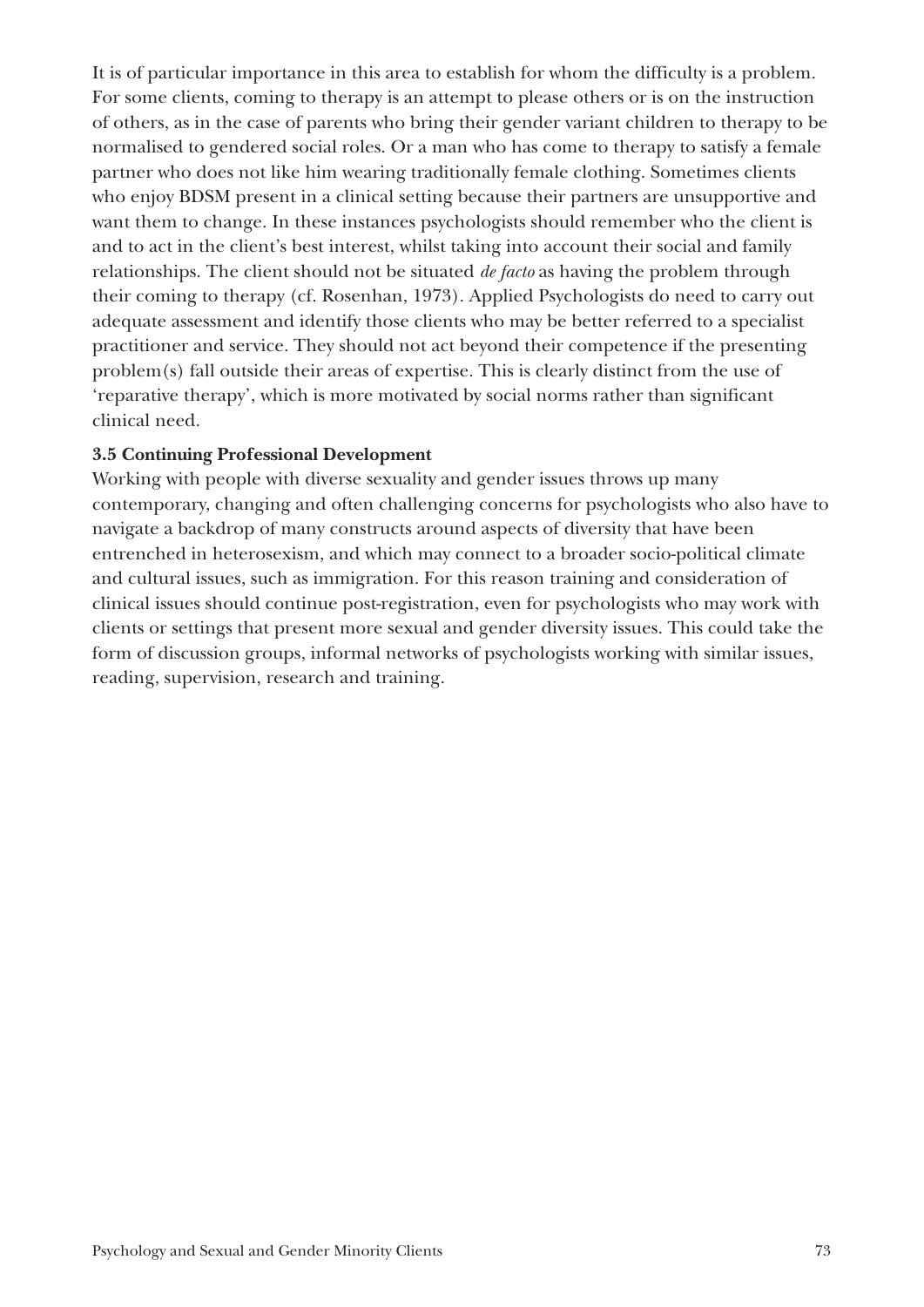# **Part IV: References and Appendix**

## **References**

- Adam, B.D. (2004). Care, intimacy and same-sex partnership in the 21st century. *Current Sociology, 52*(2), 265–279.
- Adam, B.D. (2006). Relationship innovation in male couples. *Sexualities, 9*(1), 5–26.
- Adams, N., Cox, T. & Dunstan, L. (2004). 'I am the hate that dare not speak its name': Dealing with homophobia in secondary schools. *Educational Psychology in Practice, 20*(3), 259–269.
- Agustin, L. (2007). *Sex at the margins: Migration, labour markets and the rescue industry.*  Zed Books.
- Allport, G.W. (1954). *The nature of prejudice.* Cambridge, MA: Addison-Wesley.
- Altemeyer, B. (2001). Changes in attitudes toward homosexuals. *Journal of Homosexuality, 42*, 63–75.
- American Psychiatric Association (2000). *Diagnostic and Statistical Manual of Mental Disorders* (4th ed.). Washington, DC: APA.
- American Psychiatric Association (2000a). *Diagnostic and Statistical Manual of Mental Disorders-IV-TR.* Washington, DC: APA.
- American Psychiatric Association (2000b). *COPP position statement on therapies focussed on attempts to change sexual orientation.* Washington, DC: APA.
- American Psychological Association Committee on Lesbian and Gay Concerns (1991). *Guidelines for psychotherapy with lesbians, gay, and bisexual clients.* www.apa.org/pi/lgbc/guidelines.
- Annesley, P. & Coyle, A. (1995). Clinical psychologists' attitudes to lesbians. *Journal of Community and Applied Social Psychology, 5*, 327–331.
- Anthias, F. & Yuval-Davis, N. (1983). Contextualising feminism: Gender-ethnic and class divisions. *Feminist Review, 15*, 62–75.
- Bailey, J.V., Kavanagh, J., Owen, C., McLean, K.A. & Skinner, C.J. (2000). Lesbians and cervical screening. *British Journal of General Practice, 50*, 481–482.

Barker, M. (2002). *Slashing the Slayer: A thematic analysis of homo-erotic Buffy fan fiction.* Presentation to the first annual conference on readings around Buffy the Vampire Slayer, Blood, Text and Fears, University of East Anglia, Norwich, October.

Barker, M. (2004). This is my partner, and this is my … partner's partner: Constructing a polyamorous identity in a monogamous world. *Journal of Constructivist Psychology, 18*, 75–88.

- Barker, M. (2007). Heteronormativity and the exclusion of bisexuality in psychology. In V. Clarke & E. Peel (Eds.), *Out in psychology: Lesbian, gay, bisexual, trans, and queer perspectives* (pp.86–118). Chichester, UK: Wiley.
- Barker M., Bowes-Catton H., Iantaffi A., Cassidy A. & Brewer L. (2008). British bisexuality: A snapshot of bisexual identities in the UK. *Journal of Bisexuality*, 141–162.

Barker, M., Iantaffi, A. & Gupta, C. (2008). Kinky clients, kinky counselling? The challenges and potentials of BDSM. In L. Moon (Ed.), *Feeling queer or queer feelings: Counselling and sexual cultures* (pp.106–124). London: Routledge.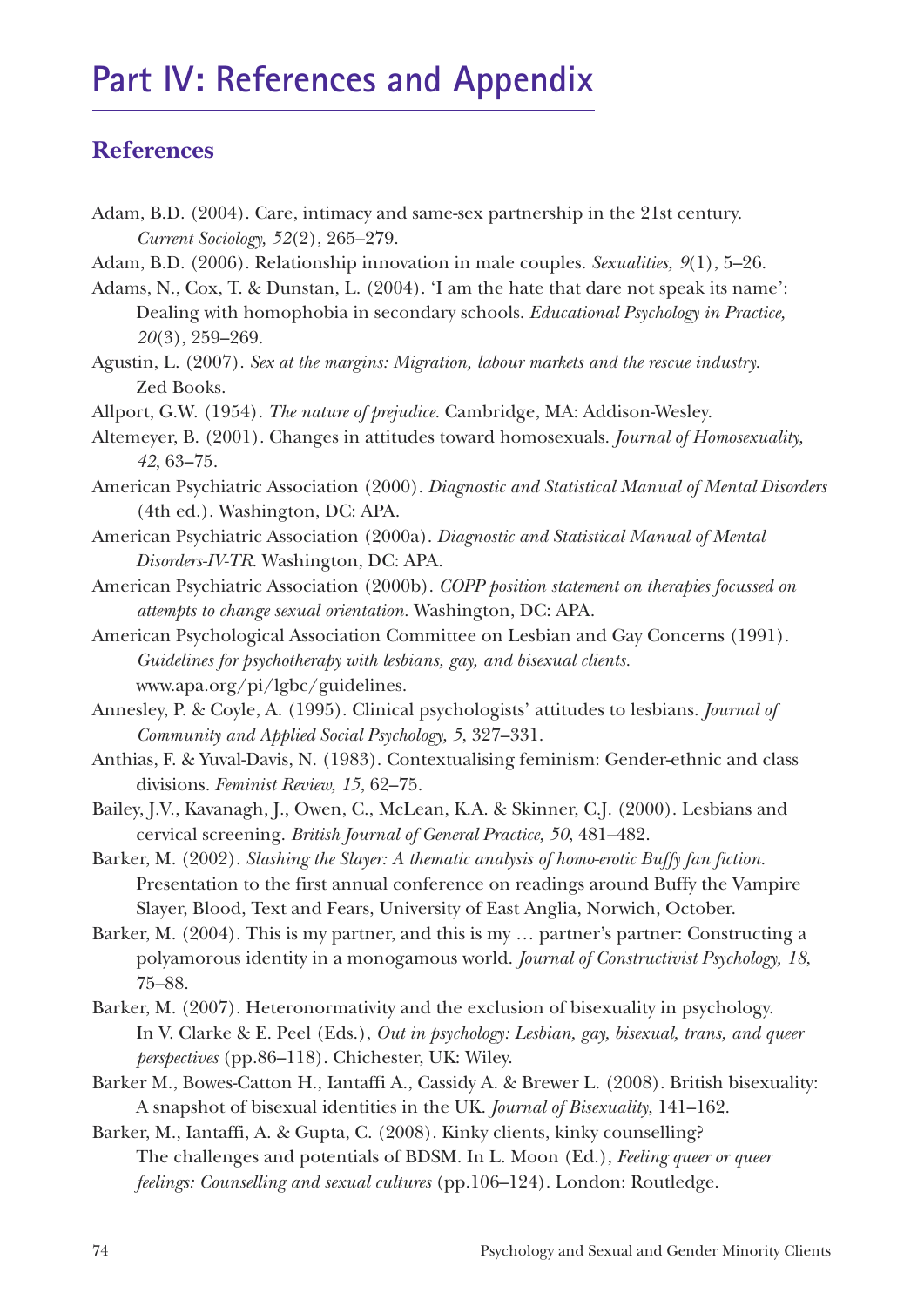- Barker, M. & Langdridge, D. (2008). Bisexuality: Working with a silenced sexuality. *Feminism & Psychology, 18*(3), 389–394.
- Barlow, D. (1973). Increasing heterosexual responsiveness in the treatment of sexual deviation: A review of the clinical and experimental evidence. *Behaviour Therapy, 4*, 655–671.
- Barrett, J. (2007). *Transsexual and other disorders of gender identity.* Oxford: Radcliffe.
- Bartlett, A., King, M. & Phillips, P. (2001). Straight talking: An investigation of the attitudes and practice of psychoanalysts and psychotherapists in relation to gays and lesbians. *British Journal of Psychiatry, 179*, 545–549.
- Bartlett, A., Smith, G. & King, M. (2009). The response of mental health professionals to clients seeking help to change or re-direct same-sex orientation. *BMC Psychiatry, 9*, 11. Available at: www.biomedcentral.com/1471-244X/9/11
- Battle, J., Cohen, C., Warren, D., Fergerson, G. & Audum, S. (2002). *Say it loud. I'm Black and I'm proud: Pride Survey 2000.* National Gay and Lesbian Task Force: New York.
- Bayer, R. (1981). *Homosexuality and American psychiatry: The politics of diagnosis.* New York: Basic Books.
- Beck, J.S. (1995). *Cognitive Therapy: Basics and beyond.* New York & London: The Guilford Press.
- Bell, A., Weinberg, M. & Hammersmith, S. (1981). *Sexual preference: Its development in men and women.* Bloomington: Indiana University Press.
- Bell, D. & Binnie, J. (2000). *The sexual citizen: Queer politics and beyond.* Cambridge: Polity.
- Bernstein, E. (2007a). Sex work for the middle classes. *Sexualities, 10*(4), 473–488.
- Bernstein, E. (2007b). *Temporarily yours: Intimacy, authenticity, and the commerce of sex.* Chicago: University of Chicago Press.
- Berrill, K.T. (1992). Anti-gay violence and victimisation in the United States: An overview. In K.T. Berrill & G.M. Herek (Eds.), *Hate crimes: Confronting violence against lesbians and gay men* (pp.19–45). Thousand Oaks, CA: Sage.
- Bieber, I., Dain, H. & Dince, P. (1962). *Homosexuality: A psychoanalytic study.* New York: Basic Books.
- Billig, M. (1991). *Ideology and opinions.* London: Sage.
- Bimbi, D.S. (2007). Male prostitution: Pathology, paradigms and progress in research. *Journal of Homosexuality, 53*(1/2), 7–35.
- Blake, S.M., Ledsky, R., Lehman, T., Goodenow, C., Sawyer, R. & Hack, T. (2001). Preventing sexual risk behaviors among gay, lesbian, and bisexual adolescents: The benefits of gay-sensitive HIV instruction in schools. *American Journal of Public Health, 91*, 940–946.
- Blanchard, R. (1990). Gender identity disorders in men. In R. Blanchard & B.W. Steiner (Eds.), *Clinical management of gender identity disorders in children and adolescents* (pp.49–76). Washington, DC: APA.
- Boehmer, U., Bowen, D. & Bauer, G. (2007). Overweight and obesity in sexual-minority women: Evidence from population-based data. *American Journal of Public Health, 97*(6), 1134–1140.
- Bogaert, A.F. (2004). Asexuality: Prevalence and associated factors in a national probability sample. *Journal of Sex Research, 41*(3), 279–287.
- Bontempo, D.E. & D'Augelli, A.R. (2002). Effects of at school victimisation and sexual orientation on lesbian, gay or bi-sexual youths. *Journal of Adolescent Health, 30*, 364–374.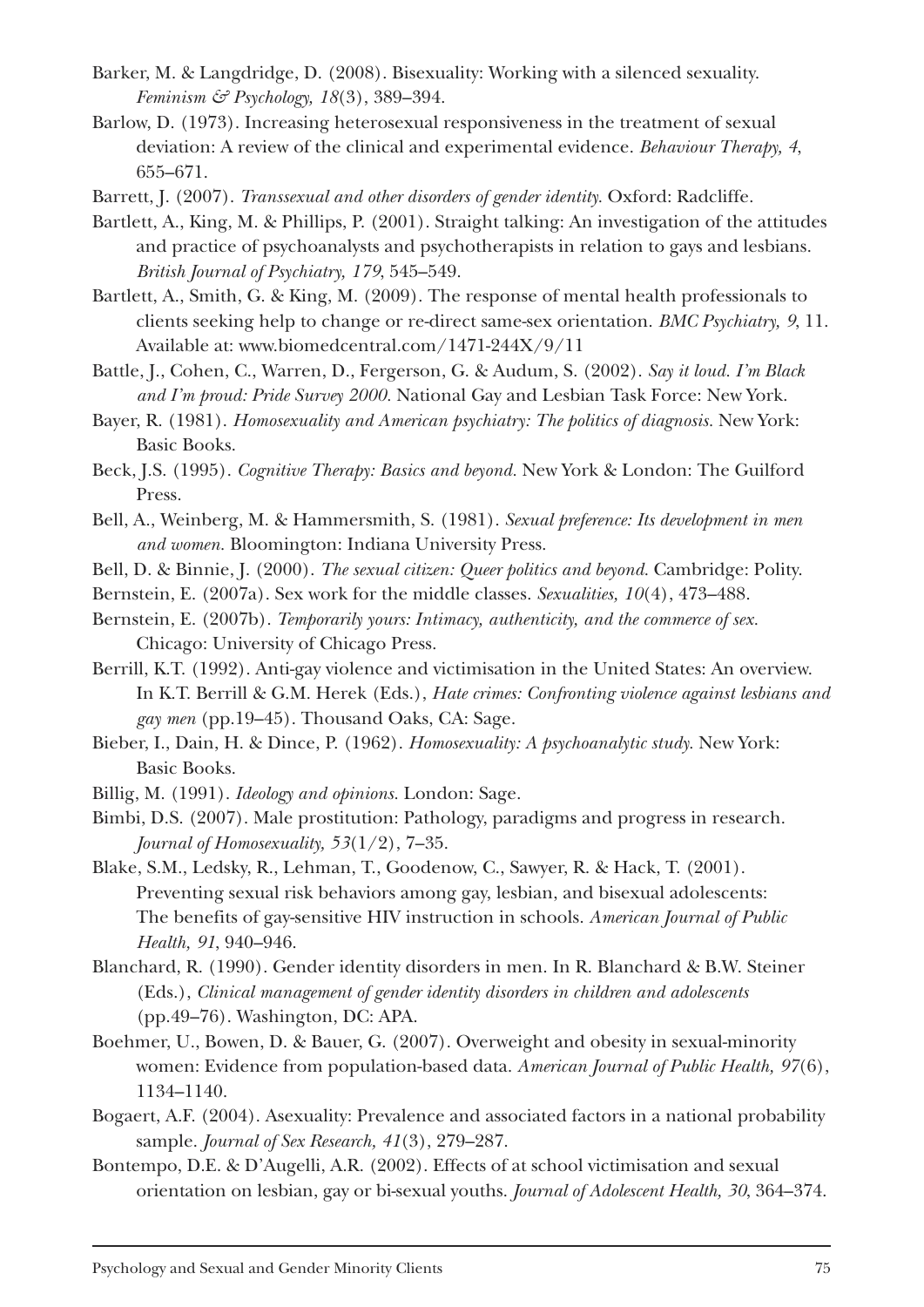Bornstein, K. (1994). *Gender outlaw: On men, women, and the rest of us.* New York: Routledge.

- Bos, H.M.W., Sandfort, T.G.M., de Bruyn, E.H. & Hakvoot, E.M. (2008). Same-sex attraction, social relationships, psychosocial functioning, and school performance in early adolescence. *Developmental Psychology, 44*, 59–68.
- Bosson, J.K., Prewitt-Freilino, J.L. & Taylor, J.N. (2005). Role rigidity: A problem of identity misclassification? *Journal of Personality and Social Psychology, 89*, 552–565.
- Boxer, A.M., Cook, J.A. & Herdt, G. (1991). Experiences of coming out among gay and lesbian youth: Adolescents alone? In J. Blustein, C. Levine & N. Dubler. (Eds.), *The adolescent alone: Decision making in health care in the United States* (pp.121–138) Cambridge: Cambridge University Press.
- Boyle, M., Smith, S. & Liao, L.M. (2005). Adult genital surgery for intersex: A solution to what problem? *Journal of Health Psychology, 10*, 573–584.
- Bridget, J. & Lucille, S., (1996) Lesbian Youth Support Information Service (Lysis): Developing a distance support agency for young lesbians. *Journal of Community and Applied Social Psychology, 6*(5), 355–364.
- Bridoux, D. (2000). Kink therapy: SM and sexual minorities. In C. Neal & D. Davies (Eds.), *Pink therapy 3: Issues in therapy with lesbian, gay, bisexual and transgender clients.* Buckingham: Open University Press.
- Brooks-Gordon, B. (2006). *The price of sex: Prostitution, policy and society.* Cullompton: Willan Publishing.
- Butler, C., O'Donovan. & Shaw, E. (Eds.) (2010). *Sex, sexuality and therapeutic practice.* London: Routledge.
- Butler, C & Shaw, E. (2007). Putting sex on the agenda. *Clinical Psychology Forum, 173*, 45–47.
- Butler, P (2004). What constitutes sexual health? Progression. *Reproductive Health Research, 67*, 2–7.
- Cambridge P. (1994). A practice and policy agenda for HIV and learning difficulties. *British Journal of Learning Disabilities, 22*, 134–139.
- Cambridge, P. (1996). *The sexuality and sexual rights of people with learning disabilities: Considerations for staff and carers.* Kidderminster: British Institute of Learning Disabilities.
- Cambridge, P. (1997). How far to gay? The politics of HIV in learning disability. *Disability and Society, 12*(3), 427–453.
- Carmichael, P.A. & Ransley, P.G. (2002). Telling children about a physical intersex condition. *Dialogues in Pediatric Urology, 25*(6), 7–8.
- Carroll, L., Gilroy, P.J. & Ryan, J. (2002). Counselling transgendered, transsexual and gender variant clients. *Journal of Counselling and Development, 80*, 131–139.
- Carroll, N.M. (1999). Optimal gynecologic and obstetric care for lesbians. *Obstetrics and Gynecology, 93*, 611–613.
- Cass, V.C. (1979). Homosexual identity formation: A theoretical model. *Journal of Homosexuality, 4*, 210–235.
- Cass, V.C. (1996). Sexual orientation identity formation: A Western phenomenon. In R. Gabaj & T. Stein (Eds.), *Textbook of homosexuality and mental health* (pp.227–252). Washington DC: American Psychiatric Press.
- Cattell, V. (2001). Poor people, poor places, and poor health: The mediating role of social networks and social capital. *Social Science and Medicine, 52*(10), 1501–1516.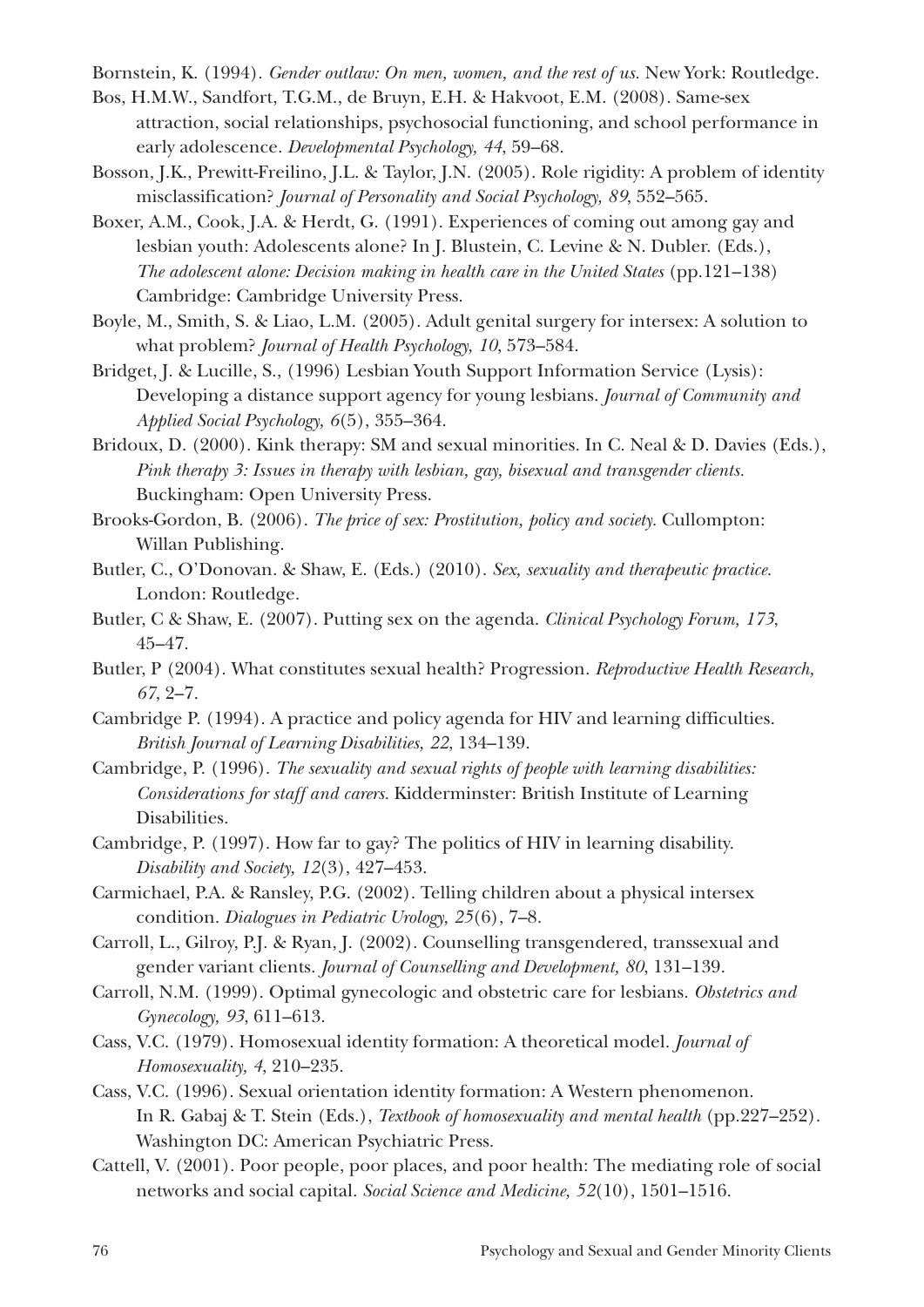- Chan, C. (1987). Asian lesbians: Psychological issues in the 'coming out' process. *Asian American Psychological Association Journal, 12*, 16–18.
- Chinouya, M., Davidson, O. & Fenton, K. (2000). *The Mayisha Study: Sexual attitudes and lifestyles of migrant Africans in inner London.* Horsham: Avert.
- Christina, G. (Ed.) (2004). *Paying for it: A guide by sex workers for their clients.* Oakland, CA: Greenery Press.
- Chuang, K. (1999). Using chopsticks to eat steak. *Journal of Homosexuality, 36*(3/4), 29–41.
- Clarke, V. & Broughton, J. (2005). Focus on activism: Parents' pride Victoria Clarke in conversation with Jenny Broughton. *Lesbian & Gay Psychology Review, 6*(1), 56–60.
- Clarke, V. & Turner, K. (2007). Clothes maketh the queer? Dress, appearance and the construction of lesbian, gay and bisexual identities. *Feminism & Psychology, 17*(2), 267–276.
- Cohen-Kettenis, P. & Pfafflin, F. (2003). *Transgenderism and intersexuality in childhood and adolescence. Making choices.* California: Sage.
- Cole, S.W. (2000). *'Don we now our gay apparel': Gay men's dress in the 20th century.*  Oxford: Berg.
- Cole, S.W., Kemeny, M.E. & Taylor, S.E. (1997). Social identity and physical health: Accelerated HIV progression in rejection-sensitive gay men. *Journal of Personality and Social Psychology, 72*, 320–336.
- Cole, S.W., Kemeny, M.E., Taylor, S.E. & Visscher, B.R. (1996). Elevated physical health risk among gay men who conceal their homosexual identity. *Health Psychology, 15*, 243–251.
- Coleman, E. & Remafedi, G. (1989). Gay, lesbian, and bisexual adolescents: A critical challenge to counsellors. *Journal of Counselling & Development, 68*(1), 36–40.
- Comely, L. (1993). Lesbian and gay teenagers at school: How can educational psychologists help? *Educational and Child Psychology, 10*(3), 22–24.
- Conley, T.D., Calhoun, C., Evett, S.R. & Devine, P.G. (2001). Mistakes that heterosexual people make when trying to appear non-prejudiced: The view from LGB people. *Journal of Homosexuality, 42*, 21–43.
- Conley, T.D., Devine, P.G., Rabow, J. & Evett, S.R. (2002). Gay men and lesbians' experiences in, and expectations for, interactions with heterosexuals. *Journal of Homosexuality, 44*, 83–109.
- Connell, R.W. (1987). *Gender and power.* Cambridge: Polity Press.
- Connell, R.W. (1995). *Masculinities.* Cambridge: Polity Press.
- Cooper, M. (2008). *Essential research findings in counselling and psychotherapy.* London: Sage.

Courvant, D. & Cook-Daniels, L. (2000). *Trans and inter-sex survivors of domestic violence: Defining terms, barriers and responsibilities.* Retrieved 9 February 2005 from: www.survivorproject.org/defbarresp.html

- Cowan, K. & Valentine, G. (2006). *Tuned out: The BBC's portrayal of lesbian and gay people.* London: Stonewall.
- Coyle, A. & Kitzinger, C. (Eds.) (2002). *Lesbian and gay psychology: New perspectives.* Oxford: BPS Blackwell.
- Creighton S.M. & Liao L.M. (2004). Changing attitudes to sex assignment in intersex. *British Journal of Urology International, 93,* 659–664.
- Creighton, S., Minto, C. & Steele S.J. (2001). Feminising childhood surgery in ambiguous genitalia: Objective cosmetic and anatomical outcomes in adolescence. *Lancet, 358*, 124–125.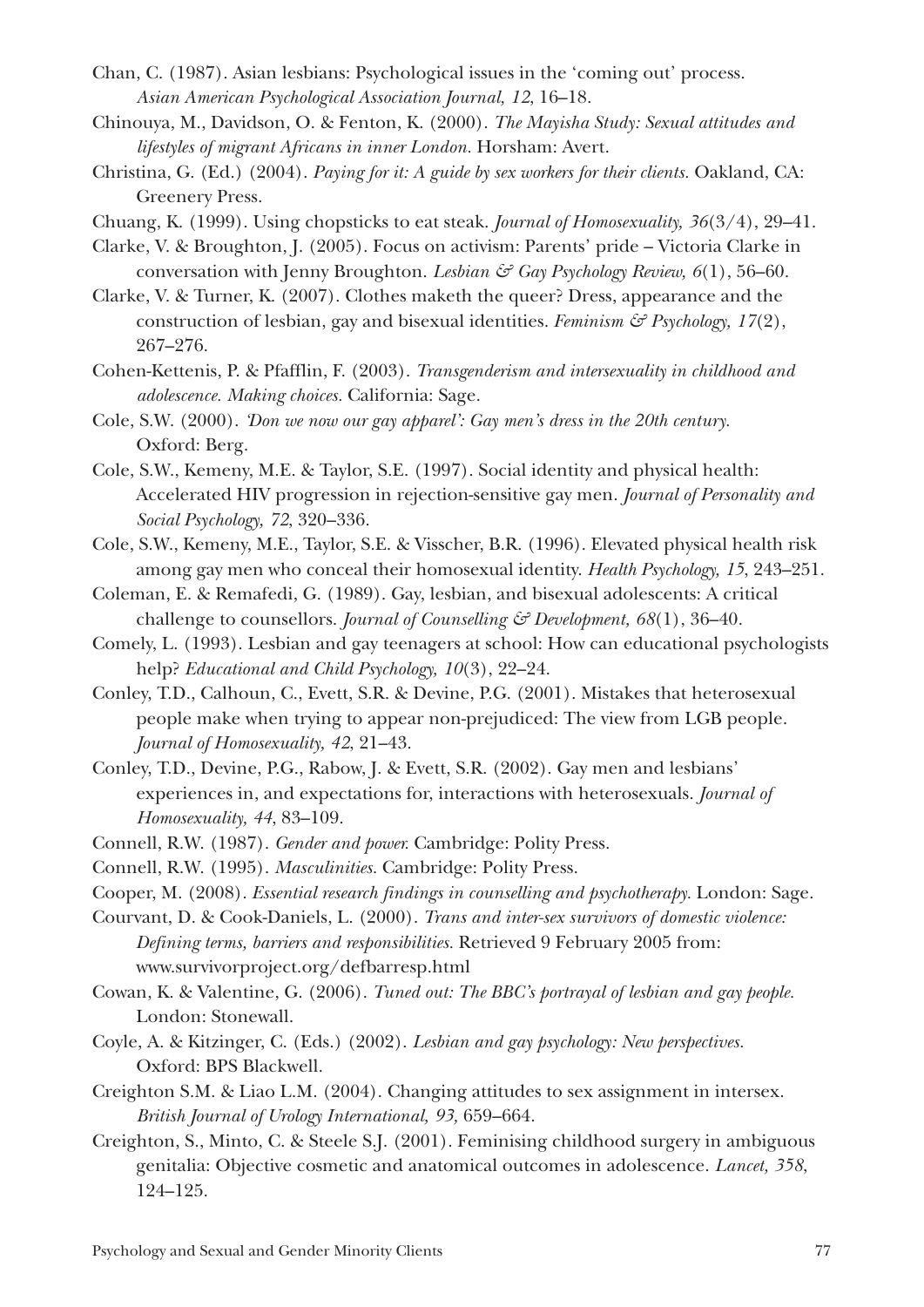- Crouch, N.S., Liao, L.M., Woodhouse, C.R.J., Conway, G.S. & Creighton, S.M. (2008). Genital sensitivity and sexual function following childhood cosmetic genital surgery: Results based on women with congenital adrenal hyperplasia. *Journal of Urology, 179*, 634–638.
- Crowley, C., Hallam, S., Harré, R. & Lunt, I. (2001). Study support for young people with same-sex attraction – views and experiences from a pioneering peer support initiative in the north of England. In J.J. Monsen, (Ed.), Special Issue: Gay and lesbian identities: Working with young people, their families and school. *Educational and Child Psychology, 18*(1), 108–124.
- Daskalos, C.T. (1998). Changes in the orientation of six heterosexual male-to-female transsexuals. *Archives of Sexual Behaviour, 27*(6), 605–614.
- D'Augelli, A.R. (1991). Gay men in college: Identity processes and adaptations. *Journal of College Student Development, 32*(2), 140–146.
- D'Augelli, A.R. & Hershberger, S.L. (1993). Lesbian, gay and bisexual youth in community settings: Personal challenges and mental health problems. *American Journal of Community Psychology, 21*(4), 421–448.
- D'Augelli, A.R. & Patterson, C.J. (Eds.) (2001). *Lesbian, gay and bisexual identities and youth: Psychological perspectives.* New York: Oxford University Press.
- Davies, D., Barker, M. & Langdridge, D. (in prep). Sex addiction: Challenges and alternative approaches. *Sexual and Relationship Therapy.*
- Davies, D. & Neal, C. (Eds.) (1996). *Pink Therapy: A guide for counsellors and therapists working with lesbian, gay and bisexual clients.* Buckingham: Open University Press.
- Davies, D. & Neal, C. (Eds) (2000). *Pink Therapy 2: Therapeutic perspectives on working with lesbian, gay and bisexual clients.* Buckingham: Open University Press.
- De Ceglie, D. & Freedman, D. (Eds.) (1998). *A stranger in my own body: Atypical gender identity development and mental health.* London: Karnak Books.
- de Jong, A. & Jivraj, S. (2002). *The journey to acceptance working with and for lesbian and gay refugees from Muslim countries.* Retrieved 23 February 2008 from: www.safraproject.org/Reports/Inexile.pdf
- Deaux, K. & Lewis, L.L. (1984). Structure of gender stereotypes: Inter-relationships among components and gender label. *Journal of Personality and Social Psychology, 46*, 991–1004.
- D'Emilio, J. (1983) Capitalism and gay identity. In A. Snitow, C. Stansell & S. Thompson (Eds.), *Power of desire: The politics of sexuality* (pp.100–113). New York: Monthly Review Press.
- D'Emilio, J. (2002). *The world turned: Essays on gay history, politics, and culture.* Durham, NC: Duke University Press.
- Department for Education (DfE) (1994). *Education Act 1993: Sex education in schools.* Circular 5/94. London: DfE.
- Department for Education and Employment (DfEE) (1996) *Education Act.* London: DfEE.
- Department for Education and Employment (DfEE) (1999). *Social exclusion: Pupil support.* Circular 10/99. London: DfEE.
- Department of Health (2001). *Seeking consent: Working with children*. Retrieved 3 March 2008 from: www.dh.gov.uk/en/Publicationsandstatistics/Publications/ PublicationsPolicyAndGuidance/DH\_4007005
- Department of Health (2006). *Core training standards for sexual orientation: Making national health services inclusive for LGB people.* London: DoH.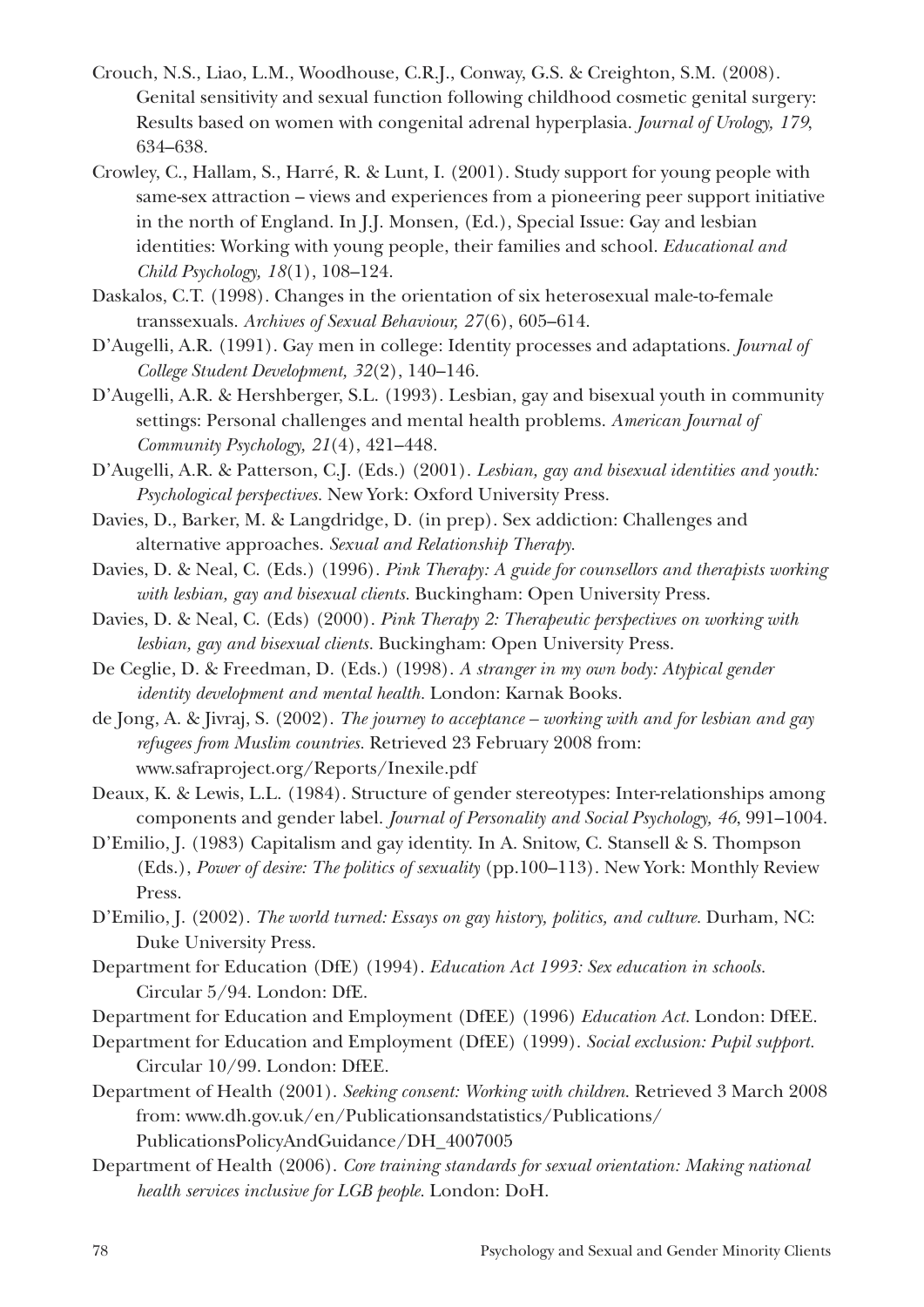- Department of Health and Social Security (1980). *Inequalities in health: Report of a research working group.* London: Department of Health and Social Security.
- Department of Health (2007). *Transgender experiences information and support.* London: Department of Health.
- De Visser, R. & McDonald, D. (2007). Swings and roundabouts: management of jealousy in heterosexual 'swinging' couples. *British Journal of Social Psychology, 46*, 459–476.
- Dew, M.A. (1985). The effect of attitudes on inferences of homosexuality and perceived physical attractiveness in women. *Sex Roles, 12*, 143–155.
- Dewey, D.M. (2008). Knowledge legitimacy: How trans-patient behavior supports and challenges current medical knowledge. *Qualitative Health Research, 18*, 1345–1355.
- Diamond, L.M. (2003). Was it a phase? Young women's relinquishment of lesbian/bisexual identities over a five-year period. *Journal of Personality and Social Psychology, 84*, 352–364.
- Division of Clinical Psychology (2007). *Best practice guidelines for the training and consolidation of clinical psychology practice in HIV and sexual health settings.* Leicester: British Psychological Society.
- Domenici, T. & Lesser, R.C. (Eds.) (1995). *Disorienting sexuality: Psychoanalytic reappraisals of sexual identities.* London: Routledge.
- Donovan, C., Hester, M., Holmes, J. & McCarry, M. (2006). *Comparing domestic abuse in same-sex and heterosexual relationships. Initial report.* University of Sunderland & Bristol.
- Dorais, M. (2005). *Rent-boys: The world of male sex trade workers.* McGill-Queens University Press.
- Douglas, N., Warwick, I., Kemp, S. & Whitty, G. (1997). *Playing it safe: Responses of secondary school teachers to lesbian, gay and bisexual pupils, bullying, HIV and AIDS education and section 28.* Health and Education Research Unit, Institute of Education, University of London.
- Dreger, A.D., Chase, C., Sousa, A., Gruppusso P.A. & Frader J. (2005). Changing the nomenclature/taxonomy of intersex: A scientific and clinical rationale. *Journal of Pediatric Endocrinology & Metabolism, 18*, 735–738.
- Drescher, J. (2002). Sexual conversion (reparative) therapies: History and update. In B.E. Jones & M.J. Hill (Eds.), *Mental health issues in lesbian, gay, bisexual, and transgender communities*. Washington, DC: American Psychiatric Association.
- Dube, E.M. & Savin-Williams, R.C. (1999). Sexual identity development among ethnic sexual-minority male youths. *Developmental Psychology, 35*, 1389–1398.
- Ellis, S., Kitzinger, C. & Wilkinson, S. (2002). Attitudes towards lesbians and gay men and support for human rights among psychology students. *Journal of Homosexuality, 44*, 121–138.
- Ellis, V. & High, S. (2004). Something more to tell you: Gay, lesbian or bisexual young people's experience of secondary schooling. *British Educational Research Journal, 30*(2), 213–225.
- Epstein, D. (2000). Sexualities and education: Catch 28. *Sexualities, 3*(4), 387–394.
- Erikson, E. (1959). Identity and the life cycle: Selected papers. *Psychological Issues, 1*, 1–171.
- Erikson, E. (1964). *Childhood and society* (2nd ed.). Oxford: W.W. Norton.
- Erikson, E. (1967). Memorandum on youth. *Daedalus, 96*(3), 860–870.
- Ettner, R. (1999). *Gender loving care.* New York: W.W. Norton.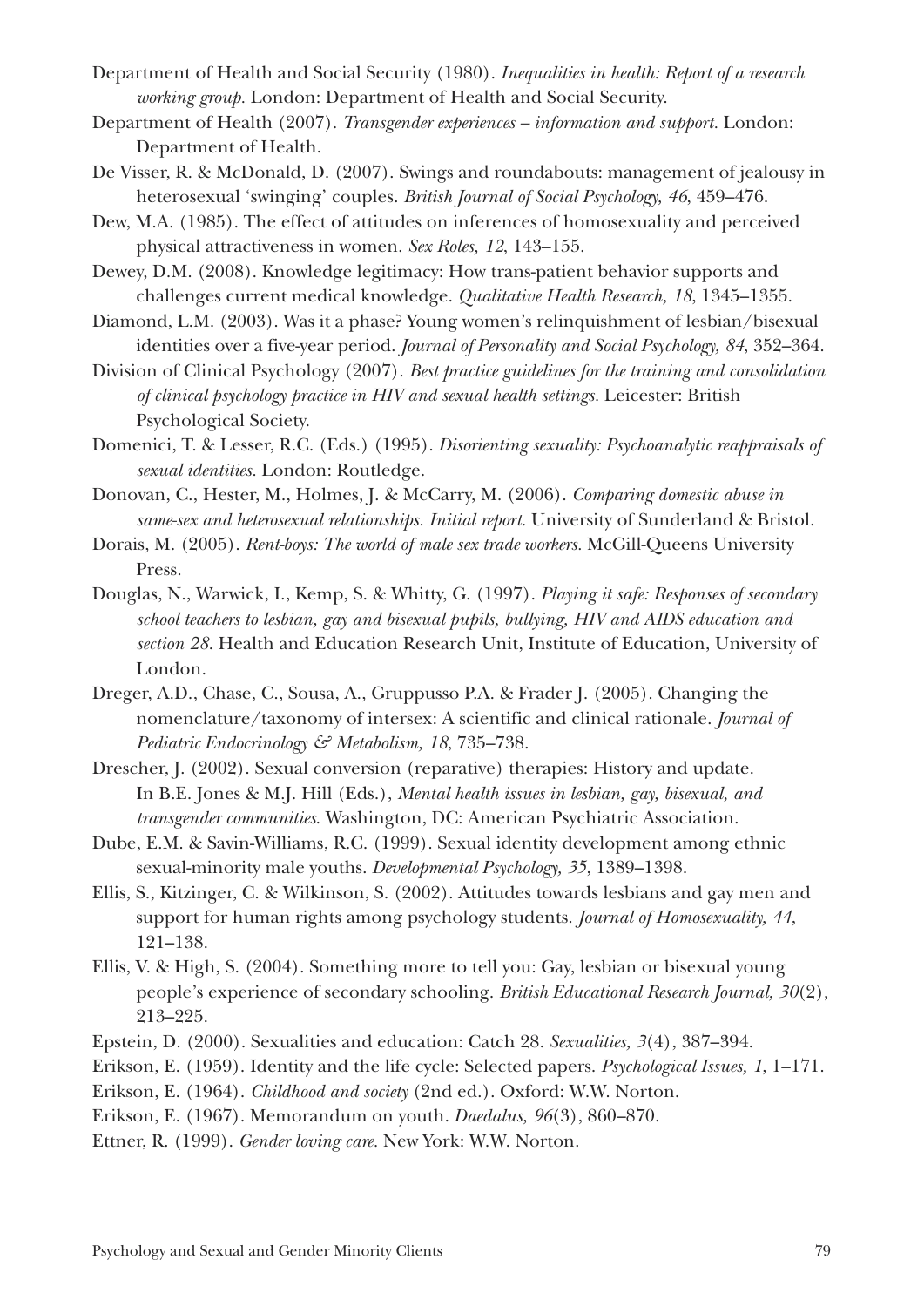- Eyler, A.E. (2007). Primary medical care of the gender-variant patient. In R. Ettner, S. Monstrey & A.E. Eyler (Eds), *Principles of transgender medicine and surgery* (pp.15–32). New York: The Haworth Press.
- Faderman, L. (1984). The 'new gay' lesbians. *Journal of Homosexuality, 10*(3-4), 85–95.
- Fein, S. & Spencer, S. (1997). Prejudice as self-image maintenance: Affirming the self through derogating others. *Journal of Personality and Social Psychology, 73*, 31–44.

Fikar, C.R. (1992). Gay teens and suicide. *Paediatrics, 89*, 229–251.

- Fingerhut, A.W. & Peplau, L.A. (2006). The impact of social roles on stereotypes of gay men. *Sex Roles, 55*, 273–278.
- Fingerhut, A.W., Peplau, L.A. & Ghavami, N. (2005). A dual-identity framework for understanding lesbian experience. *Psychology of Women Quarterly, 29*, 129–139.
- Fiske, S.T. (1998). Stereotyping, prejudice, and discrimination. In G. Lindzey, D.T. Gilbert, & S.T. Fiske (Eds.), *The handbook of social psychology, Vols 1–2* (pp.357–411). New York: McGraw-Hill.
- Flowers, P. & Buston, K. (2001). 'I was terrified of being different': Exploring gay men's accounts of growing up in a heterosexist society. *Journal of Adolescence, 24*(1), 51–65.
- Fontaine, J.H. & Hammond, N.L. (1996). Counselling issues with gay and lesbian adolescents. *Adolescence, 31*(124), 817–830.
- Ford, T.E. & Ferguson, M.A. (2004). Social consequences of disparagement humour: A prejudiced norm theory. *Personality and Social Psychology Review, 8*, 79–94.
- Foucault, M. (1979). *The History of Sexuality, Volume 1: An introduction.* London: Allen Lane.
- Fox, R. (Ed.) (2006). *Affirmative psychotherapy with bisexual women and bisexual men.* Binghampton, NY: Haworth Press.
- Franklin, K. (1998). Unassuming motivations: Contextualising the narratives of antigay assailants. In G.M. Herek (Ed.), *Stigma and sexual orientation* (pp.1–23). Thousand Oaks, CA: Sage.
- Franklin, K. (2004). Enacting masculinity: Antigay violence and group rape as participatory theatre. *Sexuality Research & Social Policy, 1*, 25–40.
- Frederickson, N. & Cline, T. (2002). *Special educational needs, inclusion and diversity: A textbook.* Buckingham: Open University Press.
- Freedman, J. & Combs, G. (1996). *Narrative Therapy: The social construction of preferred realities.* New York: Norton.
- Freud, S. (1905/1953). Three essays on the theory of sexuality. In J. Strachey (Ed.), *Standard edition of the complete psychological works of Sigmund Freud (Volume 7).* London: Hogarth Press.
- Fox, R.C. (1995) Bisexual identities. In A.R. D'Augelli & C.J. Patterson, *Lesbian, gay and bisexual identities over the lifespan: Psychological perspectives* (pp.48–86). Oxford: Oxford University Press.
- Gaffney, J. & Beverley, K. (2001). Contextualising the construction and social organisation of the commercial male sex industry in London at the beginning of the 21st century. *Feminist Review, 67*, 133–141.
- Gardner, R. (1989) Method of conflict resolution and characteristics of abuse and victimisation in heterosexual, lesbian and gay male couples. *Doctoral Dissertation: University of Georgia, 1988: Dissertation Abstracts International 50, 746B.*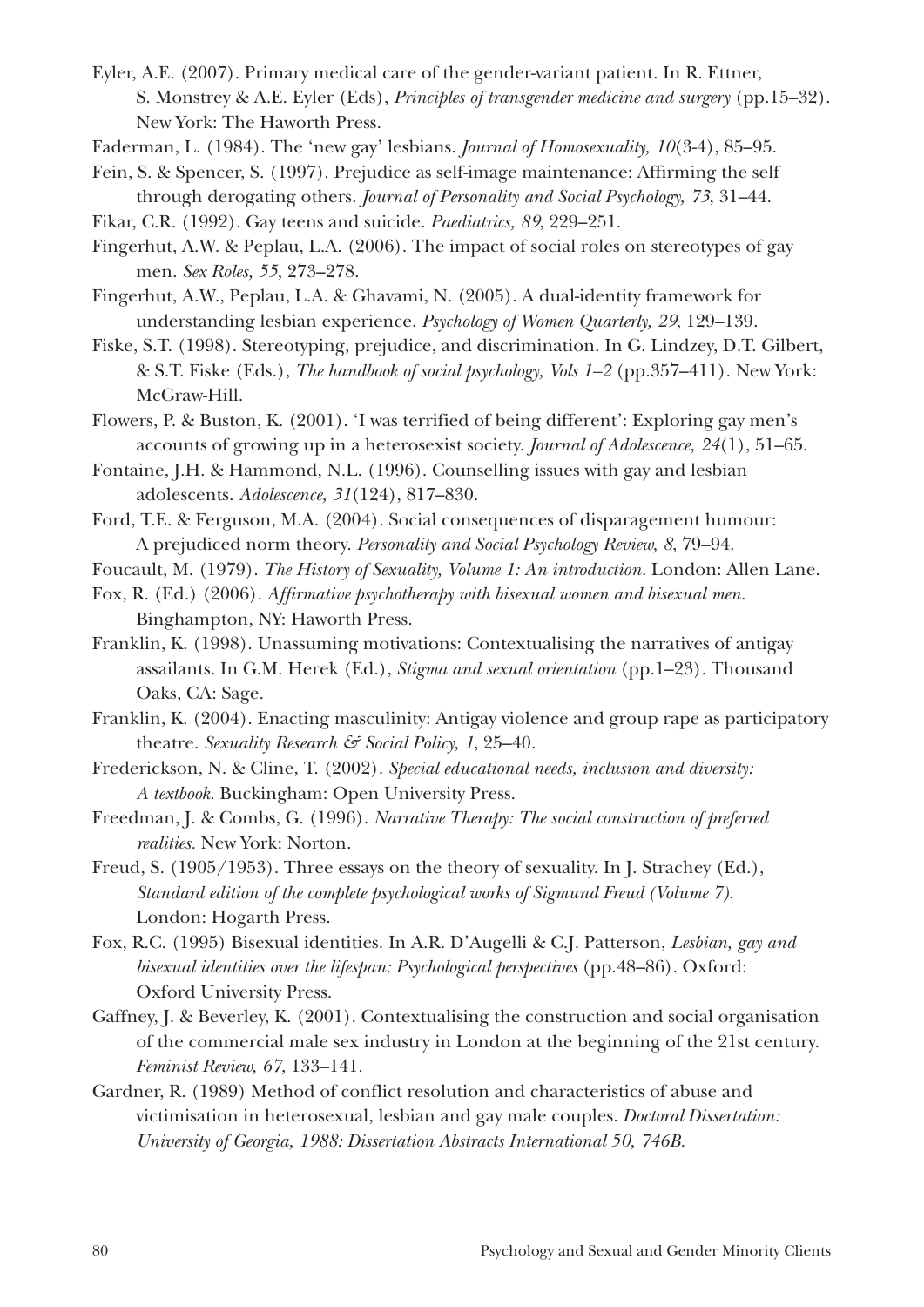- Garnets, L. (2007). The 'coming of age' of lesbian, gay, bisexual and transgender affirmative psychology. In K.J. Bieschke, R.M. Perez & K.A. DeBord (Eds.), *Handbook of counselling and psychotherapy with lesbian, gay, bisexual and transgender clients* (2nd ed.). Washington, DC: American Psychological Association.
- Garnets, L., Hancock, K., Cochran, S., Goodchilds, J. & Peplau, L. (1991). Issues in psychotherapy with lesbians and gay men: A survey of psychologists. *American Psychologist, 46*(9), 964–972.
- Garofalo, R., Wolf, R.C., Kessel, S., Palfrey, J. & DuRant, R.H. (1998). The association between health risk behaviours and sexual orientation among a school-based sample of adolescents. *Pediatrics, 101*, 895–902.
- Giddens, A. (1992). *The transformation of intimacy.* Cambridge: Polity Press.
- Gochros, H.I. & Bidwell, R. (1996). Lesbian and gay youth in a straight world: Implications for health care workers. In K.J. Peterson (Ed.), *Health care for lesbians and gay men: Confronting homophobia and heterosexism* (pp.1–17). Binghampton: Harrington Park Press.
- Goethals, S.C. & Schwiebert, V.L. (2005). Counselling as a critique of gender: On the ethics of counselling transgendered clients. *International Journal for the Advancement of Counselling, 27*(3), 457–469.
- Goffman, E. (1963). *Stigma.* Englewood Cliffs, NJ: Prentice Hall.
- Gonsiorek, J.C. (1988). Mental health issues of lesbian and gay adolescents. *Journal of Adolescent Health Care, 9*, 114–122.
- Gooren, L.J. & van de Wall, H.A.D. (2007). Hormone treatment of adult and juvenile transsexual patients. In R. Ettner, S. Monstrey & A.E. Tyler (Eds.), *Principles of transgender medicine and surgery* (pp.73–88). New York: The Haworth Press.
- Gough, B. (2002). 'I've always tolerated it but…! Heterosexual masculinity and the discursive reproduction of homophobia. In A. Coyle & C. Kitzinger (Eds.), *Lesbian and gay psychology: New perspectives* (pp.255–274) Oxford: BPS Blackwell.
- Green, R. (1987). *The 'sissy boy syndrome' and the development of homosexuality.* London: Yale University Press.
- Green, R., Reid, R., De Cegli,e D., Dalrymple, J., Gooren, L. & Money, J. (1996). *Transsexualism: The current medical viewpoint produced for the Parliamentary Forum on Transsexualism* (2nd ed.).
- Group for the Advancement of Psychiatry (2000). *Homosexuality and the mental health professions: The impact of bias.* London: The Analytic Press.
- Guzzo, R.A. & Dickson, M.W. (1996). Teams in organisations: Recent research on performance and effectiveness. *Annual Review of Psychology, 47*, 307–338.
- Hagger-Johnson, G.E. (2007). Personality, individual differences and LGB psychology. In V. Clarke & E. Peel (Eds.), *Out in psychology: Lesbian, gay, bisexual and trans perspectives.* USA/UK/Australia: John Wiley & Sons.
- Halberstam, J. (1998). *Female masculinity.* Durham, NC: Duke University Press.
- Haldeman, D.C. (1994). The practice and ethics of sexual orientation conversion therapy. *Journal of Consulting and Clinical Psychology, 62*(2), 221–227.
- Hale, C.J. (2007). Ethical problems with the mental health evaluation standards of care for adult gender variant prospective patients. *Perspectives in Biology and Medicine, 50*(4), 491–505.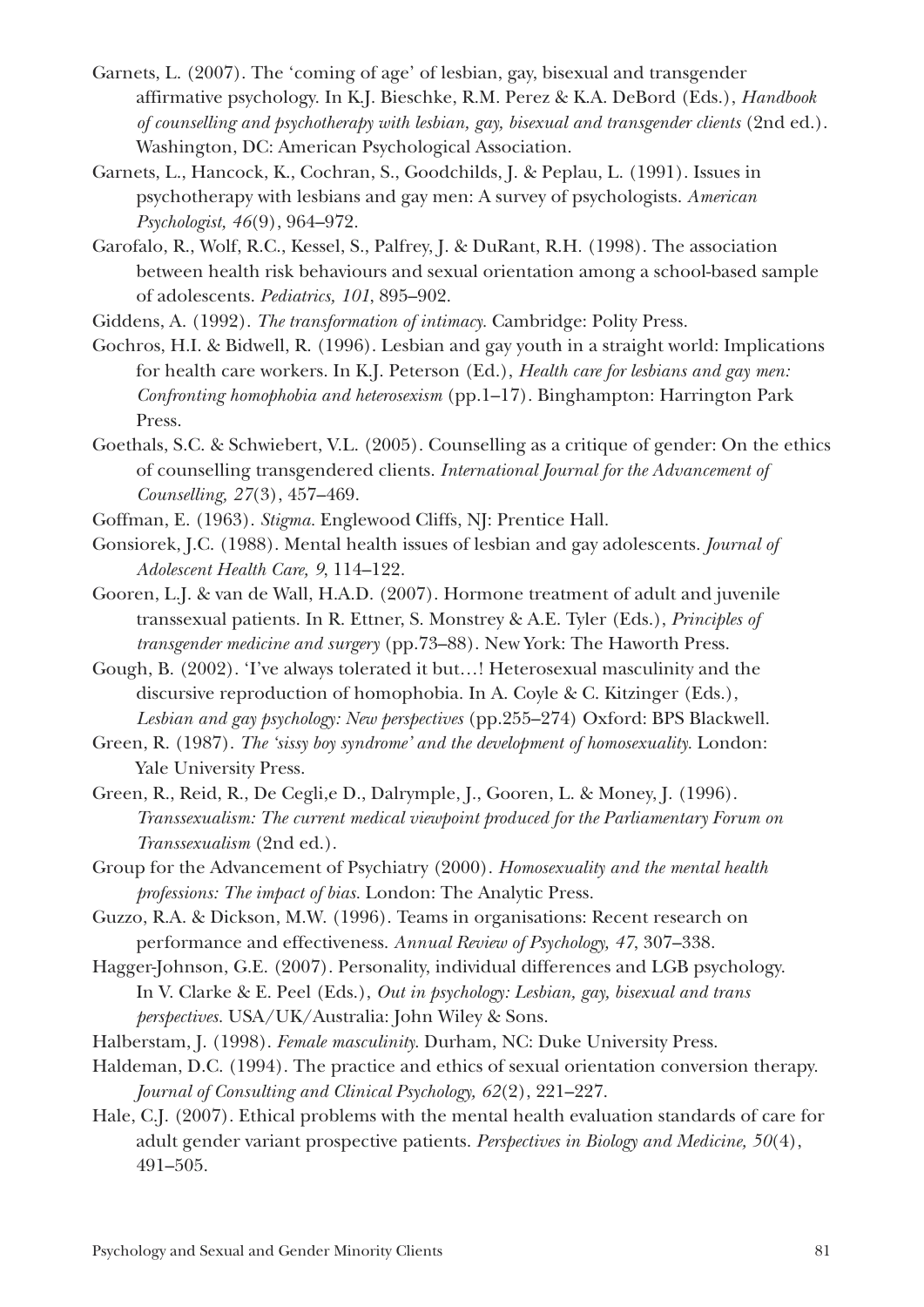- Harrison, N. (2000). Gay affirmative therapy: A critical analysis of the literature. *British Journal of Guidance & Counselling, 28*(1), 37–53.
- Harry Benjamin International Gender Dysphoria Association (2001). *Standards of care* (6th ed.). Minneapolis MN: World Professional Association for Transgender Health.
- Hart, B. (1986) Lesbian battering: An examination. In K Lobel (Ed.), *Naming the violence: Speaking out about lesbian battering* (pp.173–189). Seattle, WA: Seal Press.
- Haslam, N. & Levy, S.R. (2006). Essentialist beliefs about homosexuality: Structure and implications for prejudice. *Personality and Social Psychology Bulletin, 32*, 471–485.

Haslam, N., Rotschild, L. & Ernst, D. (2000). Essentialist beliefs about social categories. *British Journal of Social Psychology, 39*, 113–127.

Health Protection Agency (2007). *Testing times – HIV and other sexually transmitted infections in the United Kingdom: 2007.* Retrieved 3 March 2008 from: www.hpa.org.uk/infections/topics\_az/hiv\_and\_sti/publications/ AnnualReport/2007/default.htm

Heaphy, B., Donovan, C. & Weeks, J. (2004). A different affair? Openness and nonmonogamy in same sex relationships. In J. Duncombe, K. Harrison, G. Allan & D. Marsden (Eds.), *The state of affairs: Explorations in infidelity and commitment* (pp.167–186) New Jersey: Lawrence Erlbaum Associates.

Hebl, M.R., Foster, J.B., Mannix, L.M. & Dovidio, J.F. (2002). Formal and informal discrimination: A field study of bias toward homosexual applicants. *Personality and Social Psychology Bulletin, 28*, 815–825.

Hegarty, P. (2002). 'It's not a choice, it's the way we're built': Symbolic beliefs about sexual orientation in the United States and in Britain. *Journal of Community and Applied Social Psychology, 12*, 1–14.

Hegarty, P. (2006). Where's the sex in sexual prejudice? *Lesbian and Gay Psychology Review, 7*, 264–275.

Hegarty, P. & Golden, A.M. (2008). Attributional beliefs about the controllability of stigmatised traits: Antecedents or justifications of prejudice? *Journal of Applied Social Psychology, 38*(4), 1023–1044.

Hegarty, P. & Massey, S. (2006). Anti-homosexual prejudice … as opposed to what? Queer theory and the social psychology of anti-homosexual attitudes. *Journal of Homosexuality, 52*, 47–71.

Hegarty, P. & Pratto, F. (2001a). Sexual orientation beliefs: Their relationship to anti-gay attitudes and biological determinist attitudes. *Journal of Homosexuality, 41*, 121–135.

Hegarty, P. & Pratto, F. (2001b). The effects of category norms and stereotypes on explanations of intergroup differences. *Journal of Personality and Social Psychology, 80*, 723–735.

Hegarty, P. & Pratto, F. (2004). The differences that norms make: Empiricism, social constructionism and the interpretation of group differences. *Sex Roles: A Journal of Research, 50*, 445–453.

Hegarty, P., Pratto, F. & Lemieux, A. (2004). Heterocentric norms and heterosexist ambivalences: Drinking in intergroup discomfort. *Group Processes and Intergroup Relations, 7*, 119–130.

Henderson, L. (2003). *Prevalence of domestic violence among lesbians and gay men: Data, report to Flame TV.* London: Sigma Research.

Herdt, G. (1996). *Third sex third gender.* New York: Zone books.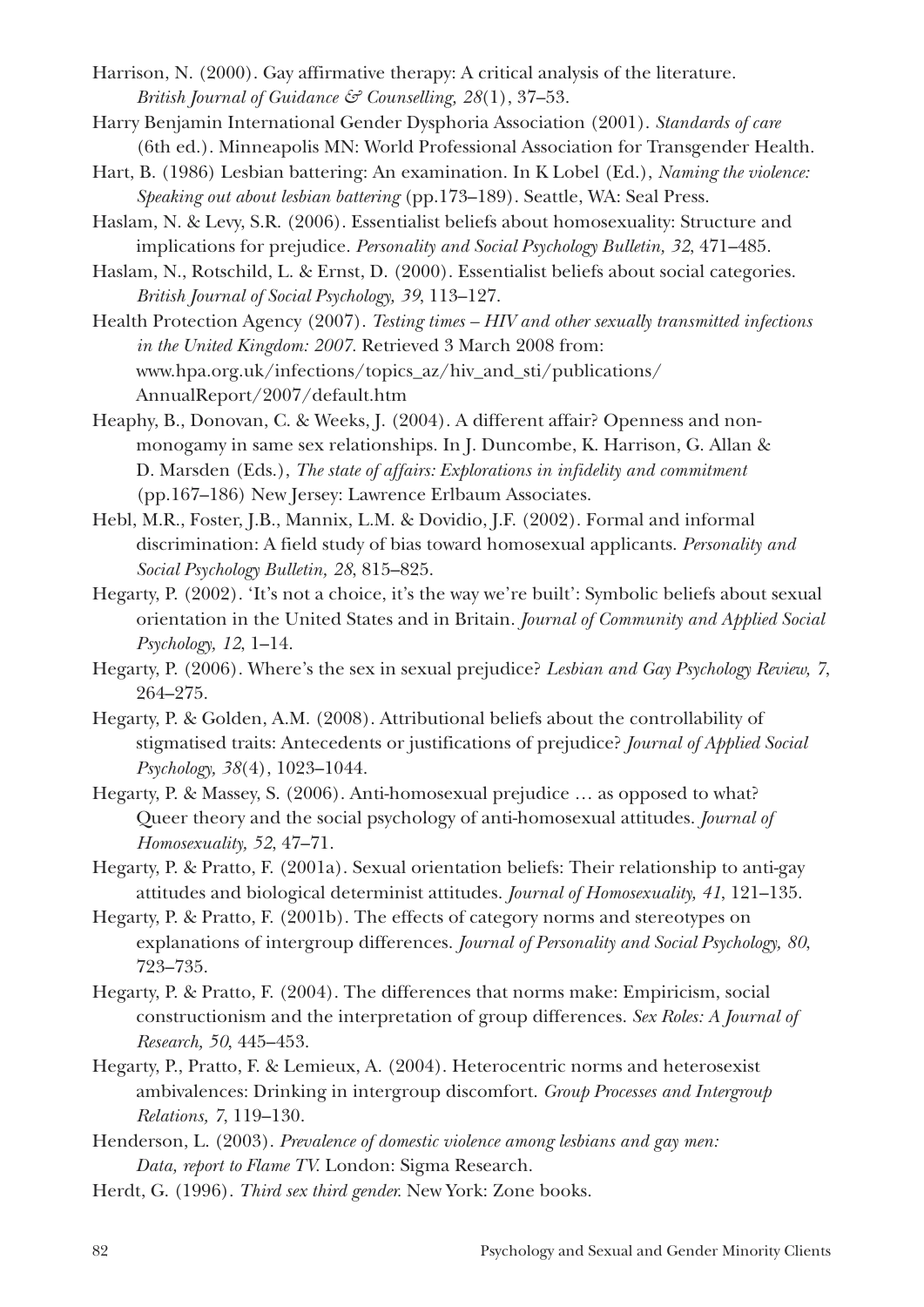- Herek, G.M. (1984). Attitudes toward lesbians and gay men: A factor analytic study. *Journal of Homosexuality, 10*, 39–51.
- Herek, G.M. (1994). Assessing heterosexuals' attitude toward lesbians and gay men: A review of empirical research with the ATLG scale. In B. Green & G.M. Herek (Eds.), *Lesbian and gay psychology: Theory, research and clinical applications. Psychological perspectives on lesbian and gay issues, Volume 1* (pp.206–228). Thousand Oaks, CA: Sage.
- Herek, G.M. (2006). *Sexual prejudice: Prevalence.* Retrieved 3 March 2006 from: http://psychology.ucdavis.edu/rainbow/html/prej\_prev.html
- Herek, G.M. (2009). Hate crimes and stigma-related experiences among sexual minority adults in the United States: Prevalence estimates from a national probability sample. *Journal of Interpersonal Violence, 24*, 54–74.
- Herek, G.M., Gillis, J.R. & Cogan, J.C. (1999). Psychological sequelae of hate crime victimisation among lesbian, gay, and bisexual adults. *Journal of Consulting and Clinical Psychology, 67*, 945–951.
- Herek, G.M. & Glunt, D. (1988). An epidemic of stigma. *American Psychologist, 43*, 886–891.
- Herek, G.M. & Glunt, D. (1996). Interpersonal contact and heterosexuals' attitudes toward gay men: Results from a national survey. *The Journal of Sex Research, 30*, 239–244.
- Hester, M., Pearson, C. & Harwin, N. (2000). *Making an impact children and domestic violence. A reader.* London: Jessica Kingsley.
- Hetrick, E.S. & Martin, A.D. (1987). *Developmental issues and their resolution for gay and lesbian adolescents.* New York: Haworth Press.
- Hickson, F., Davies, P., Hunt, A., Weatherburn, P., McManus, T. & Coxon, A. (1994). Maintenance of open gay relationships. In R. Bor & J. Elford (Eds.), *The family and HIV* (pp.195–207). London: Cassell.
- Hill, D.B., Rozanski, C., Carfagnini, J. & Willoughby, B. (2005). Gender identity disorders in childhood and adolescence: A critical inquiry. In D. Karasic & J. Drescher (Eds.), *Sexual and gender diagnoses of the diagnostic and statistical manual (DSM)* (pp.7–34). New York: The Haworth Press.
- Hill, D.B. & Willoughby, B.L.B. (2005). The development and validation of the genderism and transphobia scale. *Sex Roles, 53*, 531–544
- HMSO (2007). *Equality Act (sexual orientation) Regulations 2007.*
- Hopcke, R.H., Lofthus-Carrigton, K. & Wirth, S. (Eds.) (1993). *Same-sex love and the path to wholeness.* Boston & London: Shambala.
- Horn, S.S. (2006). Heterosexual adolescents' and young adults' beliefs and attitudes about homosexuality and gay and lesbian peers. *Cognitive Development, 21*, 420–440.
- Hughes, I.A. (2002). Intersex. *British Journal of Urology International, 90*, 769–776.
- Hughes, I.A., Houk, C., Ahmed, S.F. & Lee, P.A. (2006). Consensus statement on management of intersex disorders. *Archives of Diseases of Childhood, 91*, 554–562.
- Hughes, T.L. & Eliason, M. (2002). Substance use and abuse in lesbian, gay, bisexual and transgender populations. *The Journal of Primary Prevention, 22*(3), 263–298.
- ILGA (2006). *Lesbian and bisexual women's health: common concerns, local issues.* Belgium: ILGA.
- *International Classification of Diseases 10 (ICD)* (1999). Churchill Livingstone.
- Irvine, J.M. (2005). *Disorders of desire.* Philadelphia: Temple University Press.
- Isay, R.A. (1989). *Being homosexual: Gay men and their development.* New York: Avon Books.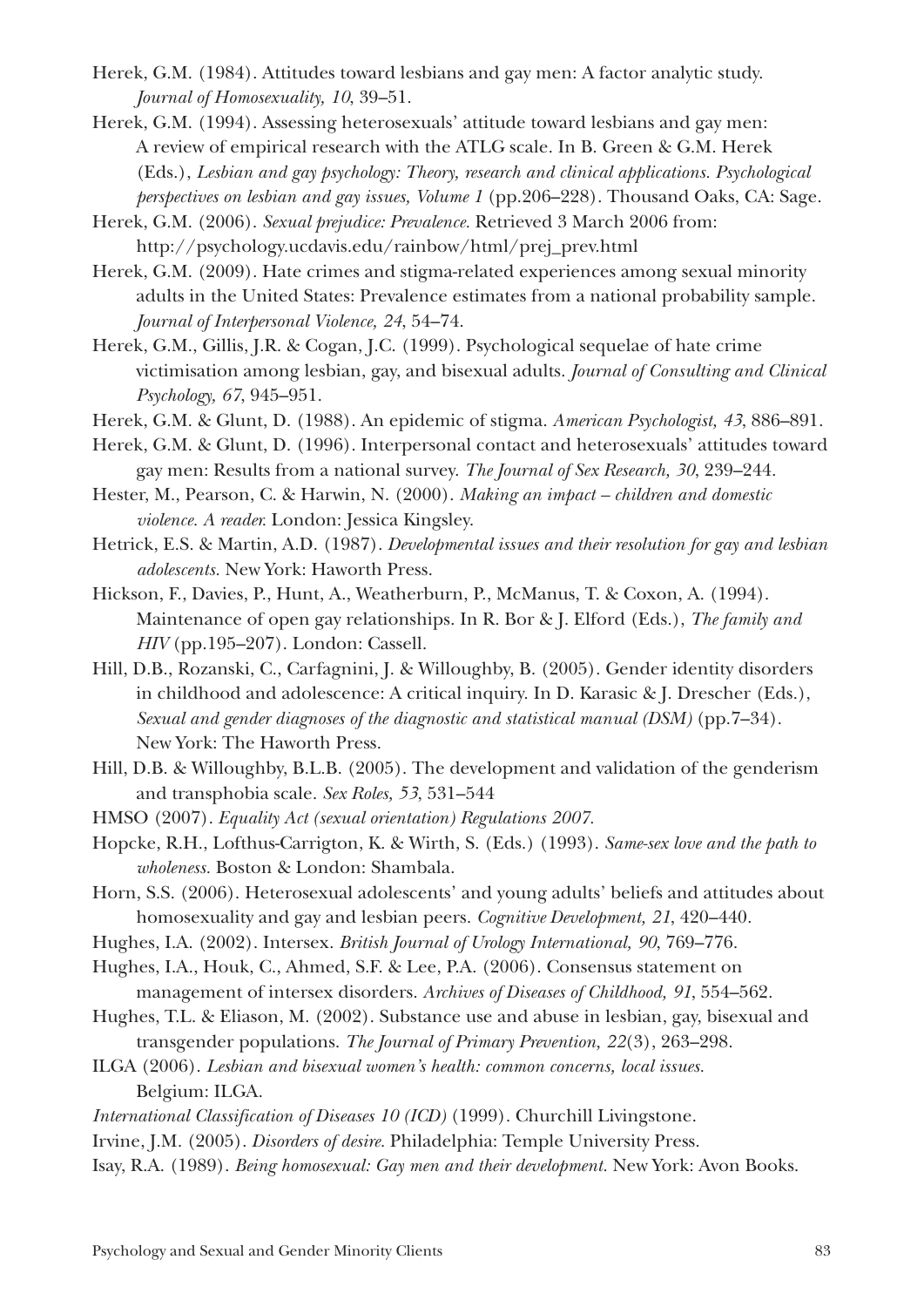- Island, D. & Letellier, P. (1991). *Men who beat the men who love them: Battered gay men and domestic violence.* New York: Haworth Press.
- Ismail-Pratt, I.S., Bikoo, M., Liao, L.M., Conway, G.S. & Creighton, S.M. (2007). A prospective outcome study of vaginal dilation therapy as first line treatment for vaginal agenesis. *Human Reproduction, 22*, 2020–2024.
- Israel, G. & Tarver, D. (1997). *Transgender care: Recommended guidelines, practical information and personal accounts.* Temple University Press.
- Jackson, L.A., Sowinski, B., Bennett, C. & Ryan, D. (2005). Female sex trade workers, condoms, and the public-private divide. *Journal of Psychology and Human Sexuality, 17*, 83–105.
- Jackson, S. & Martin, P. (1998). Surviving the care system: Education and resilience. *Journal of Adolescence, 21*, 569–583.
- Jagose, A. (1996). *Queer theory.* Melbourne: Melbourne University Press.
- James, J. (1996). 'Excuse me madam, are you looking for a good time?' In N. Goodwin, B. Hollows & N. Nye (Eds.), *Assaults on convention: Essays on lesbian transgressors* (pp.146–155). London: Cassell.
- Jayaratne, T.E., Ybarra, O., Sheldon, J.P., Brown, T.N., Feldbaum, M., Pfeffer, C.A. & Petty, E.M. (2006). White Americans' genetic lay theories of race differences and sexual orientation: Their relationship with prejudice toward Blacks and gay men and lesbians. *Group Processes and Intergroup Relations, 9*, 77–94.
- Jorm, A., Korten, A., Rodgers, B., Jacomb, P. & Christensen, H. (2002). Sexual orientation and mental health: Results from a community survey of young and middle-aged adults. *British Journal of Psychiatry, 180*, 423–427.
- Karasic, D. & Drescher, J. (2005). *Sexual and gender diagnoses of the diagnostic and statistical manual (DSM).* New York: Haworth Press.
- Kennedy, R. (2003). *Nigger: The strange career of a troublesome word.* New York: Random House.
- Keogh, P., Dodds, C. & Henderson, L. (2004). *Working class gay men: Redefining community, restoring identity.* London: Sigma Research.
- Kessler, S.J. (1998). *Lessons from the intersexed.* New Brunswick, NJ: Rutgers University Press.
- King, M. & Bartlett, A. (1999). British psychiatry and homosexuality. *British Journal of Psychiatry, 175*, 106–113.
- King, M., McKeown, E., Warner, J., Ramsay, A., Johnson, K., Cort, C., Wright, L., Blizard, R. & Davidson, O. (2003a). Mental health and quality of life of gay men and lesbians in England and Wales: Controlled, cross-sectional study. *British Journal of Psychiatry, 183*, 552–558.
- King, M., McKeown, E., Warner, J., Ramsay, A., Johnson, K., Cort, C., Wright, L., Blizard, R. & Davidson, O. (2003b). *Mental health and social well-being of gay men, lesbians and bisexuals in England and Wales: A summary of findings.* London, Mind.
- Kinsey A.C., Pomeroy, P. & Martin, C.E (1948). *Sexual behaviour in the human male.* Kinsey Institute Report.
- Kinsey A.C. (1953). *Sexual behaviour in the human female.* Kinsey Institute Report.
- Kite, M.E. & Deaux, K. (1987). Gender belief systems: Homosexuality and the implicit inversion theory. *Psychology of Women Quarterly, 11*, 83–96.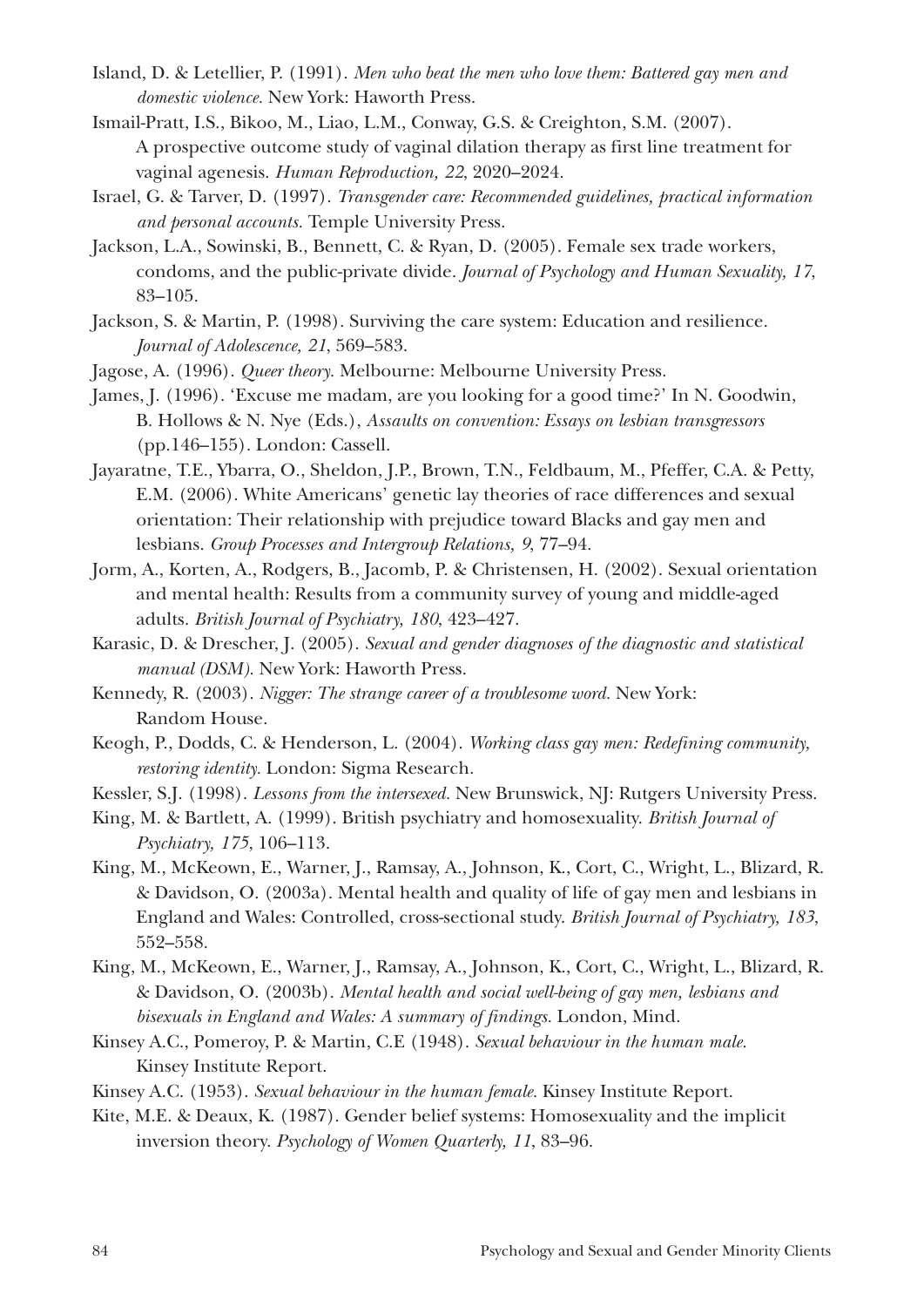- Kite, M.E. & Whitley, B.E. Jr., (1998). Do heterosexual women and men differ in their attitudes toward homosexuality? A conceptual and methodological analysis. In G.M. Herek (Ed.), *Psychological perspectives of lesbian and gay issues: Vol 4. Stigma and sexual orientation: Understanding prejudice against lesbians, gay men, and bisexuals* (pp.39–61). Thousand Oaks, CA; Sage.
- Kitzinger, C. (1987). *The social construction of lesbianism.* London: Sage.
- Kitzinger, C. (2004). Heteronormativity in action: Reproducing the heterosexual nuclear family in after-hours medical calls. *Social Problems, 52*, 477–498.
- Kitzinger, C. & Coyle, A. (2002). Introducing lesbian and gay psychology. In A. Coyle & C. Kitzinger (Eds.), *Lesbian and gay psychology: New perspectives* (pp.1–29). Oxford: Blackwell.
- Klesse, C. (2005). Bisexual women, non-monogamy and differentialist anti-promiscuity discourses. *Sexualities, 8*(4), 445–464.
- Klesse, C. (2007). *The spectre of promiscuity: Gay male and bisexual non-monogamies and polyamories.* London: Ashgate.
- Krafft-Ebing, R. (1886/1965). *Psychopathia sexualis* (Translated by H. Wedeck). New York: Putnam.
- Kunda, Z. & Oleson, K.C. (1995). Maintaining stereotypes in the face of disconfirmation: Constructing grounds for subtyping deviants. *Journal of Personality and Social Psychology, 86*, 565–579.
- La Freniere, P., Strayer, F.F. & Gauthier, R. (1984). The emergence of same-sex preferences among pre-school peers: A developmental ethological perspective. *Child Development, 55*, 1958–1965.
- Labriola, K. (2003). *Models of open relationships.* Retrieved 28 January 2004 from: www.cat-and-dragon.com/stef/Poly/Labriola/open.html
- Lacey, P. (1996). Training for collaboration. *British Journal of In-Service Education, 22*(1), 67–80.
- Langdridge, D. & Barker, M. (2006). Special feature on same sex marriage. *Lesbian & Gay Psychology Review, 7*(2), 115–119.
- Langdridge, D. & Barker, M. (Eds.) (2007). *Safe, sane and consensual: Contemporary perspectives on sadomasochism.* Basingstoke: Palgrave Macmillan.
- Langdridge, D. (2007). Gay affirmative therapy: A theoretical framework and defence. *Journal of Gay and Lesbian Psychotherapy, 11*(1/2), 27–43.
- Langdridge, D. (2008). Are you angry or are you heterosexual? A queer critique of lesbian and gay models of identity development. In L. Moon (Ed.), *Feeling queer or queer feelings: Counselling and sexual cultures* (pp.23–35). Hove, East Sussex: Routledge.
- LaSala, M.C. (2000). Lesbians, gay men and their parents: Family therapy for the coming-out crisis. *Family Process, 39*, 67–81.
- Lawrence, A.A. (2003). Factors associated with satisfaction or regret following male-tofemale sex reassignment surgery. *Archives of Sexual Behavior, 32*(4), 299–315.
- Lawrence, A.A. (2005). Sexuality after male-to-female sex reassignment surgery. *Archives of Sexual Behaviour, 34*(2), 147–166.
- Lebolt, J. (1999). Gay affirmative psychotherapy: A phenomenological study. *Clinical Social Work Journal, 27*(4), 355–370.
- Lee, I-C. & Crawford, M. (2007). Lesbian and bisexual women in the eyes of scientific psychology. *Feminism & Psychology, 17*, 109–127.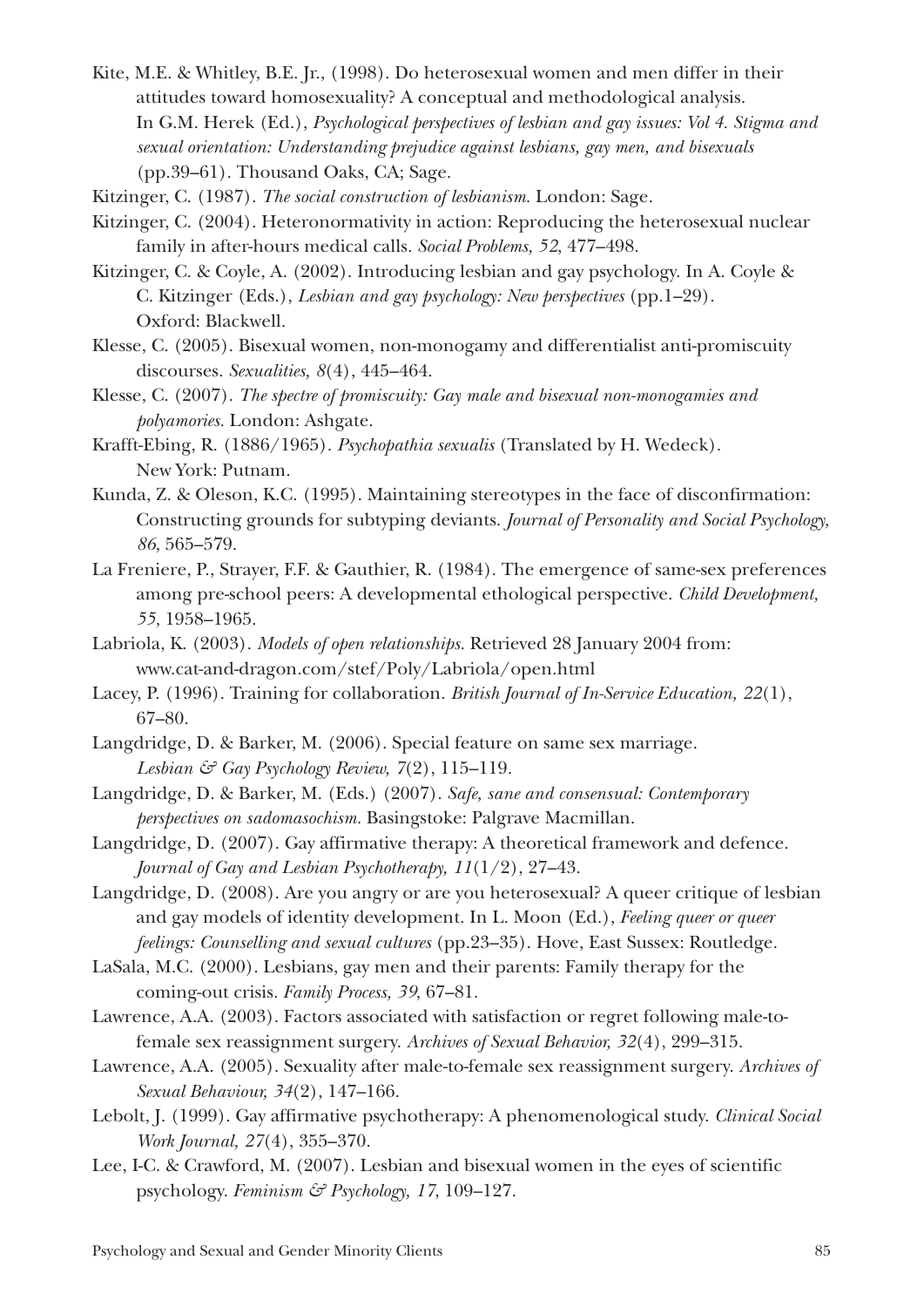- Lenihan, P. & Hegarty, P. (2007). 'Exploring transsexualism' by Colette Chiland. *Archives of Sexual Behaviour, 36*, 117–118.
- Lev, A.I. (2004). *Transgender emergence.* London: Haworth Clinical Practice Press.
- Lev, A.I. (2005). Disordering gender identity: Gender identity disorder in the *DSM-IV-TR*. In D. Karasic & J. Drescher (Eds.), *Sexual and gender diagnoses of the diagnostic and statistical manual (DSM)* (pp.35–69). New York: The Haworth Press.
- Lewis, L.A. (1984). The coming-out process for lesbians: Integrating a stable identity. *Social Work, 29*(5), 464–469.
- Liao, L.M. (2003). Learning to assist women born with atypical genitalia: Journey through ignorance, taboo and dilemmas. *Journal of Reproductive & Infant Psychology, 21*, 229–238.
- Liao, L.M. (2007).Towards a clinical-psychological approach for addressing the heterosexual concerns of intersexed women. In V. Clarke & E. Peel (Eds.), *Out in psychology: Lesbian gay bisexual transgender and queer perspectives* (pp.391–408). Chichester: Wiley.
- Liao, L.M. & Boyle, M. (Eds.) (2004). Intersex (Special Issue). *Psychologist, 17*(8), 446–462.
- Liao, LM, Doyle, J., Crouch, N.S. & Creighton, S.M. (2006). Dilation as treatment for vaginal agenesis and hypoplasia: A pilot exploration of benefits and barriers as perceived by patients. *Journal of Obstetrics & Gynaecology, 26*, 144–148.
- Loewenberg, H. & Krege, S. (2007). *Follow-up of 107 male-to-female transsexuals after sex-reassignment surgery.* Presented at the World Professional Association for Transgender Health Biennial Symposium, Chicago, 8 September.
- Loiacano, D.K. (1989). Gay identity issues among black Americans: Racism, homophobia, and the need for validation. *Journal of Counselling and Development, 68*, 21–25.
- Lombardi, E.L., Wilchins, R.A., Priesing, D. & Malouf, D. (2001). Gender violence: Transgender experiences with violence and discrimination. *Journal of Homosexuality, 42*, 89–101.
- Maguen, S., Floyd, F.J., Bakeman, R. & Armistead, L. (2002). Developmental milestones an disclosure of sexual orientation among gay, lesbian and bisexual youths. *Journal of Applied Developmental Psychology, 23*(2), 219–233.
- Mai, N. (2008). *Albanian and Romanian young men migrating and selling sex.* Paper presented at Queering Central and Eastern Europe Conference, UCL School of Slavonic and East European Studies, 11 April.
- Manchester City Council (1992). *Section 28 of the Local Government Act: A guide for workers in the Education Service.* Manchester City Council, Manchester, UK.
- Markowe, L. (2002). Coming out as a lesbian. In A. Coyle & C. Kitzinger (Eds.), *Lesbian and gay psychology: New perspectives* (pp.63–80). Oxford: Blackwell.
- Marks, I.M. & Gelder, M.G. (1967). Transvestism and fetishism: Clinical and psychological changes during faradic aversion. *British Journal of Psychiatry, 113*, 711–729.
- Marrujo, B. & Kreger, M. (1996) Definition of roles in abusive lesbian relationships. In C. Renzetti & C.H. Miley (Eds.), V*iolence in gay and lesbian domestic partnerships* (pp.23–33) New York: Harrington Park Press.
- Mason, A. & Palmer, A. (1996). *Queer bashing: A national survey of hate crimes against lesbians and gay men.* London: Stonewall.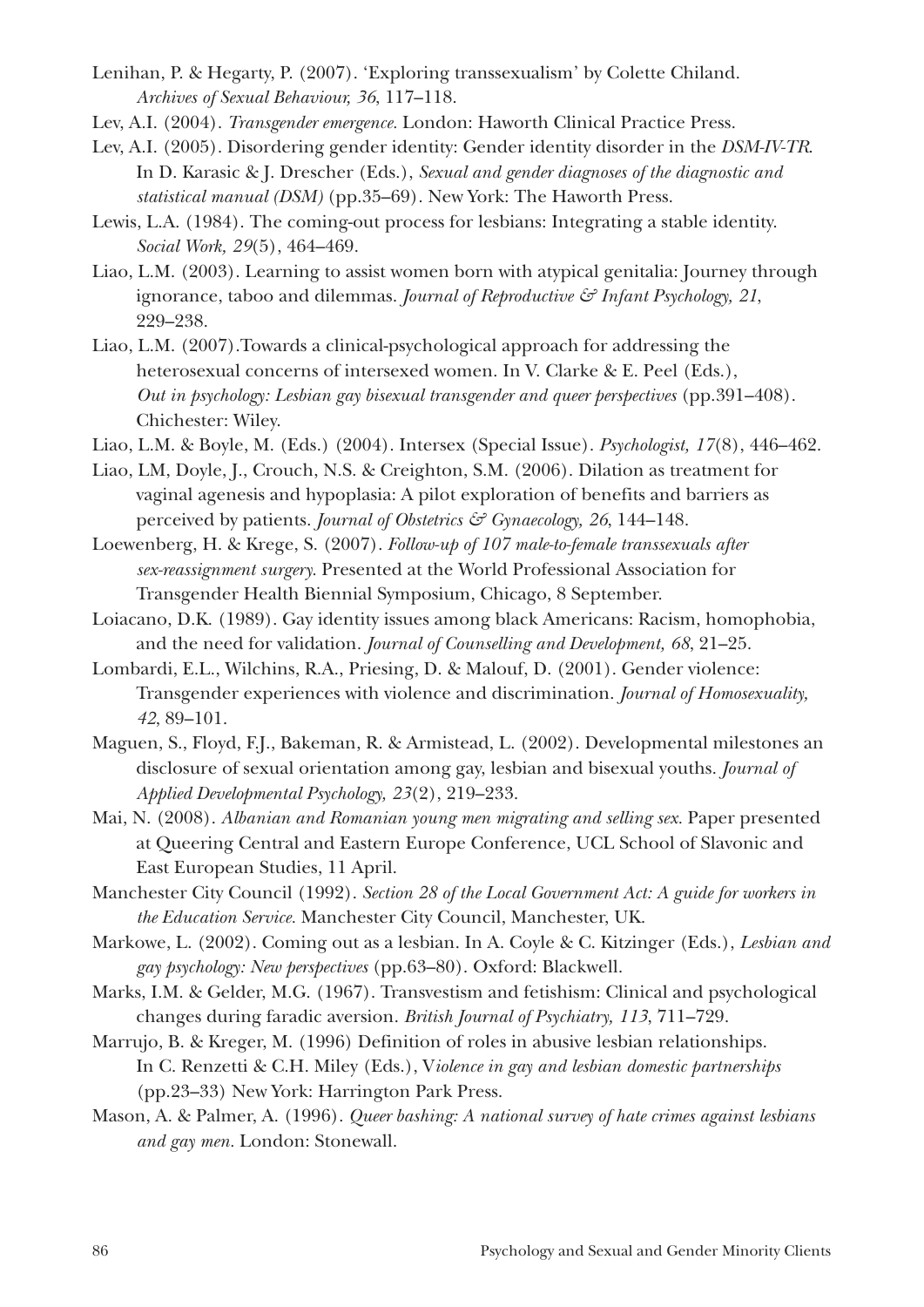- Matthews, C.R. (2007). Affirmative lesbian, gay and bisexual counselling with all clients. In K.J. Bieschke, R.M. Perez & K.A. DeBord (Eds.), *Handbook of counselling and psychotherapy with lesbian, gay, bisexual and transgender clients* (2nd ed.). Washington, DC: American Psychological Association.
- May, B., Boyle, M. & Grant, D. (1996). A comparative study of sexual experiences: Women with diabetes and women with congenital adrenal hyperplasia due to 21-hydroxylase deficiency. *Journal of Health Psychology, 1*, 479–492.
- McConahay, J.B. & Hough, J.C. (1976). Symbolic racism. *Journal of Social Issues, 32*, 23–45.
- McFarlane, L. (1998). *Diagnosis: Homophobic. The experiences of lesbians, gay men and bisexuals in mental health services.* PACE.
- McInnes, D. (2004). Melancholy and the productive negotiations of power in sissy boy experience. In M.L. Rasmussen, E. Rofes & S. Talburt (Eds.), *Youth and sexualities: Pleasure, subversion in and out of schools* (pp.223–241). New York & Basingstoke: Palgrave MacMillan.
- Meyer, I.H. (2003). Prejudice, social stress, and mental health in lesbian, gay, and bisexual populations: Conceptual issues and research evidence. *Psychological Bulletin, 129*, 674–697.
- Meyer, W., Bockting. W.O., Cohen-Kettenis. P., Coleman. E., DiCeglie. D., Devor. H., Gooren. L., Hage. J.J., Kirk. S., Kuiper. B., Laub. D., Lawrence. A., Menard. Y., Patton. J., Schaefer. L., Webb. A. & Wheeler. C. C. (2001). *The standards of care for gender identity disorders – sixth version.* Harry Benjamin International Gender Dysphoria Association.
- Miller, S. & Malloy, T.E. (2003). Interpersonal behavior, perception, and affect in statusdiscrepant dyads: Social interaction of gay and heterosexual men. *Psychology of Men and Masculinity, 4*, 121–135.
- Milton. M. (1998). *Issues in psychotherapy with lesbian and gay men: A survey of British psychologists.* British Psychological Society Division of Counselling Psychology, Occasional Paper Volume 4.
- Milton, M. & Coyle, A. (1999) Lesbian and gay affirmative psychotherapy: Issues in theory and practice. *Sexual*  $\mathcal{F}$  *Marital Therapy*, 14(1), 43–59.
- Milton, M., Coyle, A. & Legg, C. (2002). Lesbian and gay affirmative psychotherapy: Defining the domain. In A. Coyle & C. Kitzinger (Eds.), *Lesbian and gay psychology: New perspectives.* Oxford: BPS Blackwell.
- Milton. M., Coyle, A. & Legg, C. (2005). Countertransference issues in psychotherapy with lesbian and gay clients. *European Journal of Psychotherapy, Counselling and Health, 7*(3), 181–197.
- Minto, C.L., Liao, L.M., Woodhouse, C.R.J., Ransley, P.G. & Creighton, S.M. (2003). Adult outcomes of childhood clitoral surgery for ambiguous genitalia. *Lancet, 361*, 1252–1257.
- Minton, H. (1997). Queer theory: Historical roots and implications for psychology. *Theory and Psychology, 7*, 337–353.
- Moore, S. & Rosenthal, D. (1993). *Sexuality in adolescence.* London: Routledge.
- Monsen, J.J. (Ed.) (2001). Editorial Lesbian and gay identities: working with young people, their families and school. *Educational and Child Psychology (Special Issue), 18*(1), 4–9.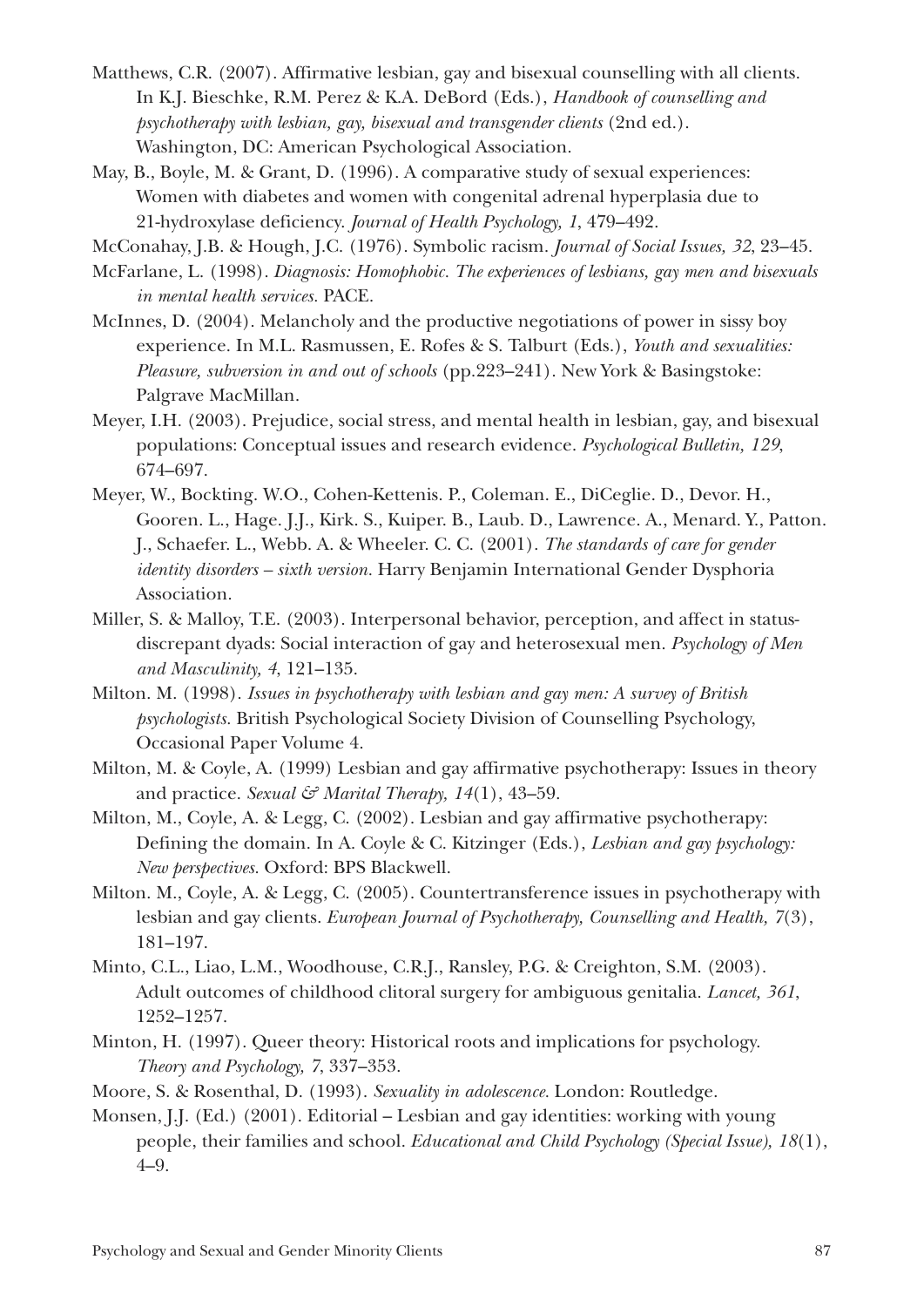- Monsen, J.J. & Frederickson, N. (2008). The Monsen et al. problem solving model 10 years on. In B. Kelly, L. Woolfson & J. Boyle (Eds.), Frameworks for practice in educational psychology – a textbook for trainees and practitioners (pp.69–93). London: Jessica Kingsley.
- Monsen, J.J., Graham, B., Frederickson, N. & Cameron, S. (1998). Problem analysis and professional training in educational psychology: An accountable model of practice. *Educational Psychology in Practice, 13*(4), 234–249.
- Moon, L. (Ed.) (2008). *Feeling queer or queer feelings: Counselling and sexual cultures.* Hove, East Sussex: Routledge.
- Moreno, K.N. & Bodenhausen, G.V. (2001). Intergroup affect and social judgment: Feelings as inadmissible information. *Group Processes and Intergroup Relations, 4*, 21–29.
- MORI (2003). *Profiles of prejudice: The nature of prejudice in England: In-depth analysis of findings.* London: Stonewall.
- Morrison, M.A. & Morrison, T.G. (2002). Development and validation of a scale measuring modern prejudice toward gay men and lesbian women. *Journal of Homosexuality, 43*, 15–37.
- Morrison, T.G. & Whitehead, B.W. (2007). 'Nobody's ever going to make a fag pretty woman': Stigma awareness and the putative effects of stigma among a sample of Canadian male sex workers. *Journal of Homosexuality, 53*(1/2), 201–217.
- Moser, C. & Levitt, E.E. (1995). An explanatory-descriptive study of a sadomasochistically oriented sample. In T. Weinberg (Ed.), *S&M: Studies in dominance and submission*. New York: Prometheus Books.
- Munsen, M. & Stelboum, J.P. (Eds.) (1999). *The lesbian polyamory reader.* New York: Harrington Park Press.
- Murphy, J.A., Rawlings, E.I. & Howe, S.R. (2002) A survey of clinical psychologists on treating lesbian, gay and bisexual clients. *Professional Psychology: Research and Practice, 33*(2), 183–189.
- Nair, R.D. (2006). *Metaminorities and mental health: A model of vulnerability for Black and minority ethnic queer folk.* Retrieved 25 February 2008 from: www.inter-disciplinary.net/ci/sexuality/s2/nair%20paper.pdf
- Nair, R.D. (in press). Coming out, staying in, and stepping in and out of the closet: Questions of Black and minority ethnic queer identities. In J. Hero (Ed.), *Gender query: Explorations of identity, expression, and embodiment,* Newcastle-upon-Tyne: Cambridge Scholars Publishing.
- Neal, C. & Davies, D. (Eds.) (2000). *Pink Therapy 3: Issues in therapy with lesbian, gay, bisexual and transgender clients.* Buckingham: Open University Press.
- Neenan, M. & Dryden, W. (2000). *Essential rational emotive behaviour therapy.* London and Philadelphia: Whurr.
- Newman, B.S. & Muzzonigro, P.G. (1993). The effects of traditional family values on the coming out process of gay male adolescents. *Adolescence, 28*, 213–226.
- Newman, F. (2004). *The whole lesbian sex book: A passionateguide for all of us* (2nd ed.). San Francisco: Cleis Press.
- Nichols, M. (1990). Lesbian relationships: Implications for the study of sexuality and gender. In D.P. McWhirter, S.A. Sanders & J.M. Reinisch (Eds.), *Homosexuality/ Heterosexuality: The Kinsey Scale and current research* (pp.350–364). Oxford: Oxford University Press.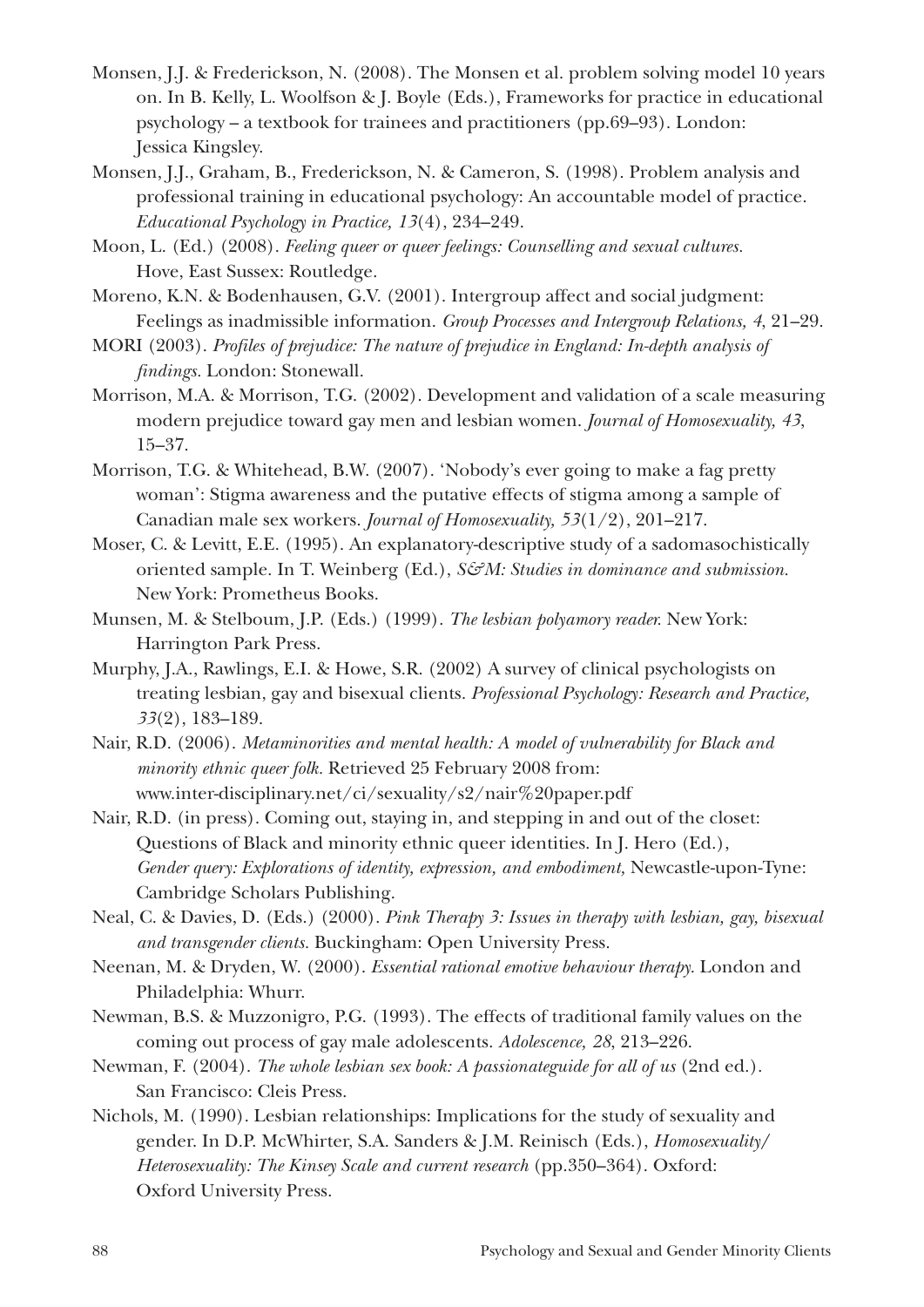Nicolosi, J. (1991). *Reparative therapy of male homosexuality.* Northvale, NJ: Aronson.

- Norcross, J.C. & Arkowitz, H. (1992). The evolution and current status of psychotherapy integration. In W. Dryden (Ed.), *Integrative and eclectic therapy: A handbook.* Buckingham. Open University Press.
- O'Connor, N. & Ryan, J. (1993). *Wild desires and mistaken identities: Lesbianism and psychoanalysis.* London: Virago.
- Ochs, R. (1996). Biphobia. In B.A. Firestein (Ed.), *Bisexuality: The psychology and politics of an invisible minority* (pp.217–139). London: Sage.
- Office of Public Sector Information (1991). *Age of Legal Capacity (Scotland) Act, 1991 (C50).* Retrieved 3 March 2008 from: www.opsi.gov.uk/acts/acts1991/ukpga\_19910050\_en\_1
- Office of Public Sector Information (2000). *Sexual Offences (Amendment) Act 2000 (C44).* Retrieved 3 March 2008 from: www.opsi.gov.uk/acts/acts2000/ukpga\_20000044\_en\_1

Office of Public Sector Information (2005). *The Disability Discrimination Act 1995 (C50).* Retrieved 25 February 2008 from:

www.opsi.gov.uk/acts/acts1995/ukpga\_19950050\_en\_1

Oxfordshire HALT (2005). *Homophobic hate crime in Oxfordshire: A study of incidence, reporting and police readiness to respond.* Oxfordshire HALT: Oxford.

Retrieved 3 March 2006 from: www.queeroxford.co.uk/halt/finalreport.pdf PACE (2004). *Guidelines for best practice in LGB youth work.*

www.pacehealth.org.uk/Resources/PACE/Gallery%201/youth\_work\_guidelines.pdf

Perez, R.M., DeBord, K.A. & Bieschke, K.J. (2000), *Handbook of counselling and psychotherapy with lesbian, gay, and bisexual clients.* Washington, DC: American Psychological Association.

- Petford, B. (2003). Power in the darkness: Some thoughts on the marginalisation of bisexuality in psychological literature. *Lesbian and Gay Psychology Review, 4*(2), 5–13.
- Pettigrew, T.F. & Tropp, L.R. (2006). A meta-analytic test of intergroup contact theory. *Journal of Personality and Social Psychology, 90*, 751–783.
- Phoenix, A., Frosh, S. & Pattman, R. (2003). Producing contradictory masculine subject positions: Narratives of threat, homophobia and bullying in 11- to 14-year-old boys. *Journal of Social Issues, 59*(1), 179–195.
- Piontek, T. (2006). *Queering gay and lesbian studies.* Chicago: University of Illinois Press.
- Pixton, S. (2003). Experiencing gay affirmative therapy: An exploration of clients' views of what is helpful. *Counselling and Psychotherapy Research, 3*(3), 211–215.
- Pope, H.G.J., Phillips, K.A. & Olivardia, R. (2000). *The Adonis complex: The secret crisis of male body obsession.* New York: The Free Press

Preston, K. & Stanley, K. (1987). 'What's the worst thing…?' Gender-directed insults. *Sex Roles, 17*, 209–219.

- Radkowsky, M. & Siegel, L.J. (1997). The gay adolescent: Stressors, adaptations and psychological interventions. *Clinical Psychology Review, 17*, 191–216.
- Rado, S. (1940). A critical examination of the concept of bisexuality. *Psychosomatic Medicine, 2*, 459–467.
- Ratcliff, J.L., Lassiter, G.D., Markman, K.D. & Snyder, C.J. (2006). Gender differences in attitudes toward gay men and lesbians: The role of motivation to respond without prejudice. *Personality and Social Psychology Bulletin, 32*, 1325–1338.
- Reid, P., Monsen, J.J. & Rivers, I. (2004). Psychology's contribution to understanding and managing bullying in schools. *Educational Psychology in Practice, 20*(3), 241–258.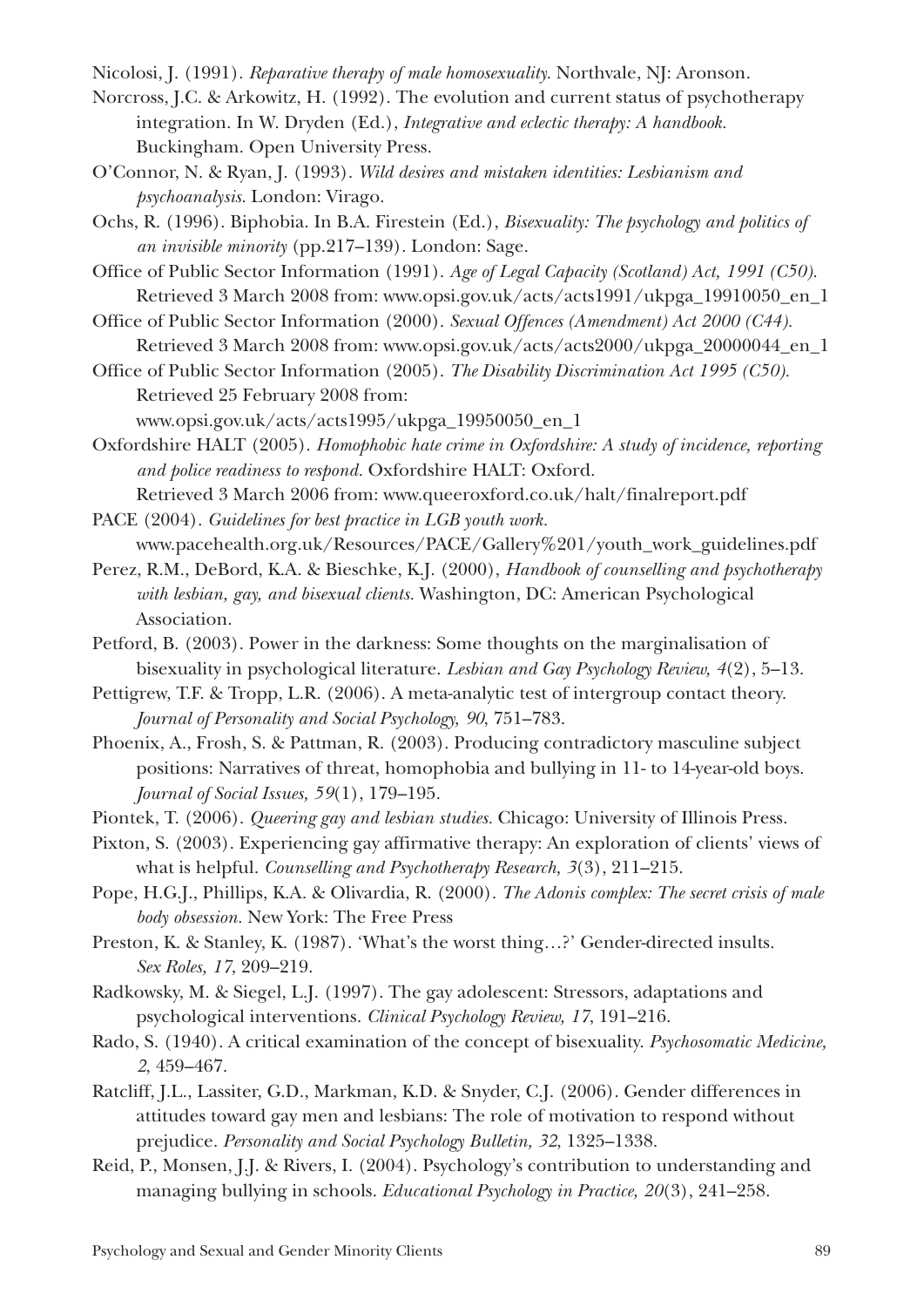- Remafedi, G., Farrow, J.A. & Deisher, R.W. (1991). Risk factors for attempted suicide in gays. *Paediatrics, 87*, 869–875.
- Richards, C. (2007). Diagnosis under fire. *The Psychologist, 20*(7), 413.
- Richards, C. (2008). Interview with professor Peggy Cohen-Kettenis on the treatment of trans youth. *Lesbian and Gay Psychology Review, 9*(1), 44–48.
- Richards, C. (2009). Trans and non-monogamies. In D. Langdridge & M. Barker (Eds.), *Understanding non-monogamies.* London: Routledge.
- Richards, C. & Barker. M. (forthcoming 2012). *Sexuality and gender for counsellors, psychologists and health professionals: A practical guide.* London: Sage.
- Richters, J., De Visser, R.O., Rissel, C.E., Grulich, A.E., & Smith, A.M.A. (2008). Demographic and Psychosocial Features of Participants in Bondage and Discipline, 'Sadomasochism' or Dominance and Submission (BDSM): Data from a National Survey. *The Journal of Sexual Medicine, 5*(7), 1660–1668.
- Ristock, J. (2002). *No more secrets: Violence in lesbian relationships.* New York: Routledge.

Ristock, J. & Timbang, N. (2005). *Relationship violence in lesbian, gay, bisexual, transgender, queer (LGBTQ) communities: Moving beyond a gender-based framework.* www.mincava.umn.edu/documents/lgbtqviolence

- Ritchie, A. & Barker, M. (2006). 'There aren't words for what we do or how we feel so we have to make them up': Constructing polyamorous languages in a culture of compulsory monogamy. *Sexualities, 9*(5), 584–601.
- Ritter, K.Y. & Terndrup, A.I. (2002). *Handbook of affirmative psychotherapy with lesbians and gay men.* New York: The Guilford Press.
- Rivers, I. (1997). *The long-term impact of peer victimisation in adolescence upon the well-being of lesbian, gay and bisexual adults.* Paper presented at the Psychological Society of Ireland's Annual Conference, Ireland, 13–15 November.
- Rivers, I. (1997). Lesbian, gay and bisexual development: Theory, research and social issues. *Journal of Community & Applied Social Psychology, 7*, 329–343.
- Rivers, I. (2003). *Bullying: Implications for mental health.* Paper presented at the Child Mental Health Research Networking Day, Postgraduate Medical Education Centre, York, January.
- Rivers, I. & Carragher, D.J. (2003). Social-development factors affecting lesbian and gay youth: A review of cross-national research findings. *Children and Society, 17*, 374–385.
- Rivers, I. & D'Augelli, A.R. (2001). The victimisation of lesbian and gay and bisexual youths: Implications for interventions. In A.R. D'Augelli & C. Patterson (Eds.), *Lesbian, gay and bisexual identities and youth: Psychological perspectives* (pp.199–223). New York: Oxford University Press.
- Rosario V. (2004) 'Que joto bonita!' Transgender negotiations of sex and ethnicity. In J. Drescher & U. Leli, *Transgender subjectivities: A clinicians guide* (pp.89–97). New York: Haworth Medical Press.
- Rosenhan, D.L. (1973). On being sane in inane places. *Science, 179*(70), 250–258.
- Rotheram-Borus, M.J., Rosario, M., van Rossem, R., Reid, H. & Gillis, R. (1995). Prevalence, course and predictors of multiple problem behaviours among gay and bisexual male adolescents. *Developmental Psychology, 31*(1), 75–85.
- Roughgarden, J. (2004). *Evolution's rainbow.* London: University of California Press.
- Royal College of Psychiatrists (1998). *Gender identity disorders in children and adolescents guidance for management. Council Report CR63.* London: Royal College of Psychiatrists.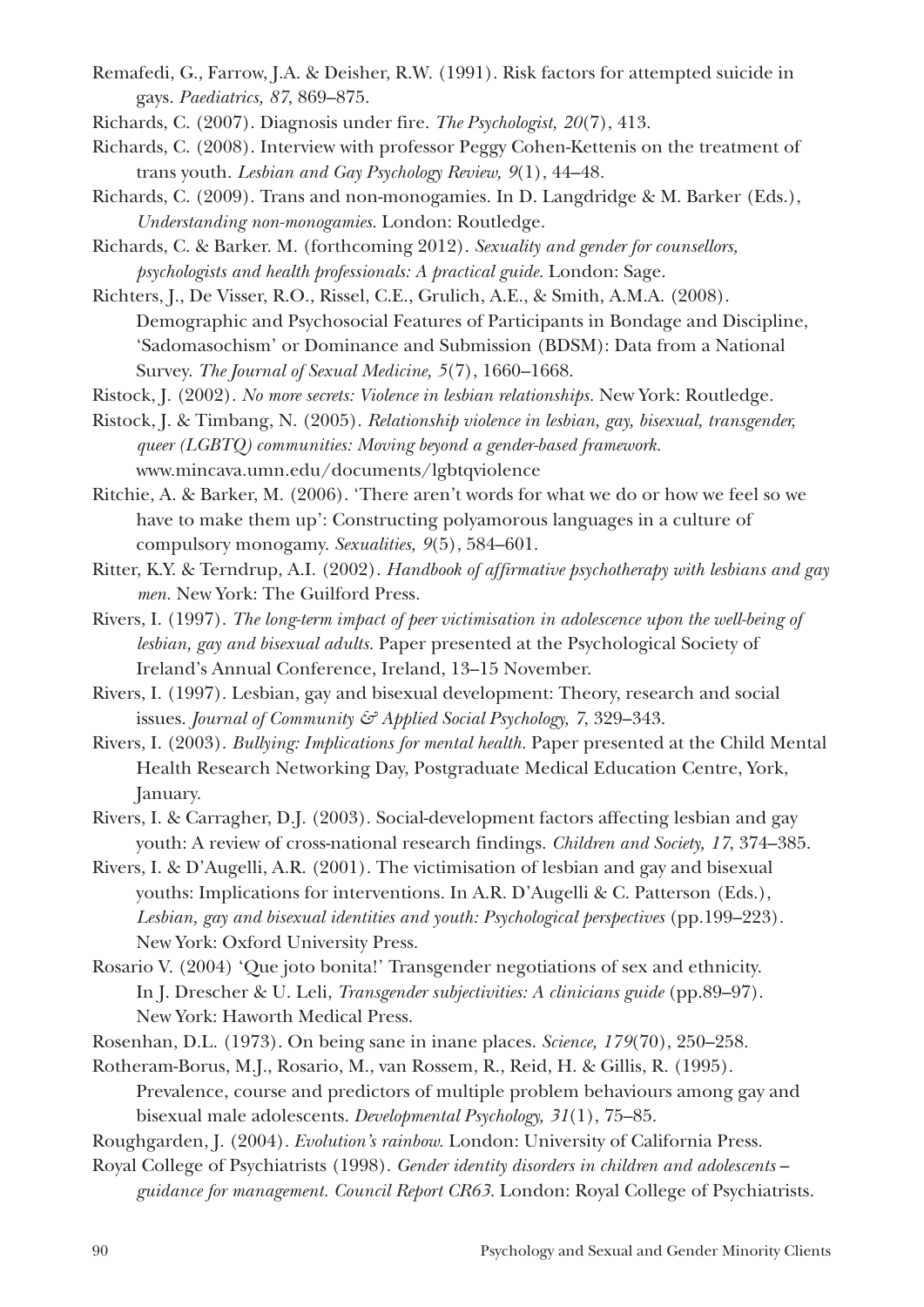- Royal College of Psychiatrists (2006). *Good practice guidelines for the assessment and treatment of gender dysphoria.*
- Russo, A. (2001). *Taking back our lives: A call to action for the feminist movement.*  New York: Routledge.
- Ryan, C. (2001). Counselling lesbian, gay and bisexual youths. In A.R. D'Augelli & C.J. Patterson (Eds.), *Lesbian, gay and bisexual identities and youth: Psychological perspectives* (pp.224–250). New York: Oxford University Press.
- Ryan, C. & Rivers, I. (2003). Lesbian, gay, bisexual and transgender youth: Victimisation and its correlates in the USA and UK. *Culture, Health, and Sexuality, 5*, 103–119.
- Safran. A.S. & Rodgers. T. (2001). Cognitive-behavioural therapy with gay, lesbian and bisexual clients. *JCLP/In session: Psychotherapy in Practice, 57*(5), 629–643.
- Saltzburg, S. (1996). Family therapy and the disclosure of adolescent homosexuality. *Journal of Family Psychotherapy, 7*, 1–18.
- Saltzburg, S. (2007). Narrative therapy pathways for re-authoring with parents of adolescents coming-out as lesbian, gay, and bisexual. *Contemporary Family Therapy, 29*(1–2), 57–69.
- Sanders, T. (2005). *Sex work: A risky business.* Cullompton: Willan Publishing.
- Sanders, T. (2006). Behind the personal ads: The indoor sex markets in Britain. In Campbell & O'Neill, see Agustin above (pp.92–115).
- Sanders, G.L. & Kroll, I.T. (2000). Generating stories of resilience: Helping gay and lesbian youths and their families. *Journal of Marital and Family Therapy, 26*(4), 433–442.
- Sandfort, T.G.M., de Graff, R., Rob, V. & Schnabel, P. (2001). Same-sex sexual behaviour and psychiatric disorders: Findings from the Netherlands mental health survey and incidence survey (NEMESIS). *Archives of General Psychiatry, 58*, 85–91.
- Savin- Williams, R.C. (1989). Coming out to parents and self-esteem among gay and lesbian youths. *Journal of Homosexuality, 18*(1–2), 1–35.
- Savin-Williams, R.C. (1995a). An exploratory study of pubertal maturation timing and selfesteem among gay and bisexual male youths. *Developmental Psychology, 31*(1), 56–64.
- Savin-Williams, R.C. (1995b). Lesbian, gay male and bisexual adolescents. In A.R. D'Augelli & C.J. Patterson. (Eds.), *Lesbian, gay and bisexual identities and youth: Psychological perspectives* (pp.165–189). New York: Oxford University Press.
- Savin-Williams, R.C. (1998). The disclosure to families of same-sex attractions by lesbian, gay and bisexual youths. *Journal of Research on Adolescence, 8*(1), 49–68.
- Savin-Williams, R.C. (2005). *The new gay teenager.* Cambridge: Harvard University Press.
- Savin-Williams, R.C. & Cohen, K.M. (1996). *The lives of lesbians, gays, and bisexuals: Children to adults.* Fort Worth: Harcourt Brace.
- Scambler, G. & Higgs, P. (2001). The dog that didn't bark: Taking class seriously in the health inequalities debate. *Social Science and Medicine, 52*(1), 157–160.
- Schacht, S.P. & Underwood, L. (2005). *Drag Queen Anthology.* Philidelphia, PA: Haworth Press.
- Schneider, M. (1998). Pride, prejudice and lesbian, gay, bi-sexual youth. In M. Schneider (Ed.), *Pride and prejudice: Working with lesbian, gay and bi-sexual youth* (pp.11–27). Toronto: Central Toronto Youth Service.
- Sedgwick, E.K. (1991). How to bring your kids up gay: The war on effeminate boys. *Social Text, 29*, 18–27.
- Seidman, S. (1996). *Queer Theory/Sociology.* Oxford: Blackwell.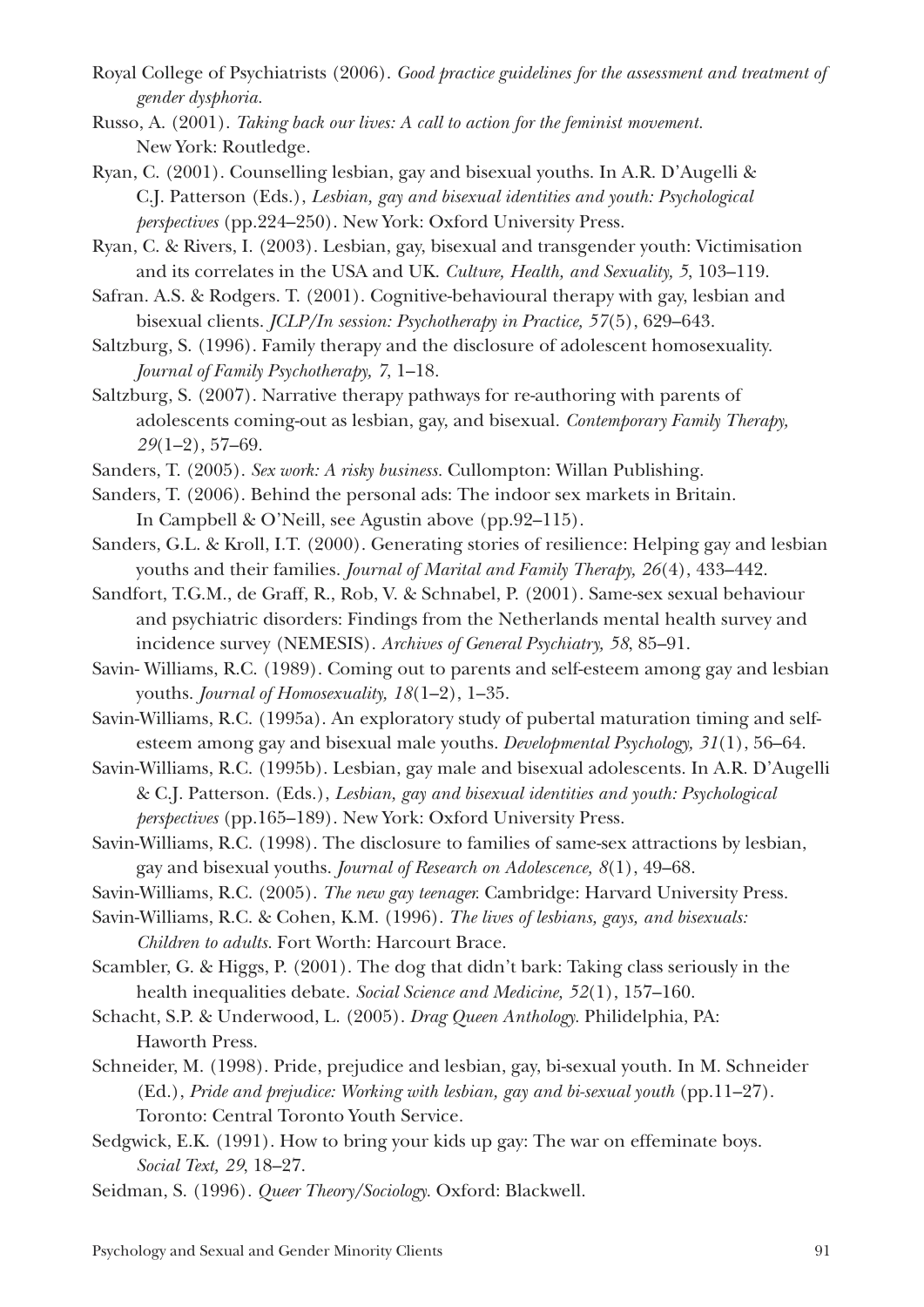Seikowski, K. (2007). Psychotherapy and transsexualism. *Andrologia, 39*, 248–252.

Selverstone, R. (1989). Adolescent sexuality: Developing self-esteem and mastering developmental tasks. *SIECUS Report, 18*, 1–3.

Serano, J. (2007). *Whipping girl.* Emeryville: Seal Press.

*Sexualities* (2003). Special issue on Polyamory – Call for contributors. *Sexualities, 6*(1), 126.

- Shaw, E., Butler, C. & Marriott, C. (2008). Sex and sexuality teaching in UK clinical psychology course. *Clinical Psychology Forum, 187*, 7–11.
- Sheldon, J.P., Pfeffer, C.A., Jayaratne, T.E., Feldbaum, M. & Petty, E.M. (2007). Beliefs about the etiology of homosexuality and about the ramifications of discovering its possible genetic origin. *Journal of Homosexuality, 52*, 111–150.
- Shidlo, A. (1994). Internalised homophobia: Conceptual and empirical issues in measurement. In B. Green & G.M. Herek (Eds.), *Lesbian and gay psychology: Theory, research and clinical applications. Psychological perspectives on lesbian and gay issues, Volume 1* (pp.176–205). Thousand Oaks, CA: Sage.
- Shrage, L. (1999). Do lesbian prostitutes have sex with their clients? A Clintonesque reply. *Sexualities, 2*(2), 259–261.
- Sigelman, C.K., Howell, J.L., Cornell, D.P., Cutright, J.D. & Dewey, J.C. (1991). Courtesy stigma: The social implications of associating with a gay person. *The Journal of Social Psychology, 131*, 45–56.
- Simmonds M. (2004). Patients and parents in decision making and management. In A. Balen, S. Creighton, M. Davies, J. MacDougall & R. Stanhope (Eds.), *Paediatric and adolescent gynaecology: A multi-disciplinary approach* (pp.205–228). Cambridge, UK: Cambridge University Press.
- Simon, A. (1998). The relationship between stereotypes of and attitudes toward lesbians and gays. In G.M. Herek (Ed.), *Psychological perspectives of lesbian and gay issues: Vol 4. Stigma and sexual orientation: Understanding prejudice against lesbians, gay men and bisexuals.* Thousand Oaks, CA: Sage.
- Smith, G., Bartlett, A. & King, M. (2004). Treatments of homosexuality in Britain since the 1950s – an oral history: The experience of patients. *BMJ,doi:10.1136/bmj.37984.442419.EE* (Published 29 January).

Smith, K.T. (1971). Homophobia: A tentative personality profile. *Psychological Reports, 29*, 1091–1094.

Snowdon-Carr, V. (2005). *Dazed and confused.* Presentation of her Doctoral thesis at 'What's different about sex?' Faculty of HIV and sexual health of the DCP and Lesbian and Gay Psychology Section of the British Psychological Society conference.

Snyder, M. & Omoto, A.M. (1992). Volunteerism and society's response to the HIV epidemic. *Current Directions in Psychological Science, 1*(4), 113–116.

Snyder, M. & Uranowitz, S.W. (1978). Reconstructing the past: Some cognitive consequences of person perception. *Journal of Personality and Social Psychology, 36*, 941–950.

Sobocinski, M.R. (1990). Ethical principles in the counseling of gay and lesbian adolescents: Issues of autonomy, competence, and confidentiality. *Professional Psychology: Research and Practice, 21*(4), 240–247.

Socarides, C. (1965). *The overt homosexual.* New York: Grune & Stratton.

Sophie, J. (1986). A critical examination of stage theories of lesbian identity development. *Journal of Homosexuality, 12*(2), 39–51.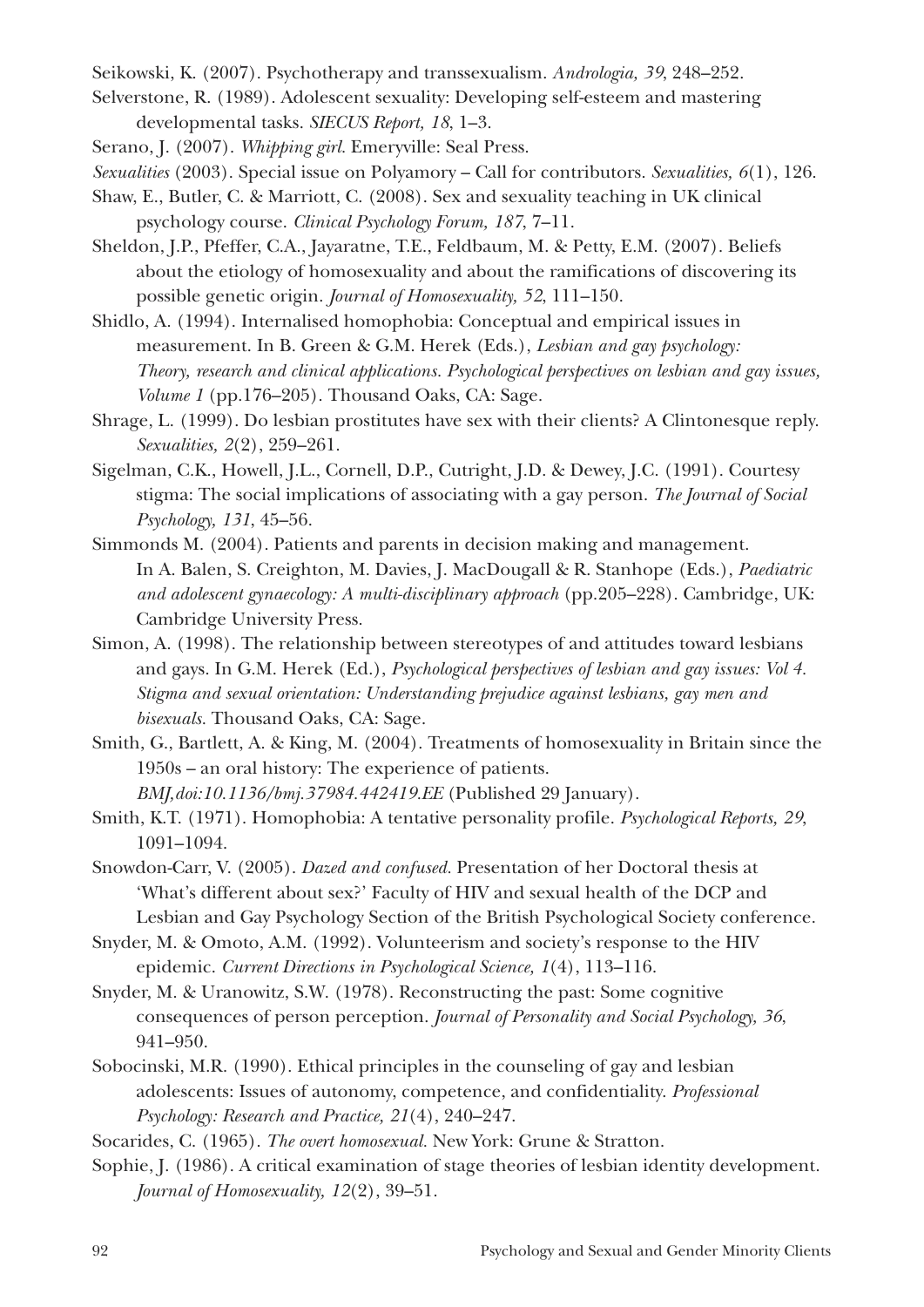- Spalding, L. & Peplau, L.A. (1997). The unfaithful lover: Heterosexuals' perceptions of bisexuals and their relationships. *Psychology of Women Quarterly, 21*, 611–625.
- Speer, S.A. & Potter, J. (2000). The management of heterosexist talk: Conversational resources and prejudiced claims. *Discourse and Society, 11*, 543–572.
- Stone Fish, L. & Harvey, R.G. (2005). *Nurturing queer youth: Family therapy transformed.* New York: W.W. Norton.
- Talburt, S., Rofes, E. & Rasmussen, M.L. (2004). Transforming discourses of queer youth and educational practices surrounding gender, sexuality, and youth. In M.L. Rasmussen, E. Rofes & S. Talburt (Eds.), *Youth and sexualities: Pleasure, subversion in and out of schools* (pp.1–13). New York & Basingstoke: Palgrave MacMillan.
- Taylor, G. (2002). Psychopathology and the social and historical construction of gay male identities. In A. Coyle & C. Kitzinger (Eds.), *Lesbian and gay psychology: New perspectives.* Oxford: BPS Blackwell.
- Tee, N. & Hegarty, P. (2006). Predicting opposition to the civil rights of trans persons in the United Kingdom. *Journal of Community and Applied Social Psychology, 16*, 70–80.
- The Metro Centre (2005). *Time to Think (Survey Results of LGB Youth in London).* Available at: www.metrocentreonline.org/documents/Time To Think Research.doc
- Tiefer, L. (2004). *Sex is not a natural act.* Boulder, CO: Westview Press Inc.
- Trenchard, L. & Warren, H. (1984). *Something to tell you.* London: London Gay Teenage Group.
- Troiden, R.R. (1989). The formation of homosexual identities. *Journal of Homosexuality, 17*(1–2), 43–73.
- UNESCO (2002). *Universal declaration on cultural diversity.* Retrieved 23 February 2008, from: www.unesco.org/education/imld\_2002/unversal\_decla.shtml
- UNHCR (2002). *Guidelines on international protection: Gender-Related Persecution within the context of Article 1A(2) of the 1951 Convention and/or its 1967 Protocol relating to the Status of Refugees.* Retrieved 25 October 2007 from: www.unhcr.org/publ/PUBL/3d58ddef4.pdf
- Waldner-Haugrud, L.K., Gratch, L.V. & Magruder, B. (1997). Victimisation and perpetrator rates of violence in gay and lesbian relationships: Gender issues explored. *Violence and Victims, 12*(2), 173–184.
- Waldo, C.R. (1999). Working in a majority context: A structural model of heterosexism as minority stress in the workplace. *Journal of Counseling Psychology, 46*, 218–232.
- Wallace, H. & Monsen, J.J. (Personal communications, 2004). Something to tell you: Twenty years on. *Educational Psychology in Practice.*
- Warner, J., McKeown, E., Griffin, M., Johnson, K., Ramsay, A., Cort, C. & King, M. (2004). Rates and predictors of mental illness in gay men, lesbians and bisexual men and women: Results from a survey based in England and Wales. *British Journal of Psychiatry, 185*, 479–485.
- Warner, M. (1993). Introduction. In M. Warner (Ed.), *Fear of a queer planet* (pp.vii–xxxi). Minneapolis: University of Minnesota Press.
- Warwick, I., Oliver, C. & Aggleton, P. (2000). Sexuality and mental health promotion: Lesbian and gay people. In P. Aggleton, J. Hurry & I. Warwick (Eds.), *Young people and mental health* (pp.133–146). Toronto: John Wiley & Sons.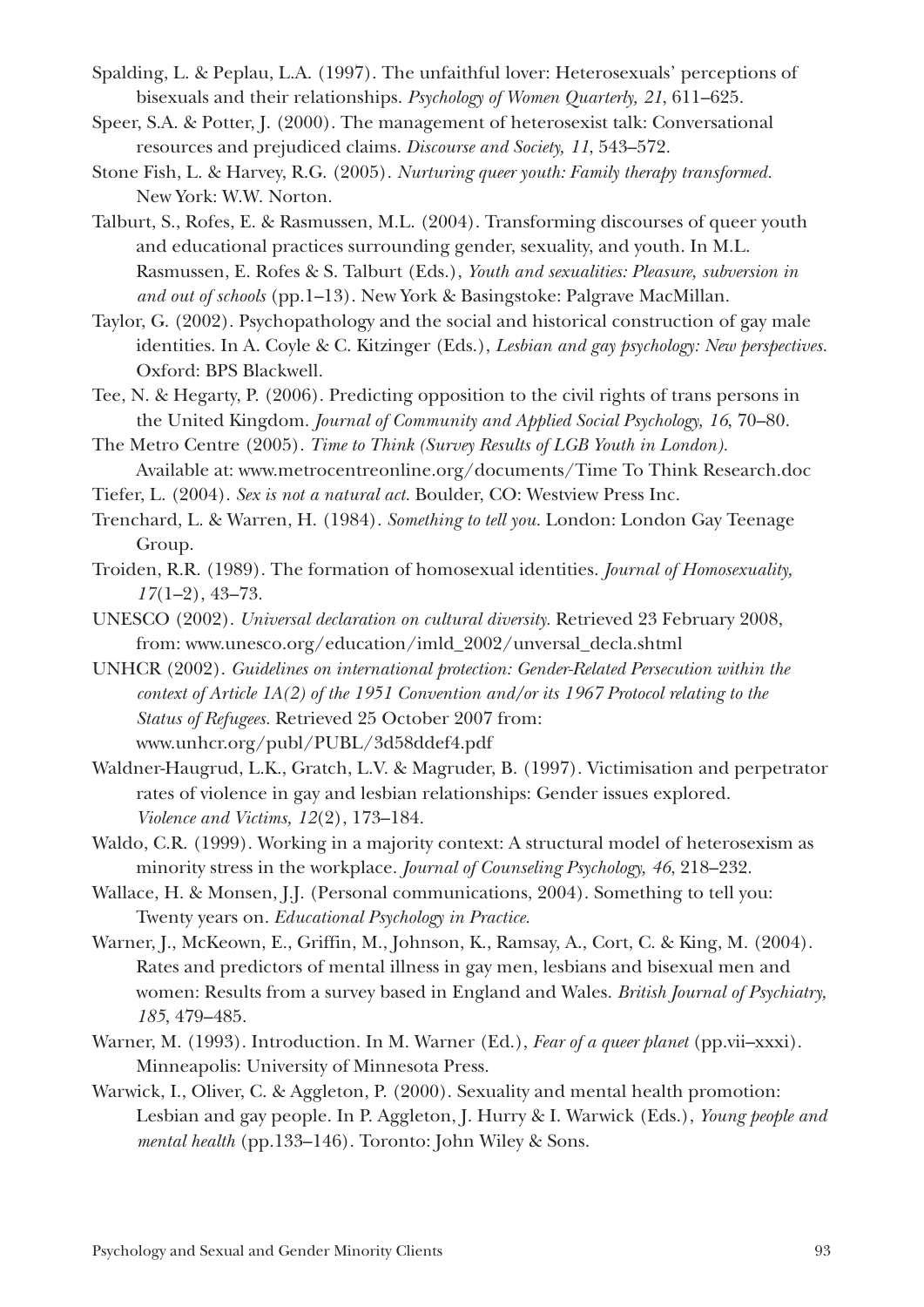Warwick, I., Aggleton, P. & Douglas, N. (2001). Playing it safe: Addressing the emotional and physical health of lesbian and gay pupils in the UK. *Journal of Adolescence, 24*, 129–140.

Weeks, J. (2003). *Sexuality*. London: Routledge.

Weeks, J. (2007). *The world we have won: The remaking of erotic and intimate life.* London: Routledge.

- Weijenborg, P.T.M. & Ter Kuile, M.M. (2000). The effect of a group programme on women with the Mayer-Rokitansky-Kuster-Hauser syndrome. *British Journal of Obstetrics and Gynaecology, 107*, 365–368.
- Weinberg, G. (1972). *Society and the health homosexual.* New York: St. Martin's Press.
- Weait, M. (2007). Sadomasochism and the law. In D. Langdridge & M. Barker (Eds.), *Safe, sane consensual: Contemporary perspectives on sadomasochism* (pp.63–84). Basingstoke: Palgrave
- Wheeler, R. (2006). Gillick or Fraser? A plea for consistency over competence in children. *British Medical Journal, 332*, 807.
- Whisman, V. (1996). *Queer by choice: Lesbians, gay men and the politics of identity.* London: Taylor & Francis.
- Whitley, B. E. (1999). Right-wing authoritarianism, social dominance orientation, and prejudice. *Journal of Personality and Social Psychology, 77*, 126–134.
- Whitley, B.E. (1990). The relationship of heterosexuals' attributions for the causes of homosexuality to attitudes toward lesbians and gay men. *Personality and Social Psychology Bulletin, 16*, 369–377.
- Wilchins, R.A. (1997). *Read my lips: Sexual subversion and the end of gender.* Ann Arbor: Firebrand Books.
- Wilkinson, S. (2002). Lesbian health. In A. Coyle & C. Kitzinger (Eds.), *Lesbian and gay psychology: New perspectives* (pp.117–134). Oxford: Blackwell.
- Wilson, B.E. & Reiner, W.G. (1998). Management of intersex: A shifting paradigm. *Journal of Clinical Ethics, 9*, 360–369.
- Woolfson, L., Whaling, R., Stewart, A. & Monsen, J.J. (2003). An integrated framework to guide educational psychologist practice. *Educational Psychology in Practice, 19*(4), 283–302.
- World Health Organization (2002). *International Classification of Diseases 10* (2nd ed.). Geneva: WHO.
- Yang, A.S. (1999). *From rights to wrongs: Public opinion of gay and lesbian Americans moves toward equality.* Washington, DC: National Lesbian and Gay Task Force.
- World Professional Association for Transgender Health (WPATH) (2011). *Standards of Care for the heath of transsexual, transgender and gender nonconforming people* (7th ed). Minneapolis, MN: WPATH.
- Youdell, D. (2004). Bent as a ballet dancer: The possibilities for and limits of legitimate homomasculinity in school. In M.L. Rasmussen, E.Rofes & S. Talburt (Eds.), *Youth and sexualities: Pleasure, subversion in and out of schools* (pp.201–222). New York & Basingstoke: Palgrave MacMillan.
- Zucker, K.J., Bradley, S.J., Oliver, G., Blake, J., Fleming, S. & Hood, J. (1996). Psychosexual development of women with congenital adrenal hyperplasia. *Hormones and Behaviour, 30*, 300–318.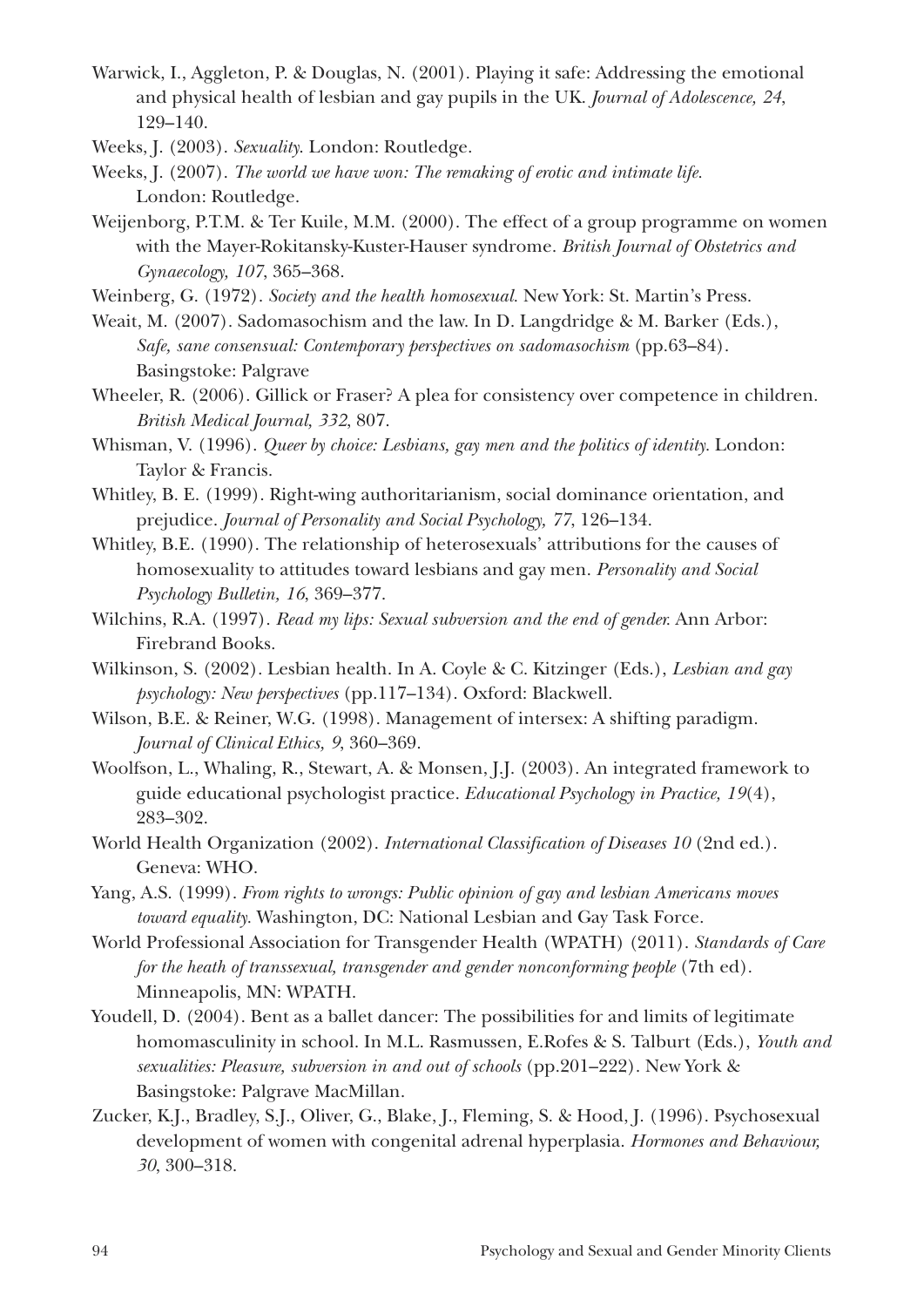## **Appendix**

## **Timeline**

- 1869 Term 'homosexuality' coined by Karl-Maria Kertbeny Herzer, M. Kertbeny and the Nameless Love. *Journal of Homosexuality, 12*(1), March 1986 (pp.1–26).
- 1897 Magnus Hirschfeld co-founded the Scientific Humanitarian Committee, which undertook research to defend the rights of homosexuals in Germany.
- 1935 Freud normalises homosexuality in therapy.
- 1948 Alfred Kinsey publishes *Sexual behaviour in the human male* and *Sexual behaviour in the human female*, suggesting a continuum between homosexuality and heterosexuality.
- 1954 The home secretary appoints the Wolfenden Committee first recommends that homosexual acts between consenting adults in private should no longer be illegal based on arguments that the law was impractical rather than not immoral and the age of consent set at 21. Supported by the Archbishop of Canterbury, the BMA and National Association of Probation Officers.
- 1966 Martin Seligman uses Aversion Therapy to change sexual orientation.
- 1967 Sexual offences Act receives Royal Assent, partially decriminalises sex between men aged over 21 in England and Wales.
- 1968 Charles Socarides uses psychoanalytic theory to promote reparative therapy.
- 1969 Stonewall riots start gay rights movement in the USA.
- 1969 Word 'Homophobia' appears in print in American *Time* magazine.
- 1970 First meeting of London Gay Liberation Front.
- 1973 The American Psychiatric Association removes homosexuality from a list of mental disorders.
- 1978 Formation of the International Lesbian and Gay Association (ILGA) in Coventry, UK. ILGA is a world-wide network of national and local groups dedicated to achieving equal rights for LGBT people around the world.
- 1979 Michael Foucault writes about anti-essentialist notions of sexual identity suggesting sexuality identity is socially-constructed.
- 1980 HIV first named.
- 1982 Homosexual orientation decriminalised in Northern Ireland with the passing of a law reform in the House of Commons.
- 1986 DSM (III? Or IV?) and American Psychiatric Association removes all references to homosexuality as a psychiatric disorder.
- 1987 Section 28 of the Local Government Act, preventing the 'promotion of homosexual orientation by local authorities with help of Local Government Minister Michael Howard.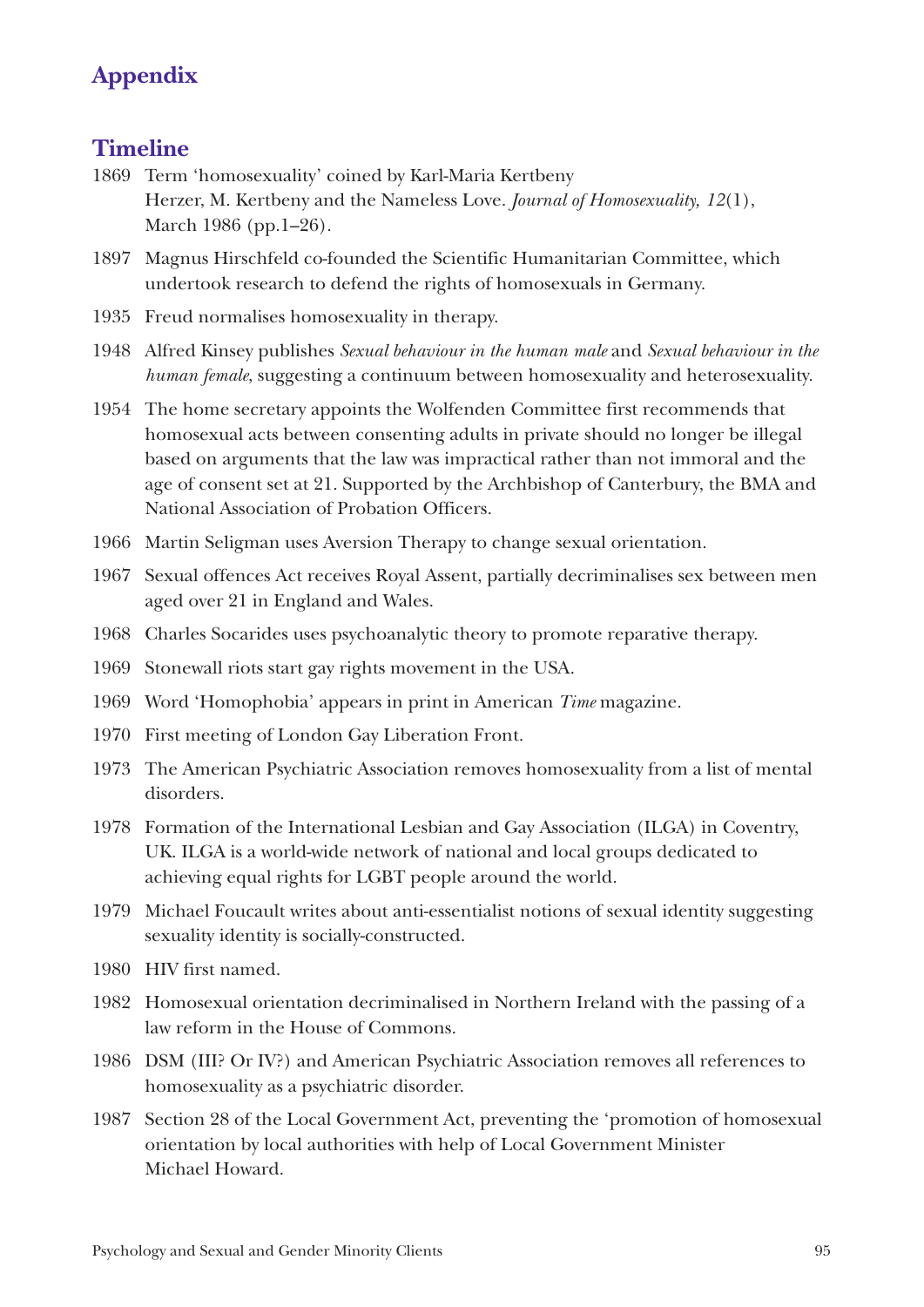- 1989 Stonewall lobbying group established in response to the introduction of Section 28.
- 1990 Term 'queer theory' first used at a conference in California by Theresa De Laurentis.
- 1990 Term 'Heterosexism' coined by Herek.
- 1992 Nicolosi, Socarides and Kaufman found National Association for Research and Therapy of Homosexuals.
- 1992 WHO ICD drops classification of homosexuality as a mental disorder.
- 1994 Age of consent between two men is reduced from 21 to 18. An amendment to reduce to 16 is defeated in the House of Commons.
- 1996 *Pink Therapy* published, by Davies and Neal.
- 1997 Government immigration policy recognises same-sex couples under certain conditions.
- 1998 Age of consent for sex between two men is reduced to 16 in House of Commons but not House of Lords.
- 1998 Division of Counselling Psychology surveys its members attitudes and practices of working with Lesbian and Gay clients.
- 1998 Formation of the Lesbian and Gay Psychology Section of the Society.
- 1999 The Law Lords rule that same-sex partners are entitled to the same tenancy rights as a heterosexual spouse.
- 2000 The American Psychological Association produces guidelines for psychotherapy with Lesbian, Gay and Bisexual Clients.
- 2000 The Australian Psychological Society produces *Guidelines for Psychological Practice with Lesbian, Gay and Bisexual Clients*.
- 2000 A new code of conduct is introduced by the army following the removal of the ban on lesbian and gay men serving in the armed forces.
- 2000 The Sexual Offences (Amendment) Act 2000 came into force, reducing the minimum age of consent from 18 to 16 in England and Wales, and making male rape a criminal offence.
- 2002 *Handbook of Affirmative Psychotherap*y by Ritter and Terndrup published.
- 2002 Unmarried and gay couples are given the right through Parliament to adopt.
- 2003 Section 28 of The Local Government Act is repealed after 15 years.
- 2003 Employment Equality (Sexual Orientation) Regulations became law making it illegal to discriminate against lesbians, gay men and bisexuals in the workplace.
- 2004 The Civil Partnerships Act receives Royal Assent.
- 2004 The Gender Recognition Act provides transgender people with legal recognition in acquired gender, subject to some specified exceptions.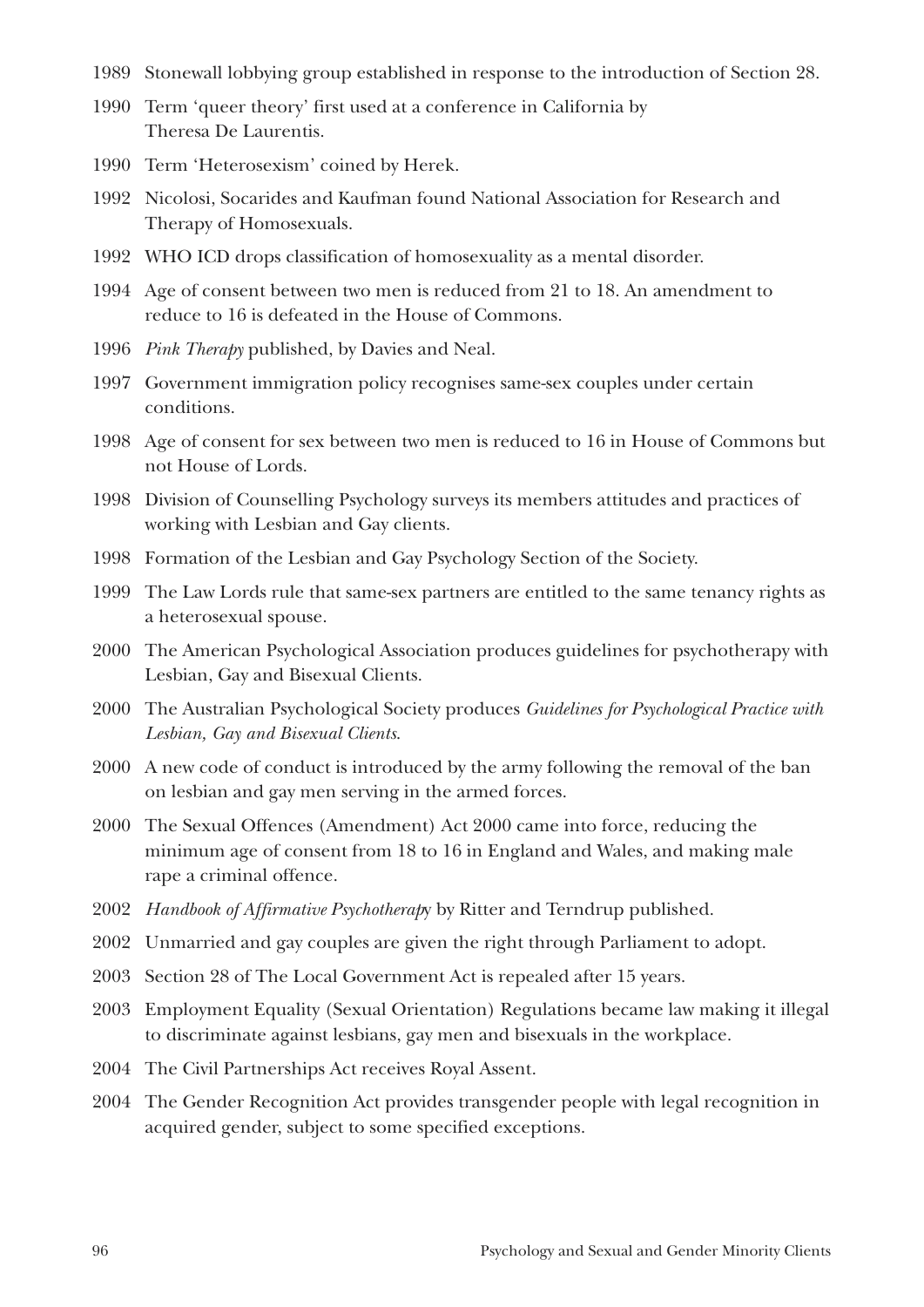- 2005 Section 146 of the Criminal Justice Act 2003 is implemented, empowering courts to impose tougher sentences for offences aggravated or motivated by the victim's sexual orientation.
- 2005 The introduction of the Adoption and Children Act gives wide-ranging rights to same-sex couples wishing to adopt a child.
- 2006 The Equality Act makes inclusion of LGB staff and user/patients within health and social care a requirement.
- 2007 BABCP publishes a systematic review of research on counselling and psychotherapy for lesbian, gay, bisexual and transgender people with training recommendations.
- 2007 The Faculty of HIV/Sexual Health of the DCP write best practice guidance for the training of clinical psychologists in sex and sexuality and surveys the training course provision.
- 2007 The British Psychological Society sets up a working party to develop guidelines for working clinically with sexual minority clients on request of the Faculty of HIV and Sexual Health, of the Division of Clinical Psychology.
- 2008 *Pink Therapy* starts a certificate course in sexual minorities therapy.